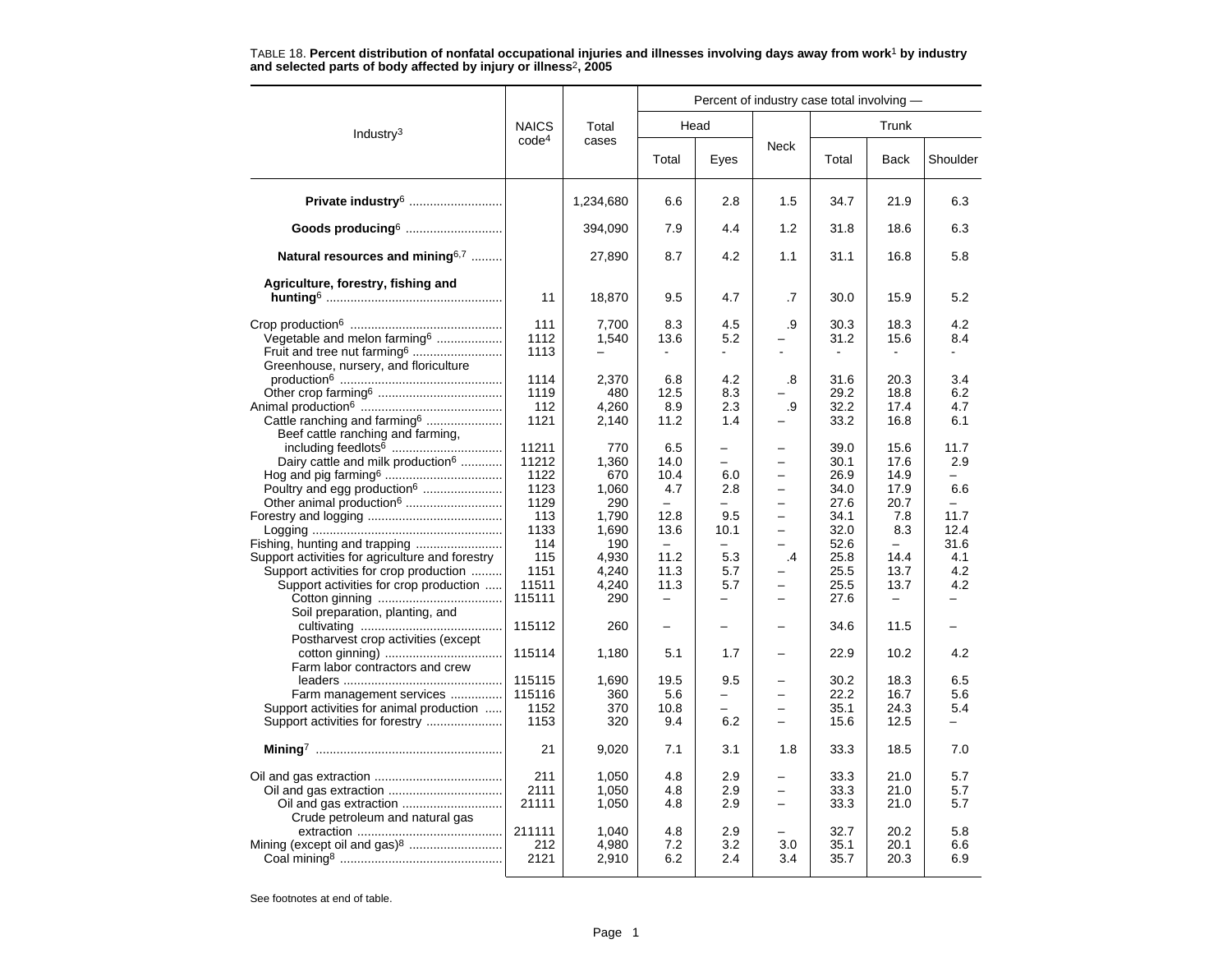|                                                                                                                                                                        | Percent of industry case total involving -                                       |                                                                                  |                                                         |                                                   |                                                                                  |                                                    |                                                                           |                                                                                                    |                                                         |                                                                                                                      |
|------------------------------------------------------------------------------------------------------------------------------------------------------------------------|----------------------------------------------------------------------------------|----------------------------------------------------------------------------------|---------------------------------------------------------|---------------------------------------------------|----------------------------------------------------------------------------------|----------------------------------------------------|---------------------------------------------------------------------------|----------------------------------------------------------------------------------------------------|---------------------------------------------------------|----------------------------------------------------------------------------------------------------------------------|
| Industry $3$                                                                                                                                                           |                                                                                  |                                                                                  | <b>Upper extremities</b>                                |                                                   |                                                                                  | Lower extremities                                  |                                                                           |                                                                                                    | Multiple                                                | All                                                                                                                  |
|                                                                                                                                                                        | Total                                                                            | Finger                                                                           | Hand                                                    | Wrist                                             | Total                                                                            | Knee                                               | Foot, toe                                                                 | Body<br>systems                                                                                    | body<br>parts                                           | other<br>body<br>parts <sup>5</sup>                                                                                  |
| Private industry <sup>6</sup>                                                                                                                                          | 23.1                                                                             | 9.0                                                                              | 3.8                                                     | 4.6                                               | 22.0                                                                             | 8.1                                                | 4.6                                                                       | 1.5                                                                                                | 9.8                                                     | 0.9                                                                                                                  |
| Goods producing <sup>6</sup>                                                                                                                                           | 28.4                                                                             | 12.6                                                                             | 4.8                                                     | 4.7                                               | 21.3                                                                             | 7.2                                                | 5.0                                                                       | 1.2                                                                                                | 7.4                                                     | .7                                                                                                                   |
| Natural resources and mining <sup>6,7</sup>                                                                                                                            | 22.8                                                                             | 11.5                                                                             | 3.0                                                     | 2.9                                               | 24.6                                                                             | 8.5                                                | 4.3                                                                       | 1.9                                                                                                | 8.9                                                     | .9                                                                                                                   |
| Agriculture, forestry, fishing and                                                                                                                                     |                                                                                  |                                                                                  |                                                         |                                                   |                                                                                  |                                                    |                                                                           |                                                                                                    |                                                         |                                                                                                                      |
|                                                                                                                                                                        | 22.7                                                                             | 11.7                                                                             | 3.2                                                     | 3.0                                               | 25.0                                                                             | 8.1                                                | 4.5                                                                       | 2.3                                                                                                | 8.5                                                     | 1.3                                                                                                                  |
| Vegetable and melon farming <sup>6</sup><br>Fruit and tree nut farming <sup>6</sup><br>Greenhouse, nursery, and floriculture                                           | 18.8<br>23.4                                                                     | 9.4<br>12.3                                                                      | 2.6<br>3.2                                              | 3.2<br>3.9                                        | 27.9<br>24.0                                                                     | 9.7<br>10.4                                        | 3.2<br>3.2                                                                | 4.0<br>1.3                                                                                         | 7.8<br>5.2                                              | 1.9                                                                                                                  |
| Cattle ranching and farming <sup>6</sup>                                                                                                                               | 17.7<br>12.5<br>25.6<br>24.3                                                     | 4.2<br>6.2<br>9.4<br>10.3                                                        | 3.0<br>4.2<br>5.2<br>4.7                                | 5.9<br>1.4<br>-                                   | 27.8<br>35.4<br>23.2<br>21.5                                                     | 11.0<br>12.5<br>7.0<br>6.5                         | 4.6<br>6.2<br>4.2<br>3.7                                                  | 1.7<br>1.4<br>1.4                                                                                  | 9.3<br>10.4<br>7.5<br>7.5                               | 4.2<br>.5                                                                                                            |
| Beef cattle ranching and farming,<br>Dairy cattle and milk production <sup>6</sup><br>Poultry and egg production <sup>6</sup>                                          | 10.4<br>32.4<br>29.9<br>29.2<br>13.8<br>15.6<br>14.8<br>$\overline{\phantom{m}}$ | 2.6<br>14.7<br>13.4<br>7.5<br>$\overline{\phantom{0}}$<br>6.7<br>7.1<br>$\equiv$ | 3.9<br>4.4<br>4.5<br>6.6<br>1.7<br>1.8<br>$\equiv$      | $\qquad \qquad -$<br>-<br>2.8<br>2.8<br>1.2<br>L, | 32.5<br>15.4<br>23.9<br>20.8<br>37.9<br>27.9<br>29.6<br>$\overline{\phantom{m}}$ | 11.7<br>3.7<br>11.9<br>4.7<br>10.3<br>15.6<br>16.6 | 3.9<br>4.4<br>3.0<br>1.9<br>6.9<br>2.8<br>3.0<br>$\overline{\phantom{0}}$ | 3.9<br>-<br>-<br>$\overline{\phantom{0}}$<br>$\equiv$<br>-<br>$\overline{\phantom{0}}$<br>$\equiv$ | 6.5<br>8.1<br>3.0<br>12.3<br>10.3<br>8.9<br>9.5<br>26.3 | $\overline{\phantom{0}}$<br>$\overline{\phantom{0}}$<br>$\equiv$<br>$\equiv$<br>$\overline{\phantom{0}}$<br>$\equiv$ |
| Support activities for agriculture and forestry<br>Support activities for crop production<br>Support activities for crop production<br>Soil preparation, planting, and | 29.4<br>31.4<br>31.4<br>31.0                                                     | 19.1<br>21.2<br>21.2<br>31.0                                                     | 2.8<br>2.4<br>2.4<br>$\overline{\phantom{0}}$           | 3.9<br>3.8<br>3.8<br>-                            | 21.7<br>19.3<br>19.3                                                             | 3.9<br>3.5<br>3.5<br>-                             | 7.5<br>6.4<br>6.4                                                         | 1.0<br>1.2<br>1.2<br>-                                                                             | 9.1<br>9.7<br>9.7                                       | 1.6<br>1.4<br>1.4                                                                                                    |
| Postharvest crop activities (except                                                                                                                                    | 30.8<br>34.7                                                                     | 19.2<br>16.9                                                                     | $\overline{\phantom{0}}$<br>3.4                         | 7.6                                               | 11.5<br>20.3                                                                     | -<br>3.4                                           | 7.6                                                                       | 1.7                                                                                                | 7.7<br>14.4                                             |                                                                                                                      |
| Farm labor contractors and crew<br>Farm management services<br>Support activities for animal production<br>Support activities for forestry                             | 21.9<br>13.9<br>21.6<br>12.5                                                     | 14.2<br>5.6<br>8.1<br>$\overline{\phantom{0}}$                                   | $\equiv$<br>$\overline{\phantom{0}}$<br>$\equiv$<br>9.4 | 3.6<br>-<br>8.1<br><u>.</u>                       | 17.8<br>52.8<br>21.6<br>50.0                                                     | 4.7<br>5.6<br>5.4<br>9.4                           | 2.4<br>30.6<br>25.0                                                       | $\overline{\phantom{0}}$<br>$\overline{a}$<br>$\equiv$<br>$\overline{a}$                           | 7.7<br>5.6<br>5.4<br>6.2                                | 2.4<br>$\overline{\phantom{0}}$                                                                                      |
|                                                                                                                                                                        | 22.9                                                                             | 11.4                                                                             | 2.8                                                     | 2.9                                               | 23.8                                                                             | 9.4                                                | 4.0                                                                       | 1.1                                                                                                | 9.8                                                     |                                                                                                                      |
| Crude petroleum and natural gas                                                                                                                                        | 20.0<br>20.0<br>20.0                                                             | 10.5<br>10.5<br>10.5                                                             | 1.9<br>1.9<br>1.9                                       | 3.8<br>3.8<br>3.8                                 | 21.9<br>21.9<br>21.9                                                             | 10.5<br>10.5<br>10.5                               | 1.9<br>1.9<br>1.9                                                         | 1.9<br>1.9<br>1.9                                                                                  | 18.1<br>18.1<br>18.1                                    |                                                                                                                      |
| Mining (except oil and gas) <sup>8</sup>                                                                                                                               | 19.2<br>19.9<br>19.2                                                             | 10.6<br>8.8<br>8.6                                                               | 1.9<br>3.2<br>3.4                                       | 3.8<br>3.0<br>2.7                                 | 22.1<br>26.7<br>27.8                                                             | 10.6<br>11.4<br>12.7                               | 1.9<br>4.2<br>4.1                                                         | 1.9<br>1.0<br>-                                                                                    | 18.3<br>7.0<br>7.2                                      |                                                                                                                      |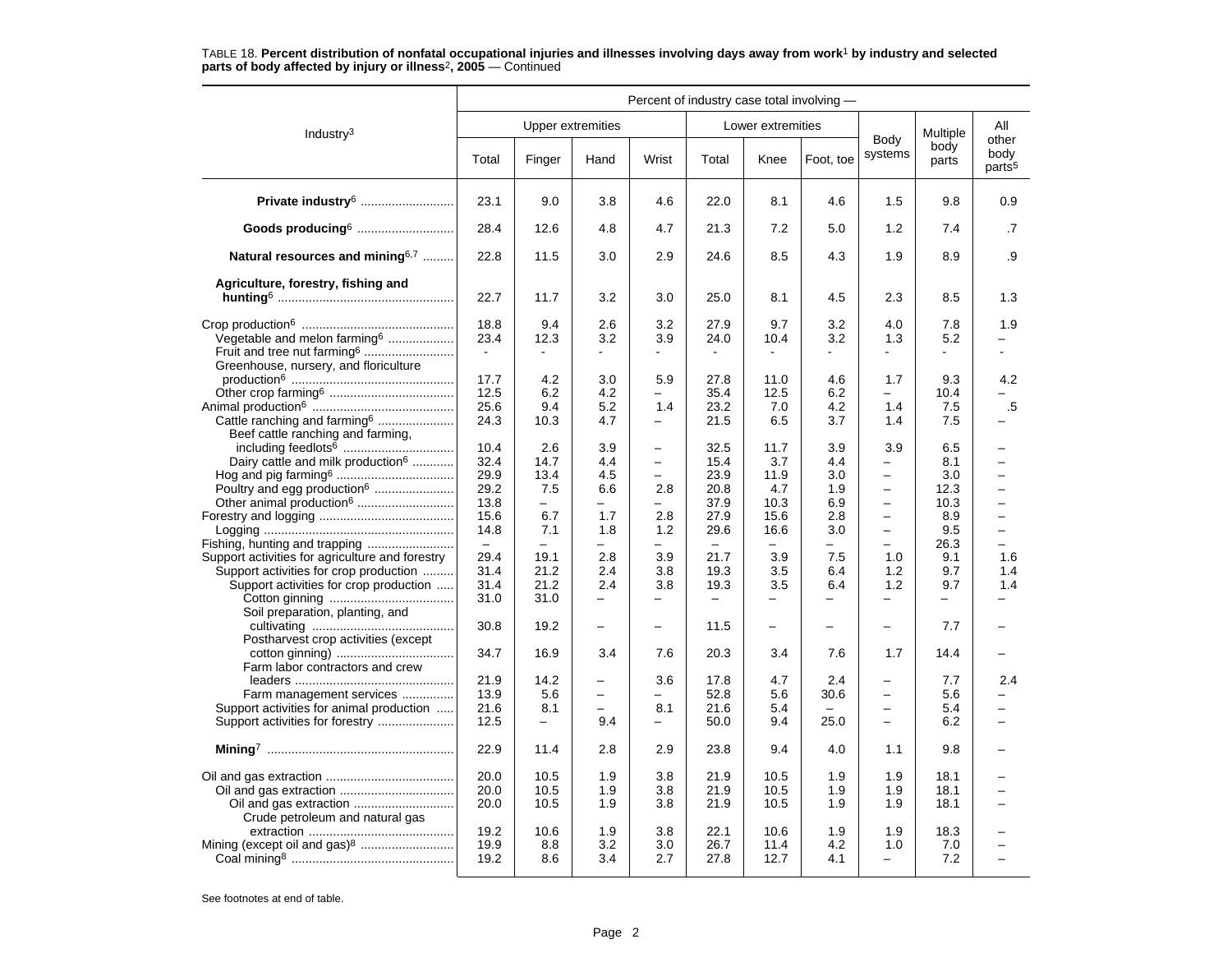|                                                       |                   |                |                          |                          | Percent of industry case total involving - |                          |                          |            |
|-------------------------------------------------------|-------------------|----------------|--------------------------|--------------------------|--------------------------------------------|--------------------------|--------------------------|------------|
| Industry <sup>3</sup>                                 | <b>NAICS</b>      | Total          |                          | Head                     |                                            |                          | Trunk                    |            |
|                                                       | code <sup>4</sup> | cases          | Total                    | Eyes                     | <b>Neck</b>                                | Total                    | <b>Back</b>              | Shoulder   |
|                                                       | 21211             | 2,910          | 6.2                      | 2.4                      | 3.4                                        | 35.7                     | 20.3                     | 6.9        |
| Bituminous coal and lignite surface                   |                   |                |                          |                          |                                            |                          |                          |            |
|                                                       | 212111            | 620            | 6.5                      | 3.2                      | 3.2                                        | 37.1                     | 24.2                     | 4.8        |
| Bituminous coal underground mining <sup>8</sup>       | 212112            | 2,250          | 6.2                      | 2.2                      | 3.6                                        | 35.1                     | 19.6                     | 7.6        |
|                                                       | 212113            | 30             |                          | $\overline{\phantom{0}}$ |                                            |                          | $\sim$                   |            |
|                                                       | 2122              | 320            | 9.4                      |                          |                                            | 31.2                     | 18.8                     | 6.2        |
|                                                       | 21221             | 50             | L.                       |                          | $\equiv$                                   |                          |                          |            |
| Gold ore and silver ore mining <sup>8</sup>           | 21222             | 80             | -                        | -                        | -                                          | 37.5                     | $\qquad \qquad -$        |            |
|                                                       | 212221            | 70             | $\overline{\phantom{0}}$ |                          |                                            | 28.6                     |                          |            |
| Silver ore mining <sup>8</sup>                        | 212222            | 20             | $\equiv$                 | -                        | $\overline{\phantom{0}}$                   |                          | $\equiv$                 |            |
|                                                       | 21223             |                |                          |                          |                                            |                          |                          |            |
| Copper, nickel, lead, and zinc mining <sup>8</sup>    |                   | 130            | $\overline{\phantom{0}}$ |                          | -                                          | 38.5                     | 23.1                     |            |
| Lead ore and zinc ore mining <sup>8</sup>             | 212231            | 20             | $\overline{\phantom{0}}$ |                          |                                            |                          |                          |            |
| Copper ore and nickel ore mining $\delta$             | 212234            | 110            | $\overline{\phantom{0}}$ |                          |                                            | 36.4                     | 27.3                     |            |
| Other metal ore mining <sup>8</sup>                   | 21229             | 60             | -                        | $\overline{\phantom{0}}$ | $\overline{\phantom{0}}$                   | -                        | $\overline{\phantom{0}}$ |            |
| All other metal ore mining <sup>8</sup>               | 212299            | 50             | $\overline{\phantom{0}}$ |                          |                                            | $\overline{a}$           |                          |            |
| Nonmetallic mineral mining and quarrying <sup>8</sup> | 2123              | 1,750          | 8.6                      | 4.6                      | 1.7                                        | 34.9                     | 20.0                     | 6.3        |
| Stone mining and quarrying <sup>8</sup>               | 21231             | 920            | 8.7                      | 4.3                      | 2.2                                        | 35.9                     | 21.7                     | 5.4        |
| Dimension stone mining and                            |                   |                |                          |                          |                                            |                          |                          |            |
|                                                       | 212311            | 210            | 9.5                      |                          |                                            | 28.6                     | 19.0                     |            |
| Crushed and broken limestone mining                   |                   |                |                          |                          |                                            |                          |                          |            |
|                                                       | 212312            | 450            | 11.1                     | 6.7                      |                                            | 37.8                     | 20.0                     | 6.7        |
| Crushed and broken granite mining                     |                   |                |                          |                          |                                            |                          |                          |            |
|                                                       | 212313            | 70             |                          |                          |                                            | 28.6                     |                          |            |
| Other crushed and broken stone                        |                   |                |                          |                          |                                            |                          |                          |            |
|                                                       | 212319            | 190            |                          |                          |                                            | 42.1                     | 26.3                     | 10.5       |
| Sand, gravel, clay, and ceramic and                   |                   |                |                          |                          |                                            |                          |                          |            |
| refractory minerals mining and                        |                   |                |                          |                          |                                            |                          |                          |            |
|                                                       | 21232             | 640            | 9.4                      | 4.7                      |                                            | 34.4                     | 20.3                     | 6.2        |
| Construction sand and gravel mining <sup>8</sup>      | 212321            | 530            | 11.3                     | 5.7                      |                                            | 34.0                     | 20.8                     | 5.7        |
| Kaolin and ball clay mining <sup>8</sup>              | 212324            | 60             |                          |                          |                                            | 33.3                     | $\overline{\phantom{m}}$ |            |
| Clay and ceramic and refractory                       |                   |                |                          |                          |                                            |                          |                          |            |
| minerals mining <sup>8</sup>                          | 212325            | 60             |                          |                          |                                            | 33.3                     |                          |            |
| Other nonmetallic mineral mining and                  |                   |                |                          |                          |                                            |                          |                          |            |
|                                                       | 21239             | 190            |                          |                          |                                            | 31.6                     | 15.8                     | 10.5       |
| Potash, soda, and borate mineral                      |                   |                |                          |                          |                                            |                          |                          |            |
|                                                       | 212391            | 90             |                          |                          |                                            | 33.3                     |                          |            |
| Phosphate rock mining <sup>8</sup>                    | 212392            | 20             |                          |                          |                                            |                          |                          |            |
| Other chemical and fertilizer mineral                 |                   |                |                          |                          |                                            |                          |                          |            |
|                                                       | 212393            | 50             |                          |                          |                                            | $\overline{\phantom{0}}$ |                          |            |
| All other nonmetallic mineral mining <sup>8</sup>     | 212399            | 30             | $\overline{\phantom{0}}$ |                          |                                            | $\overline{a}$           |                          |            |
|                                                       |                   |                | 7.4                      | 2.7                      |                                            |                          |                          |            |
| Support activities for mining                         | 213<br>2131       | 2,990<br>2,990 | 7.4                      | 2.7                      |                                            | 30.1<br>30.1             | 15.4<br>15.4             | 8.0<br>8.0 |
| Support activities for mining                         |                   |                |                          |                          | $\equiv$                                   |                          |                          |            |
| Support activities for mining                         | 21311             | 2,990          | 7.4                      | 2.7                      |                                            | 30.1                     | 15.4                     | 8.0        |
| Drilling oil and gas wells                            | 213111            | 1,480          | 5.4                      | 2.0                      | $\overline{\phantom{0}}$                   | 29.7                     | 17.6                     | 5.4        |
| Support activities for oil and gas                    |                   |                |                          |                          |                                            |                          |                          |            |
|                                                       | 213112            | 1,510          | 9.3                      | 3.3                      |                                            | 30.5                     | 13.2                     | 10.6       |
|                                                       |                   | 157,070        | 8.2                      | 4.1                      | 1.5                                        | 30.8                     | 19.2                     | 5.1        |
|                                                       |                   |                |                          |                          |                                            |                          |                          |            |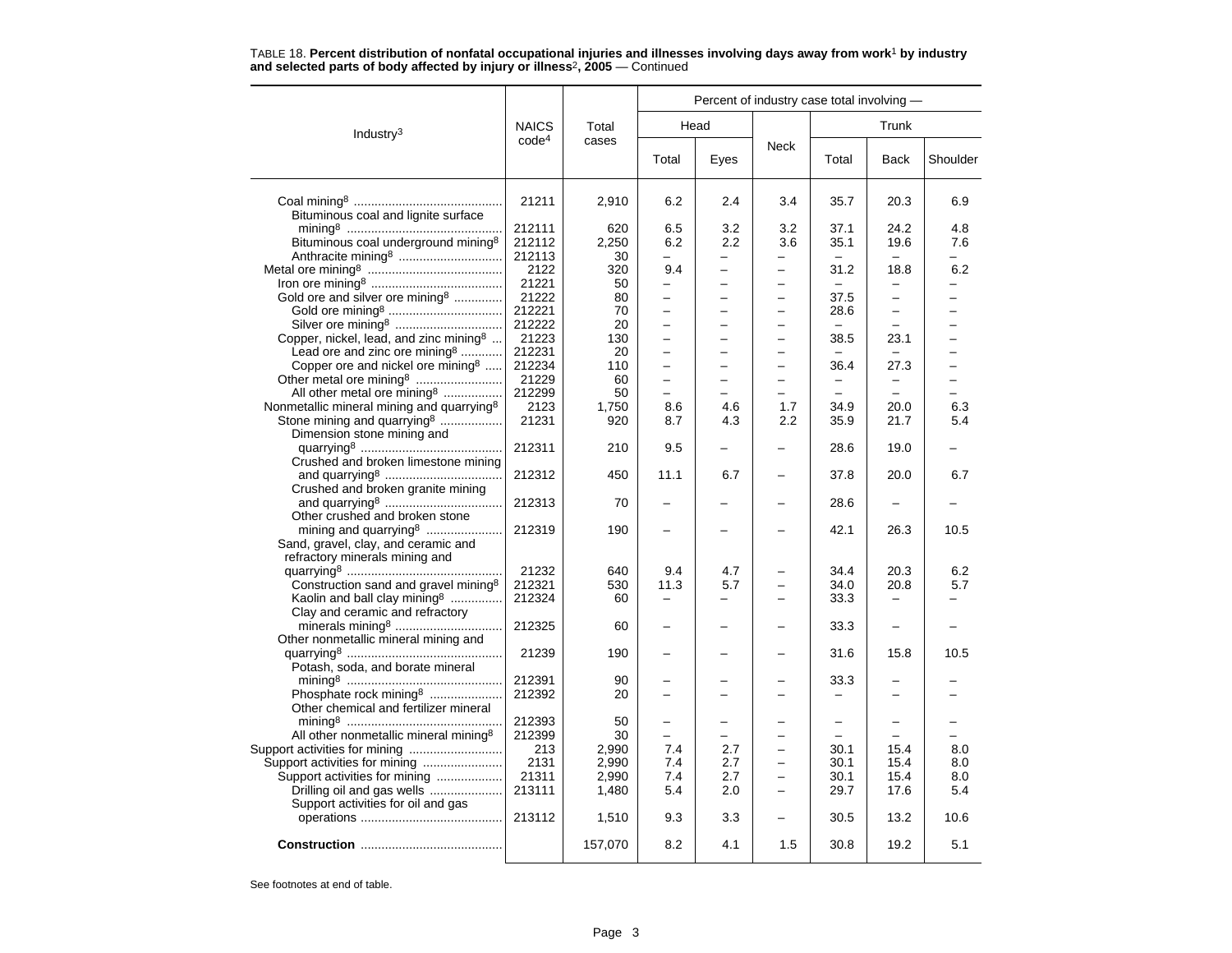|                                                                                                   | Percent of industry case total involving - |                                 |                                            |                                     |                                  |                                                      |                               |                                      |                                                      |                                     |
|---------------------------------------------------------------------------------------------------|--------------------------------------------|---------------------------------|--------------------------------------------|-------------------------------------|----------------------------------|------------------------------------------------------|-------------------------------|--------------------------------------|------------------------------------------------------|-------------------------------------|
| Industry <sup>3</sup>                                                                             |                                            |                                 | <b>Upper extremities</b>                   |                                     |                                  | Lower extremities                                    |                               |                                      | Multiple                                             | All                                 |
|                                                                                                   | Total                                      | Finger                          | Hand                                       | Wrist                               | Total                            | Knee                                                 | Foot, toe                     | Body<br>systems                      | body<br>parts                                        | other<br>body<br>parts <sup>5</sup> |
| Bituminous coal and lignite surface                                                               | 19.2                                       | 8.6                             | 3.4                                        | 2.7                                 | 27.8                             | 12.7                                                 | 4.1                           | $\overline{\phantom{0}}$             | 7.2                                                  |                                     |
| Bituminous coal underground mining <sup>8</sup>                                                   | 19.4<br>19.1                               | 6.5<br>8.9                      | 3.2<br>3.6                                 | 4.8<br>2.2                          | 25.8<br>28.4                     | 11.3<br>13.3                                         | 3.2<br>4.4                    | $\overline{\phantom{0}}$<br>$\equiv$ | 8.1<br>7.1                                           |                                     |
|                                                                                                   | $-$<br>18.8                                | $\overline{\phantom{0}}$<br>6.2 | -<br>$\overline{a}$                        | -<br>6.2                            | $\qquad \qquad -$<br>28.1        | $\overline{\phantom{0}}$<br>9.4                      | -<br>$\overline{\phantom{0}}$ | $\qquad \qquad -$                    | -<br>9.4                                             |                                     |
| Gold ore and silver ore mining <sup>8</sup>                                                       | 40.0<br>$\overline{\phantom{m}}$           | $\equiv$<br>÷                   | $\overline{\phantom{0}}$<br>-              | $\overline{a}$<br>$\qquad \qquad -$ | 40.0<br>25.0                     | $\overline{a}$<br>$\overline{\phantom{0}}$           |                               | $\equiv$<br>$\overline{\phantom{0}}$ | $\overline{\phantom{0}}$<br>$\overline{\phantom{0}}$ |                                     |
|                                                                                                   | $\overline{a}$                             |                                 | $\overline{a}$                             | $\qquad \qquad -$                   | 28.6                             | $\overline{\phantom{0}}$                             |                               | $\overline{a}$                       | $\overline{\phantom{0}}$                             |                                     |
| Silver ore mining <sup>8</sup><br>Copper, nickel, lead, and zinc mining <sup>8</sup>              | $\equiv$<br>15.4                           | L.<br>$\equiv$                  | $\overline{a}$<br>$\overline{\phantom{0}}$ | $\equiv$<br>$\qquad \qquad -$       | $\equiv$<br>23.1                 | $\equiv$<br>$\overline{\phantom{0}}$                 | $\equiv$                      | L.<br>$\equiv$                       | $\equiv$<br>$\overline{\phantom{0}}$                 |                                     |
| Lead ore and zinc ore mining <sup>8</sup><br>Copper ore and nickel ore mining $8$                 | $\overline{\phantom{m}}$<br>18.2           | ÷<br>$\overline{a}$             | $\overline{\phantom{0}}$                   | $\qquad \qquad -$<br>$\equiv$       | $\overline{\phantom{0}}$<br>27.3 | —<br>$\equiv$                                        |                               | $\overline{\phantom{0}}$<br>$\equiv$ | $\overline{\phantom{0}}$<br>$\equiv$                 |                                     |
|                                                                                                   | $\overline{\phantom{0}}$                   |                                 | $\overline{\phantom{0}}$                   | $\overline{\phantom{0}}$            | 33.3                             | $\overline{\phantom{0}}$                             | $\overline{\phantom{0}}$      | $\overline{\phantom{m}}$             | $\overline{\phantom{0}}$                             |                                     |
| All other metal ore mining <sup>8</sup><br>Nonmetallic mineral mining and quarrying <sup>8</sup>  | $\equiv$<br>21.7                           | $\equiv$<br>9.7                 | $\overline{a}$<br>2.9                      | $\overline{\phantom{0}}$<br>2.9     | 40.0<br>24.6                     | $\overline{\phantom{0}}$<br>9.7                      | 4.6                           | $\qquad \qquad -$<br>1.7             | $\overline{\phantom{0}}$<br>6.3                      |                                     |
| Stone mining and quarrying <sup>8</sup><br>Dimension stone mining and                             | 19.6                                       | 9.8                             | 3.3                                        | 3.3                                 | 26.1                             | 8.7                                                  | 5.4                           | $\equiv$                             | 6.5                                                  |                                     |
| Crushed and broken limestone mining                                                               | 28.6                                       | 14.3                            | $\overline{a}$                             | $\equiv$                            | 33.3                             | 9.5                                                  | 9.5                           | $\overline{\phantom{0}}$             | $\equiv$                                             |                                     |
| Crushed and broken granite mining                                                                 | 20.0                                       | 8.9                             | 4.4                                        |                                     | 22.2                             | 8.9                                                  | 4.4                           |                                      | 8.9                                                  |                                     |
|                                                                                                   | $\overline{\phantom{0}}$                   |                                 |                                            | $\overline{\phantom{0}}$            | 28.6                             |                                                      |                               |                                      |                                                      |                                     |
| Other crushed and broken stone<br>Sand, gravel, clay, and ceramic and                             | 10.5                                       |                                 |                                            |                                     | 31.6                             | $\overline{\phantom{0}}$                             |                               |                                      | 10.5                                                 |                                     |
| refractory minerals mining and                                                                    | 23.4                                       | 10.9                            | 3.1                                        | 3.1                                 | 21.9                             | 9.4                                                  | 3.1                           | 3.1                                  | 6.2                                                  |                                     |
| Construction sand and gravel mining <sup>8</sup><br>Kaolin and ball clay mining <sup>8</sup>      | 22.6<br>33.3                               | 9.4<br>$\equiv$                 | 3.8                                        | 3.8<br>$\overline{\phantom{0}}$     | 22.6<br>$\overline{\phantom{0}}$ | 9.4                                                  | ÷                             | $\equiv$                             | 5.7<br>$\overline{\phantom{0}}$                      |                                     |
| Clay and ceramic and refractory                                                                   | $\overline{a}$                             |                                 |                                            | -                                   |                                  |                                                      |                               |                                      |                                                      |                                     |
| Other nonmetallic mineral mining and                                                              | 21.1                                       | 10.5                            |                                            | -                                   | 26.3                             | 15.8                                                 |                               |                                      |                                                      |                                     |
| Potash, soda, and borate mineral                                                                  | 22.2                                       |                                 |                                            |                                     | 22.2                             |                                                      |                               |                                      |                                                      |                                     |
| Phosphate rock mining <sup>8</sup><br>Other chemical and fertilizer mineral                       | $\equiv$                                   |                                 |                                            |                                     |                                  |                                                      |                               |                                      |                                                      |                                     |
| All other nonmetallic mineral mining <sup>8</sup>                                                 | 40.0<br>$\equiv$                           | $\equiv$                        | -                                          | $\overline{\phantom{0}}$            | 40.0<br>$\overline{\phantom{0}}$ | $\overline{\phantom{0}}$<br>$\overline{\phantom{0}}$ |                               | -                                    |                                                      |                                     |
| Support activities for mining                                                                     | 29.1<br>29.1                               | 16.1<br>16.1                    | 2.3<br>2.3                                 | 2.3<br>2.3                          | 19.7<br>19.7                     | 5.7<br>5.7                                           | 4.0<br>4.0                    | 1.0<br>1.0                           | 11.4<br>11.4                                         |                                     |
| Support activities for mining<br>Drilling oil and gas wells<br>Support activities for oil and gas | 29.1<br>33.1                               | 16.1<br>21.6                    | 2.3<br>2.7                                 | 2.3<br>3.4                          | 19.7<br>18.9                     | 5.7<br>4.7                                           | 4.0<br>6.1                    | 1.0<br>2.0                           | 11.4<br>10.1                                         |                                     |
|                                                                                                   | 25.2                                       | 10.6                            | 2.0                                        | 1.3                                 | 21.2                             | 6.6                                                  | 2.6                           | $\overline{\phantom{0}}$             | 13.2                                                 |                                     |
|                                                                                                   | 23.9                                       | 10.0                            | 4.6                                        | 3.3                                 | 25.0                             | 8.0                                                  | 5.5                           | 1.1                                  | 8.7                                                  | 0.8                                 |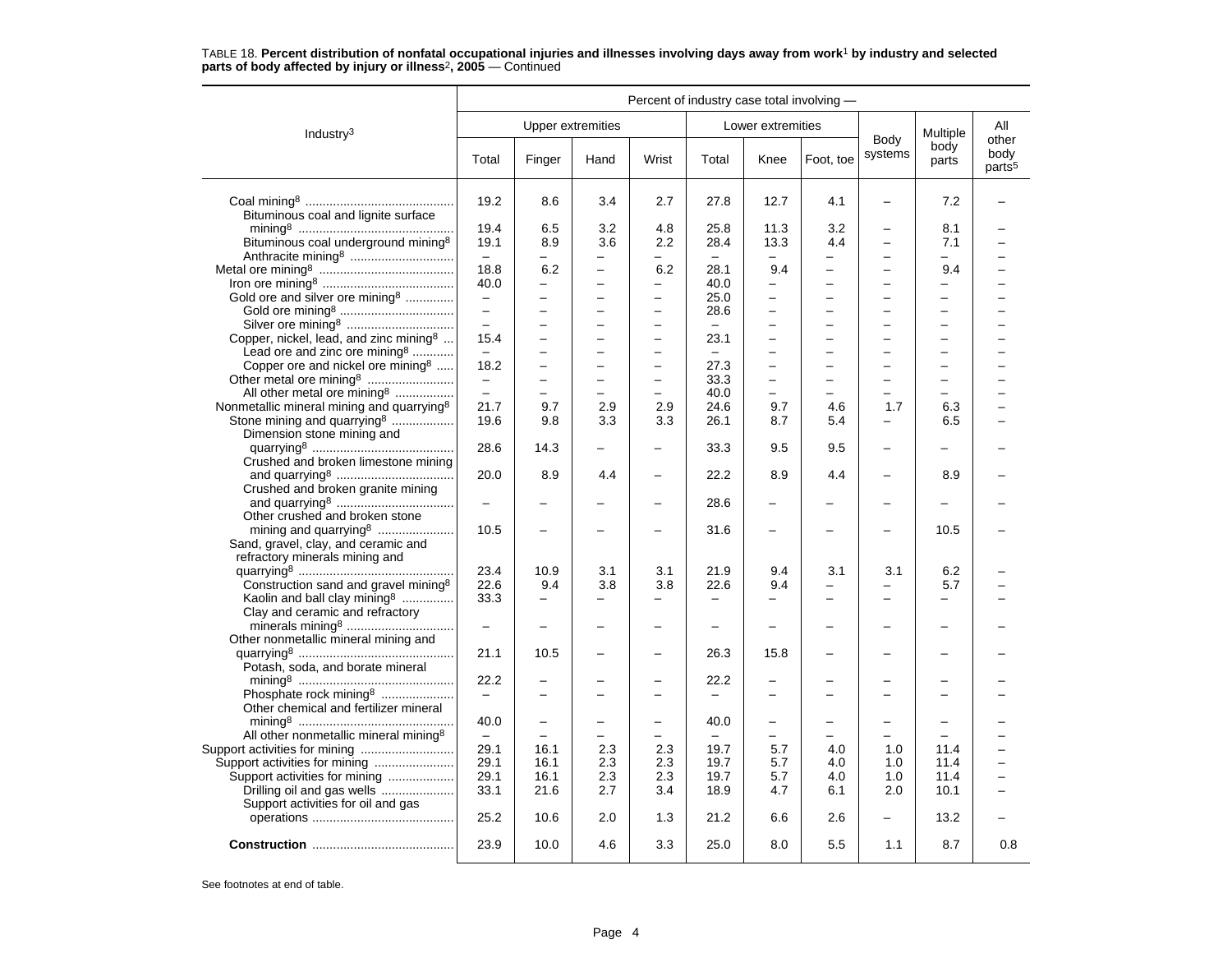| TABLE TO. FUNCTIC QUALIBATION IN THE INTERNATIONAL INTERFERING INTERSES INVOLVING QUYS AWAY TRAIN WORK BY INQUSHIY<br>and selected parts of body affected by injury or illness <sup>2</sup> , 2005 – Continued |                     |                            |                   |                   |                                            |                      |                      |                   |
|----------------------------------------------------------------------------------------------------------------------------------------------------------------------------------------------------------------|---------------------|----------------------------|-------------------|-------------------|--------------------------------------------|----------------------|----------------------|-------------------|
|                                                                                                                                                                                                                |                     |                            |                   |                   | Percent of industry case total involving - |                      |                      |                   |
| Industry <sup>3</sup>                                                                                                                                                                                          | <b>NAICS</b>        | Total                      |                   | Head              |                                            |                      | Trunk                |                   |
|                                                                                                                                                                                                                | code <sup>4</sup>   | cases                      | Total             | Eyes              | <b>Neck</b>                                | Total                | Back                 | Shoulder          |
| <b>Construction</b>                                                                                                                                                                                            | 23                  | 157,070                    | 8.2               | 4.1               | 1.5                                        | 30.8                 | 19.2                 | 5.1               |
| Residential building construction<br>Nonresidential building construction                                                                                                                                      | 236<br>2361<br>2362 | 31.190<br>19,520<br>11,670 | 8.9<br>9.9<br>7.2 | 4.0<br>4.7<br>3.0 | 1.7<br>2.4<br>.6                           | 30.0<br>27.4<br>34.2 | 19.5<br>19.1<br>20.2 | 4.6<br>3.9<br>5.9 |
| Heavy and civil engineering construction<br>Utility system construction                                                                                                                                        | 237<br>2371<br>2372 | 18,860<br>8,860<br>820     | 7.7<br>8.7<br>9.8 | 3.0<br>2.7<br>8.5 | 1.9<br>1.0                                 | 30.5<br>28.9<br>29.3 | 18.0<br>17.6<br>14.6 | 4.9<br>4.7<br>6.1 |
| Highway, street, and bridge construction                                                                                                                                                                       | 2373                | 6,950                      | 6.9               | 3.0               | 1.4                                        | 30.1                 | 16.0                 | 5.8               |

construction .............................................. 2379 2,230 6.3 1.8 7.2 39.0 27.4 2.2

contractors ................................................ 2381 31,270 7.9 3.9 1.1 30.6 18.0 4.9

structure contractors ............................. 23811 5,870 9.7 5.5 1.7 33.0 19.9 5.6

contractors ............................................ 23812 2,360 11.4 9.3 – 22.9 14.0 3.8 Framing contractors ............................... 23813 7,710 10.0 3.6 – 20.4 11.5 4.0 Masonry contractors ............................... 23814 5,290 6.8 2.8 2.8 41.4 28.2 5.7 Roofing contractors ................................ 23816 6,130 5.4 2.4 .7 29.7 16.6 2.8 Siding contractors ................................... 23817 1,250 – – – 36.0 12.8 12.0

contractors ............................................ 23822 20,740 8.1 4.6 2.2 31.1 19.4 6.0 Other building equipment contractors .... 23829 1,890 6.3 1.6 – 38.6 25.4 5.8 Building finishing contractors ...................... 2383 20,820 6.6 3.7 2.1 32.8 21.5 4.4 Drywall and insulation contractors .......... 23831 9,240 6.8 4.1 2.1 39.3 24.8 5.3 Painting and wall covering contractors ... 23832 3,660 3.0 1.1 – 33.9 21.0 7.9 Flooring contractors ................................ 23833 1,080 2.8 1.9 – 25.9 21.3 1.9

Finish carpentry contractors ................... 23835 4,600 8.3 3.3 3.5 18.9 13.5 1.5 Other building finishing contractors ........ 23839 1,450 14.5 10.3 – 31.0 17.2 3.4 Other specialty trade contractors ............... 2389 14,440 8.9 3.7 .8 30.9 19.5 5.1 Site preparation contractors ................... 23891 7,290 9.9 2.9 .8 31.8 18.4 5.9 All other special trade contractors .......... 23899 7,150 7.7 4.6 .7 30.1 20.6 4.3 **Manufacturing** ....................................... 209,130 7.7 4.6 1.1 32.7 18.5 7.2 **Manufacturing** ........................................... 31-33 209,130 7.7 4.6 1.1 32.7 18.5 7.2

exterior contractors ............................... 23819 740 9.5 9.5 – 28.4 8.1 –Building equipment contractors .................. 2382 40,490 8.7 5.1 1.5 30.7 19.3 5.9 Electrical contractors .............................. 23821 17,860 9.6 6.0 .8 29.5 18.5 5.9

Specialty trade contractors ............................. 238 107,020 8.1 4.3 1.4 31.1 19.4 5.2

# TABLE 18. **Percent distribution of nonfatal occupational injuries and illnesses involving days away from work**<sup>1</sup> **by industry**

See footnotes at end of table.

Other heavy and civil engineering

Foundation, structure, and building exterior

Structural steel and precast concrete

Other foundation, structure, and building

Plumbing, heating, and air-conditioning

Poured concrete foundation and

Food manufacturing ....................................... 311 23,470 6.3 2.7 1.1 35.1 19.2 7.7 Animal food manufacturing ......................... 3111 890 2.2 – – 25.8 7.9 6.7 Animal food manufacturing ..................... 31111 890 2.2 – – 25.8 7.9 6.7 Dog and cat food manufacturing ........ 311111 | 250 | - | - | - | 24.0 | 12.0 | 8.0<br>Other animal food manufacturing ....... 311119 | 640 | - | - | - | 26.6 | 7.8 | 4.7

Other animal food manufacturing  $\ldots$ . 311119 | 640 | – | –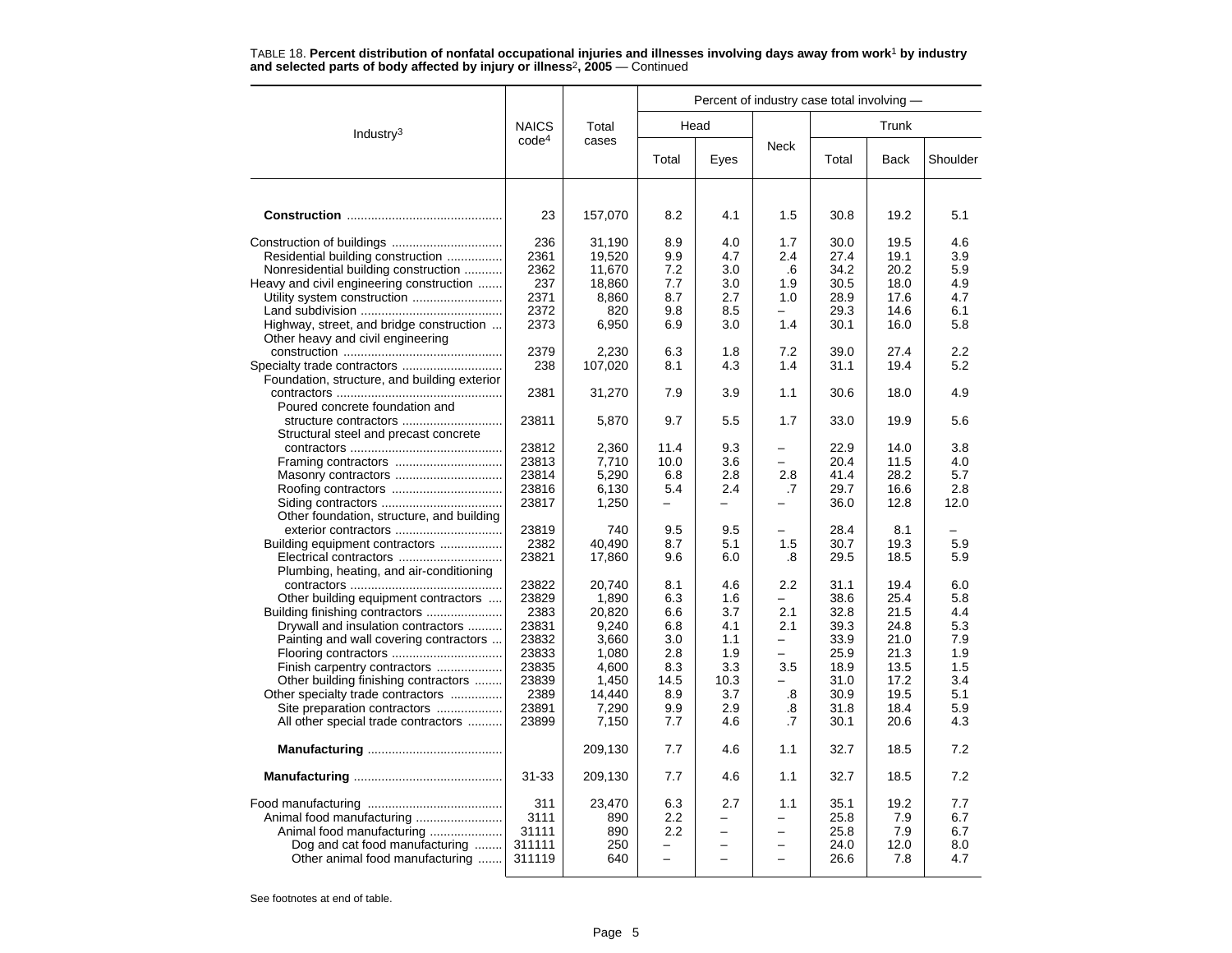|                                              | Percent of industry case total involving - |                   |                          |                          |       |                   |                          |                          |               |                            |
|----------------------------------------------|--------------------------------------------|-------------------|--------------------------|--------------------------|-------|-------------------|--------------------------|--------------------------|---------------|----------------------------|
| Industry <sup>3</sup>                        |                                            | Upper extremities |                          |                          |       | Lower extremities |                          | Body                     | Multiple      | All<br>other               |
|                                              | Total                                      | Finger            | Hand                     | Wrist                    | Total | Knee              | Foot, toe                | systems                  | body<br>parts | body<br>parts <sup>5</sup> |
|                                              |                                            |                   |                          |                          |       |                   |                          |                          |               |                            |
|                                              | 23.9                                       | 10.0              | 4.6                      | 3.3                      | 25.0  | 8.0               | 5.5                      | 1.1                      | 8.7           | 0.8                        |
|                                              | 22.8                                       | 10.5              | 4.2                      | 2.9                      | 26.7  | 7.2               | 6.4                      | .8                       | 8.6           | .5                         |
| Residential building construction            | 22.8                                       | 11.1              | 4.0                      | 3.0                      | 26.2  | 6.5               | 6.6                      | .8                       | 10.1          | .4                         |
| Nonresidential building construction         | 22.8                                       | 9.6               | 4.5                      | 3.0                      | 27.5  | 8.5               | 6.2                      | .9                       | 6.0           | .7                         |
| Heavy and civil engineering construction     | 18.1                                       | 7.3               | 3.3                      | 2.4                      | 28.6  | 9.1               | 6.0                      | 1.6                      | 10.7          | $\boldsymbol{.8}$          |
| Utility system construction                  | 19.8                                       | 7.6               | 3.6                      | 2.6                      | 27.7  | 7.9               | 5.1                      | 1.8                      | 12.0          | .3                         |
|                                              | 29.3                                       | 23.2              | 3.7                      |                          | 22.0  | 11.0              | 6.1                      |                          | 3.7           | 4.9                        |
| Highway, street, and bridge construction     | 15.0                                       | 5.8               | 3.2                      | 2.4                      | 33.4  | 10.1              | 8.6                      | 2.0                      | 10.5          | .9                         |
| Other heavy and civil engineering            | 16.6                                       | 4.9               | 2.2                      | 2.2                      | 20.2  | 9.4               | 1.8                      |                          | 9.4           | 1.3                        |
|                                              | 25.3                                       | 10.3              | 4.9                      | 3.5                      | 23.8  | 8.1               | 5.1                      | 1.0                      | 8.4           | .9                         |
| Foundation, structure, and building exterior |                                            |                   |                          |                          |       |                   |                          |                          |               |                            |
|                                              | 24.9                                       | 10.3              | 4.8                      | 3.3                      | 24.9  | 7.5               | 7.0                      | .8                       | 8.7           | 1.2                        |
| Poured concrete foundation and               |                                            |                   |                          |                          |       |                   |                          |                          |               |                            |
|                                              | 16.5                                       | 8.2               | 5.3                      | 1.0                      | 27.3  | 10.7              | 6.0                      | 2.0                      | 8.3           | 1.4                        |
| Structural steel and precast concrete        |                                            |                   |                          |                          |       |                   |                          |                          |               |                            |
|                                              | 22.0                                       | 9.7               | 3.4                      | 3.0                      | 33.1  | 8.9               | 12.7                     |                          | 10.6          |                            |
| Framing contractors                          | 33.7                                       | 16.2              | 6.4                      | 4.7                      | 28.1  | 6.9               | 8.8                      | .3                       | 6.5           | .9                         |
| Masonry contractors                          | 17.2                                       | 5.3               | 4.0                      | 2.5                      | 20.2  | 4.5               | 4.7                      | 1.3                      | 8.3           | 1.9                        |
| Roofing contractors                          | 26.1                                       | 7.8               | 6.2                      | 4.2                      | 24.3  | 9.8               | 6.9                      | .5                       | 11.7          | 1.8                        |
|                                              | 36.8                                       | 13.6              | $\overline{\phantom{0}}$ | 5.6                      | 18.4  | 2.4               | 5.6                      |                          | 7.2           |                            |
| Other foundation, structure, and building    |                                            |                   |                          |                          |       |                   |                          |                          |               |                            |
|                                              | 29.7                                       | 23.0              | $\equiv$                 |                          | 27.0  | 6.8               | 12.2                     |                          | 4.1           |                            |
| Building equipment contractors               | 26.5                                       | 9.4               | 6.1                      | 3.3                      | 21.9  | 9.0               | 4.0                      | 1.3                      | 8.5           | .8                         |
|                                              | 24.9                                       | 9.4               | 5.2                      | 3.5                      | 23.6  | 9.7               | 3.6                      | 1.6                      | 9.2           | .9                         |
| Plumbing, heating, and air-conditioning      |                                            |                   |                          |                          |       |                   |                          |                          |               |                            |
|                                              | 28.4                                       | 9.4               | 7.0                      | 3.4                      | 20.4  | 8.7               | 4.3                      | 1.2                      | 7.8           | .8                         |
| Other building equipment contractors         | 22.8                                       | 9.5               | 5.8                      | 1.1                      | 21.2  | 4.8               | 5.8                      | -                        | 10.6          |                            |
| Building finishing contractors               | 26.1                                       | 12.0              | 3.3                      | 5.2                      | 22.9  | 7.5               | 3.2                      | .8                       | 8.2           | .5                         |
| Drywall and insulation contractors           | 20.5                                       | 8.1               | 3.4                      | 5.1                      | 19.6  | 7.1               | 3.7                      | 1.0                      | 10.1          | .8                         |
| Painting and wall covering contractors       | 21.3                                       | 3.8               | 3.0                      | 7.1                      | 29.8  | 12.0              | 1.9                      | -                        | 11.5          |                            |
| Flooring contractors                         | 37.0                                       | 18.5              | 4.6                      | 2.8                      | 32.4  | 20.4              | 6.5                      | $\equiv$                 | 1.9           | $\overline{\phantom{0}}$   |
| Finish carpentry contractors                 | 38.5                                       | 22.0              | 2.8                      | 5.9                      | 24.6  | 3.5               | 2.8                      | 1.3                      | 4.3           | $\overline{\phantom{0}}$   |
| Other building finishing contractors         | 27.6                                       | 17.2              | 2.8                      | 2.1                      | 18.6  | 2.8               | $\overline{\phantom{0}}$ |                          | 8.3           | $\equiv$                   |
| Other specialty trade contractors            | 21.3                                       | 10.7              | 3.8                      | 1.9                      | 28.2  | 8.0               | 6.8                      | .9                       | 7.7           | 1.5                        |
| Site preparation contractors                 | 18.5                                       | 8.5               | 2.6                      | 1.0                      | 29.2  | 9.1               | 8.8                      | $\cdot$                  | 8.2           | 1.1                        |
| All other special trade contractors          | 24.1                                       | 12.9              | 5.2                      | 2.9                      | 27.1  | 7.0               | 4.9                      | 1.4                      | 7.1           | 1.8                        |
|                                              | 32.6                                       | 14.7              | 5.2                      | 6.1                      | 18.1  | 6.4               | 4.7                      | 1.2                      | 6.2           | .6                         |
|                                              | 32.6                                       | 14.7              | 5.2                      | 6.1                      | 18.1  | 6.4               | 4.7                      | 1.2                      | 6.2           | .6                         |
|                                              | 28.9                                       | 12.0              | 4.7                      | 5.7                      | 18.8  | 6.1               | 4.2                      | 1.1                      | 8.3           | .4                         |
| Animal food manufacturing                    | 28.1                                       | 7.9               | 4.5                      | $\overline{\phantom{0}}$ | 31.5  | 7.9               | 9.0                      | $\overline{\phantom{0}}$ | 11.2          |                            |
|                                              | 28.1                                       | 7.9               | 4.5                      | $\overline{\phantom{m}}$ | 31.5  | 7.9               | 9.0                      | $\overline{\phantom{0}}$ | 11.2          | <u>.</u>                   |
| Dog and cat food manufacturing               | 32.0                                       |                   | 8.0                      | $\qquad \qquad -$        | 28.0  | 8.0               | 8.0                      |                          | 12.0          |                            |
| Other animal food manufacturing              | 26.6                                       | 10.9              | $\overline{\phantom{0}}$ |                          | 32.8  | 7.8               | 9.4                      | $\overline{\phantom{0}}$ | 10.9          |                            |
|                                              |                                            |                   |                          |                          |       |                   |                          |                          |               |                            |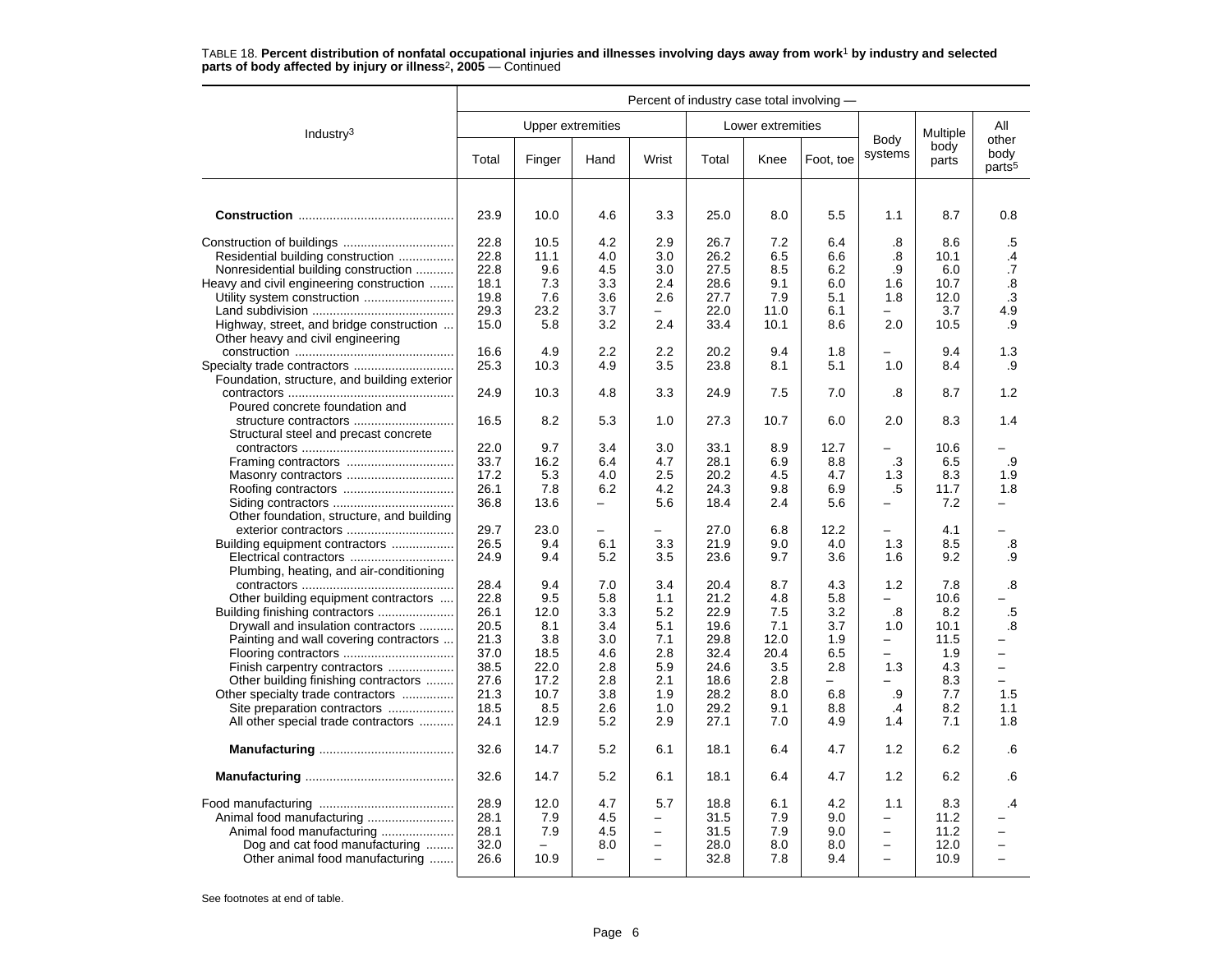|                                                       |                                   |                |                          | Percent of industry case total involving - |                          |                          |                          |                          |
|-------------------------------------------------------|-----------------------------------|----------------|--------------------------|--------------------------------------------|--------------------------|--------------------------|--------------------------|--------------------------|
| Industry <sup>3</sup>                                 | <b>NAICS</b><br>code <sup>4</sup> | Total<br>cases |                          | Head                                       |                          |                          | Trunk                    |                          |
|                                                       |                                   |                | Total                    | Eyes                                       | <b>Neck</b>              | Total                    | <b>Back</b>              | Shoulder                 |
|                                                       | 3112                              | 780            | 6.4                      | 2.6                                        |                          | 41.0                     | 29.5                     | 7.7                      |
| Flour milling and malt manufacturing                  | 31121                             | 380            | 7.9                      | $\overline{\phantom{0}}$                   | $\overline{\phantom{0}}$ | 42.1                     | 34.2                     | $\overline{\phantom{0}}$ |
|                                                       | 311211                            | 200            | 10.0                     | $\overline{\phantom{0}}$                   | $\overline{\phantom{0}}$ | 25.0                     | 20.0                     | $\overline{\phantom{0}}$ |
|                                                       | 311212                            | 110            | $\overline{\phantom{0}}$ | $\overline{\phantom{0}}$                   |                          | 54.5                     | 45.5                     |                          |
| Starch and vegetable fats and oils                    |                                   |                |                          |                                            |                          |                          |                          |                          |
|                                                       | 31122                             | 200            |                          | -                                          |                          | 30.0                     | 25.0                     |                          |
|                                                       | 311221                            | 60             | $\equiv$                 | $\overline{\phantom{0}}$                   | -                        |                          |                          |                          |
| Breakfast cereal manufacturing                        | 31123                             | 190            | $\overline{\phantom{0}}$ | $\overline{\phantom{0}}$                   | -                        | 52.6                     | 21.1                     | 21.1                     |
| Sugar and confectionery product                       |                                   |                |                          |                                            |                          |                          |                          |                          |
|                                                       | 3113                              | 1,080          | 5.6                      | 1.9                                        | $\overline{\phantom{0}}$ | 30.6                     | 21.3                     | 5.6                      |
| Sugar manufacturing                                   | 31131                             | 330            | 9.1                      |                                            | -                        | 36.4                     | 24.2                     | 6.1                      |
|                                                       | 311311                            | 120            | -                        | -                                          |                          | 25.0                     |                          |                          |
| Cane sugar refining                                   | 311312                            | 30             |                          | $\equiv$                                   |                          | 66.7                     | $\equiv$                 |                          |
| Beet sugar manufacturing                              | 311313                            | 180            | $\overline{\phantom{0}}$ | $\overline{\phantom{0}}$                   | $\equiv$                 | 38.9                     | 27.8                     | $\equiv$                 |
| Confectionery manufacturing from                      | 31133                             | 310            |                          | $\overline{\phantom{0}}$                   |                          | 29.0                     | 25.8                     |                          |
| purchased chocolate<br>Nonchocolate confectionery     |                                   |                |                          |                                            |                          |                          |                          |                          |
|                                                       | 31134                             | 310            | -                        |                                            |                          | 29.0                     | 16.1                     | 6.5                      |
| Fruit and vegetable preserving and                    |                                   |                |                          |                                            |                          |                          |                          |                          |
| specialty food manufacturing                          | 3114                              | 2,950          | 6.1                      | 3.4                                        | 1.7                      | 32.2                     | 21.4                     | 6.4                      |
| Frozen food manufacturing                             | 31141                             | 1,320          | 6.8                      | 3.8                                        |                          | 34.8                     | 25.0                     | 4.5                      |
| Frozen fruit, juice, and vegetable                    |                                   |                |                          |                                            |                          |                          |                          |                          |
|                                                       | 311411                            | 710            | 8.5                      | 5.6                                        |                          | 31.0                     | 21.1                     | 4.2                      |
| Frozen specialty food manufacturing                   | 311412                            | 610            | 4.9                      | $\equiv$                                   | $\equiv$                 | 39.3                     | 29.5                     | 4.9                      |
| Fruit and vegetable canning, pickling,                |                                   |                |                          |                                            |                          |                          |                          |                          |
|                                                       | 31142                             | 1,630          | 5.5                      | 3.1                                        | 2.5                      | 30.1                     | 17.8                     | 8.0                      |
| Fruit and vegetable canning                           | 311421                            | 1,240          | 6.5                      | 4.0                                        |                          | 29.0                     | 17.7                     | 6.5                      |
| Dried and dehydrated food                             |                                   |                |                          |                                            |                          |                          |                          |                          |
|                                                       | 311423                            | 340            |                          |                                            | 8.8                      | 35.3                     | 20.6                     | 11.8                     |
| Dairy product manufacturing                           | 3115                              | 3,420          | 6.7                      | 2.3                                        | .6                       | 40.1                     | 22.8                     | 9.1                      |
| Dairy product (except frozen)                         | 31151                             | 3,000          | 6.7                      | 2.7                                        | $\cdot$                  | 42.0                     | 25.3                     | 9.3                      |
| Fluid milk manufacturing                              | 311511                            | 1,900          | 5.8                      | 2.1                                        | 1.1                      | 41.1                     | 25.3                     | 7.4                      |
| Creamery butter manufacturing                         | 311512                            | 60             | $\overline{\phantom{0}}$ | -                                          | $\qquad \qquad -$        | $\overline{\phantom{0}}$ | $\overline{\phantom{0}}$ |                          |
| Cheese manufacturing                                  | 311513                            | 900            | 7.8                      | 3.3                                        |                          | 43.3                     | 25.6                     | 13.3                     |
| Dry, condensed, and evaporated                        |                                   |                |                          |                                            |                          |                          |                          |                          |
| dairy product manufacturing                           | 311514                            | 150            | $\overline{\phantom{0}}$ | $\overline{\phantom{0}}$                   | $\overline{\phantom{0}}$ | 46.7                     | 26.7                     |                          |
| Ice cream and frozen dessert                          |                                   |                |                          |                                            |                          |                          |                          |                          |
|                                                       | 31152                             | 420            | 9.5                      |                                            |                          | 28.6                     | 7.1                      | 7.1                      |
| Animal slaughtering and processing                    | 3116                              | 6,730          | 7.6                      | 4.2                                        | .9                       | 33.3                     | 15.0                     | 6.4                      |
| Animal slaughtering and processing                    | 31161                             | 6.730          | 7.6                      | 4.2                                        | .9                       | 33.3                     | 15.0                     | 6.4                      |
| Animal (except poultry) slaughtering                  | 311611                            | 2,430          | 5.3                      | 2.9                                        | .8                       | 37.4                     | 17.7                     | 7.8                      |
| Meat processed from carcasses                         | 311612                            | 1,640          | 8.5                      | 4.3                                        | 1.2                      | 36.0                     | 15.2                     | 6.7                      |
| Rendering and meat byproduct                          |                                   |                |                          |                                            |                          |                          |                          |                          |
|                                                       | 311613                            | 340            |                          |                                            |                          | 38.2                     | 26.5                     | 5.9                      |
| Poultry processing<br>Seafood product preparation and | 311615                            | 2,330          | 9.9                      | 5.6                                        | .9                       | 26.6                     | 9.9                      | 5.2                      |
|                                                       | 3117                              | 1,090          | 8.3                      | 5.5                                        | 1.8                      | 33.9                     | 20.2                     | 7.3                      |
|                                                       |                                   |                |                          |                                            |                          |                          |                          |                          |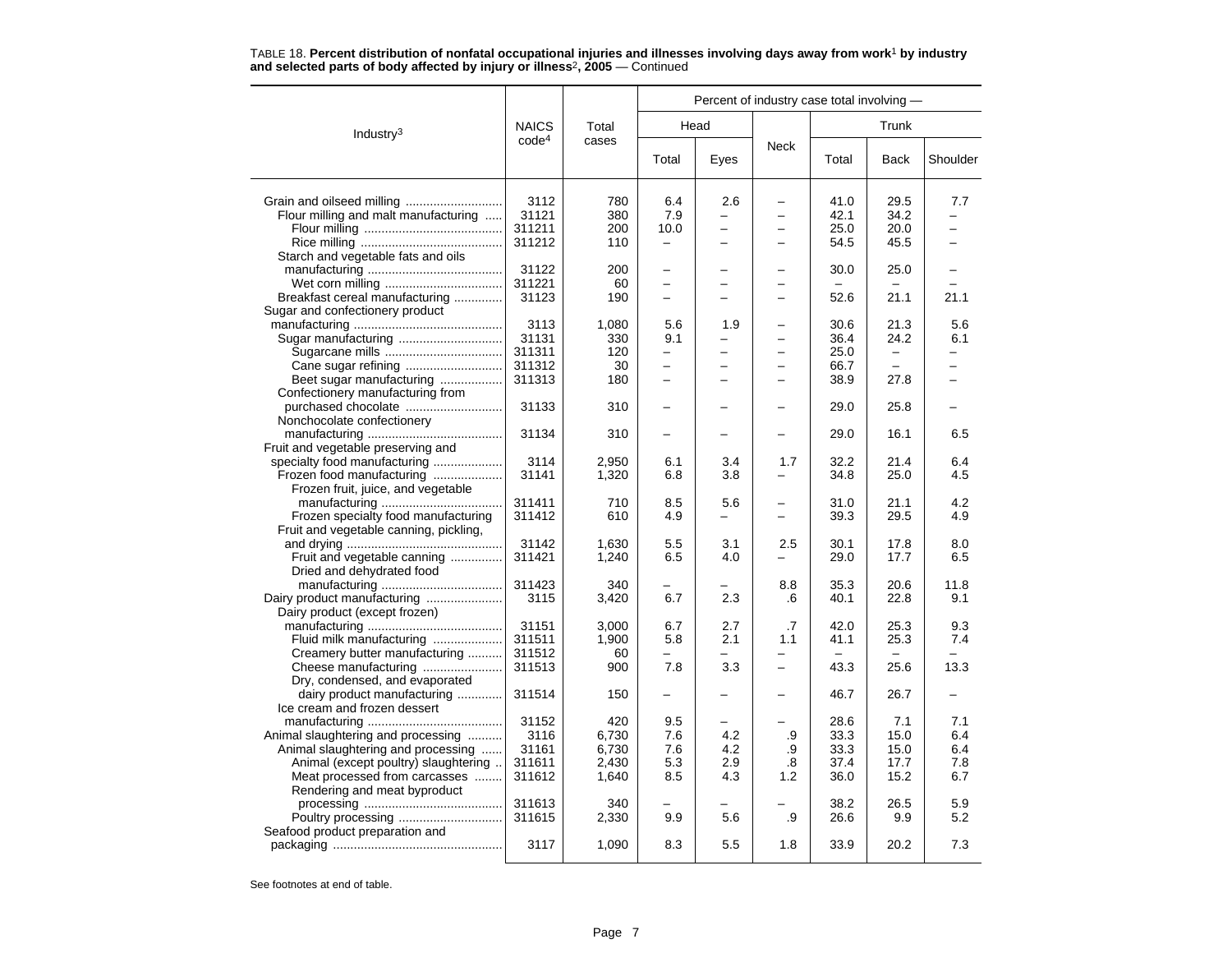|                                                             | Percent of industry case total involving - |                          |                          |                          |                  |                          |                          |                                            |                          |                                     |
|-------------------------------------------------------------|--------------------------------------------|--------------------------|--------------------------|--------------------------|------------------|--------------------------|--------------------------|--------------------------------------------|--------------------------|-------------------------------------|
| Industry $3$                                                |                                            |                          | <b>Upper extremities</b> |                          |                  | Lower extremities        |                          |                                            | Multiple                 | All                                 |
|                                                             | Total                                      | Finger                   | Hand                     | Wrist                    | Total            | Knee                     | Foot, toe                | Body<br>systems                            | body<br>parts            | other<br>body<br>parts <sup>5</sup> |
|                                                             | 24.4                                       | 9.0                      | $\overline{\phantom{0}}$ | 7.7                      | 17.9             | 7.7                      | 5.1                      | $\overline{\phantom{0}}$                   | 9.0                      |                                     |
| Flour milling and malt manufacturing                        | 26.3                                       | 13.2                     | $\overline{\phantom{0}}$ | 10.5                     | 10.5             | $\overline{\phantom{0}}$ | 5.3                      | $\overline{\phantom{0}}$                   | 13.2                     |                                     |
|                                                             | 35.0                                       | 20.0                     | $\overline{\phantom{0}}$ | 10.0                     | 10.0             | $\overline{\phantom{0}}$ |                          | $\overline{\phantom{0}}$                   | 20.0                     |                                     |
|                                                             | 18.2                                       | $\overline{\phantom{0}}$ | $\overline{\phantom{0}}$ | $\overline{\phantom{0}}$ |                  | $\overline{\phantom{0}}$ | $\overline{\phantom{0}}$ | $\overline{\phantom{0}}$                   |                          |                                     |
| Starch and vegetable fats and oils                          |                                            |                          |                          |                          |                  |                          |                          |                                            |                          |                                     |
|                                                             | 20.0                                       | $\overline{\phantom{0}}$ |                          | $\overline{\phantom{0}}$ | 40.0             | 20.0                     | 10.0                     | -                                          |                          |                                     |
|                                                             |                                            |                          | $\overline{\phantom{0}}$ | $\overline{\phantom{0}}$ | 33.3             | 33.3                     | -                        | $\overline{\phantom{0}}$                   | $\overline{\phantom{0}}$ |                                     |
| Breakfast cereal manufacturing                              | 21.1                                       | 10.5                     | -                        | $\overline{\phantom{0}}$ | 10.5             | $\overline{\phantom{0}}$ | -                        | -                                          | $\overline{\phantom{0}}$ |                                     |
| Sugar and confectionery product                             |                                            |                          |                          |                          |                  |                          |                          |                                            |                          |                                     |
|                                                             | 38.9                                       | 18.5                     | 2.8                      | 12.0                     | 15.7             | 7.4                      | 3.7                      | 1.9                                        | 5.6                      |                                     |
| Sugar manufacturing                                         | 24.2                                       | 12.1                     | -                        | 9.1                      | 24.2             | 6.1                      | 6.1                      | -                                          | 6.1                      |                                     |
|                                                             | 16.7                                       | $\qquad \qquad -$        | -                        | $\qquad \qquad -$        | 41.7             | $\overline{\phantom{0}}$ | -                        | -                                          | -                        |                                     |
|                                                             | $\equiv$                                   | $\equiv$                 | $\overline{a}$           | $\equiv$                 | $\equiv$         | $\equiv$                 |                          | $\overline{a}$                             | $\equiv$                 |                                     |
|                                                             |                                            |                          | $\equiv$                 |                          |                  | $\overline{\phantom{0}}$ | $\equiv$                 | $\overline{\phantom{0}}$                   | $\equiv$                 |                                     |
| Beet sugar manufacturing                                    | 27.8                                       | 11.1                     |                          | 11.1                     | 16.7             |                          |                          |                                            |                          |                                     |
| Confectionery manufacturing from                            |                                            |                          |                          | 25.8                     |                  |                          | $\overline{\phantom{0}}$ |                                            |                          |                                     |
|                                                             | 48.4                                       | 12.9                     | 6.5                      |                          | 9.7              | 6.5                      |                          | $\overline{\phantom{0}}$                   | 6.5                      |                                     |
| Nonchocolate confectionery                                  | 48.4                                       |                          |                          |                          |                  | 9.7                      |                          | ÷                                          |                          |                                     |
|                                                             |                                            | 35.5                     |                          | 6.5                      | 12.9             |                          |                          |                                            | 6.5                      |                                     |
| Fruit and vegetable preserving and                          |                                            |                          |                          | 4.7                      |                  |                          |                          |                                            |                          |                                     |
| specialty food manufacturing                                | 26.4<br>30.3                               | 11.2<br>11.4             | 4.7                      |                          | 21.0<br>16.7     | 5.4                      | 4.1<br>3.8               | .7<br>÷                                    | 10.8<br>9.1              | 1.0                                 |
| Frozen food manufacturing                                   |                                            |                          | 4.5                      | 6.1                      |                  | 4.5                      |                          |                                            |                          |                                     |
| Frozen fruit, juice, and vegetable                          |                                            |                          |                          |                          |                  |                          |                          |                                            |                          |                                     |
|                                                             | 25.4                                       | 5.6                      | 4.2                      | 5.6                      | 22.5             | 5.6                      | 4.2                      | $\overline{\phantom{0}}$                   | 8.5                      |                                     |
| Frozen specialty food manufacturing                         | 36.1                                       | 18.0                     | 4.9                      | 8.2                      | 11.5             | 3.3                      | 3.3                      | -                                          | 8.2                      |                                     |
| Fruit and vegetable canning, pickling,                      |                                            |                          |                          |                          |                  |                          |                          |                                            |                          |                                     |
|                                                             | 23.3                                       | 10.4                     | 4.9                      | 3.7                      | 24.5             | 6.1                      | 4.3                      | $\overline{\phantom{0}}$<br>$\overline{a}$ | 12.3                     |                                     |
| Fruit and vegetable canning                                 | 25.0                                       | 11.3                     | 4.8                      | 2.4                      | 26.6             | 6.5                      | 5.6                      |                                            | 10.5                     |                                     |
| Dried and dehydrated food                                   |                                            |                          |                          |                          |                  |                          |                          |                                            |                          |                                     |
|                                                             | 20.6                                       | 5.9                      |                          | 5.9                      | 14.7             | 5.9                      |                          |                                            | 17.6                     |                                     |
|                                                             | 19.6                                       | 6.4                      | 2.9                      | 4.1                      | 24.3             | 7.6                      | 5.0                      | .6                                         | 7.6                      |                                     |
| Dairy product (except frozen)                               | 19.7                                       | 6.3                      |                          | 4.0                      | 23.3             | 7.7                      | 4.7                      | .7                                         |                          |                                     |
|                                                             |                                            |                          | 3.0                      |                          |                  |                          |                          |                                            | 7.0                      |                                     |
| Fluid milk manufacturing                                    | 18.4                                       | 6.3<br>$\equiv$          | 2.6<br>$\equiv$          | 2.6                      | 27.9<br>$\equiv$ | 10.0<br>$\equiv$         | 5.3<br>$\equiv$          | -                                          | 5.8                      |                                     |
| Creamery butter manufacturing                               | 33.3                                       |                          |                          | $\overline{\phantom{0}}$ |                  |                          |                          | $\overline{\phantom{0}}$<br>$\equiv$       | $\overline{\phantom{0}}$ |                                     |
| Cheese manufacturing                                        | 22.2                                       | 6.7                      | 3.3                      | 6.7                      | 17.8             | 3.3                      | 3.3                      |                                            | 6.7                      |                                     |
| Dry, condensed, and evaporated                              |                                            |                          |                          |                          | 13.3             |                          |                          |                                            | 20.0                     |                                     |
| dairy product manufacturing<br>Ice cream and frozen dessert | $\overline{\phantom{0}}$                   |                          | -                        | $\overline{\phantom{0}}$ |                  | $\overline{\phantom{0}}$ | -                        | -                                          |                          |                                     |
|                                                             | 21.4                                       | 4.8                      |                          | 4.8                      | 31.0             | 7.1                      | 9.5                      | L,                                         | 11.9                     |                                     |
|                                                             | 33.7                                       | 14.1                     | 6.5                      | 6.5                      | 15.9             | 5.5                      | 3.4                      | .9                                         | 7.3                      |                                     |
| Animal slaughtering and processing                          |                                            | 14.1                     |                          | 6.5                      | 15.9             | 5.5                      | 3.4                      |                                            | 7.3                      | .3<br>.3                            |
| Animal slaughtering and processing                          | 33.7                                       | 11.9                     | 6.5                      |                          |                  |                          |                          | .9                                         |                          |                                     |
| Animal (except poultry) slaughtering                        | 31.3                                       |                          | 4.9                      | 6.2                      | 15.2             | 5.3                      | 3.3                      | 1.2                                        | 8.2                      |                                     |
| Meat processed from carcasses                               | 34.1                                       | 16.5                     | 6.7                      | 6.1                      | 14.0             | 6.1                      | 3.0                      | $\qquad \qquad -$                          | 6.1                      |                                     |
| Rendering and meat byproduct                                |                                            |                          |                          |                          |                  |                          |                          |                                            |                          |                                     |
|                                                             | 11.8                                       | 5.9                      |                          |                          | 26.5             |                          |                          |                                            | 17.6                     |                                     |
| Poultry processing                                          | 39.1                                       | 15.9                     | 9.0                      | 7.7                      | 16.3             | 6.0                      | 3.9                      | .9                                         | 6.0                      |                                     |
| Seafood product preparation and                             | 31.2                                       | 10.1                     | 7.3                      | 7.3                      | 17.4             | 3.7                      | 5.5                      | 1.8                                        | 5.5                      |                                     |
|                                                             |                                            |                          |                          |                          |                  |                          |                          |                                            |                          |                                     |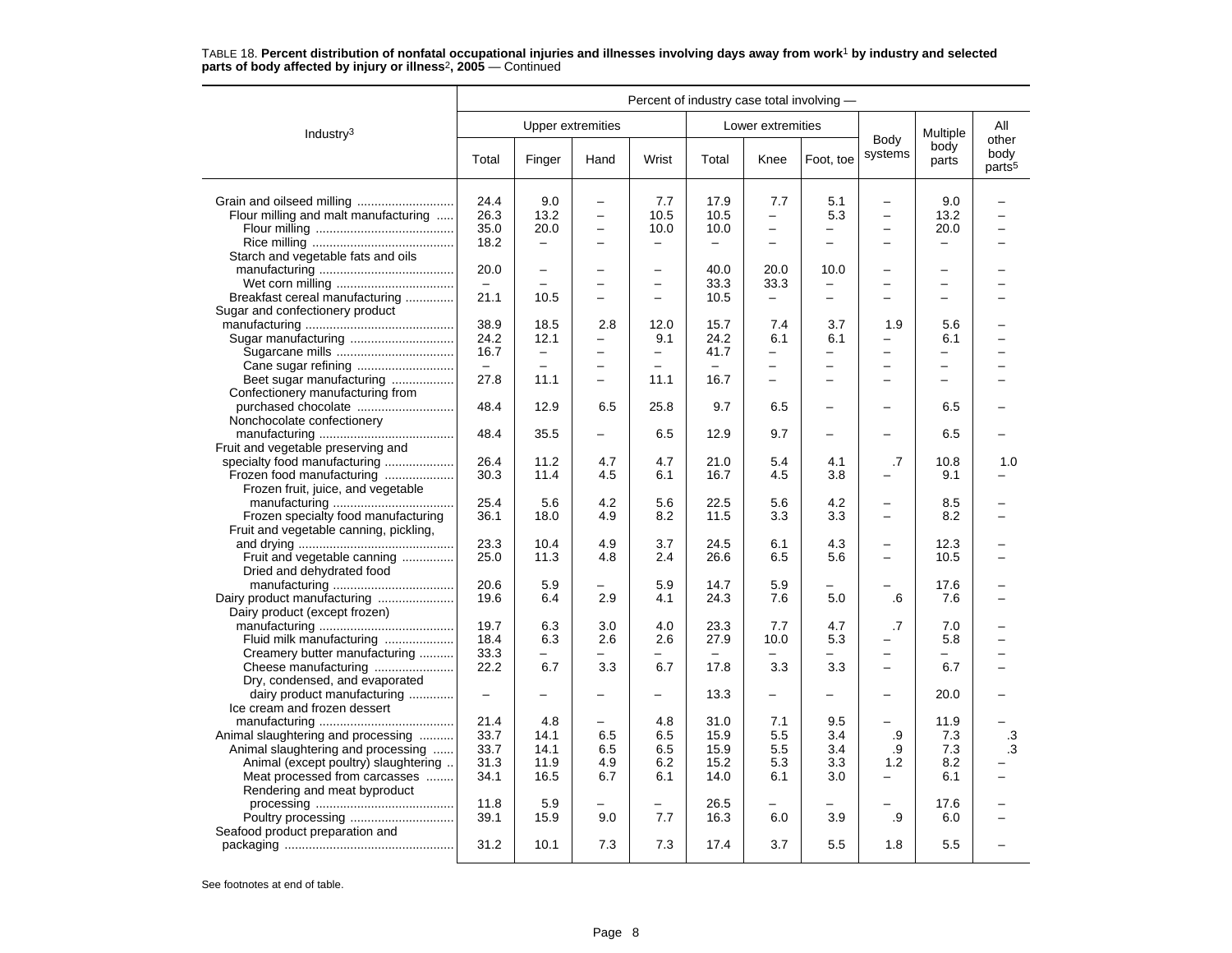|                                            |                   |            |                                  |                  | Percent of industry case total involving - |              |              |            |
|--------------------------------------------|-------------------|------------|----------------------------------|------------------|--------------------------------------------|--------------|--------------|------------|
| Industry <sup>3</sup>                      | <b>NAICS</b>      | Total      |                                  | Head             |                                            |              | Trunk        |            |
|                                            | code <sup>4</sup> | cases      | Total                            | Eyes             | <b>Neck</b>                                | Total        | <b>Back</b>  | Shoulder   |
| Seafood product preparation and            |                   |            |                                  |                  |                                            |              |              |            |
|                                            | 31171             | 1,090      | 8.3                              | 5.5              | 1.8                                        | 33.9         | 20.2         | 7.3        |
| Fresh and frozen seafood processing        | 311712            | 650        | 6.2                              | 3.1              |                                            | 29.2         | 13.8         | 9.2        |
| Bakeries and tortilla manufacturing        | 3118              | 4,310      | 5.8                              | 1.2              | 1.2                                        | 36.9         | 19.7         | 9.7        |
| Bread and bakery product                   |                   |            |                                  |                  |                                            |              |              |            |
|                                            | 31181             | 3,450      | 6.4                              | .9               | 1.4                                        | 36.2         | 18.6         | 10.7       |
|                                            | 311811            | 510        | 5.9                              |                  | $\overline{\phantom{0}}$                   | 39.2         | 25.5         | 9.8        |
| Commercial bakeries                        | 311812            | 2,680      | 7.1                              | 1.1              | $\cdot$                                    | 35.1         | 16.8         | 10.4       |
| Frozen cakes, pies, and other              |                   |            |                                  |                  |                                            |              |              |            |
| pastries manufacturing                     | 311813            | 260        |                                  |                  |                                            | 42.3         | 23.1         | 11.5       |
| Cookie, cracker, and pasta                 |                   |            |                                  |                  |                                            |              |              |            |
|                                            | 31182             | 730        | 2.7                              |                  |                                            | 39.7         | 24.7         | 6.8        |
| Cookie and cracker manufacturing           | 311821            | 450        | 4.4                              |                  |                                            | 40.0         | 22.2         | 8.9        |
| Flour mixes and dough manufacturing        |                   |            |                                  |                  |                                            |              |              |            |
|                                            | 311822            | 190        |                                  |                  |                                            | 42.1         | 21.1         |            |
| Dry pasta manufacturing                    | 311823            | 90         | $\equiv$                         |                  |                                            | 44.4         | 33.3         |            |
|                                            | 3119              | 2,230      | 3.6                              | 1.3              | 1.3                                        | 36.8         | 21.5         | 8.5        |
|                                            | 31191             |            | 5.2                              |                  |                                            | 34.5         | 25.9         | 5.2        |
| Snack food manufacturing                   |                   | 580        |                                  |                  |                                            |              |              |            |
| Roasted nuts and peanut butter             | 311911            | 130        |                                  |                  |                                            |              |              |            |
|                                            |                   |            | $\overline{\phantom{0}}$         |                  |                                            | 30.8         | 30.8         |            |
| Other snack food manufacturing             | 311919            | 450        |                                  |                  |                                            | 35.6         | 24.4         | 6.7        |
| Flavoring syrup and concentrate            |                   |            |                                  |                  |                                            | 42.9         |              |            |
|                                            | 31193             | 140        |                                  |                  |                                            |              |              | 35.7       |
| Seasoning and dressing manufacturing       | 31194             | 340        | 5.9                              |                  |                                            | 23.5<br>35.7 | 17.6<br>35.7 |            |
| Spice and extract manufacturing            | 311942            | 140        |                                  |                  |                                            |              |              | 9.9        |
| All other food manufacturing               | 31199             | 910        | 3.3                              | $2.2\phantom{0}$ | 2.2                                        | 42.9         | 24.2         |            |
| Perishable prepared food                   | 311991            | 510        |                                  |                  |                                            | 45.1         | 21.6         | 13.7       |
|                                            |                   |            |                                  |                  |                                            |              |              |            |
| All other miscellaneous food               | 311999            | 390        |                                  |                  |                                            | 41.0         |              |            |
|                                            |                   |            | 5.1                              |                  | 5.1                                        |              | 28.2         | 5.1        |
| Beverage and tobacco product manufacturing | 312<br>3121       | 4.680      | 5.8<br>4.9                       | 1.9<br>1.2       | 1.3                                        | 44.0         | 25.6         | 9.2<br>9.6 |
|                                            | 31211             | 4,280      |                                  |                  | 1.2<br>1.2                                 | 45.6         | 26.6<br>27.9 | 9.1        |
| Soft drink and ice manufacturing           | 312111            | 3,410      | 3.5<br>3.4                       | .9<br>.8         |                                            | 45.7         | 28.5         | 9.9        |
| Soft drink manufacturing                   |                   | 2,630      | 5.5                              |                  | 1.1                                        | 47.1         |              |            |
| Bottled water manufacturing                | 312112            | 550<br>240 | $\overline{a}$                   | ▃                | $\overline{\phantom{0}}$                   | 43.6         | 27.3         | 7.3        |
|                                            | 312113            |            |                                  |                  |                                            | 33.3         | 20.8         |            |
|                                            | 31212             | 170        | $\overline{\phantom{0}}$         | -<br>L.          | $\overline{\phantom{0}}$                   | 35.3         | 11.8         | 11.8       |
|                                            | 31213             | 610        | 13.1                             |                  |                                            | 45.9         | 23.0         | 9.8        |
|                                            | 3122              | 400        | 15.0<br>$\overline{\phantom{m}}$ | 10.0             | $\overline{\phantom{0}}$                   | 27.5         | 17.5         | 5.0        |
| Tobacco stemming and redrying              | 31221             | 30         |                                  |                  |                                            |              |              |            |
| Tobacco product manufacturing              | 31222             | 370        | 13.5                             | 10.8             | $\equiv$                                   | 27.0         | 16.2         | 5.4        |
| Cigarette manufacturing                    | 312221            | 250        | 8.0                              |                  | $\equiv$<br>$\overline{\phantom{0}}$       | 32.0         | 20.0         | 8.0        |
| Other tobacco product manufacturing        | 312229            | 120        | 33.3                             | 33.3             |                                            | 16.7         | 16.7         | 7.9        |
|                                            | 313               | 1.780      | 6.7                              | 3.4              | $\overline{\phantom{0}}$                   | 28.7         | 13.5         |            |
|                                            | 3131              | 250        |                                  |                  |                                            | 20.0         | 8.0          | 8.0        |
| Fiber, yarn, and thread mills              | 31311             | 250        | $\overline{a}$                   | ▃                | $\overline{\phantom{0}}$                   | 20.0         | 8.0          | 8.0        |
| Yarn spinning mills                        | 313111            | 170        | $\overline{\phantom{0}}$         |                  |                                            | 17.6         |              |            |
| Yarn texturizing, throwing, and            | 313112            | 40         |                                  |                  |                                            |              |              |            |
|                                            |                   |            |                                  |                  |                                            |              |              |            |
|                                            |                   |            |                                  |                  |                                            |              |              |            |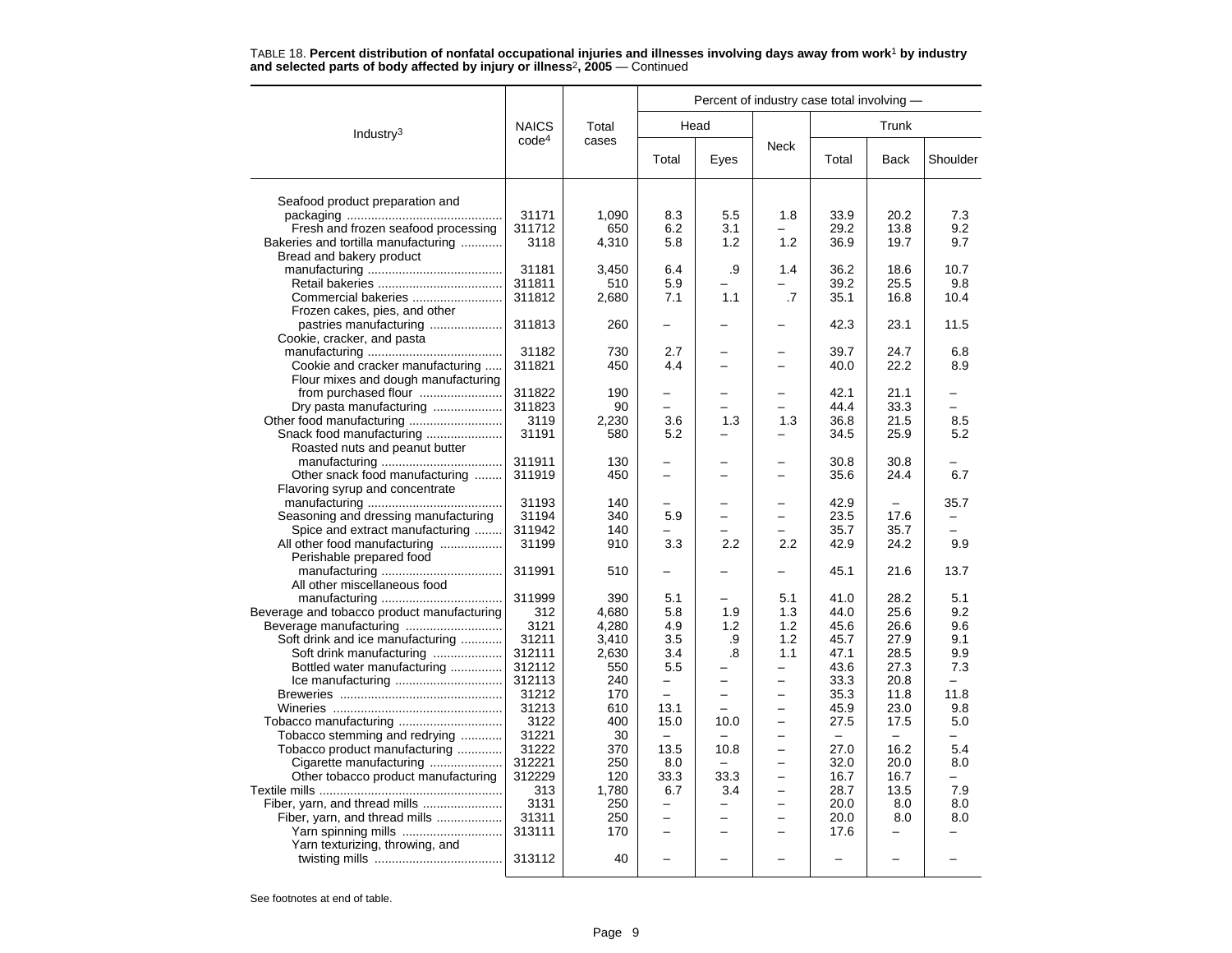|                                            | Percent of industry case total involving - |                          |                          |                          |       |                          |                          |                          |                          |                                     |
|--------------------------------------------|--------------------------------------------|--------------------------|--------------------------|--------------------------|-------|--------------------------|--------------------------|--------------------------|--------------------------|-------------------------------------|
| Industry <sup>3</sup>                      |                                            | <b>Upper extremities</b> |                          |                          |       | Lower extremities        |                          |                          | Multiple                 | All                                 |
|                                            | Total                                      | Finger                   | Hand                     | Wrist                    | Total | Knee                     | Foot. toe                | Body<br>systems          | body<br>parts            | other<br>body<br>parts <sup>5</sup> |
| Seafood product preparation and            |                                            |                          |                          |                          |       |                          |                          |                          |                          |                                     |
|                                            | 31.2                                       | 10.1                     | 7.3                      | 7.3                      | 17.4  | 3.7                      | 5.5                      | 1.8                      | 5.5                      |                                     |
| Fresh and frozen seafood processing        | 30.8                                       | 9.2                      | 12.3                     | 4.6                      | 24.6  | 6.2                      | 6.2                      |                          | 6.2                      |                                     |
| Bakeries and tortilla manufacturing        | 30.4                                       | 13.7                     | 4.2                      | 6.0                      | 15.1  | 6.5                      | 3.0                      | 1.6                      | 8.1                      | 0.7                                 |
| Bread and bakery product                   |                                            |                          |                          |                          |       |                          |                          |                          |                          |                                     |
|                                            | 31.0                                       | 13.6                     | 4.3                      | 6.1                      | 14.5  | 5.8                      | 2.3                      | 1.7                      | 7.8                      |                                     |
|                                            | 33.3                                       | 11.8                     |                          |                          | 5.9   |                          |                          |                          | 5.9                      |                                     |
| Commercial bakeries                        | 31.0                                       | 14.9                     | 5.2                      | 5.6                      | 15.3  | 6.3                      | 2.6                      | 2.2                      | 8.2                      |                                     |
| Frozen cakes, pies, and other              |                                            |                          |                          |                          |       |                          |                          |                          |                          |                                     |
| pastries manufacturing                     | 26.9                                       |                          |                          | 19.2                     | 19.2  | 7.7                      | $\overline{\phantom{0}}$ |                          | 7.7                      |                                     |
| Cookie, cracker, and pasta                 |                                            |                          |                          |                          |       |                          |                          |                          |                          |                                     |
|                                            | 27.4                                       | 12.3                     | 2.7                      | 6.8                      | 17.8  | 9.6                      | 5.5                      |                          | 9.6                      |                                     |
| Cookie and cracker manufacturing           | 28.9                                       | 13.3                     | -                        | 6.7                      | 15.6  | 4.4                      | 8.9                      | $\overline{\phantom{0}}$ | 11.1                     |                                     |
| Flour mixes and dough manufacturing        |                                            |                          |                          |                          |       |                          |                          |                          |                          |                                     |
|                                            | 31.6                                       | 10.5                     | $\overline{\phantom{0}}$ | 10.5                     | 10.5  | 10.5                     | $\overline{\phantom{0}}$ | $\overline{\phantom{0}}$ | 10.5                     |                                     |
| Dry pasta manufacturing                    | $\equiv$                                   | $\overline{\phantom{0}}$ | -                        | $\overline{\phantom{0}}$ | 33.3  | 33.3                     | -                        | $\overline{\phantom{0}}$ | $\overline{\phantom{m}}$ |                                     |
|                                            | 25.6                                       | 13.0                     | 4.0                      | 4.0                      | 20.2  | 4.5                      | 5.4                      | .9                       | 10.8                     |                                     |
|                                            | 22.4                                       | 8.6                      | 3.4                      | 6.9                      | 22.4  | 8.6                      | 3.4                      |                          | 13.8                     |                                     |
| Roasted nuts and peanut butter             |                                            |                          |                          |                          |       |                          |                          |                          |                          |                                     |
|                                            | 23.1                                       | 15.4                     |                          |                          | 15.4  |                          |                          |                          | 15.4                     |                                     |
| Other snack food manufacturing             | 22.2                                       | 6.7                      | 4.4                      | 8.9                      | 22.2  | 11.1                     | $\overline{\phantom{0}}$ | $\overline{\phantom{0}}$ | 13.3                     |                                     |
| Flavoring syrup and concentrate            |                                            |                          |                          |                          |       |                          |                          |                          |                          |                                     |
|                                            | 14.3                                       | $\equiv$                 |                          |                          | 42.9  | $\overline{\phantom{0}}$ |                          | $\overline{\phantom{0}}$ | $\overline{\phantom{0}}$ |                                     |
| Seasoning and dressing manufacturing       | 41.2                                       | 26.5                     | 5.9                      | 5.9                      | 14.7  | $\overline{\phantom{0}}$ | 5.9                      | $\overline{\phantom{0}}$ | 8.8                      |                                     |
| Spice and extract manufacturing            | 28.6                                       | 21.4                     |                          |                          |       |                          |                          |                          | 14.3                     |                                     |
| All other food manufacturing               | 24.2                                       | 9.9                      | 4.4                      | 3.3                      | 15.4  | 4.4                      | 5.5                      | $\overline{\phantom{0}}$ | 11.0                     |                                     |
| Perishable prepared food                   |                                            |                          |                          |                          |       |                          |                          |                          |                          |                                     |
|                                            | 27.5                                       | 9.8                      | 3.9                      | 3.9                      | 13.7  | 5.9                      |                          | $\overline{\phantom{0}}$ | 11.8                     |                                     |
| All other miscellaneous food               |                                            |                          |                          |                          |       |                          |                          |                          |                          |                                     |
|                                            | 20.5                                       | 10.3                     | 5.1                      | -                        | 17.9  |                          | 7.7                      | -                        | 10.3                     |                                     |
| Beverage and tobacco product manufacturing | 17.7                                       | 7.5                      | 3.6                      | 2.6                      | 23.3  | 8.5                      | 5.3                      | 2.1                      | 6.0                      |                                     |
|                                            | 16.6                                       | 6.8                      | 3.5                      | 2.3                      | 23.1  | 8.4                      | 5.6                      | 2.1                      | 6.3                      |                                     |
| Soft drink and ice manufacturing           | 17.0                                       | 6.5                      | 3.5                      | 2.9                      | 24.6  | 8.5                      | 6.7                      | 2.1                      | 5.9                      | L.                                  |
| Soft drink manufacturing                   | 14.1                                       | 3.8                      | 3.0                      | 3.8                      | 26.2  | 9.1                      | 8.4                      | 1.9                      | 5.7                      |                                     |
| Bottled water manufacturing                | 16.4                                       | 3.6                      | 5.5                      |                          | 21.8  | 7.3                      | -                        | -                        | 9.1                      |                                     |
|                                            | 45.8                                       | 41.7                     | $\overline{\phantom{0}}$ | $\overline{\phantom{0}}$ | 12.5  | $\equiv$                 | $\overline{\phantom{0}}$ | $\overline{\phantom{0}}$ | $\equiv$                 | ▃                                   |
|                                            | 17.6                                       | 11.8                     | $\overline{\phantom{0}}$ | $\overline{\phantom{0}}$ | 17.6  | 11.8                     | $\overline{\phantom{0}}$ | 11.8                     | 11.8                     |                                     |
|                                            | 13.1                                       | 8.2                      | 3.3                      | $\overline{a}$           | 19.7  | 8.2                      | ÷                        | $\overline{\phantom{0}}$ | 8.2                      | -                                   |
|                                            | 30.0                                       | 15.0                     | 5.0                      | $\overline{\phantom{0}}$ | 22.5  | 10.0                     | $\overline{\phantom{0}}$ | $\overline{\phantom{0}}$ | $\overline{\phantom{0}}$ | ▃                                   |
| Tobacco stemming and redrying              | $\overline{\phantom{m}}$                   | $\overline{\phantom{0}}$ |                          |                          | 66.7  | $\overline{\phantom{0}}$ | —                        | -                        | -                        |                                     |
| Tobacco product manufacturing              | 32.4                                       | 16.2                     | 5.4                      | $\overline{\phantom{0}}$ | 18.9  | 8.1                      | $\equiv$                 | $\equiv$                 | ÷                        |                                     |
| Cigarette manufacturing                    | 32.0                                       | 16.0                     | -                        | $\overline{\phantom{0}}$ | 20.0  | 8.0                      | -                        | $\overline{\phantom{0}}$ | $\overline{\phantom{0}}$ | $\overline{\phantom{0}}$            |
| Other tobacco product manufacturing        | 33.3                                       | 16.7                     | $\overline{\phantom{0}}$ | $\overline{\phantom{0}}$ | 16.7  |                          | ÷                        | $\equiv$                 | $\equiv$                 | L.                                  |
|                                            | 33.1                                       | 12.4                     | 7.3                      | 7.9                      | 18.0  | 7.3                      | 6.7                      | 1.7                      | 5.1                      | 5.6                                 |
| Fiber, yarn, and thread mills              | 36.0                                       | 16.0                     | 8.0                      | 8.0                      | 16.0  | 8.0                      |                          |                          | 8.0                      | 20.0                                |
| Fiber, yarn, and thread mills              | 36.0                                       | 16.0                     | 8.0                      | 8.0                      | 16.0  | 8.0                      | $\overline{\phantom{0}}$ | $\overline{\phantom{0}}$ | 8.0                      | 20.0                                |
| Yarn spinning mills                        | 35.3                                       | 11.8                     | $\overline{\phantom{0}}$ | -                        | 11.8  | -                        | $\overline{\phantom{0}}$ | $\overline{\phantom{0}}$ | -                        | 29.4                                |
| Yarn texturizing, throwing, and            |                                            |                          |                          |                          |       |                          |                          |                          |                          |                                     |
|                                            | $\equiv$                                   |                          |                          |                          |       |                          |                          |                          |                          |                                     |
|                                            |                                            |                          |                          |                          |       |                          |                          |                          |                          |                                     |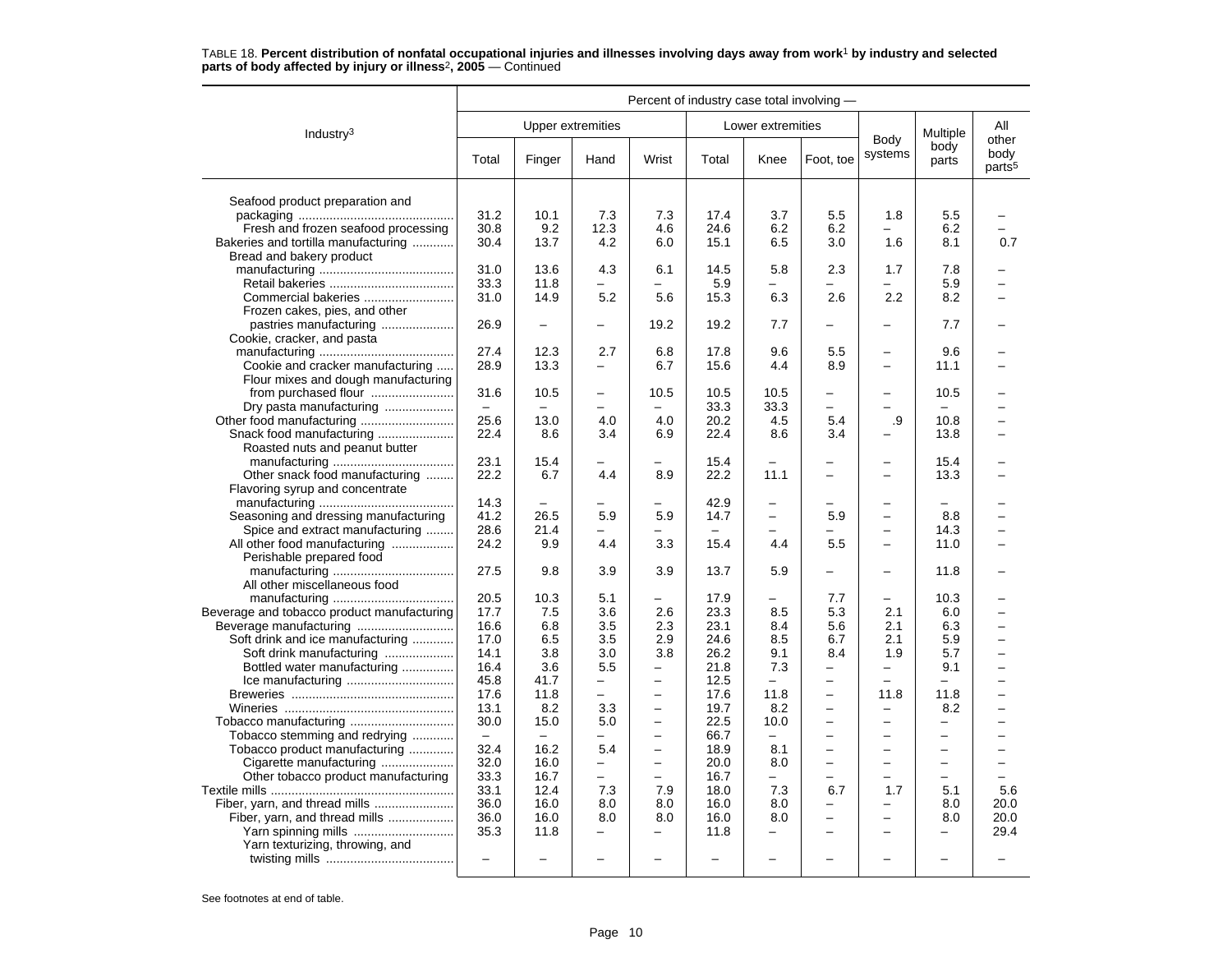|                                          |                   |       | Percent of industry case total involving - |                          |                          |                |                          |                          |  |  |
|------------------------------------------|-------------------|-------|--------------------------------------------|--------------------------|--------------------------|----------------|--------------------------|--------------------------|--|--|
| Industry <sup>3</sup>                    | <b>NAICS</b>      | Total | Head                                       |                          |                          |                | Trunk                    |                          |  |  |
|                                          | code <sup>4</sup> | cases | Total                                      | Eyes                     | Neck                     | Total          | <b>Back</b>              | Shoulder                 |  |  |
|                                          | 313113            | 30    |                                            |                          |                          |                |                          |                          |  |  |
|                                          | 3132              | 890   | 5.6                                        | 2.2                      |                          | 29.2           | 18.0                     | 4.5                      |  |  |
| Broadwoven fabric mills                  | 31321             | 380   | 7.9                                        |                          |                          | 28.9           | 21.1                     |                          |  |  |
| Narrow fabric mills and schiffli machine |                   |       |                                            |                          |                          |                |                          |                          |  |  |
|                                          | 31322             | 140   |                                            |                          |                          | 21.4           |                          | 14.3                     |  |  |
| Narrow fabric mills                      | 313221            | 140   |                                            |                          |                          | 21.4           |                          | 14.3                     |  |  |
| Nonwoven fabric mills                    | 31323             | 160   | -                                          |                          |                          | 31.2           | 18.8                     |                          |  |  |
|                                          | 31324             | 210   | $\overline{\phantom{0}}$                   |                          |                          | 33.3           | 19.0                     | $\equiv$                 |  |  |
| Weft knit fabric mills                   | 313241            | 90    | -                                          | -                        |                          | 22.2           | $\sim$                   | -                        |  |  |
| Other knit fabric and lace mills         | 313249            | 120   | L.                                         |                          | -                        | 41.7           | 16.7                     |                          |  |  |
|                                          |                   |       |                                            |                          |                          |                |                          |                          |  |  |
| Textile and fabric finishing and fabric  |                   |       |                                            |                          |                          |                |                          |                          |  |  |
|                                          | 3133              | 630   | 9.5                                        | 6.3                      |                          | 31.7           | 11.1                     | 12.7                     |  |  |
| Textile and fabric finishing mills       | 31331             | 370   | 10.8                                       | 5.4                      | $\overline{\phantom{0}}$ | 29.7           | 13.5                     | 8.1                      |  |  |
| Broadwoven fabric finishing mills        | 313311            | 250   | 8.0                                        | —                        | $\overline{\phantom{0}}$ | 32.0           | 20.0                     | 8.0                      |  |  |
| Textile and fabric finishing (except     |                   |       |                                            |                          |                          |                |                          |                          |  |  |
| broadwoven fabric) mills                 | 313312            | 120   |                                            |                          |                          | 33.3           |                          |                          |  |  |
|                                          | 31332             | 260   | 11.5                                       |                          |                          | 34.6           | $\overline{\phantom{0}}$ | 19.2                     |  |  |
|                                          | 314               | 1,540 | 5.2                                        | 3.2                      | ÷                        | 37.0           | 24.0                     | 8.4                      |  |  |
| Textile furnishings mills                | 3141              | 680   | 4.4                                        | 2.9                      | $\overline{\phantom{0}}$ | 44.1           | 30.9                     | 10.3                     |  |  |
|                                          | 31411             | 190   | 10.5                                       |                          |                          | 36.8           | 26.3                     |                          |  |  |
| Curtain and linen mills                  | 31412             | 480   | $\overline{a}$                             |                          |                          | 47.9           | 33.3                     | 12.5                     |  |  |
| Curtain and drapery mills                | 314121            | 250   | $\overline{\phantom{0}}$                   | $\overline{\phantom{0}}$ | $\overline{\phantom{0}}$ | 40.0           | 32.0                     | $\overline{\phantom{m}}$ |  |  |
| Other household textile product mills    | 314129            | 240   | -                                          | -                        |                          | 54.2           | 33.3                     | 20.8                     |  |  |
| Other textile product mills              | 3149              | 870   | 5.7                                        | 3.4                      |                          | 32.2           | 18.4                     | 6.9                      |  |  |
| Textile bag and canvas mills             | 31491             | 420   | <u>.</u>                                   |                          |                          | 40.5           | 28.6                     | 9.5                      |  |  |
| Canvas and related product mills         | 314912            | 370   | $\overline{\phantom{0}}$                   | $\overline{\phantom{0}}$ | $\overline{\phantom{0}}$ | 43.2           | 29.7                     | 10.8                     |  |  |
| All other textile product mills          | 31499             | 450   | 11.1                                       | 6.7                      | $\overline{\phantom{0}}$ | 24.4           | 11.1                     | 6.7                      |  |  |
| Tire cord and tire fabric mills          | 314992            | 70    |                                            |                          |                          |                |                          |                          |  |  |
| All other miscellaneous textile product  |                   |       |                                            |                          |                          |                |                          |                          |  |  |
|                                          | 314999            | 280   | 7.1                                        |                          |                          | 28.6           | 10.7                     | 7.1                      |  |  |
|                                          | 315               | 1,900 | 3.7                                        | 1.6                      | 1.6                      | 28.4           | 16.8                     | 8.4                      |  |  |
|                                          | 3151              | 340   | -                                          | -                        | 5.9                      | 26.5           | 11.8                     | 11.8                     |  |  |
| Hosiery and sock mills                   | 31511             | 220   |                                            |                          | -                        | 36.4           | 13.6                     | 18.2                     |  |  |
| Other hosiery and sock mills             | 315119            | 200   | -                                          |                          |                          | 40.0           | 15.0                     | 20.0                     |  |  |
| Other apparel knitting mills             | 31519             | 130   | -                                          |                          | 15.4                     | -              | -                        |                          |  |  |
| Outerwear knitting mills                 | 315191            | 60    | $\overline{\phantom{0}}$                   | L.                       | 33.3                     | $\overline{a}$ | $\overline{\phantom{m}}$ |                          |  |  |
| Cut and sew apparel manufacturing        | 3152              | 1,380 | 3.6                                        | 1.4                      | $\overline{\phantom{0}}$ | 29.7           | 18.1                     | 8.0                      |  |  |
| Men's and boys' cut and sew apparel      |                   |       |                                            |                          |                          |                |                          |                          |  |  |
|                                          | 315211            | 130   |                                            |                          |                          | 46.2           | 30.8                     |                          |  |  |
| Men's and boys' cut and sew apparel      |                   |       |                                            |                          |                          |                |                          |                          |  |  |
|                                          | 31522             | 540   | 3.7                                        |                          |                          | 35.2           | 24.1                     | 9.3                      |  |  |
| Men's and boys' cut and sew suit,        |                   |       |                                            |                          |                          |                |                          |                          |  |  |
| coat, and overcoat manufacturing         | 315222            | 110   |                                            |                          |                          | 27.3           |                          |                          |  |  |
| Men's and boys' cut and sew shirt        |                   |       |                                            |                          |                          |                |                          |                          |  |  |
| (except work shirt) manufacturing        | 315223            | 100   |                                            |                          |                          |                |                          |                          |  |  |
| Men's and boys' cut and sew trouser,     |                   |       |                                            |                          |                          |                |                          |                          |  |  |
| slack, and jean manufacturing            | 315224            | 70    |                                            |                          |                          | 28.6           |                          |                          |  |  |
| Men's and boys' cut and sew work         |                   |       |                                            |                          |                          |                |                          |                          |  |  |
| clothing manufacturing                   | 315225            | 140   |                                            |                          |                          | 64.3           | 50.0                     | 14.3                     |  |  |
|                                          |                   |       |                                            |                          |                          |                |                          |                          |  |  |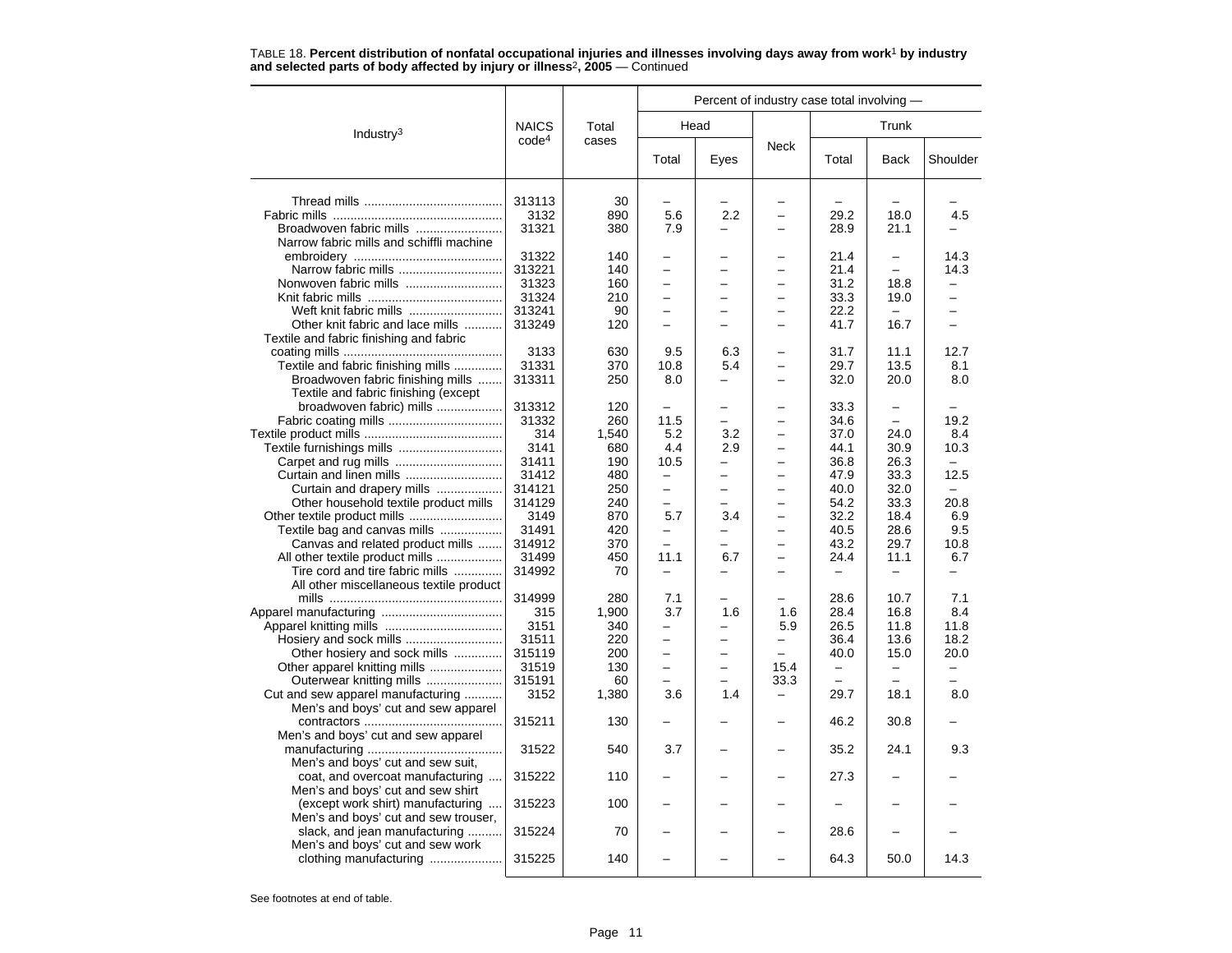|                                          | Percent of industry case total involving - |                          |                          |                          |                   |                          |                          |                          |                          |                                     |
|------------------------------------------|--------------------------------------------|--------------------------|--------------------------|--------------------------|-------------------|--------------------------|--------------------------|--------------------------|--------------------------|-------------------------------------|
| Industry $3$                             |                                            | <b>Upper extremities</b> |                          |                          |                   | Lower extremities        |                          |                          | Multiple                 | All                                 |
|                                          | Total                                      | Finger                   | Hand                     | Wrist                    | Total             | Knee                     | Foot, toe                | Body<br>systems          | body<br>parts            | other<br>body<br>parts <sup>5</sup> |
|                                          | 66.7                                       |                          | -                        |                          |                   |                          |                          |                          |                          |                                     |
|                                          | 37.1                                       | 13.5                     | 6.7                      | 11.2                     | 16.9              | 4.5                      | 9.0                      | 2.2                      | 5.6                      | 2.2                                 |
|                                          | 42.1                                       | 15.8                     | $\overline{a}$           | 21.1                     | 18.4              | 5.3                      | 10.5                     |                          | $\overline{a}$           |                                     |
|                                          |                                            |                          |                          |                          |                   |                          |                          |                          |                          |                                     |
| Narrow fabric mills and schiffli machine |                                            |                          |                          |                          |                   |                          |                          |                          |                          |                                     |
|                                          | 57.1                                       | 21.4                     | 21.4                     | $\equiv$                 | 14.3              |                          | 14.3                     | $\equiv$                 | -                        |                                     |
| Narrow fabric mills                      | 50.0                                       | 21.4                     | 21.4                     | $\overline{\phantom{0}}$ | 14.3              | $\overline{\phantom{0}}$ | 14.3                     | $\overline{\phantom{0}}$ | $\overline{\phantom{0}}$ | ▃                                   |
|                                          | 37.5                                       | $\overline{\phantom{0}}$ | 12.5                     | $\qquad \qquad -$        | 18.8              | —                        |                          | $\overline{\phantom{0}}$ |                          |                                     |
|                                          | 14.3                                       | $\equiv$                 | $\overline{a}$           |                          | 19.0              | $\overline{\phantom{0}}$ | 9.5                      | $\overline{\phantom{0}}$ | 14.3                     | 9.5                                 |
| Weft knit fabric mills                   | 22.2                                       | $\overline{\phantom{0}}$ | $\qquad \qquad -$        | $\overline{\phantom{0}}$ | 22.2              | $\overline{\phantom{0}}$ | $\overline{\phantom{0}}$ | $\overline{\phantom{0}}$ | $\equiv$                 |                                     |
| Other knit fabric and lace mills         | $\qquad \qquad -$                          | $\overline{\phantom{0}}$ | ÷                        | $\equiv$                 | 16.7              | $\overline{a}$           | $\overline{\phantom{0}}$ | $\equiv$                 | 16.7                     | 16.7                                |
| Textile and fabric finishing and fabric  |                                            |                          |                          |                          |                   |                          |                          |                          |                          |                                     |
|                                          | 28.6                                       | 9.5                      | 7.9                      | 4.8                      | 20.6              | 11.1                     | 4.8                      |                          | 4.8                      |                                     |
| Textile and fabric finishing mills       | 24.3                                       | 5.4                      | 5.4                      | 8.1                      | 24.3              | 13.5                     | 5.4                      | $\equiv$                 | 8.1                      |                                     |
| Broadwoven fabric finishing mills        | 32.0                                       | 8.0                      | 8.0                      | 8.0                      | 20.0              | 12.0                     | -                        | $\overline{\phantom{0}}$ | $\equiv$                 |                                     |
| Textile and fabric finishing (except     |                                            |                          |                          |                          |                   |                          |                          |                          |                          |                                     |
| broadwoven fabric) mills                 | $\equiv$                                   |                          |                          |                          | 41.7              |                          | -                        | $\overline{\phantom{0}}$ | 16.7                     |                                     |
|                                          | 30.8                                       | 19.2                     | 7.7                      | $\overline{\phantom{0}}$ | 15.4              | 7.7                      | $\overline{\phantom{0}}$ | $\overline{\phantom{0}}$ | $\overline{\phantom{0}}$ |                                     |
|                                          | 33.8                                       | 15.6                     | 2.6                      | 3.9                      | 12.3              | 4.5                      | 1.9                      | $\overline{\phantom{0}}$ | 5.2                      | 4.5                                 |
| Textile furnishings mills                | 33.8                                       | 14.7                     | 2.9                      | 2.9                      | 10.3              | 2.9                      | -                        | $\overline{\phantom{0}}$ | 4.4                      |                                     |
|                                          | 31.6                                       | $\overline{\phantom{m}}$ | -                        |                          | 15.8              | $\overline{\phantom{0}}$ | $\overline{\phantom{0}}$ | $\overline{\phantom{0}}$ | $\overline{a}$           |                                     |
|                                          | 35.4                                       | 18.8                     | $\overline{\phantom{0}}$ | $\overline{\phantom{0}}$ | 8.3               | —                        |                          | $\overline{\phantom{0}}$ | 4.2                      |                                     |
| Curtain and drapery mills                | 52.0                                       | 24.0                     | $\overline{\phantom{0}}$ | $\overline{\phantom{0}}$ |                   | $\overline{\phantom{0}}$ | -                        | $\equiv$                 | -                        | $\overline{\phantom{0}}$            |
| Other household textile product mills    | 20.8                                       | 12.5                     | $\equiv$                 | $\overline{\phantom{0}}$ | 12.5              | $\equiv$                 | $\overline{a}$           | $\equiv$                 | $\equiv$                 | $\equiv$                            |
|                                          | 33.3                                       | 14.9                     | 2.3                      | 4.6                      | 13.8              | 5.7                      | 2.3                      | $\overline{\phantom{0}}$ | 5.7                      | 8.0                                 |
| Textile bag and canvas mills             | 45.2                                       | 23.8                     | 4.8                      |                          | 11.9              |                          |                          |                          | -                        |                                     |
| Canvas and related product mills         | 40.5                                       | 21.6                     | -                        |                          | 13.5              | $\overline{\phantom{0}}$ | $\overline{a}$           | $\overline{\phantom{0}}$ | $\equiv$                 |                                     |
| All other textile product mills          | 22.2                                       | 8.9                      | $\overline{\phantom{0}}$ | 6.7                      | 15.6              | 8.9                      | -                        | $\overline{\phantom{0}}$ | 8.9                      | 15.6                                |
| Tire cord and tire fabric mills          | 42.9                                       | $\overline{a}$           | $\overline{\phantom{0}}$ |                          | 28.6              |                          | $\equiv$                 | $\overline{\phantom{0}}$ | -                        | -                                   |
| All other miscellaneous textile product  |                                            |                          |                          |                          |                   |                          |                          |                          |                          |                                     |
|                                          | 21.4                                       | 7.1                      | -                        | 10.7                     | 7.1               |                          |                          |                          | 10.7                     | 25.0                                |
|                                          |                                            | 19.5                     |                          |                          |                   |                          | 2.6                      | $\overline{\phantom{0}}$ | 7.4                      |                                     |
|                                          | 41.6                                       |                          | 4.7                      | 9.5                      | 15.8              | 5.3                      |                          |                          |                          | 1.1                                 |
|                                          | 41.2                                       | 5.9                      | 8.8                      | 20.6                     | 14.7              | 5.9                      | $\overline{\phantom{0}}$ | $\overline{\phantom{0}}$ | 8.8                      | 5.9                                 |
|                                          | 40.9                                       | $\overline{\phantom{0}}$ | $\overline{\phantom{0}}$ | 22.7                     | $\qquad \qquad -$ | $\overline{\phantom{0}}$ | $\overline{\phantom{0}}$ | $\overline{\phantom{0}}$ | 9.1                      | -                                   |
| Other hosiery and sock mills             | 40.0                                       | $\overline{\phantom{0}}$ | $\overline{\phantom{0}}$ | 20.0                     | $\equiv$          | -                        | -                        | $\overline{\phantom{0}}$ | -                        | $\overline{\phantom{0}}$            |
|                                          | 38.5                                       | $\overline{\phantom{0}}$ | 15.4                     | 15.4                     | 23.1              |                          |                          |                          |                          |                                     |
| Outerwear knitting mills                 | $\equiv$                                   | $\equiv$                 | $\overline{\phantom{0}}$ | $\equiv$                 | 50.0              | $\overline{\phantom{0}}$ |                          | $\equiv$                 | $\equiv$                 | $\overline{\phantom{0}}$            |
| Cut and sew apparel manufacturing        | 40.6                                       | 22.5                     | 4.3                      | 6.5                      | 17.4              | 5.8                      | 2.9                      | $\overline{\phantom{0}}$ | 7.2                      |                                     |
| Men's and boys' cut and sew apparel      |                                            |                          |                          |                          |                   |                          |                          |                          |                          |                                     |
|                                          | 23.1                                       |                          |                          |                          |                   |                          |                          |                          | 23.1                     |                                     |
| Men's and boys' cut and sew apparel      |                                            |                          |                          |                          |                   |                          |                          |                          |                          |                                     |
|                                          | 44.4                                       | 24.1                     | 3.7                      | 9.3                      | 9.3               | $\overline{\phantom{0}}$ |                          | $\overline{\phantom{0}}$ | 7.4                      |                                     |
| Men's and boys' cut and sew suit,        |                                            |                          |                          |                          |                   |                          |                          |                          |                          |                                     |
| coat, and overcoat manufacturing         | 45.5                                       | 27.3                     |                          |                          |                   |                          |                          |                          | 18.2                     |                                     |
| Men's and boys' cut and sew shirt        |                                            |                          |                          |                          |                   |                          |                          |                          |                          |                                     |
| (except work shirt) manufacturing        | 50.0                                       | 30.0                     |                          |                          | 20.0              |                          |                          |                          |                          |                                     |
| Men's and boys' cut and sew trouser,     |                                            |                          |                          |                          |                   |                          |                          |                          |                          |                                     |
| slack, and jean manufacturing            | 42.9                                       |                          | $\overline{\phantom{0}}$ |                          |                   |                          |                          | $\equiv$                 |                          |                                     |
| Men's and boys' cut and sew work         |                                            |                          |                          |                          |                   |                          |                          |                          |                          |                                     |
| clothing manufacturing                   | 21.4                                       |                          |                          | 14.3                     |                   |                          |                          |                          |                          |                                     |
|                                          |                                            |                          |                          |                          |                   |                          |                          |                          |                          |                                     |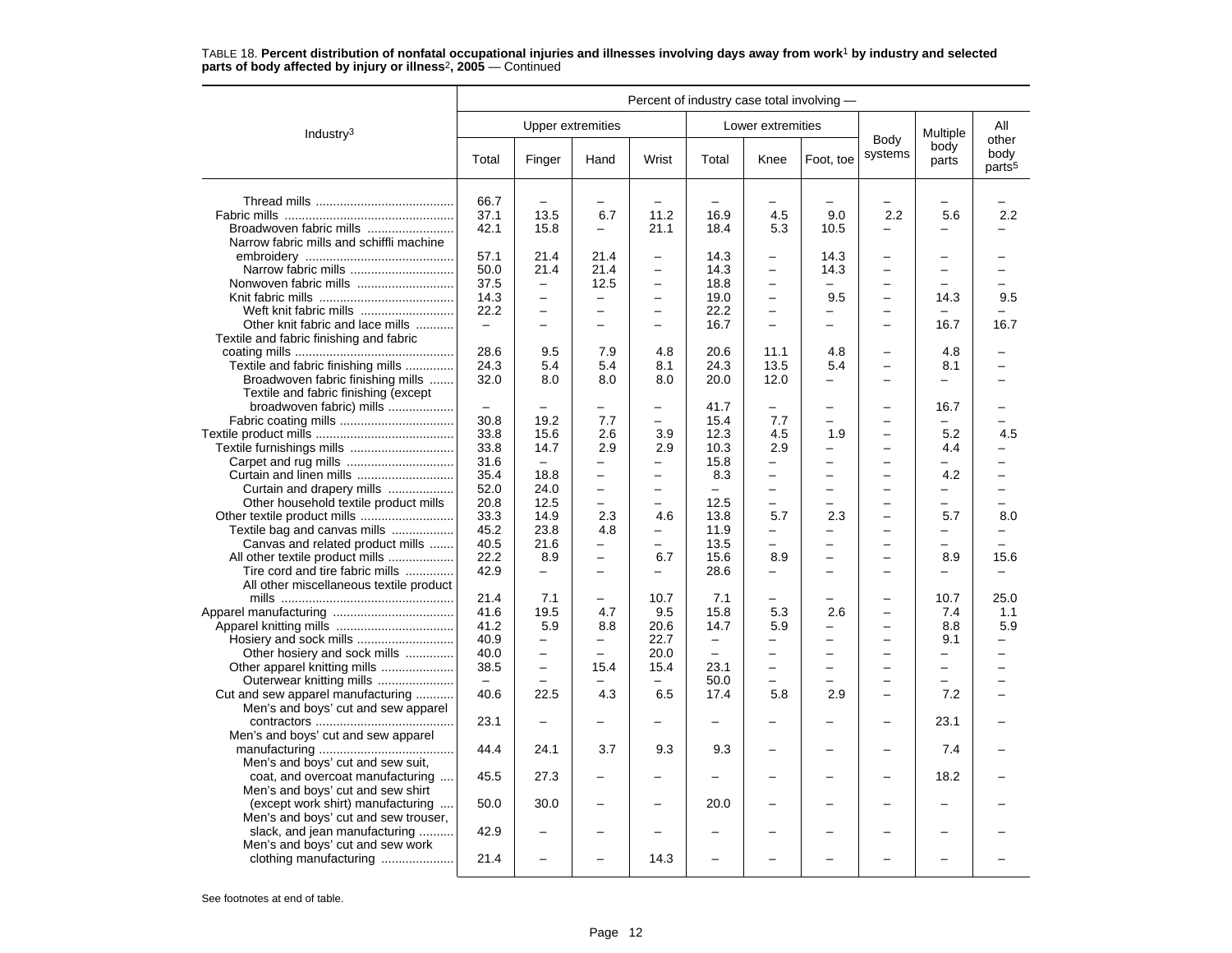|                                                                                |                   |                | Percent of industry case total involving - |                          |          |              |              |            |  |  |
|--------------------------------------------------------------------------------|-------------------|----------------|--------------------------------------------|--------------------------|----------|--------------|--------------|------------|--|--|
| Industry <sup>3</sup>                                                          | <b>NAICS</b>      | Total          | Head                                       |                          |          |              | Trunk        |            |  |  |
|                                                                                | code <sup>4</sup> | cases          | Total                                      | Eyes                     | Neck     | Total        | <b>Back</b>  | Shoulder   |  |  |
| Women's and girls' cut and sew apparel<br>Women's and girls' cut and sew suit, | 31523             | 150            |                                            |                          |          | 26.7         | 20.0         |            |  |  |
| coat, tailored jacket, and skirt                                               | 315234            | 20             |                                            |                          |          |              |              |            |  |  |
| Women's and girls' cut and sew other<br>outerwear manufacturing                | 315239            | 50             |                                            |                          |          |              |              |            |  |  |
| Other cut and sew apparel                                                      | 31529             | 90             |                                            |                          |          | 33.3         |              |            |  |  |
| All other cut and sew apparel<br>Apparel accessories and other apparel         | 315299            | 60             |                                            |                          |          | 33.3         |              |            |  |  |
| Apparel accessories and other apparel                                          | 3159              | 180            |                                            |                          |          | 22.2         | 11.1         |            |  |  |
| Leather and allied product manufacturing                                       | 31599<br>316      | 180<br>630     |                                            |                          |          | 22.2<br>28.6 | 11.1<br>14.3 | 7.9        |  |  |
|                                                                                | 3162              | 250            | ▃                                          |                          |          | 28.0         | 12.0         | 8.0        |  |  |
| Footwear manufacturing                                                         | 31621             | 250            |                                            |                          |          | 28.0         | 12.0         | 8.0        |  |  |
| Rubber and plastics footwear                                                   |                   |                |                                            |                          |          |              |              |            |  |  |
| Men's footwear (except athletic)                                               | 316211            | 30             |                                            |                          |          |              |              |            |  |  |
| Women's footwear (except athletic)                                             | 316213            | 150            |                                            |                          |          | 26.7         | 13.3         |            |  |  |
| Other leather and allied product                                               | 316214            | 30             |                                            |                          |          |              |              |            |  |  |
| Other leather and allied product                                               | 3169              | 180            |                                            |                          |          | 22.2         | 11.1         |            |  |  |
|                                                                                | 31699             | 180            |                                            |                          |          | 22.2<br>28.8 | 11.1<br>17.8 |            |  |  |
|                                                                                | 321<br>3211       | 13.730         | 7.1<br>5.2                                 | 4.1                      | 0.8      | 29.0         | 18.8         | 4.3<br>3.5 |  |  |
| Sawmills and wood preservation<br>Sawmills and wood preservation               | 32111             | 3,450          | 5.2                                        | 1.7<br>1.7               | .9<br>.9 | 29.0         | 18.8         | 3.5        |  |  |
|                                                                                | 321113            | 3,450<br>3,200 | 5.3                                        | 1.9                      | .9       | 29.4         | 19.4         | 3.4        |  |  |
| Wood preservation                                                              | 321114            | 250            | $\overline{\phantom{0}}$                   | $\overline{\phantom{0}}$ |          | 24.0         | 12.0         |            |  |  |
| Veneer, plywood, and engineered wood                                           |                   |                |                                            |                          |          |              |              |            |  |  |
| Veneer, plywood, and engineered wood                                           | 3212              | 2,580          | 8.1                                        | 5.0                      | 1.6      | 30.2         | 19.4         | 3.9        |  |  |
| Hardwood veneer and plywood                                                    | 32121             | 2,580          | 8.1                                        | 5.0                      | 1.6      | 30.2         | 19.4         | 3.9        |  |  |
| Softwood veneer and plywood                                                    | 321211            | 330            | 15.2                                       | 12.1                     |          | 24.2         | 15.2         |            |  |  |
| Engineered wood member (except                                                 | 321212            | 250            | 8.0                                        | 8.0                      |          | 24.0         | 12.0         | 12.0       |  |  |
| truss) manufacturing                                                           | 321213            | 190            |                                            |                          |          | 26.3         | 15.8         |            |  |  |
| Truss manufacturing<br>Reconstituted wood product                              | 321214            | 1,600          | 6.2                                        | 2.5                      | 1.9      | 34.4         | 22.5         | 3.1        |  |  |
| Other wood product manufacturing                                               | 321219<br>3219    | 210<br>7,700   | 19.0<br>7.7                                | 14.3<br>4.8              | .5       | 19.0<br>28.3 | 9.5<br>16.8  | 4.8        |  |  |
|                                                                                | 32191             | 3,390          | 7.4                                        | 5.3                      | .6       | 29.8         | 17.1         | 5.6        |  |  |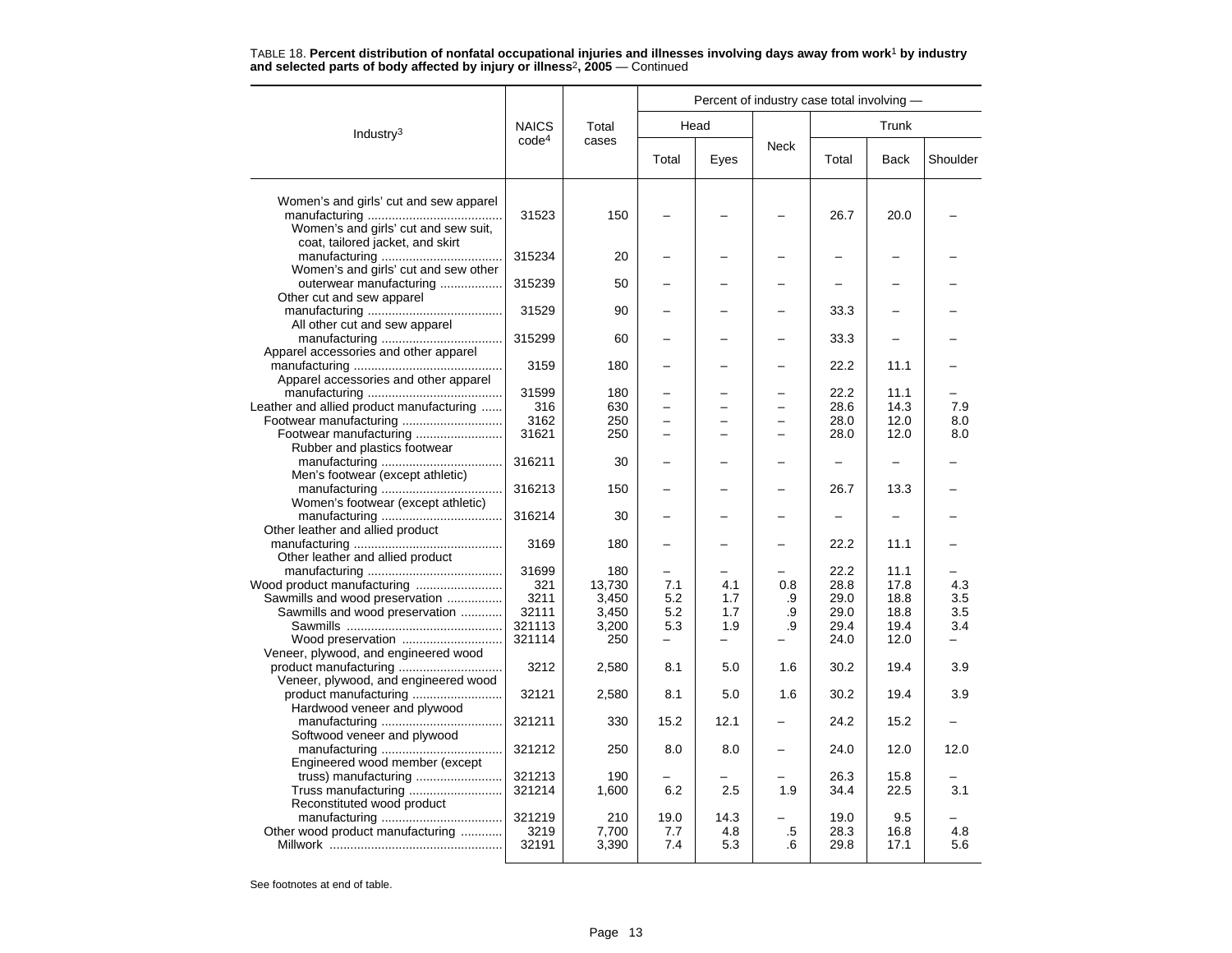|                                                                                                                    | Percent of industry case total involving - |                          |                          |              |                   |                          |                 |                                      |                          |                                     |
|--------------------------------------------------------------------------------------------------------------------|--------------------------------------------|--------------------------|--------------------------|--------------|-------------------|--------------------------|-----------------|--------------------------------------|--------------------------|-------------------------------------|
| Industry $3$                                                                                                       |                                            | <b>Upper extremities</b> |                          |              |                   | Lower extremities        |                 |                                      | Multiple                 | All                                 |
|                                                                                                                    | Total                                      | Finger                   | Hand                     | Wrist        | Total             | Knee                     | Foot, toe       | Body<br>systems                      | body<br>parts            | other<br>body<br>parts <sup>5</sup> |
| Women's and girls' cut and sew apparel<br>Women's and girls' cut and sew suit,<br>coat, tailored jacket, and skirt | 40.0                                       | 13.3                     |                          |              | 20.0              |                          |                 |                                      |                          |                                     |
| Women's and girls' cut and sew other                                                                               | $\overline{\phantom{0}}$                   |                          |                          |              |                   |                          |                 |                                      |                          |                                     |
| outerwear manufacturing<br>Other cut and sew apparel                                                               | 40.0                                       |                          |                          |              |                   |                          |                 |                                      |                          |                                     |
| All other cut and sew apparel                                                                                      | 33.3                                       |                          |                          |              | 22.2              |                          |                 |                                      |                          |                                     |
| Apparel accessories and other apparel                                                                              | 33.3                                       |                          |                          |              |                   |                          |                 |                                      |                          |                                     |
| Apparel accessories and other apparel                                                                              | 50.0<br>50.0                               | 22.2<br>22.2             | $\overline{\phantom{0}}$ | 16.7<br>16.7 | $\qquad \qquad -$ |                          |                 |                                      | 11.1<br>11.1             |                                     |
| Leather and allied product manufacturing                                                                           | 52.4                                       | 20.6                     | 14.3                     | 11.1         | 11.1              | 3.2                      | 3.2             |                                      | 4.8                      |                                     |
|                                                                                                                    | 56.0                                       | 20.0                     | 20.0                     | 12.0         | 12.0              | $\overline{\phantom{0}}$ | ▃               | $\overline{\phantom{0}}$             | $\overline{\phantom{m}}$ |                                     |
| Footwear manufacturing<br>Rubber and plastics footwear                                                             | 56.0                                       | 20.0                     | 20.0                     | 12.0         | 12.0              |                          |                 |                                      |                          |                                     |
| Men's footwear (except athletic)                                                                                   | 66.7                                       |                          |                          |              |                   |                          |                 |                                      |                          |                                     |
| Women's footwear (except athletic)                                                                                 | 60.0                                       | 13.3                     | 33.3                     | $\equiv$     |                   |                          |                 |                                      |                          |                                     |
| Other leather and allied product                                                                                   | 100.0                                      |                          |                          | 66.7         |                   |                          |                 |                                      |                          |                                     |
| Other leather and allied product                                                                                   | 61.1                                       | 27.8                     | 11.1                     | 11.1         | 11.1              |                          |                 |                                      |                          |                                     |
|                                                                                                                    | 61.1                                       | 27.8                     | 11.1                     | 11.1         | 11.1              | -                        |                 |                                      |                          |                                     |
|                                                                                                                    | 35.6                                       | 18.5                     | 6.8                      | 4.9          | 21.0              | 5.5                      | 6.5             | 0.4                                  | 5.8                      | 0.5                                 |
| Sawmills and wood preservation                                                                                     | 37.1                                       | 18.0                     | 5.8                      | 6.1          | 22.6              | 5.2                      | 6.1             |                                      | 4.3                      |                                     |
| Sawmills and wood preservation                                                                                     | 37.1                                       | 18.0                     | 5.8                      | 6.1          | 22.6              | 5.2                      | 6.1             | $\overline{\phantom{0}}$<br>$\equiv$ | 4.3                      |                                     |
|                                                                                                                    | 36.9                                       | 18.8                     | 5.6                      | 5.9          | 22.2              | 5.3<br>÷                 | 6.2<br>$\equiv$ |                                      | 4.7<br>$\equiv$          |                                     |
| Wood preservation<br>Veneer, plywood, and engineered wood                                                          | 40.0<br>28.3                               | 8.0<br>14.0              | 8.0<br>5.8               | 8.0<br>3.9   | 28.0<br>25.6      | 6.6                      | 6.2             | $\equiv$<br>.8                       | 5.4                      |                                     |
| Veneer, plywood, and engineered wood                                                                               | 28.3                                       | 14.0                     | 5.8                      | 3.9          | 25.6              | 6.6                      | 6.2             | .8                                   | 5.4                      |                                     |
| Hardwood veneer and plywood                                                                                        | 30.3                                       | 15.2                     | 6.1                      | 9.1          | 30.3              | 6.1                      | 12.1            | $\overline{\phantom{0}}$             |                          |                                     |
| Softwood veneer and plywood                                                                                        | 32.0                                       | 8.0                      | 12.0                     | 8.0          | 20.0              | 8.0                      |                 |                                      | 12.0                     |                                     |
| Engineered wood member (except                                                                                     | 36.8                                       | 15.8                     | $\overline{\phantom{0}}$ |              | 21.1              |                          |                 |                                      | 10.5                     |                                     |
| Reconstituted wood product                                                                                         | 25.6                                       | 14.4                     | 5.0                      | 1.9          | 27.5              | 6.2                      | 5.6             | 1.2                                  | 4.4                      |                                     |
|                                                                                                                    | 33.3                                       | 14.3                     | $\overline{\phantom{0}}$ |              | 19.0              |                          |                 |                                      |                          |                                     |
| Other wood product manufacturing                                                                                   | 37.4<br>41.3                               | 20.1<br>24.2             | 7.8<br>7.1               | 4.7<br>5.3   | 18.7<br>14.5      | 5.2<br>4.1               | 6.6<br>6.2      | $\overline{\phantom{0}}$             | 6.5<br>5.0               | .8<br>1.5                           |
|                                                                                                                    |                                            |                          |                          |              |                   |                          |                 |                                      |                          |                                     |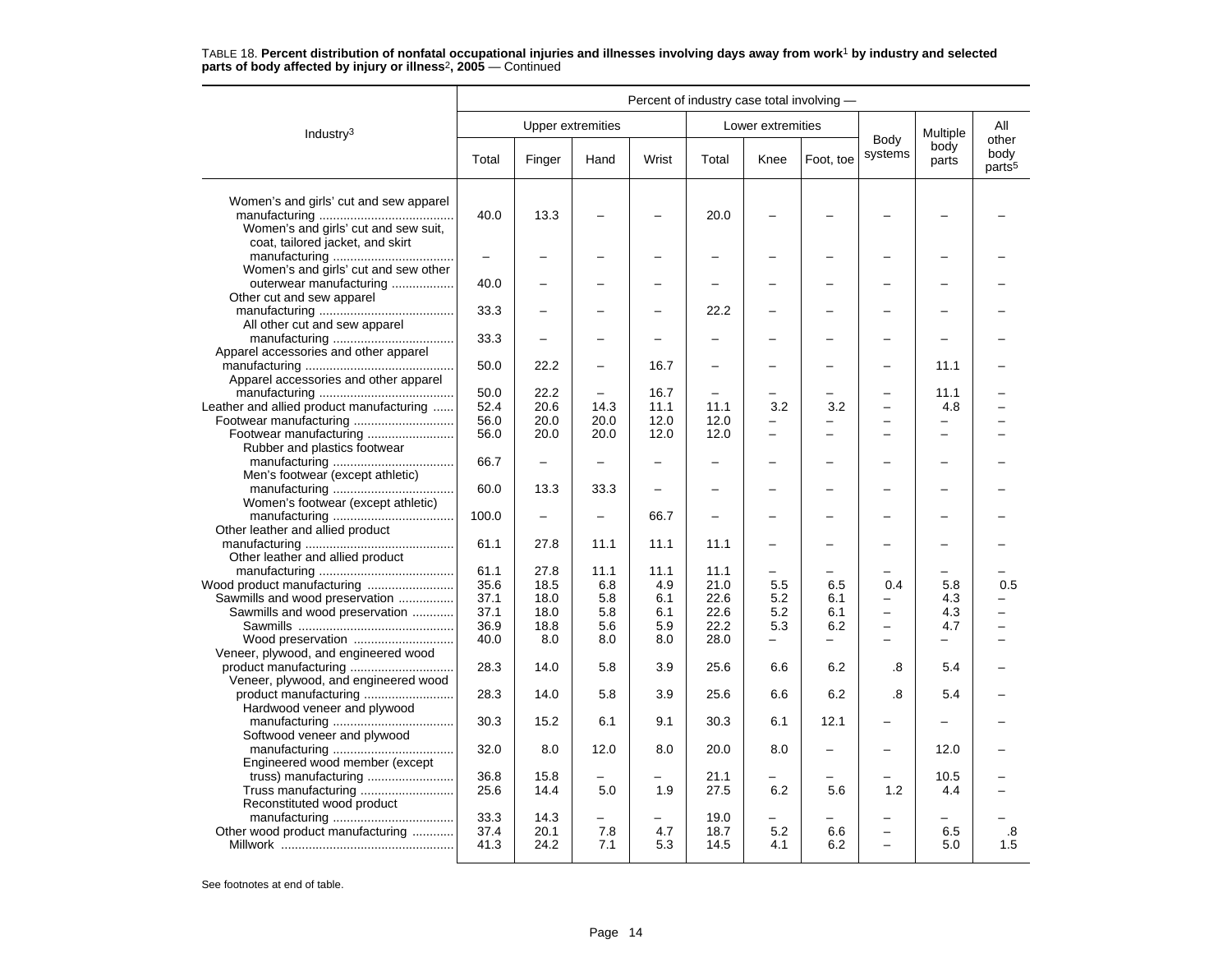|                                        |                   |       | Percent of industry case total involving - |                          |                          |       |             |          |  |  |  |
|----------------------------------------|-------------------|-------|--------------------------------------------|--------------------------|--------------------------|-------|-------------|----------|--|--|--|
| Industry <sup>3</sup>                  | <b>NAICS</b>      | Total |                                            | Head                     |                          |       | Trunk       |          |  |  |  |
|                                        | code <sup>4</sup> | cases | Total                                      | Eyes                     | <b>Neck</b>              | Total | <b>Back</b> | Shoulder |  |  |  |
| Wood window and door                   |                   |       |                                            |                          |                          |       |             |          |  |  |  |
|                                        | 321911            | 1,500 | 6.0                                        | 3.3                      |                          | 32.7  | 20.0        | 4.7      |  |  |  |
|                                        |                   |       |                                            |                          |                          |       |             |          |  |  |  |
| Cut stock, resawing lumber, and        | 321912            | 610   | 13.1                                       | 11.5                     |                          | 24.6  | 13.1        |          |  |  |  |
|                                        |                   |       | 7.0                                        |                          | $\overline{\phantom{0}}$ |       | 15.6        | 6.6      |  |  |  |
| Other millwork (including flooring)    | 321918            | 1,280 |                                            | 4.7                      |                          | 28.9  |             | 6.2      |  |  |  |
| Wood container and pallet              | 32192             | 1,440 | 9.7                                        | 4.9                      |                          | 25.0  | 18.1        | 3.5      |  |  |  |
|                                        | 32199             |       | 7.0                                        | 4.2                      | 0.7                      | 28.2  | 15.7        | 4.2      |  |  |  |
| All other wood product manufacturing   |                   | 2,870 |                                            |                          |                          |       |             |          |  |  |  |
| Manufactured home (mobile home)        |                   |       |                                            |                          |                          | 26.2  | 10.7        | 3.9      |  |  |  |
|                                        | 321991            | 1,030 | 5.8                                        |                          |                          |       |             |          |  |  |  |
| Prefabricated wood building            |                   |       |                                            |                          |                          |       |             |          |  |  |  |
|                                        | 321992            | 860   | 7.0                                        | 3.5                      |                          | 38.4  | 23.3        | 3.5      |  |  |  |
| All other miscellaneous wood product   |                   |       |                                            |                          |                          |       |             |          |  |  |  |
|                                        | 321999            | 970   | 8.2                                        | 8.2                      |                          | 22.7  | 14.4        | 5.2      |  |  |  |
|                                        | 322               | 6,130 | 4.4                                        | 1.6                      | 1.5                      | 30.3  | 16.6        | 6.2      |  |  |  |
| Pulp, paper, and paperboard mills      | 3221              | 1,590 | 3.8                                        | 1.3                      | 1.3                      | 32.7  | 17.0        | 6.9      |  |  |  |
|                                        | 32211             | 90    |                                            |                          |                          |       |             |          |  |  |  |
|                                        | 32212             | 1,140 | 3.5                                        |                          | $\overline{\phantom{0}}$ | 32.5  | 15.8        | 7.0      |  |  |  |
| Paper (except newsprint) mills         | 322121            | 1,010 | 3.0                                        | $\overline{\phantom{0}}$ | $\overline{\phantom{0}}$ | 33.7  | 16.8        | 6.9      |  |  |  |
|                                        | 322122            | 130   |                                            |                          | -                        | 23.1  |             |          |  |  |  |
|                                        | 32213             | 360   |                                            | -                        | -                        | 38.9  | 22.2        | 8.3      |  |  |  |
| Converted paper product manufacturing  | 3222              | 4,540 | 4.8                                        | 1.8                      | 1.3                      | 29.5  | 16.5        | 6.2      |  |  |  |
| Paperboard container manufacturing     | 32221             | 2,450 | 5.7                                        | 2.0                      | 1.6                      | 32.7  | 18.0        | 6.9      |  |  |  |
| Corrugated and solid fiber box         |                   |       |                                            |                          |                          |       |             |          |  |  |  |
|                                        | 322211            | 1,410 | 7.8                                        | 2.1                      |                          | 34.8  | 19.1        | 6.4      |  |  |  |
| Folding paperboard box                 |                   |       |                                            |                          |                          |       |             |          |  |  |  |
|                                        | 322212            | 710   |                                            |                          | 2.8                      | 38.0  | 21.1        | 8.5      |  |  |  |
| Fiber can, tube, drum, and similar     |                   |       |                                            |                          |                          |       |             |          |  |  |  |
| products manufacturing                 | 322214            | 60    |                                            |                          |                          |       |             |          |  |  |  |
| Nonfolding sanitary food container     |                   |       |                                            |                          |                          |       |             |          |  |  |  |
|                                        | 322215            | 150   |                                            |                          |                          | 20.0  | 13.3        |          |  |  |  |
| Paper bag and coated and treated paper |                   |       |                                            |                          |                          |       |             |          |  |  |  |
|                                        | 32222             | 1,040 | 4.8                                        | 1.9                      |                          | 28.8  | 14.4        | 4.8      |  |  |  |
| Coated and laminated packaging         |                   |       |                                            |                          |                          |       |             |          |  |  |  |
| paper and plastics film                |                   |       |                                            |                          |                          |       |             |          |  |  |  |
|                                        | 322221            | 210   |                                            |                          |                          | 33.3  | 19.0        |          |  |  |  |
| Coated and laminated paper             |                   |       |                                            |                          |                          |       |             |          |  |  |  |
|                                        | 322222            | 470   | 6.4                                        |                          |                          | 27.7  | 10.6        | 4.3      |  |  |  |
| Uncoated paper and multiwall bag       |                   |       |                                            |                          |                          |       |             |          |  |  |  |
|                                        | 322224            | 240   |                                            |                          |                          | 33.3  | 16.7        | 8.3      |  |  |  |
| Stationery product manufacturing       | 32223             | 470   |                                            |                          | $\overline{\phantom{0}}$ | 27.7  | 17.0        | 8.5      |  |  |  |
| Die-cut paper and paperboard office    |                   |       |                                            |                          |                          |       |             |          |  |  |  |
| supplies manufacturing                 | 322231            | 110   |                                            |                          | $\overline{\phantom{0}}$ | 27.3  | 18.2        |          |  |  |  |
| Envelope manufacturing                 | 322232            | 300   | $\overline{\phantom{0}}$                   |                          | -                        | 26.7  | 13.3        | 10.0     |  |  |  |
| Other converted paper product          |                   |       |                                            |                          |                          |       |             |          |  |  |  |
|                                        | 32229             | 580   | 3.4                                        |                          |                          | 19.0  | 13.8        | 3.4      |  |  |  |
| Sanitary paper product manufacturing   | 322291            | 270   | $\overline{\phantom{0}}$                   | $\overline{\phantom{0}}$ | ÷                        | 29.6  | 22.2        | 7.4      |  |  |  |
| All other converted paper product      |                   |       |                                            |                          |                          |       |             |          |  |  |  |
|                                        | 322299            | 310   |                                            |                          |                          | 9.7   | 6.5         |          |  |  |  |

TABLE 18. **Percent distribution of nonfatal occupational injuries and illnesses involving days away from work**<sup>1</sup> **by industry and selected parts of body affected by injury or illness**<sup>2</sup>**, 2005** — Continued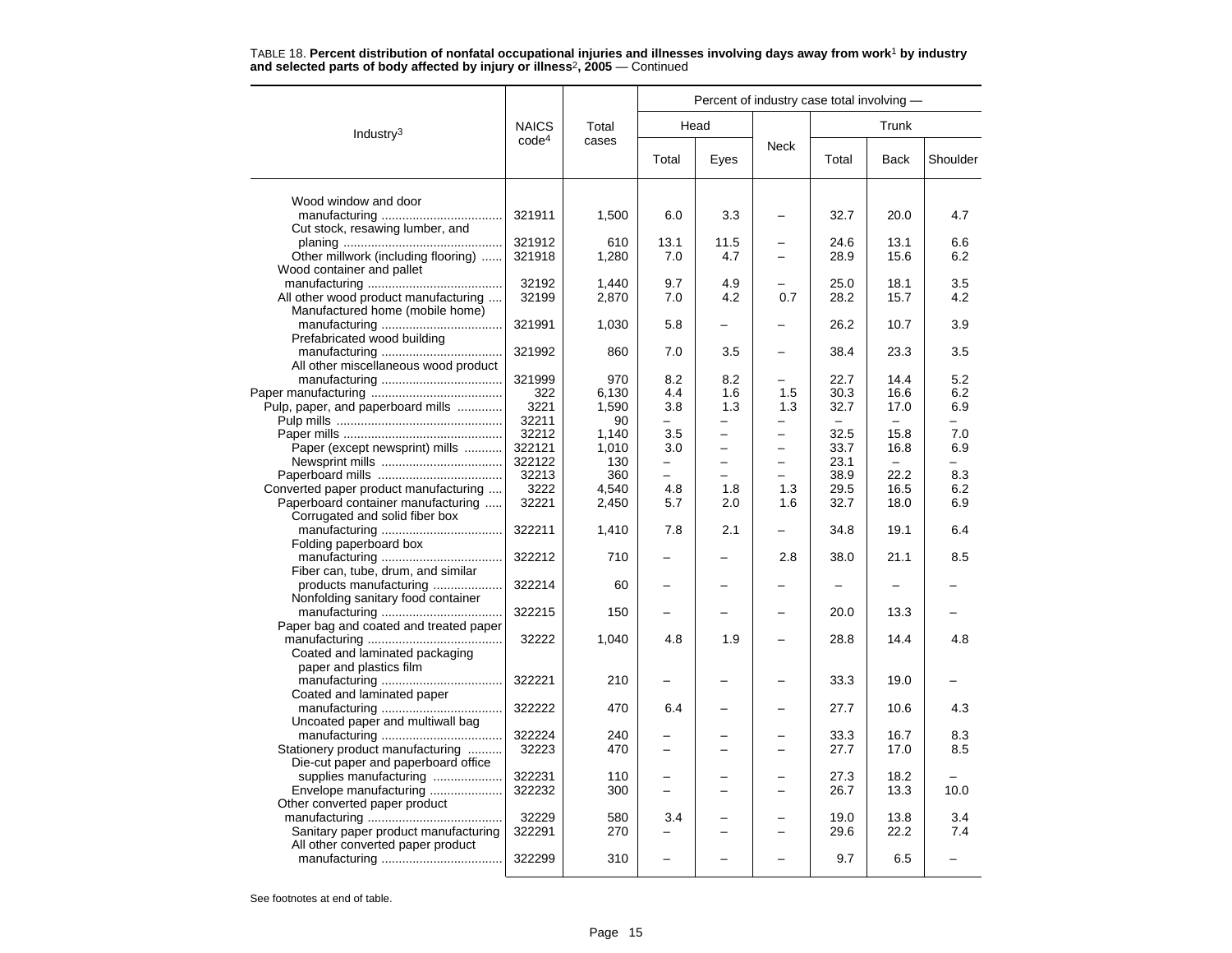|                                                                         | Percent of industry case total involving - |                   |                          |                          |       |                          |                          |                          |                          |                            |
|-------------------------------------------------------------------------|--------------------------------------------|-------------------|--------------------------|--------------------------|-------|--------------------------|--------------------------|--------------------------|--------------------------|----------------------------|
| Industry <sup>3</sup>                                                   |                                            | Upper extremities |                          |                          |       | Lower extremities        |                          | Body                     | Multiple                 | All<br>other               |
|                                                                         | Total                                      | Finger            | Hand                     | Wrist                    | Total | Knee                     | Foot, toe                | systems                  | body<br>parts            | body<br>parts <sup>5</sup> |
| Wood window and door                                                    |                                            |                   |                          |                          |       |                          |                          |                          |                          |                            |
| Cut stock, resawing lumber, and                                         | 42.7                                       | 21.3              | 9.3                      | 8.7                      | 12.7  | 2.7                      | 5.3                      |                          | 5.3                      |                            |
|                                                                         | 27.9                                       | 18.0              | 4.9                      | -                        | 24.6  | 4.9                      | 16.4                     | $\overline{\phantom{0}}$ |                          |                            |
| Other millwork (including flooring)                                     | 46.1                                       | 30.5              | 5.5                      | 3.1                      | 12.5  | 5.5                      | 3.1                      | $\equiv$                 | 6.2                      |                            |
| Wood container and pallet                                               | 45.1                                       | 20.8              | 13.2                     | 6.9                      | 15.3  |                          | 5.6                      |                          | 4.2                      |                            |
| All other wood product manufacturing                                    | 28.9                                       | 15.0              | 5.9                      | 2.8                      | 25.4  | 8.7                      | 7.7                      |                          | 9.4                      |                            |
| Manufactured home (mobile home)                                         |                                            |                   |                          |                          |       |                          |                          |                          |                          |                            |
| Prefabricated wood building                                             | 30.1                                       | 15.5              | 4.9                      | 2.9                      | 27.2  | 8.7                      | 8.7                      | $\overline{\phantom{0}}$ | 9.7                      |                            |
| All other miscellaneous wood product                                    | 22.1                                       | 12.8              | 2.3                      | 2.3                      | 20.9  | 9.3                      | 3.5                      |                          | 11.6                     |                            |
|                                                                         | 35.1                                       | 16.5              | 10.3                     | 3.1                      | 27.8  | 8.2                      | 11.3                     |                          | 7.2                      |                            |
|                                                                         | 36.1                                       | 17.5              | 5.1                      | 6.4                      | 19.7  | 7.8                      | 4.4                      | 0.5                      | 6.7                      | 0.7                        |
| Pulp, paper, and paperboard mills                                       | 30.2                                       | 13.2              | 5.7                      | 3.1                      | 22.0  | 8.2                      | 3.8                      | $\qquad \qquad -$        | 8.2                      | 1.9                        |
|                                                                         | $\equiv$                                   |                   | $\overline{\phantom{0}}$ | -                        | 33.3  | 22.2                     | $\overline{\phantom{0}}$ | $\overline{\phantom{0}}$ | Ξ.                       |                            |
|                                                                         | 31.6                                       | 14.0              | 6.1                      | 3.5                      | 21.1  | 7.9                      | 4.4                      | $\overline{\phantom{0}}$ | 8.8                      | $\overline{\phantom{0}}$   |
| Paper (except newsprint) mills                                          | 31.7                                       | 13.9              | 5.9                      | 3.0                      | 21.8  | 6.9                      | 4.0                      | $\overline{\phantom{m}}$ | 6.9                      | $\overline{\phantom{0}}$   |
|                                                                         | 30.8                                       | $\equiv$          | $\qquad \qquad -$        | -                        | 15.4  | $\overline{\phantom{m}}$ | -                        | $\qquad \qquad -$        | 15.4                     | -                          |
|                                                                         | 30.6                                       | 13.9              | 5.6                      | $\overline{\phantom{0}}$ | 19.4  | 8.3                      | $\overline{\phantom{0}}$ |                          | 5.6                      |                            |
| Converted paper product manufacturing                                   | 38.1                                       | 18.9              | 4.8                      | 7.3                      | 19.2  | 7.7                      | 4.6                      | $\cdot$                  | 6.2                      |                            |
| Paperboard container manufacturing                                      | 33.5                                       | 16.3              | 4.1                      | 6.1                      | 18.8  | 7.8                      | 5.3                      |                          | 6.9                      |                            |
| Corrugated and solid fiber box                                          | 29.1                                       | 12.1              | 6.4                      | 5.0                      | 19.9  | 6.4                      | 7.1                      |                          | 7.1                      |                            |
| Folding paperboard box                                                  |                                            |                   |                          |                          |       |                          |                          |                          |                          |                            |
|                                                                         | 35.2                                       | 15.5              | $\overline{\phantom{0}}$ | 9.9                      | 16.9  | 8.5                      | 2.8                      |                          | 4.2                      |                            |
| Fiber can, tube, drum, and similar                                      |                                            |                   |                          |                          |       |                          |                          |                          |                          |                            |
| products manufacturing<br>Nonfolding sanitary food container            | 83.3                                       | 66.7              | $\overline{\phantom{0}}$ |                          |       |                          |                          |                          |                          |                            |
|                                                                         | 40.0                                       | 26.7              |                          | $\equiv$                 | 20.0  | -                        |                          |                          |                          |                            |
| Paper bag and coated and treated paper                                  |                                            |                   |                          |                          |       |                          |                          |                          |                          |                            |
|                                                                         | 33.7                                       | 16.3              | 4.8                      | 6.7                      | 26.0  | 13.5                     | 3.8                      |                          | 4.8                      |                            |
| Coated and laminated packaging                                          |                                            |                   |                          |                          |       |                          |                          |                          |                          |                            |
| paper and plastics film                                                 |                                            |                   |                          |                          |       |                          |                          |                          |                          |                            |
|                                                                         | 38.1                                       | 14.3              | $\overline{\phantom{0}}$ | 14.3                     | 19.0  | 9.5                      |                          |                          |                          |                            |
| Coated and laminated paper                                              |                                            |                   |                          |                          |       |                          |                          |                          |                          |                            |
|                                                                         | 25.5                                       | 12.8              | 4.3                      | 4.3                      | 31.9  | 21.3                     | 6.4                      |                          | 6.4                      |                            |
| Uncoated paper and multiwall bag                                        |                                            |                   |                          |                          |       |                          |                          |                          |                          |                            |
|                                                                         | 41.7                                       | 16.7              |                          | 8.3                      | 20.8  |                          |                          |                          |                          |                            |
| Stationery product manufacturing<br>Die-cut paper and paperboard office | 51.1                                       | 17.0              | 8.5                      | 12.8                     | 10.6  | $\equiv$                 |                          |                          | 8.5                      |                            |
| supplies manufacturing                                                  | 54.5                                       | 18.2              | 18.2                     |                          |       |                          |                          |                          |                          |                            |
| Envelope manufacturing                                                  | 50.0                                       | 13.3              | 6.7                      | 13.3                     | 13.3  | $\overline{a}$           |                          |                          | 6.7                      |                            |
| Other converted paper product                                           |                                            |                   |                          |                          |       |                          |                          |                          |                          |                            |
|                                                                         | 55.2                                       | 36.2              | 3.4                      | 8.6                      | 15.5  | 3.4                      | 5.2                      | $\overline{\phantom{0}}$ | 5.2                      |                            |
| Sanitary paper product manufacturing                                    | 40.7                                       | 22.2              | 7.4                      | 7.4                      | 14.8  | $\overline{\phantom{0}}$ |                          | $\overline{\phantom{a}}$ | $\overline{\phantom{0}}$ |                            |
| All other converted paper product                                       |                                            |                   |                          |                          |       |                          |                          |                          |                          |                            |
|                                                                         | 67.7                                       | 48.4              |                          | 9.7                      | 16.1  | $\overline{\phantom{0}}$ | 6.5                      |                          |                          |                            |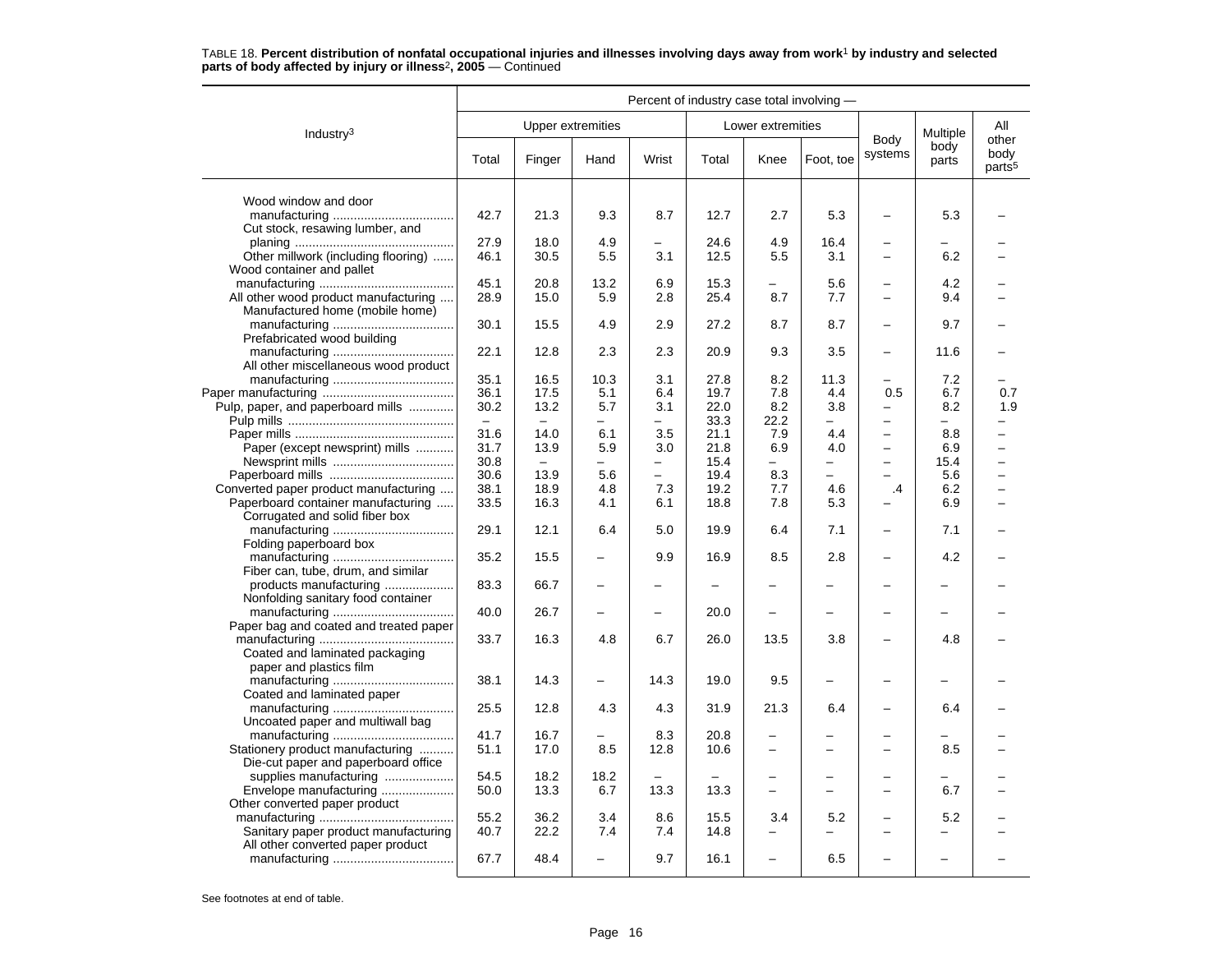|                                           |                   |       | Percent of industry case total involving - |                          |                          |                          |                          |                          |  |  |  |
|-------------------------------------------|-------------------|-------|--------------------------------------------|--------------------------|--------------------------|--------------------------|--------------------------|--------------------------|--|--|--|
| Industry <sup>3</sup>                     | <b>NAICS</b>      | Total |                                            | Head                     |                          |                          | Trunk                    |                          |  |  |  |
|                                           | code <sup>4</sup> | cases | Total                                      | Eyes                     | <b>Neck</b>              | Total                    | <b>Back</b>              | Shoulder                 |  |  |  |
| Printing and related support activities   | 323               | 7,060 | 5.0                                        | 3.3                      | 0.6                      | 29.9                     | 18.7                     | 6.2                      |  |  |  |
| Printing and related support activities   | 3231              | 7,060 | 5.0                                        | 3.3                      | .6                       | 29.9                     | 18.7                     | 6.2                      |  |  |  |
|                                           | 32311             | 6,610 | 4.8                                        | 3.0                      | .6                       | 30.9                     | 19.2                     | 6.7                      |  |  |  |
| Commercial lithographic printing          | 323110            | 3,560 | 4.5                                        | 2.2                      |                          | 31.7                     | 20.5                     | 5.9                      |  |  |  |
| Commercial gravure printing               | 323111            | 90    | -                                          | -                        | -                        | 33.3                     | $\equiv$                 | 22.2                     |  |  |  |
| Commercial flexographic printing          | 323112            | 760   | 6.6                                        |                          | —                        | 28.9                     | 14.5                     | 9.2                      |  |  |  |
| Commercial screen printing                | 323113            | 650   | $\overline{a}$                             | $\overline{\phantom{0}}$ | $\overline{a}$           | 32.3                     | 13.8                     | 12.3                     |  |  |  |
|                                           | 323114            | 240   | -                                          | $\overline{\phantom{0}}$ | $\overline{\phantom{0}}$ | 29.2                     | 20.8                     | $\overline{\phantom{0}}$ |  |  |  |
|                                           | 323115            | 90    | 22.2                                       |                          | -                        | 22.2                     | 22.2                     |                          |  |  |  |
|                                           | 323117            | 230   |                                            |                          | L.                       | 43.5                     | 30.4                     | 8.7                      |  |  |  |
|                                           |                   |       |                                            |                          |                          |                          |                          |                          |  |  |  |
| Blankbook, looseleaf binders, and         |                   |       |                                            |                          |                          |                          |                          |                          |  |  |  |
| devices manufacturing                     | 323118            | 50    |                                            |                          | $\overline{a}$           | 40.0                     | 40.0                     |                          |  |  |  |
| Other commercial printing                 | 323119            | 530   | 3.8                                        | 3.8                      |                          | 18.9                     | 15.1                     |                          |  |  |  |
| Support activities for printing           | 32312             | 450   | 8.9                                        | 8.9                      | -                        | 15.6                     | 11.1                     | -                        |  |  |  |
| Tradebinding and related work             | 323121            | 260   | $\equiv$                                   |                          | $\equiv$                 | 15.4                     | 11.5                     | $\equiv$                 |  |  |  |
| Prepress services                         | 323122            | 190   | 21.1                                       | 21.1                     | $\overline{a}$           | 15.8                     | 15.8                     |                          |  |  |  |
| Petroleum and coal products manufacturing | 324               | 1,200 | 16.7                                       | 8.3                      | $\overline{\phantom{0}}$ | 31.7                     | 17.5                     | 5.8                      |  |  |  |
| Petroleum and coal products               |                   |       |                                            |                          |                          |                          |                          |                          |  |  |  |
|                                           | 3241              | 1,200 | 16.7                                       | 8.3                      | -                        | 31.7                     | 17.5                     | 5.8                      |  |  |  |
|                                           | 32411             | 330   | 15.2                                       | 12.1                     | $\overline{\phantom{0}}$ | 27.3                     | 18.2                     | 6.1                      |  |  |  |
| Asphalt paving, roofing, and saturated    |                   |       |                                            |                          |                          |                          |                          |                          |  |  |  |
| materials manufacturing                   | 32412             | 440   | 18.2                                       | 4.5                      |                          | 29.5                     | 6.8                      | 6.8                      |  |  |  |
| Asphalt paving mixture and block          |                   |       |                                            |                          |                          |                          |                          |                          |  |  |  |
|                                           | 324121            | 260   | 23.1                                       |                          |                          | 23.1                     | 7.7                      |                          |  |  |  |
| Asphalt shingle and coating materials     |                   |       |                                            |                          |                          |                          |                          |                          |  |  |  |
|                                           | 324122            | 180   | 11.1                                       |                          |                          | 38.9                     |                          |                          |  |  |  |
| Other petroleum and coal products         |                   |       |                                            |                          |                          |                          |                          |                          |  |  |  |
|                                           | 32419             | 420   | 16.7                                       | 9.5                      | —                        | 35.7                     | 26.2                     | 4.8                      |  |  |  |
|                                           | 325               | 7,230 | 11.5                                       | 4.6                      | 1.7                      | 33.1                     | 18.4                     | 8.4                      |  |  |  |
| Basic chemical manufacturing              | 3251              | 1,170 | 12.8                                       | 4.3                      | $\overline{\phantom{0}}$ | 25.6                     | 14.5                     | 6.0                      |  |  |  |
| Petrochemical manufacturing               | 32511             | 50    | $\overline{\phantom{m}}$                   | $-$                      | $\overline{\phantom{0}}$ | $\overline{\phantom{m}}$ | $\overline{\phantom{0}}$ | $\overline{\phantom{0}}$ |  |  |  |
| Industrial gas manufacturing              | 32512             | 220   | -                                          |                          |                          |                          | -                        |                          |  |  |  |
| Synthetic dye and pigment                 |                   |       |                                            |                          |                          |                          |                          |                          |  |  |  |
|                                           | 32513             | 310   | 19.4                                       | 9.7                      | $\overline{\phantom{0}}$ | 25.8                     | 12.9                     | 6.5                      |  |  |  |
| Inorganic dye and pigment                 |                   |       |                                            |                          |                          |                          |                          |                          |  |  |  |
|                                           | 325131            | 230   | 26.1                                       |                          |                          | 17.4                     | 17.4                     |                          |  |  |  |
| Synthetic organic dye and pigment         |                   |       |                                            |                          |                          |                          |                          |                          |  |  |  |
|                                           | 325132            | 80    |                                            |                          |                          | 50.0                     |                          | 25.0                     |  |  |  |
| Other basic inorganic chemical            |                   |       |                                            |                          |                          |                          |                          |                          |  |  |  |
|                                           | 32518             | 340   | 5.9                                        |                          | -                        | 26.5                     | 17.6                     | 8.8                      |  |  |  |
| Alkalies and chlorine manufacturing       | 325181            | 90    |                                            |                          |                          | 33.3                     | 22.2                     |                          |  |  |  |
| All other basic inorganic chemical        |                   |       |                                            |                          |                          |                          |                          |                          |  |  |  |
|                                           | 325188            | 250   | 8.0                                        |                          |                          | 28.0                     | 16.0                     | 8.0                      |  |  |  |
| Other basic organic chemical              |                   |       |                                            |                          |                          |                          |                          |                          |  |  |  |
|                                           | 32519             | 250   | 8.0                                        |                          |                          | 36.0                     | 24.0                     | 8.0                      |  |  |  |
| Gum and wood chemical                     |                   |       |                                            |                          |                          |                          |                          |                          |  |  |  |
|                                           | 325191            | 20    |                                            |                          |                          |                          |                          |                          |  |  |  |
| Ethyl alcohol manufacturing               | 325193            | 30    | -                                          |                          |                          |                          | $\overline{\phantom{0}}$ |                          |  |  |  |
|                                           |                   |       |                                            |                          |                          |                          |                          |                          |  |  |  |

TABLE 18. **Percent distribution of nonfatal occupational injuries and illnesses involving days away from work**<sup>1</sup> **by industry and selected parts of body affected by injury or illness**<sup>2</sup>**, 2005** — Continued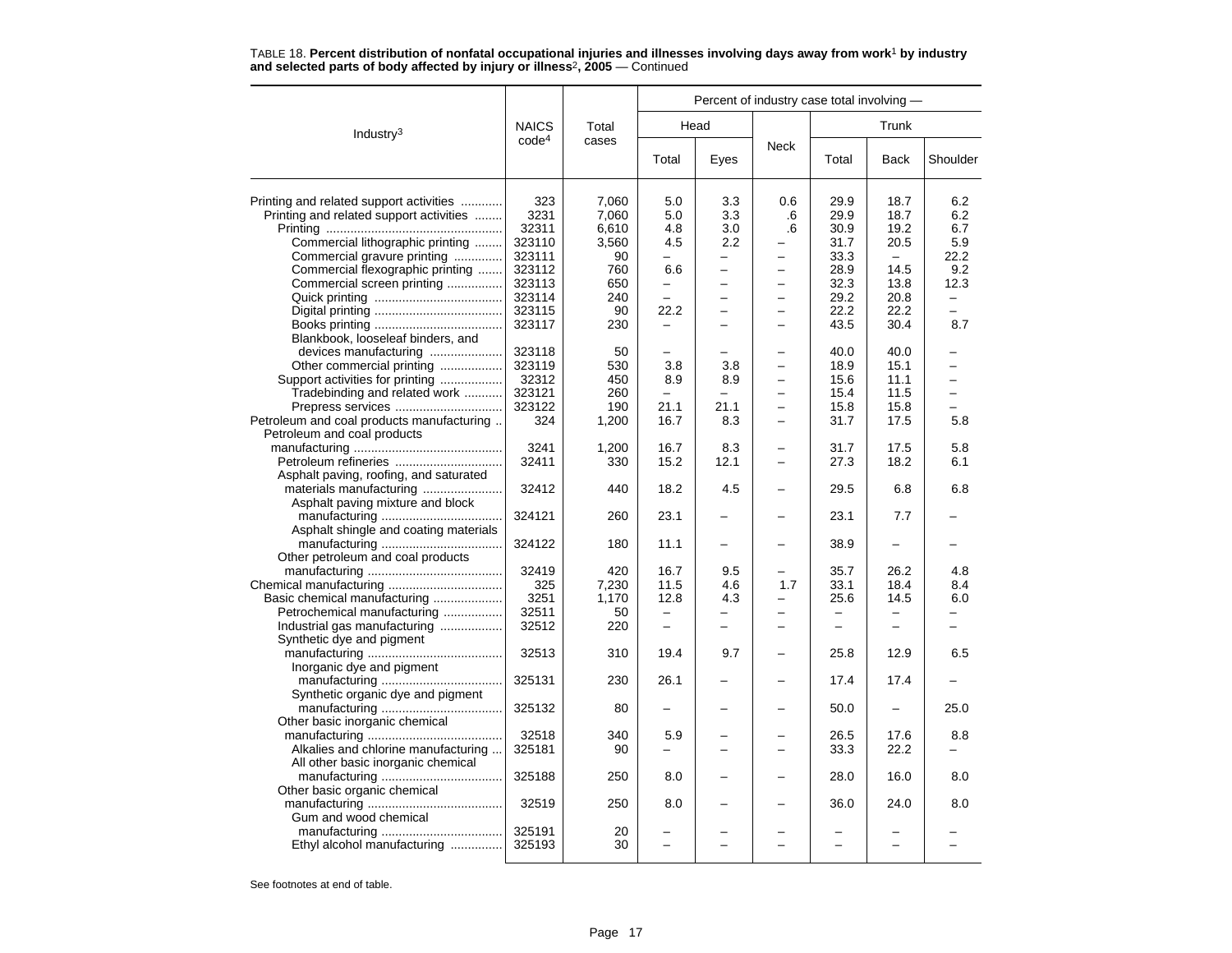|                                                                          | Percent of industry case total involving - |                          |                          |                          |       |                          |                          |                                   |                          |                            |
|--------------------------------------------------------------------------|--------------------------------------------|--------------------------|--------------------------|--------------------------|-------|--------------------------|--------------------------|-----------------------------------|--------------------------|----------------------------|
| Industry <sup>3</sup>                                                    |                                            |                          | <b>Upper extremities</b> |                          |       | Lower extremities        |                          |                                   | Multiple                 | All<br>other               |
|                                                                          | Total                                      | Finger                   | Hand                     | Wrist                    | Total | Knee                     | Foot, toe                | Body<br>systems                   | body<br>parts            | body<br>parts <sup>5</sup> |
| Printing and related support activities                                  | 38.5                                       | 18.7                     | 5.7                      | 5.5                      | 19.0  | 8.2                      | 4.1                      | 0.4                               | 5.7                      | 1.1                        |
| Printing and related support activities                                  | 38.5                                       | 18.7                     | 5.7                      | 5.5                      | 19.0  | 8.2                      | 4.1                      | .4                                | 5.7                      | 1.1                        |
|                                                                          | 37.8                                       | 18.2                     | 5.4                      | 5.4                      | 18.6  | 8.6                      | 4.2                      | .5                                | 5.6                      | 1.2                        |
| Commercial lithographic printing                                         | 38.8                                       | 16.6                     | 5.9                      | 5.1                      | 20.8  | 9.0                      | 5.3                      |                                   | 2.8                      | .8                         |
| Commercial gravure printing                                              | 33.3                                       | $\overline{\phantom{0}}$ | —                        | —                        | 22.2  | $\qquad \qquad -$        | -                        | $\overline{\phantom{m}}$          | $\equiv$                 | -                          |
| Commercial flexographic printing                                         | 47.4                                       | 34.2                     | 5.3                      | 2.6                      | 3.9   | $\overline{\phantom{0}}$ | -                        | $\overline{\phantom{m}}$          | 11.8                     |                            |
|                                                                          |                                            |                          |                          |                          |       |                          |                          | $\equiv$                          |                          |                            |
| Commercial screen printing                                               | 27.7                                       | 10.8                     | 4.6                      | 9.2                      | 26.2  | 15.4                     | 9.2                      |                                   | 7.7                      |                            |
|                                                                          | 20.8                                       | 12.5                     | -                        | 8.3                      | 12.5  | $\overline{\phantom{0}}$ | -                        | $\overline{\phantom{0}}$          | 37.5                     | $\equiv$                   |
|                                                                          | 44.4                                       | 22.2                     | $\qquad \qquad -$        |                          |       |                          | -                        | $\overbrace{\phantom{123221111}}$ | -                        |                            |
| Blankbook, looseleaf binders, and                                        | 26.1                                       | 13.0                     | $\overline{\phantom{0}}$ | $\overline{\phantom{0}}$ | 21.7  | 13.0                     | −                        |                                   |                          |                            |
| devices manufacturing                                                    | 60.0                                       | 40.0                     |                          |                          |       |                          |                          |                                   |                          |                            |
| Other commercial printing                                                | 52.8                                       | 22.6                     | 9.4                      | 9.4                      | 22.6  | 17.0                     |                          | $\overline{\phantom{0}}$          |                          |                            |
| Support activities for printing                                          | 48.9                                       | 28.9                     | 8.9                      | 8.9                      | 22.2  | -                        | -                        | $\equiv$                          | 4.4                      |                            |
| Tradebinding and related work                                            | 61.5                                       | 30.8                     | 15.4                     | 11.5                     | 19.2  | $\qquad \qquad -$        | -                        | $\overline{\phantom{0}}$          | -                        |                            |
| Prepress services                                                        | 26.3                                       | 21.1                     | $\equiv$                 |                          | 26.3  |                          |                          |                                   |                          |                            |
| Petroleum and coal products manufacturing<br>Petroleum and coal products | 22.5                                       | 10.0                     | 2.5                      | 4.2                      | 16.7  | 4.2                      | 5.8                      | 1.7                               | 10.0                     |                            |
|                                                                          | 22.5                                       | 10.0                     | 2.5                      | 4.2                      | 16.7  | 4.2                      | 5.8                      | 1.7                               | 10.0                     |                            |
|                                                                          | 15.2                                       | $\overline{\phantom{0}}$ |                          | 6.1                      | 21.2  | 6.1                      | -                        | $\overline{\phantom{0}}$          | 18.2                     |                            |
| Asphalt paving, roofing, and saturated                                   |                                            |                          |                          |                          |       |                          |                          |                                   |                          |                            |
| materials manufacturing                                                  | 29.5                                       | 18.2                     | 4.5                      | $\overline{\phantom{0}}$ | 15.9  | 6.8                      | $\overline{a}$           |                                   | 4.5                      |                            |
| Asphalt paving mixture and block                                         |                                            |                          |                          |                          |       |                          |                          |                                   |                          |                            |
|                                                                          | 26.9                                       | 19.2                     |                          |                          |       |                          |                          |                                   |                          |                            |
| Asphalt shingle and coating materials                                    |                                            |                          |                          |                          | 15.4  | 7.7                      |                          |                                   | 7.7                      |                            |
|                                                                          | 27.8                                       | 16.7                     | $\overline{\phantom{0}}$ |                          | 16.7  | $\overline{\phantom{0}}$ |                          |                                   |                          |                            |
| Other petroleum and coal products                                        |                                            |                          |                          |                          |       |                          |                          |                                   |                          |                            |
|                                                                          | 19.0                                       | 7.1                      | -                        | 4.8                      | 14.3  | $\overline{\phantom{0}}$ | 11.9                     | $\overline{\phantom{0}}$          | 9.5                      |                            |
|                                                                          | 23.1                                       | 8.7                      | 2.9                      | 4.7                      | 16.2  | 5.5                      | 3.5                      | 4.8                               | 9.0                      | $\cdot$ 7                  |
| Basic chemical manufacturing                                             | 22.2                                       | 6.0                      | 2.6                      | 4.3                      | 15.4  | 6.8                      | $\overline{\phantom{0}}$ | 16.2                              | 6.8                      |                            |
| Petrochemical manufacturing                                              | 40.0                                       | $\overline{\phantom{0}}$ | -                        | -                        | —     | -                        | -                        |                                   | -                        |                            |
| Industrial gas manufacturing                                             | 27.3                                       | $\overline{a}$           | $\overline{\phantom{0}}$ | $\overline{\phantom{0}}$ |       | $\overline{\phantom{0}}$ | $\overline{\phantom{0}}$ |                                   |                          |                            |
| Synthetic dye and pigment                                                |                                            |                          |                          |                          |       |                          |                          |                                   |                          |                            |
|                                                                          | 19.4                                       | $\overline{a}$           |                          | $\overline{\phantom{0}}$ | 9.7   | 9.7                      |                          | 16.1                              | -                        |                            |
| Inorganic dye and pigment                                                |                                            |                          |                          |                          |       |                          |                          |                                   |                          |                            |
|                                                                          | 17.4                                       | ÷                        |                          |                          |       |                          |                          | 21.7                              |                          |                            |
| Synthetic organic dye and pigment                                        |                                            |                          |                          |                          |       |                          |                          |                                   |                          |                            |
|                                                                          | 25.0                                       |                          |                          |                          |       |                          |                          |                                   |                          |                            |
| Other basic inorganic chemical                                           |                                            |                          |                          |                          |       |                          |                          |                                   |                          |                            |
|                                                                          | 14.7                                       | -                        | -                        | 5.9                      | 29.4  | 11.8                     |                          | 17.6                              | 5.9                      |                            |
| Alkalies and chlorine manufacturing                                      |                                            |                          | $\overline{\phantom{0}}$ |                          | 44.4  |                          | $\overline{\phantom{0}}$ |                                   |                          |                            |
| All other basic inorganic chemical                                       |                                            |                          |                          |                          |       |                          |                          |                                   |                          |                            |
|                                                                          | 16.0                                       | $\overline{\phantom{0}}$ | -                        | 8.0                      | 24.0  | 12.0                     | ÷                        | 20.0                              | $\overline{\phantom{m}}$ |                            |
| Other basic organic chemical                                             |                                            |                          |                          |                          |       |                          |                          |                                   |                          |                            |
|                                                                          | 24.0                                       | 8.0                      |                          |                          | 12.0  | $\overline{\phantom{0}}$ |                          |                                   | 12.0                     |                            |
|                                                                          |                                            |                          |                          |                          |       |                          |                          |                                   |                          |                            |
| Gum and wood chemical                                                    |                                            |                          |                          |                          |       |                          |                          |                                   |                          |                            |
|                                                                          | $\sim$                                     |                          |                          |                          |       |                          |                          |                                   |                          |                            |
| Ethyl alcohol manufacturing                                              |                                            | $\overline{a}$           | $\overline{ }$           | $\sim$                   |       | $\overline{\phantom{0}}$ | $\overline{ }$           | $\overline{\phantom{0}}$          | $\sim$                   |                            |
|                                                                          |                                            |                          |                          |                          |       |                          |                          |                                   |                          |                            |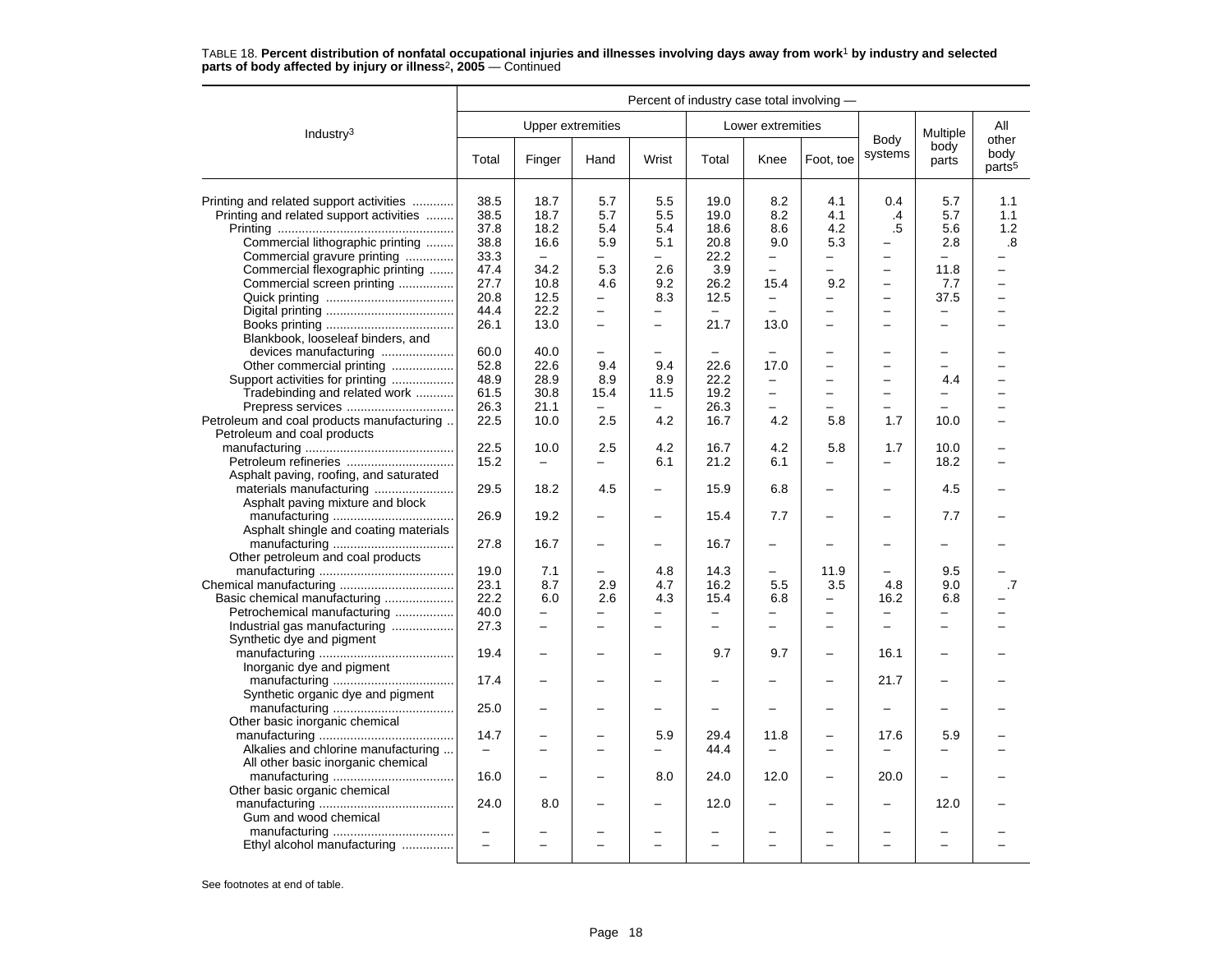|                                                                               |                   |           | Percent of industry case total involving - |                          |             |       |                          |          |  |  |
|-------------------------------------------------------------------------------|-------------------|-----------|--------------------------------------------|--------------------------|-------------|-------|--------------------------|----------|--|--|
| Industry <sup>3</sup>                                                         | <b>NAICS</b>      | Total     |                                            | Head                     |             |       | Trunk                    |          |  |  |
|                                                                               | code <sup>4</sup> | cases     | Total                                      | Eyes                     | <b>Neck</b> | Total | <b>Back</b>              | Shoulder |  |  |
| All other basic organic chemical                                              |                   |           |                                            |                          |             |       |                          |          |  |  |
| Resin, synthetic rubber, and artificial and<br>synthetic fibers and filaments | 325199            | 190       |                                            |                          |             | 36.8  | 26.3                     |          |  |  |
| Resin and synthetic rubber                                                    | 3252              | 1,040     | 26.0                                       | 4.8                      | 3.8         | 26.9  | 16.3                     | 5.8      |  |  |
| Plastics material and resin                                                   | 32521             | 780       | 33.3                                       | 5.1                      | 5.1         | 25.6  | 17.9                     | 3.8      |  |  |
|                                                                               | 325211            | 350       | 14.3                                       | 11.4                     | 11.4        | 31.4  | 22.9                     | 5.7      |  |  |
| Synthetic rubber manufacturing<br>Artificial and synthetic fibers and         | 325212            | 440       | 47.7                                       |                          |             | 20.5  | 13.6                     |          |  |  |
| filaments manufacturing                                                       | 32522             | 260       |                                            |                          |             | 30.8  | 11.5                     | 11.5     |  |  |
| Cellulosic organic fiber manufacturing<br>Noncellulosic organic fiber         | 325221            | 40        |                                            |                          |             |       |                          |          |  |  |
| Pesticide, fertilizer, and other agricultural                                 | 325222            | 220       |                                            |                          |             | 31.8  | 9.1                      | 13.6     |  |  |
|                                                                               | 3253              | 350       | 5.7                                        |                          |             | 34.3  | 17.1                     | 14.3     |  |  |
| Fertilizer manufacturing                                                      | 32531             | 280       |                                            |                          |             | 39.3  | 17.9                     | 17.9     |  |  |
| Nitrogenous fertilizer manufacturing                                          | 325311            | 60        | $\overline{\phantom{0}}$                   |                          |             | 33.3  | $\overline{\phantom{0}}$ |          |  |  |
| Pesticide and other agricultural chemical                                     |                   |           |                                            |                          |             |       |                          |          |  |  |
|                                                                               | 32532             | 70        |                                            |                          |             |       | $\overline{\phantom{0}}$ |          |  |  |
| Pharmaceutical and medicine                                                   |                   |           |                                            |                          |             |       |                          |          |  |  |
|                                                                               | 3254              | 2,000     | 7.0                                        | 3.0                      | 1.5         | 33.5  | 15.5                     | 11.5     |  |  |
| Pharmaceutical and medicine                                                   |                   |           |                                            |                          |             |       |                          |          |  |  |
|                                                                               | 32541             | 2,000     | 7.0                                        | 3.0                      | 1.5         | 33.5  | 15.5                     | 11.5     |  |  |
| Medicinal and botanical                                                       |                   |           |                                            |                          |             |       |                          |          |  |  |
| Pharmaceutical preparation                                                    | 325411            | 210       |                                            |                          |             | 33.3  | 19.0                     |          |  |  |
| In-vitro diagnostic substance                                                 | 325412            | 1,560     | 8.3                                        | 3.8                      | 1.9         | 33.3  | 14.7                     | 13.5     |  |  |
| Biological product (except diagnostic)                                        | 325413            | 50        |                                            |                          |             |       |                          |          |  |  |
|                                                                               | 325414            | 180       |                                            |                          |             | 33.3  | 16.7                     |          |  |  |
| Paint, coating, and adhesive                                                  |                   |           |                                            |                          |             |       |                          |          |  |  |
|                                                                               | 3255              | 500       | 10.0                                       | 4.0                      |             | 34.0  | 24.0                     | 6.0      |  |  |
| Paint and coating manufacturing                                               | 32551             | 320       | 12.5                                       |                          |             | 25.0  | 21.9                     |          |  |  |
| Adhesive manufacturing                                                        | 32552             | 180       | $\overline{\phantom{m}}$                   | $\overline{\phantom{0}}$ | $\equiv$    | 50.0  | 27.8                     | 16.7     |  |  |
| Soap, cleaning compound, and toilet                                           |                   |           |                                            |                          |             |       |                          |          |  |  |
| Soap and cleaning compound                                                    | 3256              | 910       | 12.1                                       | 7.7                      |             | 34.1  | 19.8                     | 5.5      |  |  |
| Polish and other sanitation good                                              | 32561             | 540       | 14.8                                       | 13.0                     |             | 35.2  | 20.4                     | 3.7      |  |  |
|                                                                               | 325612            | 270       | 14.8                                       | 14.8                     |             | 48.1  | 25.9                     |          |  |  |
| Surface active agent manufacturing                                            | 325613            | 90        |                                            |                          |             |       |                          |          |  |  |
| Toilet preparation manufacturing                                              | 32562             | 370       | 8.1                                        |                          |             | 32.4  | 18.9                     | 8.1      |  |  |
| Other chemical product and preparation                                        |                   |           |                                            |                          |             |       |                          |          |  |  |
|                                                                               | 3259              | 1,260     | 7.9                                        | 5.6                      | 2.4         | 42.9  | 25.4                     | 7.9      |  |  |
| Printing ink manufacturing<br>Explosives manufacturing                        | 32591<br>32592    | 150<br>30 | $\overline{a}$                             | $\overline{\phantom{0}}$ |             | 40.0  | 26.7                     |          |  |  |
|                                                                               |                   |           |                                            |                          |             |       |                          |          |  |  |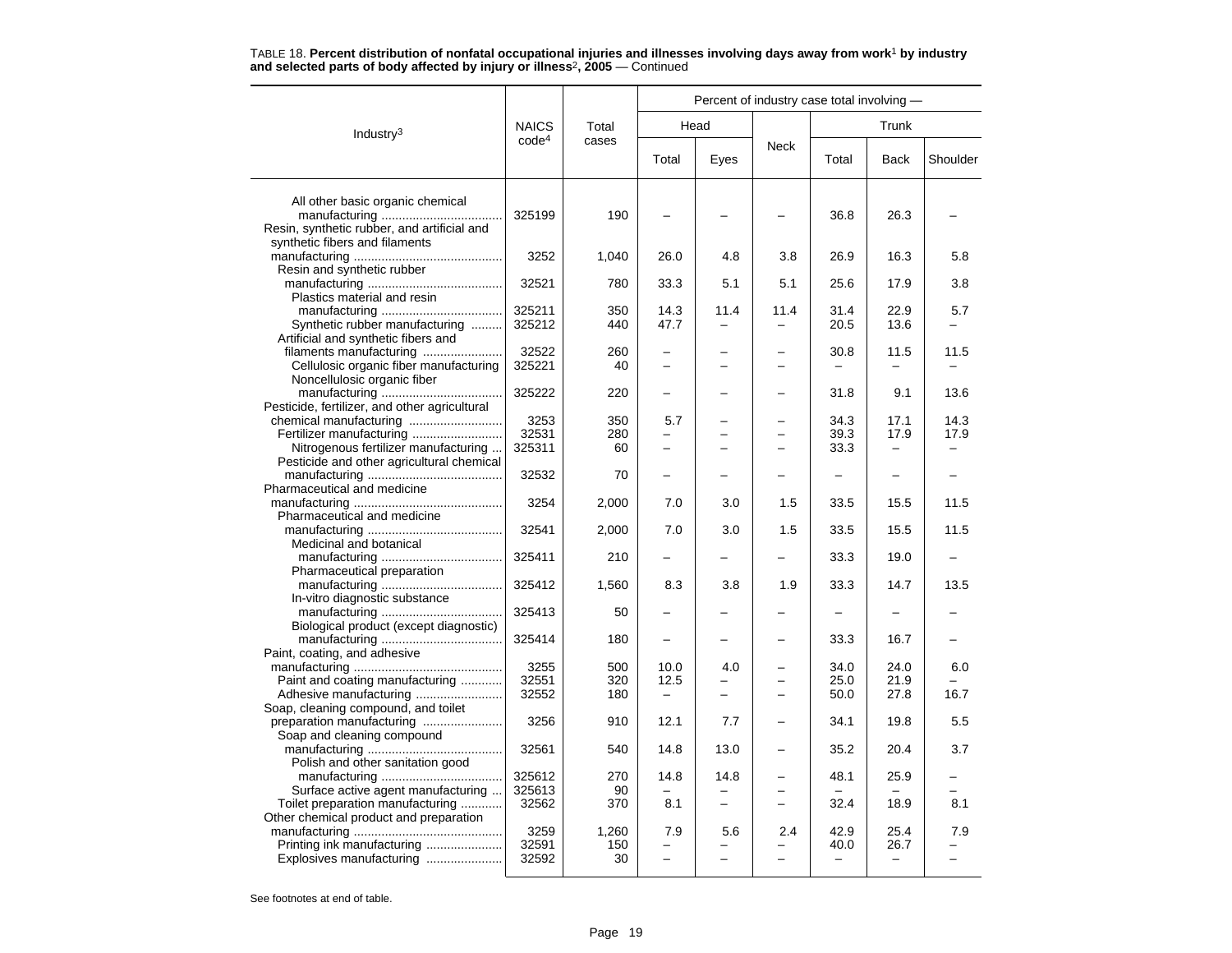|                                                                                                                   | Percent of industry case total involving - |                                  |                          |                          |                                  |                          |                          |                          |                                  |                                     |
|-------------------------------------------------------------------------------------------------------------------|--------------------------------------------|----------------------------------|--------------------------|--------------------------|----------------------------------|--------------------------|--------------------------|--------------------------|----------------------------------|-------------------------------------|
| Industry <sup>3</sup>                                                                                             |                                            | <b>Upper extremities</b>         |                          |                          |                                  | Lower extremities        |                          |                          | Multiple                         | All                                 |
|                                                                                                                   | Total                                      | Finger                           | Hand                     | Wrist                    | Total                            | Knee                     | Foot, toe                | Body<br>systems          | body<br>parts                    | other<br>body<br>parts <sup>5</sup> |
| All other basic organic chemical<br>Resin, synthetic rubber, and artificial and<br>synthetic fibers and filaments | 26.3                                       | 10.5                             |                          |                          | 10.5                             |                          |                          |                          |                                  |                                     |
| Resin and synthetic rubber                                                                                        | 22.1                                       | 7.7                              | 1.9                      | 2.9                      | 13.5                             | 6.7                      | 4.8                      |                          | 6.7                              |                                     |
| Plastics material and resin                                                                                       | 15.4                                       | 3.8                              |                          | -                        | 12.8                             | 6.4                      | 5.1                      |                          | 5.1                              |                                     |
|                                                                                                                   | 14.3                                       |                                  |                          | $\overline{\phantom{0}}$ | 11.4                             |                          | 5.7                      |                          | 11.4                             |                                     |
| Synthetic rubber manufacturing<br>Artificial and synthetic fibers and                                             | 15.9                                       | $\equiv$                         | -                        | L.                       | 13.6                             | 9.1                      |                          | $\equiv$                 |                                  |                                     |
| filaments manufacturing                                                                                           | 38.5                                       | 19.2                             |                          | 11.5                     | 15.4                             | 7.7                      |                          |                          | 11.5                             |                                     |
| Cellulosic organic fiber manufacturing                                                                            | 50.0                                       | 50.0                             |                          | $\overline{\phantom{0}}$ |                                  |                          |                          |                          |                                  |                                     |
| Noncellulosic organic fiber                                                                                       |                                            |                                  | $\overline{\phantom{0}}$ | 9.1                      |                                  | 9.1                      |                          | $\equiv$                 |                                  |                                     |
|                                                                                                                   | 36.4                                       | 18.2                             |                          |                          | 18.2                             |                          |                          |                          | 9.1                              |                                     |
| Pesticide, fertilizer, and other agricultural                                                                     |                                            |                                  |                          |                          |                                  |                          |                          |                          |                                  |                                     |
|                                                                                                                   | 20.0                                       | 14.3                             |                          | -                        | 20.0                             |                          |                          | 8.6                      | 8.6                              |                                     |
|                                                                                                                   | 21.4                                       | 14.3                             | $\overline{\phantom{0}}$ | $\overline{a}$           | 21.4                             | $\overline{\phantom{0}}$ |                          |                          | 10.7                             |                                     |
| Nitrogenous fertilizer manufacturing                                                                              | 50.0                                       | 50.0                             | $\equiv$                 | $\overline{\phantom{0}}$ | $\qquad \qquad -$                | $\equiv$                 | ÷                        | $\equiv$                 | $\overline{\phantom{0}}$         |                                     |
| Pesticide and other agricultural chemical                                                                         |                                            |                                  |                          |                          |                                  |                          |                          |                          |                                  |                                     |
|                                                                                                                   | $\qquad \qquad -$                          |                                  |                          | $\overline{\phantom{0}}$ | $\overline{\phantom{0}}$         | $\overline{\phantom{0}}$ |                          | 42.9                     | $\overline{\phantom{0}}$         |                                     |
| Pharmaceutical and medicine                                                                                       |                                            |                                  |                          |                          |                                  |                          |                          |                          |                                  |                                     |
| Pharmaceutical and medicine                                                                                       | 24.0                                       | 8.5                              | 4.0                      | 5.0                      | 19.5                             | 7.0                      | 4.5                      | 3.5                      | 10.5                             |                                     |
| Medicinal and botanical                                                                                           | 24.0                                       | 8.5                              | 4.0                      | 5.0                      | 19.5                             | 7.0                      | 4.5                      | 3.5                      | 10.5                             |                                     |
| Pharmaceutical preparation                                                                                        | 23.8                                       | 9.5                              |                          | 9.5                      | 14.3                             | $\overline{\phantom{0}}$ | $\overline{\phantom{0}}$ | 19.0                     | 9.5                              |                                     |
| In-vitro diagnostic substance                                                                                     | 24.4                                       | 7.7                              | 4.5                      | 4.5                      | 19.2                             | 8.3                      | 2.6                      | 2.6                      | 10.3                             |                                     |
| Biological product (except diagnostic)                                                                            | 60.0                                       | 40.0                             |                          | -                        |                                  | $\overline{\phantom{0}}$ |                          |                          |                                  |                                     |
| Paint, coating, and adhesive                                                                                      | 16.7                                       | 11.1                             |                          |                          | 27.8                             | $\overline{\phantom{0}}$ | 27.8                     |                          | 11.1                             |                                     |
|                                                                                                                   | 20.0                                       | 6.0                              |                          | $\overline{\phantom{0}}$ | 18.0                             | 4.0                      |                          |                          | 18.0                             |                                     |
| Paint and coating manufacturing                                                                                   | 15.6                                       |                                  | $\overline{\phantom{0}}$ | $\overline{\phantom{0}}$ | 25.0                             | $\overline{\phantom{0}}$ | ÷.                       | $\overline{\phantom{0}}$ | 25.0                             |                                     |
| Soap, cleaning compound, and toilet                                                                               | 27.8                                       | 11.1                             | $\overline{\phantom{0}}$ | $\overline{\phantom{0}}$ | 11.1                             | $\overline{\phantom{0}}$ | $\overline{\phantom{0}}$ | $\overline{\phantom{0}}$ | $\overline{\phantom{0}}$         |                                     |
| Soap and cleaning compound                                                                                        | 26.4                                       | 11.0                             | 2.2                      | 9.9                      | 12.1                             | 3.3                      | 3.3                      | 2.2                      | 9.9                              | 2.2                                 |
| Polish and other sanitation good                                                                                  | 22.2                                       | 7.4                              |                          | 7.4                      | 9.3                              | 3.7                      | 3.7                      | 3.7                      | 11.1                             | 3.7                                 |
|                                                                                                                   | 14.8<br>$\overline{\phantom{0}}$           |                                  | ÷                        | 7.4                      |                                  | ÷                        |                          | 7.4                      | 11.1                             |                                     |
| Surface active agent manufacturing<br>Toilet preparation manufacturing                                            | 35.1                                       | 13.5                             | $\equiv$                 | 13.5                     | 13.5                             | 5.4                      |                          | $\equiv$                 | 8.1                              |                                     |
| Other chemical product and preparation                                                                            | 23.8                                       | 10.3                             | 3.2                      | 4.8                      | 15.1                             | 3.2                      | 4.8                      | 1.6                      | 6.3                              |                                     |
| Printing ink manufacturing<br>Explosives manufacturing                                                            | 20.0<br>$\qquad \qquad -$                  | 13.3<br>$\overline{\phantom{0}}$ | $\overline{\phantom{0}}$ | ▃<br>$\overline{a}$      | 26.7<br>$\overline{\phantom{0}}$ | $\equiv$                 | $\overline{\phantom{0}}$ | $\overline{\phantom{0}}$ | 13.3<br>$\overline{\phantom{m}}$ |                                     |
|                                                                                                                   |                                            |                                  |                          |                          |                                  |                          |                          |                          |                                  |                                     |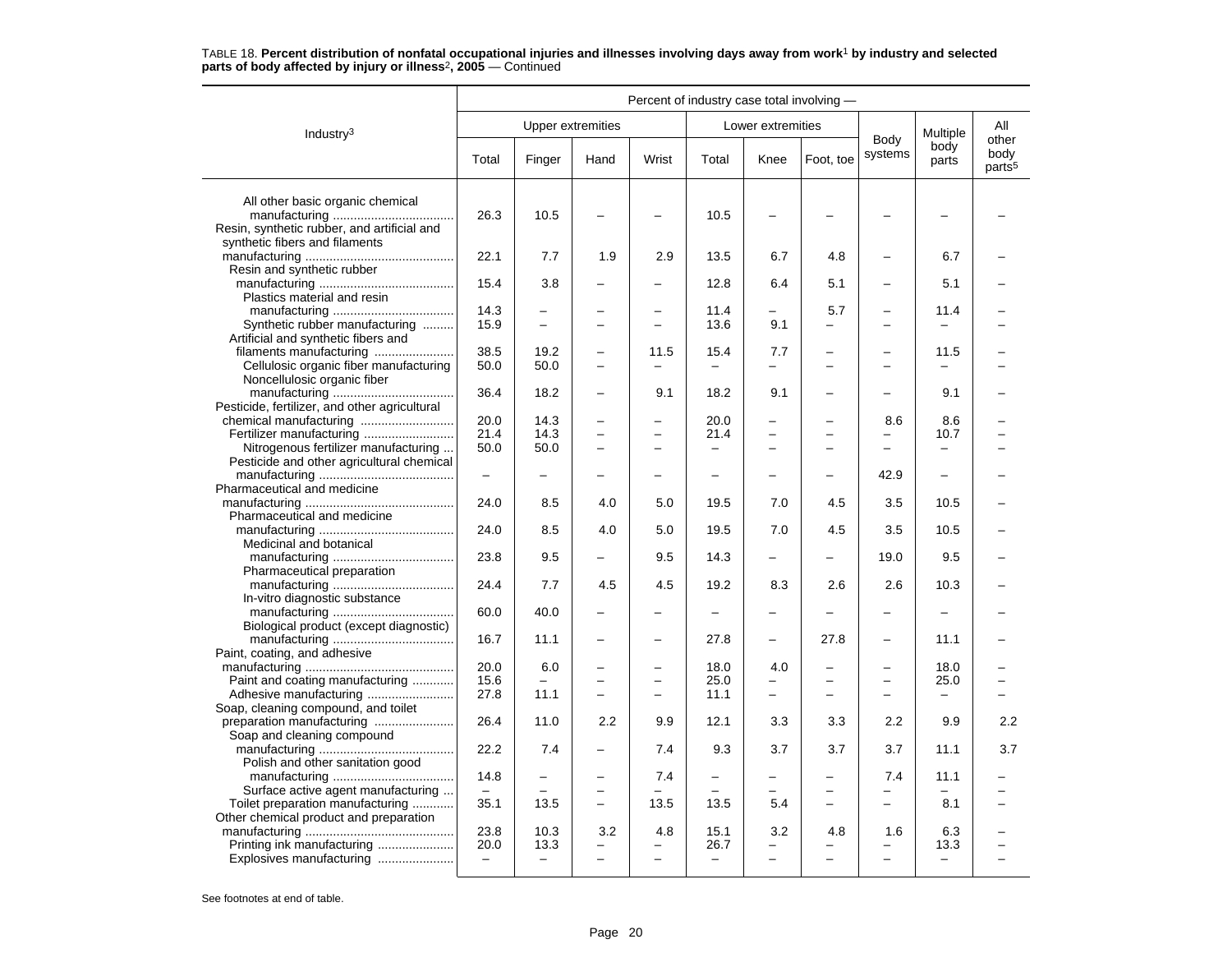|                                                                         |                   |        | Percent of industry case total involving - |                          |                          |              |              |            |  |  |  |
|-------------------------------------------------------------------------|-------------------|--------|--------------------------------------------|--------------------------|--------------------------|--------------|--------------|------------|--|--|--|
| Industry $3$                                                            | <b>NAICS</b>      | Total  |                                            | Head                     |                          |              | Trunk        |            |  |  |  |
|                                                                         | code <sup>4</sup> | cases  | Total                                      | Eyes                     | <b>Neck</b>              | Total        | Back         | Shoulder   |  |  |  |
| All other chemical product and                                          |                   |        |                                            |                          |                          |              |              |            |  |  |  |
| preparation manufacturing                                               | 32599             | 1,080  | 8.3                                        | 5.6                      | 2.8                      | 42.6         | 25.9         | 7.4        |  |  |  |
| Custom compounding of purchased                                         |                   |        |                                            |                          |                          |              |              |            |  |  |  |
|                                                                         | 325991            | 430    | 7.0                                        |                          | 7.0                      | 39.5         | 16.3         | 9.3        |  |  |  |
| Photographic film, paper, plate, and                                    |                   |        |                                            |                          |                          |              |              |            |  |  |  |
| chemical manufacturing                                                  | 325992            | 290    | 10.3                                       | 6.9                      |                          | 31.0         | 27.6         |            |  |  |  |
| All other miscellaneous chemical                                        |                   |        |                                            |                          |                          |              |              |            |  |  |  |
| product and preparation                                                 |                   |        |                                            |                          |                          |              |              |            |  |  |  |
|                                                                         | 325998            | 360    | 8.3                                        |                          |                          | 55.6         | 36.1         | 8.3        |  |  |  |
| Plastics and rubber products manufacturing                              | 326<br>3261       | 14,040 | 6.3<br>7.0                                 | 3.4<br>3.9               | 1.0<br>1.0               | 30.8<br>30.3 | 17.6<br>18.1 | 7.5<br>6.6 |  |  |  |
| Plastics product manufacturing<br>Unsupported plastics film, sheet, and |                   | 11,080 |                                            |                          |                          |              |              |            |  |  |  |
|                                                                         | 32611             | 1,820  | 4.9                                        | 4.4                      |                          | 26.9         | 14.8         | 6.6        |  |  |  |
| Unsupported plastics bag                                                |                   |        |                                            |                          |                          |              |              |            |  |  |  |
|                                                                         | 326111            | 370    | 10.8                                       | 10.8                     |                          | 37.8         | 24.3         |            |  |  |  |
| Unsupported plastics film and sheet                                     |                   |        |                                            |                          |                          |              |              |            |  |  |  |
| (except packaging) manufacturing                                        | 326113            | 1,360  | 2.9                                        | 2.2                      | $\overline{\phantom{0}}$ | 24.3         | 11.8         | 8.1        |  |  |  |
| Plastics pipe, pipe fitting, and                                        |                   |        |                                            |                          |                          |              |              |            |  |  |  |
| unsupported profile shape                                               |                   |        |                                            |                          |                          |              |              |            |  |  |  |
|                                                                         | 32612             | 720    | 5.6                                        | 4.2                      |                          | 30.6         | 15.3         | 6.9        |  |  |  |
| Unsupported plastics profile shape                                      |                   |        |                                            |                          |                          |              |              |            |  |  |  |
|                                                                         | 326121            | 260    |                                            |                          |                          | 42.3         | 23.1         | 7.7        |  |  |  |
| Plastics pipe and pipe fitting                                          |                   |        |                                            |                          |                          |              |              |            |  |  |  |
|                                                                         | 326122            | 470    | 8.5                                        | 6.4                      |                          | 23.4         | 10.6         | 6.4        |  |  |  |
| Polystyrene foam product manufacturing                                  | 32614             | 630    |                                            |                          |                          | 20.6         |              |            |  |  |  |
| Urethane and other foam product<br>(except polystyrene) manufacturing   | 32615             | 550    | 5.5                                        | $\overline{\phantom{0}}$ | 5.5                      | 29.1         | 20.0         | 3.6        |  |  |  |
| Plastics bottle manufacturing                                           | 32616             | 600    | 10.0                                       | 5.0                      |                          | 28.3         | 21.7         | 5.0        |  |  |  |
| Other plastics product manufacturing                                    | 32619             | 6,370  | 7.7                                        | 4.1                      | .9                       | 32.2         | 18.5         | 6.8        |  |  |  |
| Plastics plumbing fixture                                               |                   |        |                                            |                          |                          |              |              |            |  |  |  |
|                                                                         | 326191            | 420    | 4.8                                        | 4.8                      |                          | 38.1         | 21.4         | 9.5        |  |  |  |
| Resilient floor covering manufacturing                                  | 326192            | 240    | -                                          | -                        |                          | 25.0         |              |            |  |  |  |
| All other plastics product                                              |                   |        |                                            |                          |                          |              |              |            |  |  |  |
|                                                                         | 326199            | 5,710  | 8.1                                        | 4.0                      | .4                       | 32.2         | 18.9         | 6.0        |  |  |  |
| Rubber product manufacturing                                            | 3262              | 2,960  | 4.1                                        | 1.7                      | .7                       | 32.8         | 16.2         | 10.5       |  |  |  |
|                                                                         | 32621             | 1,080  | 4.6                                        | 1.9                      |                          | 34.3         | 12.0         | 14.8       |  |  |  |
| Tire manufacturing (except                                              |                   |        |                                            |                          |                          |              |              |            |  |  |  |
| Rubber and plastics hoses and belting                                   | 326211            | 1,020  | 2.9                                        |                          |                          | 34.3         | 10.8         | 15.7       |  |  |  |
|                                                                         | 32622             | 640    | 4.7                                        |                          |                          | 26.6         | 15.6         | 9.4        |  |  |  |
| Other rubber product manufacturing                                      | 32629             | 1,240  | 3.2                                        | 1.6                      |                          | 34.7         | 20.2         | 7.3        |  |  |  |
| Rubber product manufacturing for                                        |                   |        |                                            |                          |                          |              |              |            |  |  |  |
| mechanical use                                                          | 326291            | 730    | 2.7                                        |                          |                          | 37.0         | 21.9         | 9.6        |  |  |  |
| All other rubber product                                                |                   |        |                                            |                          |                          |              |              |            |  |  |  |
|                                                                         | 326299            | 510    | 3.9                                        |                          |                          | 29.4         | 17.6         | 5.9        |  |  |  |
| Nonmetallic mineral product manufacturing                               | 327               | 13,090 | 7.6                                        | 3.9                      | .9                       | 35.2         | 19.3         | 8.6        |  |  |  |
| Clay product and refractory manufacturing                               | 3271              | 1,570  | 3.2                                        | 2.5                      |                          | 39.5         | 24.8         | 7.6        |  |  |  |
| Pottery, ceramics, and plumbing fixture                                 |                   |        |                                            |                          |                          |              |              |            |  |  |  |
|                                                                         | 32711             | 380    | 7.9                                        | 5.3                      |                          | 21.1         | 13.2         | 5.3        |  |  |  |
|                                                                         |                   |        |                                            |                          |                          |              |              |            |  |  |  |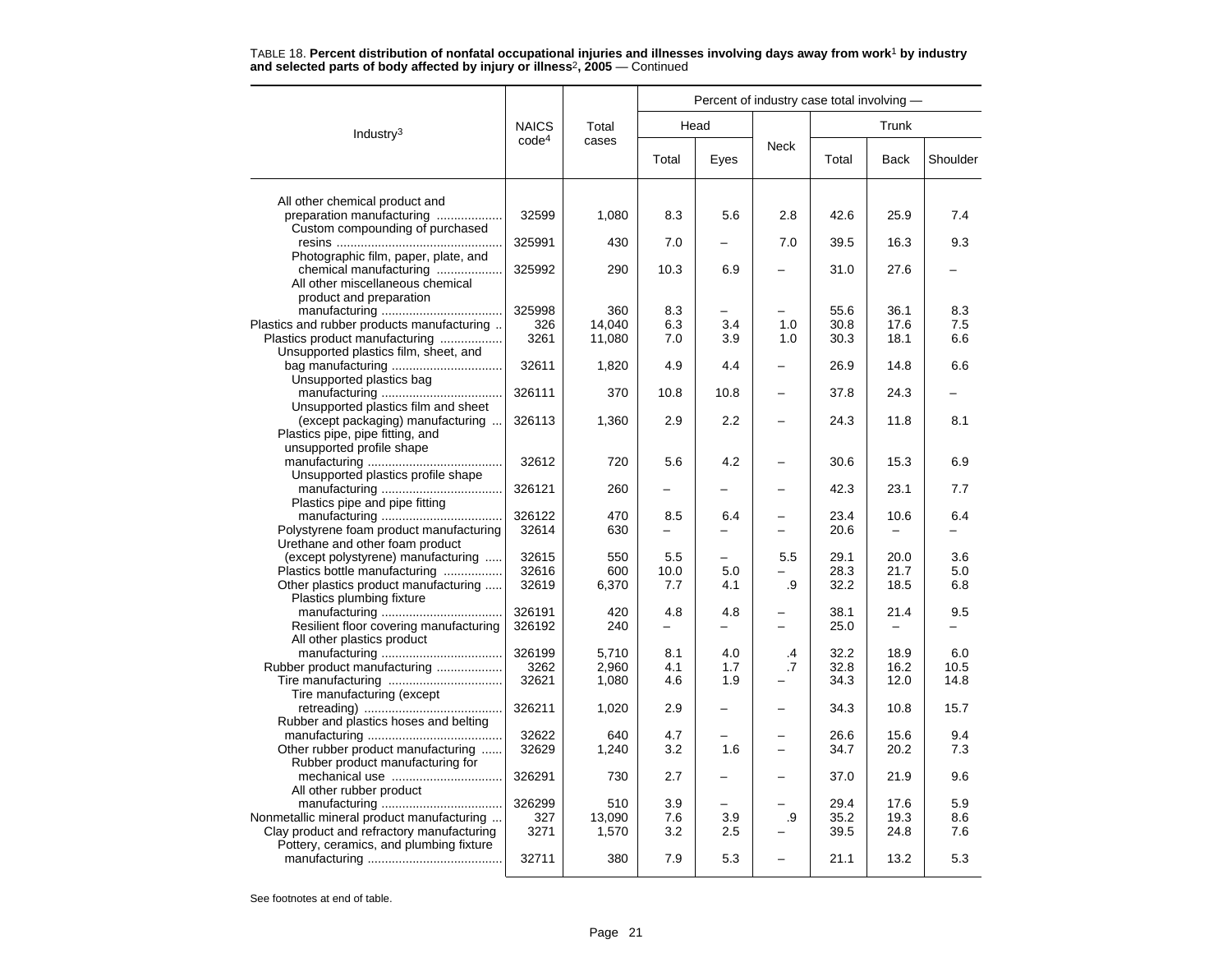|                                                                                                                               |              |        |                          |                          | Percent of industry case total involving - |                          |                          |                                               |                          |                                     |
|-------------------------------------------------------------------------------------------------------------------------------|--------------|--------|--------------------------|--------------------------|--------------------------------------------|--------------------------|--------------------------|-----------------------------------------------|--------------------------|-------------------------------------|
| Industry <sup>3</sup>                                                                                                         |              |        | <b>Upper extremities</b> |                          |                                            | Lower extremities        |                          |                                               | Multiple                 | All                                 |
|                                                                                                                               | Total        | Finger | Hand                     | Wrist                    | Total                                      | Knee                     | Foot, toe                | Body<br>systems                               | body<br>parts            | other<br>body<br>parts <sup>5</sup> |
| All other chemical product and                                                                                                |              |        |                          |                          |                                            |                          |                          |                                               |                          |                                     |
| preparation manufacturing<br>Custom compounding of purchased                                                                  | 25.0         | 10.2   | 3.7                      | 4.6                      | 13.9                                       | 3.7                      | 5.6                      | 1.9                                           | 4.6                      |                                     |
|                                                                                                                               | 32.6         | 14.0   | 7.0                      | $\overline{\phantom{0}}$ | 9.3                                        | $\overline{\phantom{0}}$ | 4.7                      |                                               | 4.7                      |                                     |
| Photographic film, paper, plate, and<br>chemical manufacturing<br>All other miscellaneous chemical<br>product and preparation | 24.1         |        |                          | 13.8                     | 24.1                                       | 10.3                     | 10.3                     |                                               | 6.9                      |                                     |
|                                                                                                                               | 16.7         | 13.9   | $\overline{\phantom{0}}$ | $\overline{\phantom{0}}$ | 11.1                                       | $\overline{\phantom{0}}$ |                          |                                               | $\overline{\phantom{0}}$ |                                     |
| Plastics and rubber products manufacturing                                                                                    | 37.5         | 15.3   | 6.0                      | 7.8                      | 17.5                                       | 6.7                      | 4.0                      | 1.6                                           | 4.6                      | 0.6                                 |
| Plastics product manufacturing<br>Unsupported plastics film, sheet, and                                                       | 37.9         | 15.4   | 5.4                      | 8.0                      | 16.9                                       | 6.3                      | 3.7                      | 1.7                                           | 4.5                      | .6                                  |
| Unsupported plastics bag                                                                                                      | 50.0         | 11.0   | 11.0                     | 5.5                      | 14.3                                       | 5.5                      | 2.7                      |                                               | 2.7                      |                                     |
|                                                                                                                               | 35.1         | 5.4    | $\overline{\phantom{0}}$ | 8.1                      | 8.1                                        | $\overline{\phantom{0}}$ | $\equiv$                 | $\equiv$                                      | 8.1                      |                                     |
| Unsupported plastics film and sheet<br>(except packaging) manufacturing<br>Plastics pipe, pipe fitting, and                   | 53.7         | 12.5   | 14.7                     | 5.1                      | 16.9                                       | 5.9                      | 2.9                      |                                               |                          |                                     |
| unsupported profile shape                                                                                                     | 40.3         | 19.4   | 2.8                      | 8.3                      | 9.7                                        | 4.2                      | 4.2                      | 2.8                                           | 8.3                      |                                     |
| Unsupported plastics profile shape                                                                                            | 34.6         | 15.4   |                          | 7.7                      | 7.7                                        | $\overline{\phantom{0}}$ |                          | 7.7                                           | 7.7                      |                                     |
| Plastics pipe and pipe fitting                                                                                                |              |        |                          |                          |                                            |                          |                          |                                               |                          |                                     |
| Polystyrene foam product manufacturing                                                                                        | 44.7<br>33.3 | 21.3   | 4.3                      | 8.5                      | 10.6<br>38.1                               | 6.4                      | 4.3                      | $\qquad \qquad -$<br>$\overline{\phantom{0}}$ | 10.6                     |                                     |
| Urethane and other foam product                                                                                               |              |        |                          |                          |                                            |                          |                          |                                               |                          |                                     |
| (except polystyrene) manufacturing                                                                                            | 23.6         | 7.3    | 7.3                      | 5.5                      | 10.9                                       | 5.5                      | $\overline{\phantom{0}}$ | 18.2                                          | 5.5                      |                                     |
| Plastics bottle manufacturing                                                                                                 | 33.3         | 10.0   |                          | 6.7                      | 20.0                                       | 8.3                      |                          |                                               | 8.3                      |                                     |
| Other plastics product manufacturing<br>Plastics plumbing fixture                                                             | 36.9         | 17.3   | 4.7                      | 8.9                      | 16.3                                       | 5.8                      | 4.1                      | .9                                            | 4.7                      | .3                                  |
|                                                                                                                               | 21.4         | 9.5    | 4.8                      |                          | 26.2                                       | 7.1                      | 4.8                      | $\overline{\phantom{0}}$                      | 7.1                      |                                     |
| Resilient floor covering manufacturing<br>All other plastics product                                                          | 29.2         |        |                          | 25.0                     | 29.2                                       | 29.2                     |                          | $\overline{\phantom{m}}$                      | —                        |                                     |
|                                                                                                                               | 38.2         | 18.6   | 4.9                      | 8.8                      | 15.1                                       | 4.7                      | 4.2                      | 1.1                                           | 4.7                      | .4                                  |
| Rubber product manufacturing                                                                                                  | 36.1         | 14.9   | 7.8                      | 6.8                      | 19.9                                       | 8.1                      | 5.1                      | 1.0                                           | 4.7                      | $\overline{.7}$                     |
| Tire manufacturing (except                                                                                                    | 28.7         | 9.3    | 4.6                      | 6.5                      | 25.0                                       | 11.1                     | 8.3                      | $\overline{\phantom{0}}$                      | 4.6                      |                                     |
| Rubber and plastics hoses and belting                                                                                         | 29.4         | 9.8    | 3.9                      | 6.9                      | 26.5                                       | 11.8                     | 8.8                      | $\overline{\phantom{m}}$                      | 4.9                      |                                     |
|                                                                                                                               | 48.4         | 21.9   | 14.1                     | 6.2                      | 12.5                                       | 6.2                      | 3.1                      |                                               | 4.7                      |                                     |
| Other rubber product manufacturing<br>Rubber product manufacturing for                                                        | 35.5         | 16.1   | 7.3                      | 7.3                      | 18.5                                       | 6.5                      | 3.2                      | 1.6                                           | 4.8                      |                                     |
| All other rubber product                                                                                                      | 34.2         | 15.1   | 6.8                      | 8.2                      | 17.8                                       | 4.1                      | 2.7                      |                                               | 6.8                      |                                     |
|                                                                                                                               | 37.3         | 17.6   | 7.8                      | 5.9                      | 19.6                                       | 9.8                      |                          | 3.9                                           | 3.9                      |                                     |
| Nonmetallic mineral product manufacturing                                                                                     | 24.2         | 11.0   | 4.1                      | 3.3                      | 21.6                                       | 7.3                      | 4.3                      | 1.2                                           | 8.6                      | .7                                  |
| Clay product and refractory manufacturing                                                                                     | 31.2         | 10.8   | 2.5                      | 7.6                      | 14.0                                       | 4.5                      | 3.8                      | 1.3                                           | 8.3                      |                                     |
| Pottery, ceramics, and plumbing fixture                                                                                       | 44.7         | 7.9    | 5.3                      | 21.1                     | 15.8                                       | 10.5                     |                          |                                               | 10.5                     |                                     |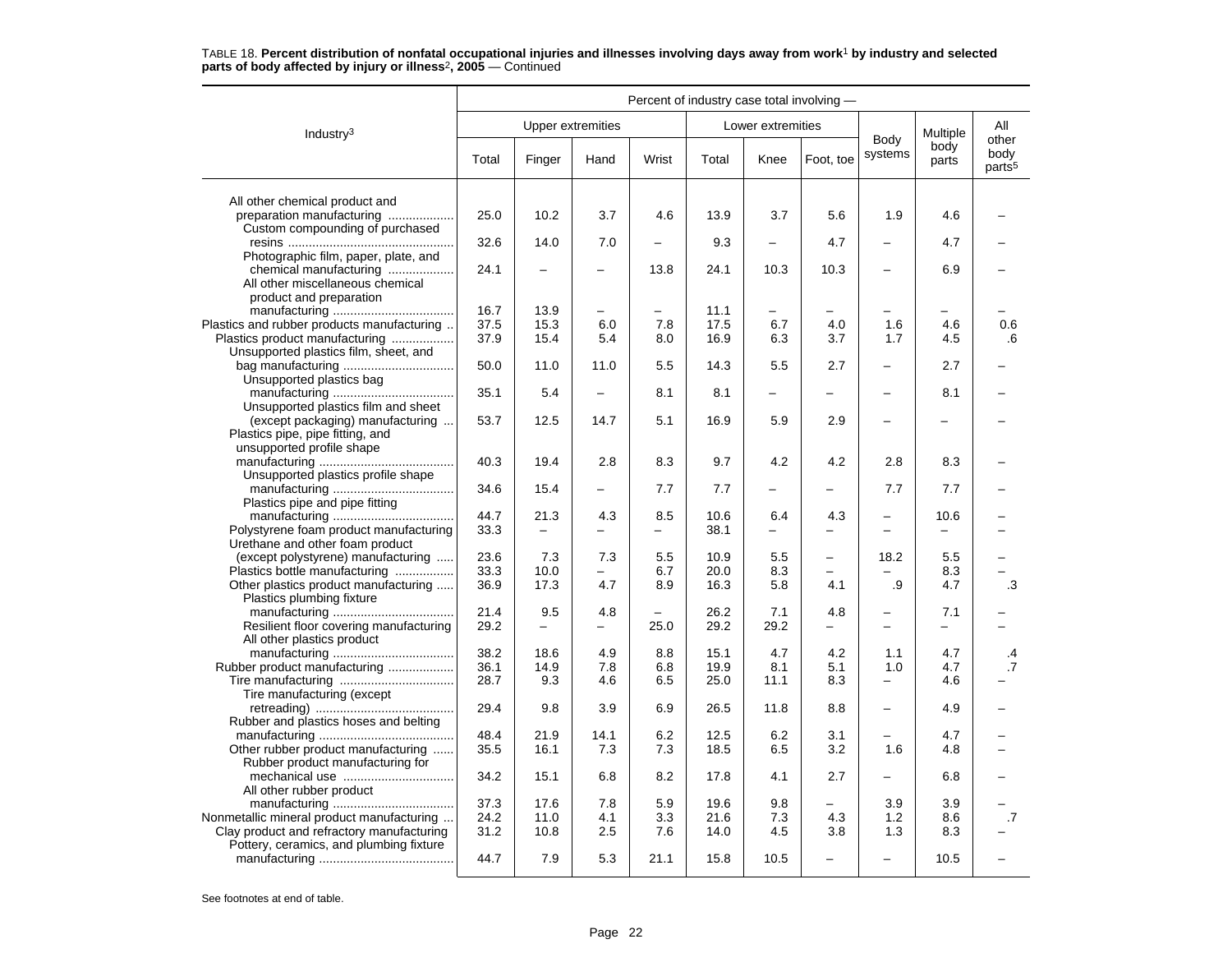|                                                                         |                   |        | Percent of industry case total involving - |                          |          |       |                          |          |  |  |
|-------------------------------------------------------------------------|-------------------|--------|--------------------------------------------|--------------------------|----------|-------|--------------------------|----------|--|--|
| Industry <sup>3</sup>                                                   | <b>NAICS</b>      | Total  | Head                                       |                          |          |       | Trunk                    |          |  |  |
|                                                                         | code <sup>4</sup> | cases  | Total                                      | Eyes                     | Neck     | Total | <b>Back</b>              | Shoulder |  |  |
| Vitreous china, fine earthenware, and                                   |                   |        |                                            |                          |          |       |                          |          |  |  |
| other pottery product manufacturing                                     | 327112            | 150    |                                            |                          |          | 20.0  | 13.3                     |          |  |  |
| Clay building material and refractories                                 | 32712             | 1,180  | 1.7                                        |                          |          | 45.8  | 28.0                     | 8.5      |  |  |
| Brick and structural clay tile                                          |                   |        |                                            |                          |          |       |                          |          |  |  |
|                                                                         | 327121            | 180    |                                            |                          |          | 61.1  | 33.3                     |          |  |  |
| Clay refractory manufacturing                                           | 327124            | 300    |                                            |                          |          | 30.0  | 30.0                     |          |  |  |
| Glass and glass product manufacturing                                   | 3272              | 1,970  | 5.6                                        | 2.0                      |          | 36.0  | 19.8                     | 12.2     |  |  |
| Glass and glass product manufacturing                                   | 32721             | 1,970  | 5.6                                        | 2.0                      |          | 36.0  | 19.8                     | 12.2     |  |  |
| Flat glass manufacturing                                                | 327211            | 330    | -                                          | —                        |          | 27.3  | 12.1                     | 9.1      |  |  |
| Other pressed and blown glass and                                       |                   |        |                                            |                          |          |       |                          |          |  |  |
| glassware manufacturing                                                 | 327212            | 260    | 7.7                                        |                          |          | 30.8  | 23.1                     |          |  |  |
| Glass container manufacturing                                           | 327213            | 360    | 8.3                                        | 5.6                      |          | 30.6  | 13.9                     | 13.9     |  |  |
| Cement and concrete product                                             |                   |        |                                            |                          |          |       |                          |          |  |  |
|                                                                         | 3273              | 7,460  | 7.9                                        | 3.4                      | 0.9      | 34.2  | 17.7                     | 7.6      |  |  |
| Ready-mix concrete manufacturing                                        | 32732             | 4,050  | 7.4                                        | 2.7                      | 1.2      | 35.1  | 16.8                     | 10.6     |  |  |
| Concrete pipe, brick, and block                                         |                   |        |                                            |                          |          |       |                          |          |  |  |
|                                                                         | 32733             | 1,280  | 11.7                                       | 7.8                      |          | 35.2  | 21.1                     | 3.9      |  |  |
| Concrete block and brick                                                |                   |        |                                            |                          |          |       |                          |          |  |  |
|                                                                         | 327331            | 990    | 15.2                                       | 9.1                      |          | 36.4  | 22.2                     | 4.0      |  |  |
| Concrete pipe manufacturing                                             | 327332            | 290    |                                            |                          |          | 31.0  | 17.2                     | 6.9      |  |  |
| Other concrete product manufacturing                                    | 32739             | 1,990  | 6.0                                        | 2.0                      | 1.0      | 32.7  | 17.1                     | 4.5      |  |  |
| Lime and gypsum product manufacturing                                   | 3274              | 90     |                                            |                          |          | 22.2  |                          |          |  |  |
| Gypsum product manufacturing                                            | 32742             | 80     | $\overline{\phantom{0}}$                   |                          |          | 25.0  | $\overline{\phantom{0}}$ |          |  |  |
| Other nonmetallic mineral product                                       |                   |        |                                            |                          |          |       |                          |          |  |  |
|                                                                         | 3279              | 2,000  | 12.0                                       |                          |          | 35.0  | 21.5                     | 9.0      |  |  |
|                                                                         | 32791             | 220    |                                            | 9.0<br>-                 | $\equiv$ | 22.7  | 13.6                     |          |  |  |
| Abrasive product manufacturing<br>All other nonmetallic mineral product |                   |        |                                            |                          |          |       |                          |          |  |  |
|                                                                         |                   |        | 12.9                                       |                          |          | 36.5  |                          |          |  |  |
|                                                                         | 32799             | 1,780  |                                            | 9.6                      |          |       | 21.9                     | 10.1     |  |  |
| Cut stone and stone product                                             |                   |        |                                            |                          |          |       |                          |          |  |  |
|                                                                         | 327991            | 1,070  | 11.2                                       | 9.3                      |          | 43.9  | 22.4                     | 15.0     |  |  |
| Mineral wool manufacturing                                              | 327993            | 280    | 17.9                                       | 7.1                      | $\equiv$ | 25.0  | 21.4                     |          |  |  |
| All other miscellaneous nonmetallic                                     |                   |        |                                            |                          |          |       |                          |          |  |  |
| mineral product manufacturing                                           | 327999            | 350    | 17.1                                       | 11.4                     |          | 22.9  | 22.9                     |          |  |  |
|                                                                         | 331               | 10,620 | 8.3                                        | 6.2                      | 1.1      | 32.8  | 17.8                     | 7.7      |  |  |
| Iron and steel mills and ferroalloy                                     |                   |        |                                            |                          |          |       |                          |          |  |  |
|                                                                         | 3311              | 1,500  | 8.0                                        | 4.7                      | 1.3      | 25.3  | 15.3                     | 6.0      |  |  |
| Iron and steel mills and ferroalloy                                     |                   |        |                                            |                          |          |       |                          |          |  |  |
|                                                                         | 33111             | 1,500  | 8.0                                        | 4.7                      | 1.3      | 25.3  | 15.3                     | 6.0      |  |  |
|                                                                         | 331111            | 1,430  | 8.4                                        | 4.9                      | 1.4      | 25.2  | 14.7                     | 6.3      |  |  |
| Steel product manufacturing from                                        |                   |        |                                            |                          |          |       |                          |          |  |  |
|                                                                         | 3312              | 1,410  | 4.3                                        | 1.4                      |          | 36.2  | 20.6                     | 8.5      |  |  |
| Iron and steel pipe and tube                                            |                   |        |                                            |                          |          |       |                          |          |  |  |
| manufacturing from purchased steel                                      | 33121             | 680    | 5.9                                        | 2.9                      |          | 29.4  | 17.6                     | 4.4      |  |  |
| Rolling and drawing of purchased steel                                  | 33122             | 730    | 4.1                                        |                          |          | 42.5  | 23.3                     | 12.3     |  |  |
| Rolled steel shape manufacturing                                        | 331221            | 470    |                                            |                          |          | 42.6  | 25.5                     | 10.6     |  |  |
|                                                                         | 331222            | 260    | $\overline{\phantom{0}}$                   | $\overline{\phantom{0}}$ |          | 42.3  | 19.2                     | 11.5     |  |  |
| Alumina and aluminum production and                                     |                   |        |                                            |                          |          |       |                          |          |  |  |
|                                                                         | 3313              | 1,340  | 4.5                                        | 3.0                      | 3.7      | 34.3  | 16.4                     | 11.2     |  |  |
|                                                                         |                   |        |                                            |                          |          |       |                          |          |  |  |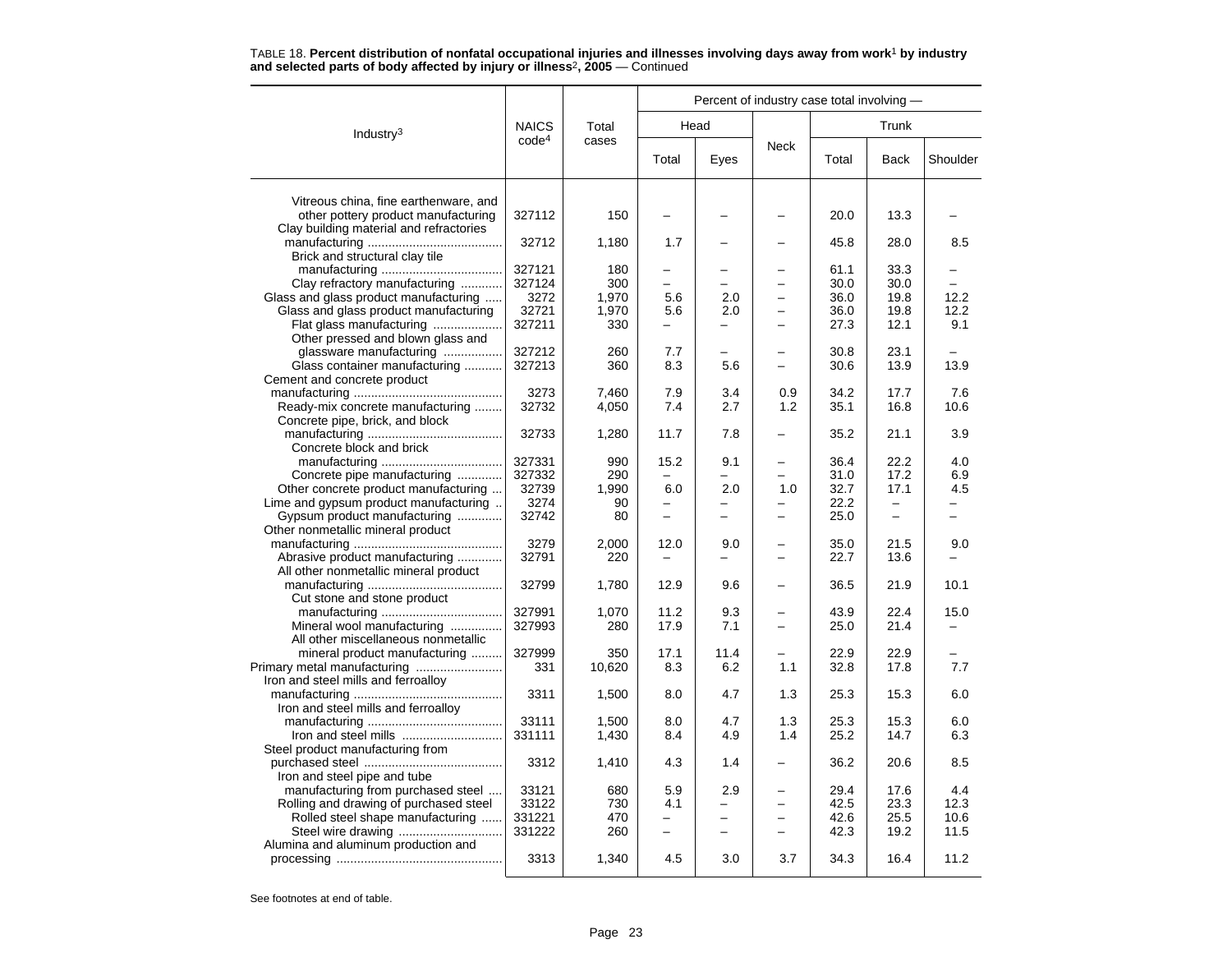|                                                                                | Percent of industry case total involving - |                          |                          |                          |                          |                          |                          |                          |                          |                                     |
|--------------------------------------------------------------------------------|--------------------------------------------|--------------------------|--------------------------|--------------------------|--------------------------|--------------------------|--------------------------|--------------------------|--------------------------|-------------------------------------|
| Industry <sup>3</sup>                                                          |                                            | <b>Upper extremities</b> |                          |                          |                          | Lower extremities        |                          |                          | Multiple                 | All                                 |
|                                                                                | Total                                      | Finger                   | Hand                     | Wrist                    | Total                    | Knee                     | Foot, toe                | Body<br>systems          | body<br>parts            | other<br>body<br>parts <sup>5</sup> |
| Vitreous china, fine earthenware, and                                          |                                            |                          |                          |                          |                          |                          |                          |                          |                          |                                     |
| other pottery product manufacturing<br>Clay building material and refractories | 40.0                                       |                          |                          | 20.0                     | 13.3                     |                          |                          | $\overline{\phantom{0}}$ | 13.3                     |                                     |
| Brick and structural clay tile                                                 | 27.1                                       | 11.9                     | 1.7                      | 4.2                      | 13.6                     | 2.5                      | 3.4                      | 1.7                      | 8.5                      |                                     |
|                                                                                | 22.2                                       | 11.1                     | $\overline{\phantom{0}}$ | $\overline{\phantom{0}}$ | 11.1                     | $\overline{\phantom{0}}$ | -                        | $\overline{\phantom{m}}$ |                          |                                     |
| Clay refractory manufacturing                                                  | 23.3                                       |                          | $\overline{\phantom{0}}$ | $\overline{a}$           | 20.0                     | $\overline{a}$           | L                        | $\equiv$                 | 26.7                     |                                     |
| Glass and glass product manufacturing                                          | 29.4                                       | 10.2                     | 7.1                      | 4.6                      | 21.8                     | 6.1                      | 8.1                      | 1.5                      | 4.6                      |                                     |
| Glass and glass product manufacturing                                          | 29.4                                       | 10.2                     | 7.1                      | 4.6                      | 21.8                     | 6.1                      | 8.1                      | 1.5                      | 4.6                      |                                     |
| Flat glass manufacturing                                                       | 39.4                                       | 12.1                     | 6.1                      | 6.1                      | 30.3                     | 6.1                      | 12.1                     | $\equiv$                 | $\equiv$                 |                                     |
| Other pressed and blown glass and                                              |                                            |                          |                          |                          |                          |                          |                          |                          |                          |                                     |
| glassware manufacturing                                                        | 23.1                                       | 7.7                      | 7.7                      |                          | 26.9                     |                          | 11.5                     |                          | 7.7                      |                                     |
| Glass container manufacturing                                                  | 27.8                                       | 11.1                     | 5.6                      | $\overline{\phantom{0}}$ | 22.2                     | 8.3                      | 8.3                      | 5.6                      | -                        |                                     |
| Cement and concrete product                                                    |                                            |                          |                          |                          |                          |                          |                          |                          |                          |                                     |
|                                                                                | 20.6                                       | 10.9                     | 3.1                      | 1.7                      | 24.3                     | 8.4                      | 3.6                      | 1.1                      | 9.9                      | 1.1                                 |
|                                                                                |                                            |                          | 2.2                      |                          | 23.0                     |                          |                          |                          |                          |                                     |
| Ready-mix concrete manufacturing<br>Concrete pipe, brick, and block            | 18.3                                       | 8.9                      |                          | 1.7                      |                          | 8.6                      | 1.7                      | .7                       | 13.8                     | .5                                  |
| Concrete block and brick                                                       | 22.7                                       | 16.4                     | 2.3                      | —                        | 23.4                     | 6.2                      | 3.9                      | $\overline{\phantom{0}}$ | 4.7                      |                                     |
|                                                                                | 23.2                                       | 18.2                     | $\overline{\phantom{0}}$ | $\overline{\phantom{0}}$ | 18.2                     | 8.1                      | 4.0                      | $\overline{\phantom{0}}$ | 5.1                      |                                     |
| Concrete pipe manufacturing                                                    | 20.7                                       | 6.9                      | $\equiv$                 | $\overline{a}$           | 41.4                     | -                        | 6.9                      |                          | $\equiv$                 |                                     |
| Other concrete product manufacturing                                           | 23.6                                       | 11.1                     | 5.0                      | 2.5                      | 27.1                     | 8.0                      | 7.0                      | 1.0                      | 5.5                      | 3.5                                 |
| Lime and gypsum product manufacturing.                                         | 22.2                                       | $\overline{\phantom{m}}$ | $\overline{\phantom{0}}$ |                          | 22.2                     | $\overline{\phantom{0}}$ | $\overline{\phantom{0}}$ | $\overline{\phantom{0}}$ | 22.2                     |                                     |
| Gypsum product manufacturing                                                   | 25.0                                       | $\overline{\phantom{0}}$ | $\overline{\phantom{0}}$ | $\overline{\phantom{0}}$ | 25.0                     | $\overline{\phantom{0}}$ | $\overline{\phantom{0}}$ | $\overline{\phantom{0}}$ | 25.0                     | -                                   |
| Other nonmetallic mineral product                                              |                                            |                          |                          |                          |                          |                          |                          |                          |                          |                                     |
|                                                                                | 27.0                                       |                          |                          | 4.5                      |                          |                          |                          |                          |                          |                                     |
|                                                                                |                                            | 12.5                     | 6.5                      |                          | 17.5                     | 7.0                      | 4.0                      | 1.5                      | 7.0                      |                                     |
| Abrasive product manufacturing<br>All other nonmetallic mineral product        | 59.1                                       | 45.5                     | ÷                        |                          | $\overline{\phantom{0}}$ |                          | -                        |                          |                          |                                     |
| Cut stone and stone product                                                    | 23.0                                       | 8.4                      | 6.7                      | 4.5                      | 19.1                     | 7.3                      | 4.5                      | $\overline{\phantom{0}}$ | 7.9                      |                                     |
|                                                                                | 24.3                                       | 8.4                      | 10.3                     | 5.6                      | 19.6                     | 10.3                     | 3.7                      | $\overline{\phantom{0}}$ |                          |                                     |
| Mineral wool manufacturing                                                     | 28.6                                       | 7.1                      | $\overline{\phantom{0}}$ |                          | 10.7                     |                          |                          | $\overline{\phantom{0}}$ | 17.9                     |                                     |
| All other miscellaneous nonmetallic                                            |                                            |                          |                          |                          |                          |                          |                          |                          |                          |                                     |
| mineral product manufacturing                                                  | 14.3                                       | 11.4                     | $\overline{\phantom{0}}$ | Ξ.                       | 22.9                     |                          |                          |                          | 22.9                     |                                     |
|                                                                                | 31.6                                       | 14.3                     | 5.1                      | 6.0                      | 18.4                     | 4.9                      | 4.8                      | 1.5                      | 5.9                      | .3                                  |
|                                                                                |                                            |                          |                          |                          |                          |                          |                          |                          |                          |                                     |
| Iron and steel mills and ferroalloy                                            |                                            |                          |                          |                          |                          |                          |                          |                          |                          |                                     |
|                                                                                | 23.3                                       | 11.3                     | 4.0                      | 2.7                      | 32.0                     | 8.7                      | 6.7                      | 1.3                      | 8.0                      |                                     |
| Iron and steel mills and ferroalloy                                            |                                            |                          |                          |                          |                          |                          |                          |                          |                          |                                     |
|                                                                                | 23.3                                       | 11.3                     | 4.0                      | 2.7                      | 32.0                     | 8.7                      | 6.7                      | 1.3                      | 8.0                      |                                     |
|                                                                                | 23.8                                       | 11.2                     | 4.2                      | 2.8                      | 32.9                     | 9.1                      | 7.0                      | 1.4                      | 7.0                      |                                     |
| Steel product manufacturing from                                               |                                            |                          |                          |                          |                          |                          |                          |                          |                          |                                     |
| Iron and steel pipe and tube                                                   | 34.8                                       | 19.9                     | 4.3                      | 5.7                      | 20.6                     | 6.4                      | 3.5                      | 1.4                      | 2.1                      |                                     |
| manufacturing from purchased steel                                             | 39.7                                       | 22.1                     | 5.9                      | 5.9                      | 22.1                     | 5.9                      | 5.9                      |                          | 2.9                      |                                     |
| Rolling and drawing of purchased steel                                         | 30.1                                       | 17.8                     | 2.7                      | 5.5                      | 19.2                     | 8.2                      |                          | 2.7                      | $\overline{\phantom{0}}$ |                                     |
| Rolled steel shape manufacturing                                               | 25.5                                       | 14.9                     | $\overline{\phantom{0}}$ |                          | 25.5                     | 8.5                      | $\overline{\phantom{0}}$ | $\overline{\phantom{0}}$ | $\equiv$                 |                                     |
|                                                                                | 38.5                                       | 23.1                     | $\qquad \qquad -$        | 11.5                     | 7.7                      | -                        | $\overline{\phantom{0}}$ | $\sim$                   | $\equiv$                 |                                     |
|                                                                                |                                            |                          |                          |                          |                          |                          |                          |                          |                          |                                     |
| Alumina and aluminum production and                                            | 35.1                                       | 6.7                      | 9.7                      | 11.2                     | 19.4                     | 5.2                      | 4.5                      |                          | 2.2                      |                                     |
|                                                                                |                                            |                          |                          |                          |                          |                          |                          |                          |                          |                                     |
|                                                                                |                                            |                          |                          |                          |                          |                          |                          |                          |                          |                                     |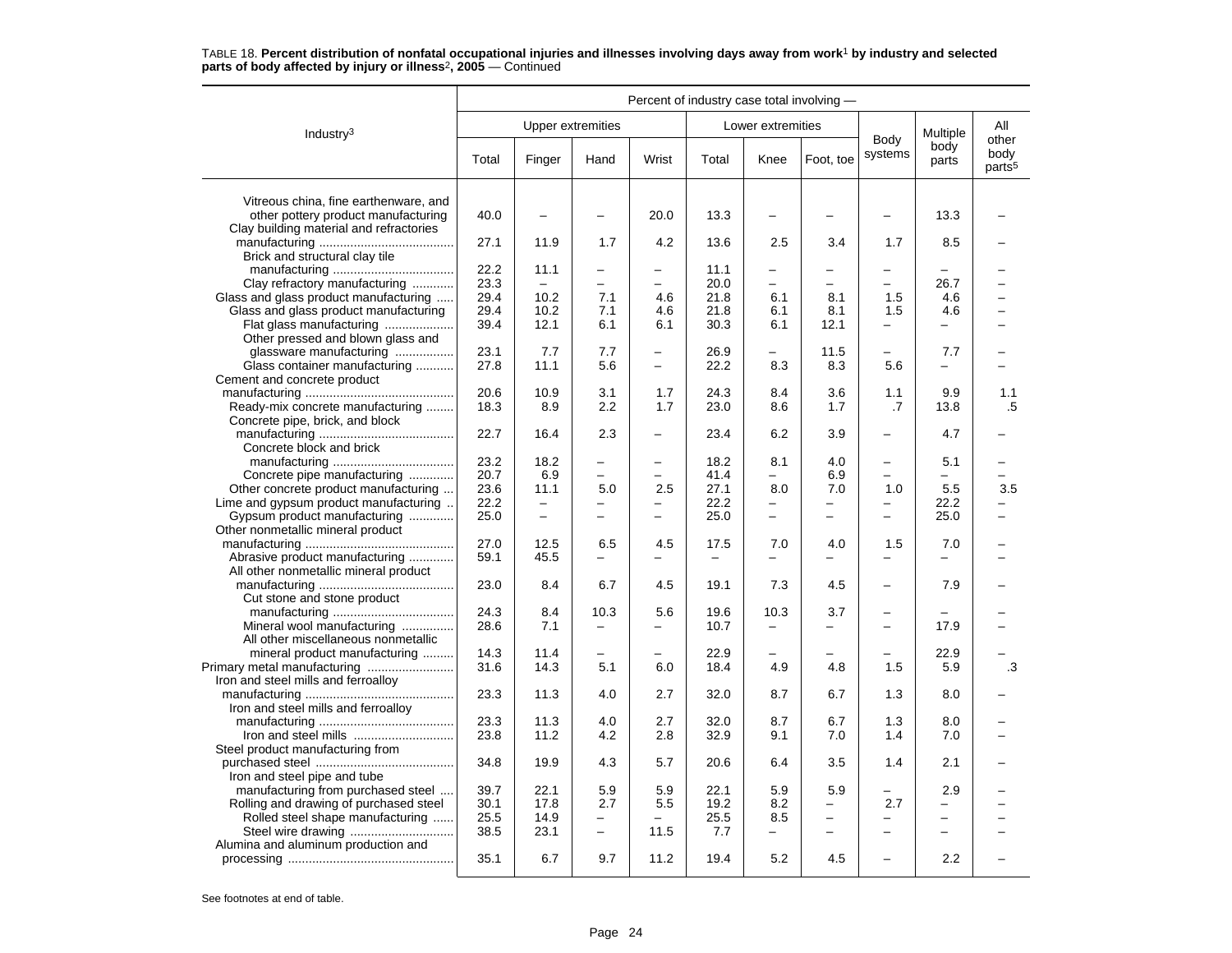|                                         |                   |        |                          | Percent of industry case total involving - |                          |       |                          |          |  |  |  |
|-----------------------------------------|-------------------|--------|--------------------------|--------------------------------------------|--------------------------|-------|--------------------------|----------|--|--|--|
| Industry <sup>3</sup>                   | <b>NAICS</b>      | Total  | Head                     |                                            |                          |       | Trunk                    |          |  |  |  |
|                                         | code <sup>4</sup> | cases  | Total                    | Eyes                                       | <b>Neck</b>              | Total | <b>Back</b>              | Shoulder |  |  |  |
| Alumina and aluminum production and     |                   |        |                          |                                            |                          |       |                          |          |  |  |  |
|                                         | 33131             | 1,340  | 4.5                      | 3.0                                        | 3.7                      | 34.3  | 16.4                     | 11.2     |  |  |  |
| Primary aluminum production             | 331312            | 190    |                          |                                            |                          | 31.6  | 15.8                     |          |  |  |  |
| Secondary smelting and alloying of      |                   |        |                          |                                            |                          |       |                          |          |  |  |  |
|                                         | 331314            | 100    |                          |                                            |                          | 40.0  |                          |          |  |  |  |
| Aluminum sheet, plate, and foil         |                   |        |                          |                                            |                          |       |                          |          |  |  |  |
|                                         | 331315            | 160    | 12.5                     |                                            | $\overline{\phantom{0}}$ | 37.5  | 18.8                     | 12.5     |  |  |  |
| Aluminum extruded product               |                   |        |                          |                                            |                          |       |                          |          |  |  |  |
|                                         | 331316            | 790    | 2.5                      | 2.5                                        | 3.8                      | 36.7  | 19.0                     | 13.9     |  |  |  |
| Other aluminum rolling and drawing      | 331319            | 100    |                          |                                            | $\overline{\phantom{0}}$ |       |                          |          |  |  |  |
| Nonferrous metal (except aluminum)      |                   |        |                          |                                            |                          |       |                          |          |  |  |  |
|                                         | 3314              | 1,370  | 5.1                      | 2.9                                        | 2.2                      | 35.0  | 16.8                     | 10.9     |  |  |  |
| Nonferrous metal (except aluminum)      |                   |        |                          |                                            |                          |       |                          |          |  |  |  |
|                                         | 33141             | 70     |                          |                                            |                          | 28.6  |                          |          |  |  |  |
| Primary smelting and refining of        |                   |        |                          |                                            |                          |       |                          |          |  |  |  |
|                                         | 331411            | 20     |                          |                                            |                          |       |                          |          |  |  |  |
| Primary smelting and refining of        |                   |        |                          |                                            |                          |       |                          |          |  |  |  |
| nonferrous metal (except copper and     | 331419            | 40     |                          |                                            |                          | 50.0  |                          |          |  |  |  |
| Copper rolling, drawing, extruding, and |                   |        |                          |                                            |                          |       |                          |          |  |  |  |
|                                         | 33142             | 1.000  | 7.0                      | 4.0                                        | 3.0                      | 35.0  | 18.0                     | 13.0     |  |  |  |
| Copper rolling, drawing, and extruding  | 331421            | 520    | 7.7                      | 5.8                                        |                          | 32.7  | 13.5                     | 17.3     |  |  |  |
| Copper wire (except mechanical)         |                   |        |                          |                                            |                          |       |                          |          |  |  |  |
|                                         | 331422            | 460    | 4.3                      |                                            | 6.5                      | 39.1  | 23.9                     | 8.7      |  |  |  |
| Nonferrous metal (except copper and     |                   |        |                          |                                            |                          |       |                          |          |  |  |  |
| aluminum) rolling, drawing, extruding,  |                   |        |                          |                                            |                          |       |                          |          |  |  |  |
|                                         | 33149             | 310    |                          |                                            |                          | 35.5  | 16.1                     |          |  |  |  |
| Nonferrous metal (except copper and     |                   |        |                          |                                            |                          |       |                          |          |  |  |  |
| aluminum) rolling, drawing, and         |                   |        |                          |                                            |                          |       |                          |          |  |  |  |
|                                         | 331491            | 130    |                          |                                            |                          | 46.2  | 23.1                     |          |  |  |  |
|                                         | 3315              | 5,000  | 11.4                     | 9.8                                        | .4                       | 33.0  | 18.2                     | 6.2      |  |  |  |
|                                         | 33151             | 2,680  | 13.4                     | 11.9                                       | .7                       | 27.2  | 11.6                     | 6.0      |  |  |  |
|                                         | 331511            | 1,950  | 11.3                     | 10.8                                       | 1.0                      | 26.7  | 8.2                      | 6.7      |  |  |  |
| Steel foundries (except investment)     | 331513            | 390    | 20.5                     | 15.4                                       | $\overline{\phantom{0}}$ | 23.1  | 12.8                     |          |  |  |  |
| Nonferrous metal foundries              | 33152             | 2,320  | 8.6                      | 7.3                                        |                          | 39.7  | 25.9                     | 6.5      |  |  |  |
| Aluminum die-casting foundries          | 331521            | 660    | 10.6                     | 7.6                                        | $\overline{\phantom{0}}$ | 30.3  | 19.7                     | 3.0      |  |  |  |
| Nonferrous (except aluminum)            | 331522            | 120    | $\overline{\phantom{0}}$ | $\overline{\phantom{0}}$                   |                          | 25.0  | 16.7                     |          |  |  |  |
| Aluminum foundries (except              |                   |        |                          |                                            |                          |       |                          |          |  |  |  |
|                                         | 331524            | 1,140  | 9.6                      | 9.6                                        |                          | 43.9  | 27.2                     | 7.9      |  |  |  |
| Fabricated metal product manufacturing  | 332               | 29,200 | 10.1                     | 7.3                                        | .9                       | 30.4  | 18.3                     | 5.8      |  |  |  |
|                                         | 3321              | 2,190  | 8.2                      | 5.5                                        |                          | 29.7  | 14.2                     | 8.2      |  |  |  |
|                                         | 33211             | 2,190  | 8.2                      | 5.5                                        |                          | 29.7  | 14.2                     | 8.2      |  |  |  |
| Iron and steel forging                  | 332111            | 580    | 10.3                     | 6.9                                        | $\equiv$                 | 31.0  | 12.1                     | 13.8     |  |  |  |
|                                         | 332112            | 90     | 22.2                     |                                            |                          | 22.2  | $\overline{\phantom{m}}$ |          |  |  |  |
| Custom roll forming                     | 332114            | 70     | 28.6                     |                                            |                          | 28.6  | $\qquad \qquad -$        |          |  |  |  |
|                                         | 332116            | 1,130  | 7.1                      | 4.4                                        |                          | 26.5  | 15.9                     | 3.5      |  |  |  |
| Powder metallurgy part manufacturing    | 332117            | 260    |                          |                                            |                          | 38.5  | 7.7                      | 19.2     |  |  |  |
| Cutlery and handtool manufacturing      | 3322              | 900    | 11.1                     | 7.8                                        |                          | 31.1  | 21.1                     | 7.8      |  |  |  |
|                                         |                   |        |                          |                                            |                          |       |                          |          |  |  |  |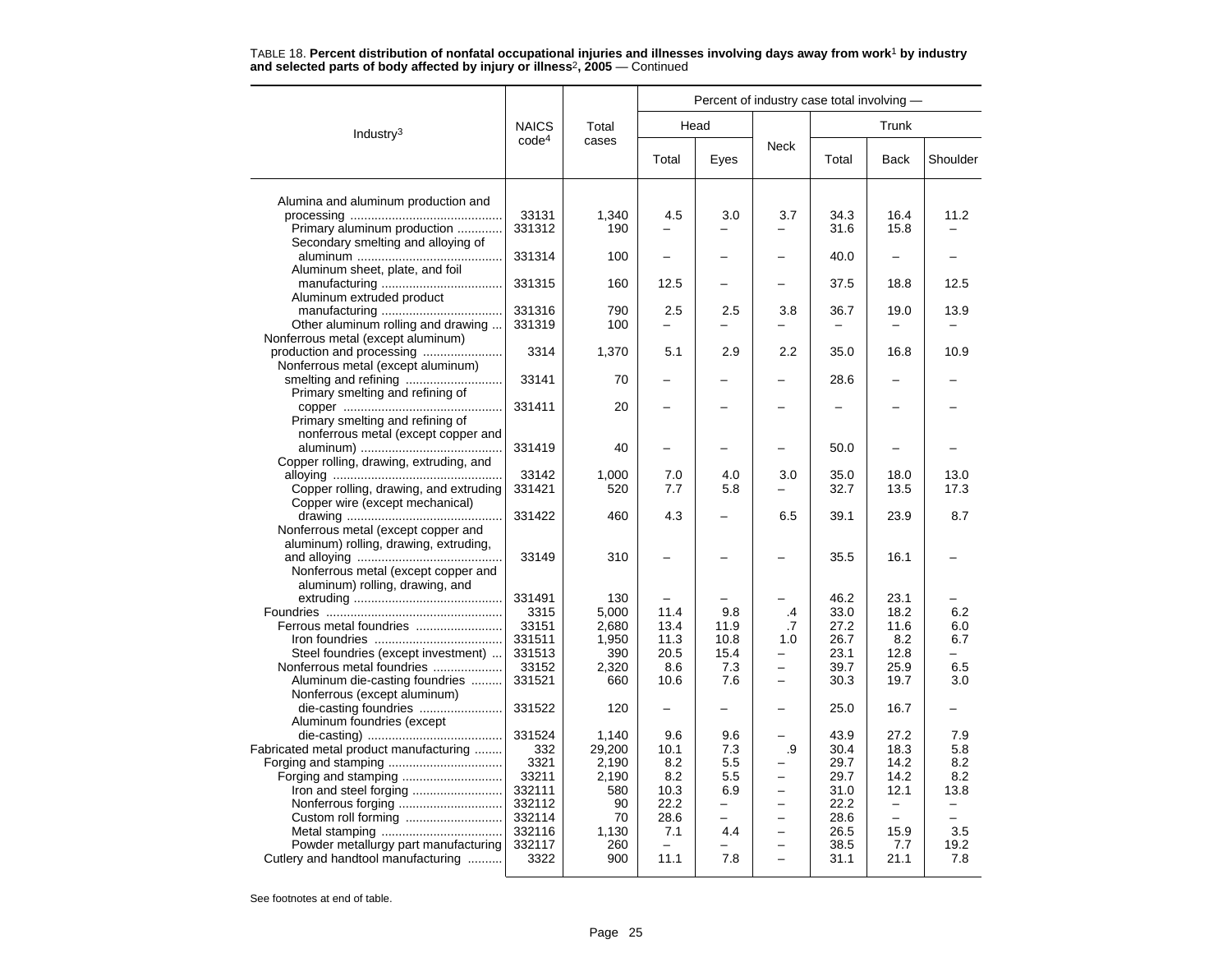|                                                              | Percent of industry case total involving - |              |                                 |                               |              |                   |                          |                                 |               |                                     |
|--------------------------------------------------------------|--------------------------------------------|--------------|---------------------------------|-------------------------------|--------------|-------------------|--------------------------|---------------------------------|---------------|-------------------------------------|
| Industry <sup>3</sup>                                        |                                            |              | <b>Upper extremities</b>        |                               |              | Lower extremities |                          |                                 | Multiple      | All                                 |
|                                                              | Total                                      | Finger       | Hand                            | Wrist                         | Total        | Knee              | Foot, toe                | Body<br>systems                 | body<br>parts | other<br>body<br>parts <sup>5</sup> |
| Alumina and aluminum production and                          |                                            |              |                                 |                               |              |                   |                          |                                 |               |                                     |
|                                                              | 35.1                                       | 6.7          | 9.7                             | 11.2                          | 19.4         | 5.2               | 4.5                      |                                 | 2.2           |                                     |
| Primary aluminum production                                  | 31.6                                       | L.           | 26.3                            | $\equiv$                      | 21.1         |                   |                          | $\overline{\phantom{a}}$        |               |                                     |
| Secondary smelting and alloying of                           |                                            |              |                                 |                               |              |                   |                          |                                 |               |                                     |
| Aluminum sheet, plate, and foil                              |                                            |              |                                 |                               | 20.0         |                   |                          |                                 |               |                                     |
|                                                              | 18.8                                       |              | $\overline{\phantom{0}}$        | $\overline{\phantom{0}}$      | 31.2         | -                 | 12.5                     |                                 |               |                                     |
| Aluminum extruded product                                    |                                            |              |                                 |                               |              |                   |                          |                                 |               |                                     |
|                                                              | 43.0                                       | 8.9          | 8.9                             | 17.7                          | 12.7         | 2.5               | 2.5                      | $\overline{\phantom{0}}$        | -             |                                     |
| Other aluminum rolling and drawing                           | 20.0                                       |              |                                 | —                             | 50.0         | 20.0              |                          |                                 |               |                                     |
| Nonferrous metal (except aluminum)                           |                                            |              |                                 |                               |              |                   |                          |                                 |               |                                     |
|                                                              | 32.1                                       | 13.9         | 3.6                             | 8.0                           | 15.3         | 4.4               | 3.6                      | 1.5                             | 7.3           | 1.5                                 |
| Nonferrous metal (except aluminum)                           |                                            |              |                                 |                               |              |                   |                          |                                 |               |                                     |
|                                                              | $\overline{\phantom{0}}$                   |              |                                 | -                             | 28.6         | -                 |                          |                                 |               |                                     |
| Primary smelting and refining of                             |                                            |              |                                 |                               |              |                   |                          |                                 |               |                                     |
| Primary smelting and refining of                             |                                            |              |                                 |                               |              |                   |                          |                                 |               |                                     |
| nonferrous metal (except copper and                          |                                            |              |                                 |                               |              |                   |                          |                                 |               |                                     |
|                                                              | $\overline{\phantom{0}}$                   |              |                                 |                               |              |                   |                          |                                 |               |                                     |
| Copper rolling, drawing, extruding, and                      |                                            |              |                                 |                               |              |                   |                          |                                 |               |                                     |
|                                                              | 34.0                                       | 14.0         | 4.0                             | 9.0                           | 15.0         | 4.0               | 4.0                      |                                 | 6.0           |                                     |
| Copper rolling, drawing, and extruding                       | 38.5                                       | 17.3         |                                 | 13.5                          | 13.5         | 5.8               | 3.8                      | $\sim$                          | 5.8           |                                     |
| Copper wire (except mechanical)                              |                                            |              |                                 |                               |              |                   |                          |                                 |               |                                     |
| Nonferrous metal (except copper and                          | 28.3                                       | 10.9         | 6.5                             | 4.3                           | 15.2         |                   | 4.3                      |                                 | 6.5           |                                     |
| aluminum) rolling, drawing, extruding,                       |                                            |              |                                 |                               |              |                   |                          |                                 |               |                                     |
|                                                              | 32.3                                       | 16.1         | $\overline{\phantom{0}}$        | —                             | 12.9         | 6.5               | $\overline{\phantom{0}}$ | 6.5                             | 9.7           | 6.5                                 |
| Nonferrous metal (except copper and                          |                                            |              |                                 |                               |              |                   |                          |                                 |               |                                     |
| aluminum) rolling, drawing, and                              |                                            |              |                                 |                               |              |                   |                          |                                 |               |                                     |
|                                                              | 30.8                                       | 15.4         | -                               | -                             | 15.4         | -                 |                          |                                 |               |                                     |
|                                                              | 32.2                                       | 15.8         | 4.8                             | 5.0                           | 14.4         | 3.4               | 5.0                      | 1.8                             | 7.0           |                                     |
| Ferrous metal foundries                                      | 36.2                                       | 20.5         | 4.5                             | 5.2                           | 14.9         | 3.7               | 5.6                      | 1.5                             | 6.0           |                                     |
|                                                              | 39.0                                       | 23.6         | 3.6                             | 5.1                           | 15.9         | 4.6               | 5.6                      | 1.0                             | 6.2           |                                     |
| Steel foundries (except investment)                          | 30.8                                       | 17.9         | 7.7                             | $\equiv$                      | 15.4         | $\overline{a}$    | 7.7                      |                                 | 7.7           |                                     |
| Nonferrous metal foundries<br>Aluminum die-casting foundries | 27.6<br>27.3                               | 10.3<br>10.6 | 5.2<br>$\overline{\phantom{0}}$ | 4.7<br>7.6                    | 13.8<br>18.2 | 3.0<br>6.1        | 3.9<br>6.1               | 2.2<br>$\overline{\phantom{0}}$ | 8.2<br>12.1   |                                     |
| Nonferrous (except aluminum)                                 |                                            |              |                                 |                               |              |                   |                          |                                 |               |                                     |
| die-casting foundries                                        | 41.7                                       |              | $\overline{\phantom{0}}$        | 16.7                          | 16.7         |                   |                          |                                 |               |                                     |
| Aluminum foundries (except                                   |                                            |              |                                 |                               |              |                   |                          |                                 |               |                                     |
|                                                              | 24.6                                       | 10.5         | 3.5                             | 1.8                           | 11.4         |                   | 4.4                      | 2.6                             | 7.0           |                                     |
| Fabricated metal product manufacturing                       | 34.9                                       | 17.1         | 6.2                             | 5.6                           | 17.3         | 5.3               | 5.5                      | .7                              | 4.7           | 1.0                                 |
|                                                              | 38.4                                       | 21.0         | 4.6                             | 4.1                           | 20.5         | 7.3               | 5.9                      | .9                              | 2.3           |                                     |
| Forging and stamping                                         | 38.4                                       | 21.0         | 4.6                             | 4.1                           | 20.5         | 7.3               | 5.9                      | .9                              | 2.3           |                                     |
| Iron and steel forging                                       | 37.9                                       | 19.0         | 8.6                             | 5.2                           | 15.5         | 6.9               | 5.2                      | $\overline{\phantom{0}}$        | 3.4           |                                     |
|                                                              | 33.3<br>$\equiv$                           | 33.3         | $\overline{\phantom{0}}$        | $\overline{\phantom{0}}$<br>- | 22.2         | -                 | -<br>-                   | $\overline{\phantom{0}}$        | -             | ▃                                   |
|                                                              | 46.0                                       | 26.5         | 2.7                             | 4.4                           | 28.6<br>15.9 | 3.5               | 5.3                      | $\overline{\phantom{0}}$        | 1.8           |                                     |
| Powder metallurgy part manufacturing                         | 11.5                                       |              |                                 | $\overline{\phantom{0}}$      | 50.0         | 19.2              | 11.5                     | $\overline{\phantom{0}}$        |               |                                     |
| Cutlery and handtool manufacturing                           | 27.8                                       | 13.3         | 5.6                             | 5.6                           | 23.3         | 5.6               | 2.2                      | $\overline{\phantom{0}}$        | 3.3           | $\overline{\phantom{0}}$            |
|                                                              |                                            |              |                                 |                               |              |                   |                          |                                 |               |                                     |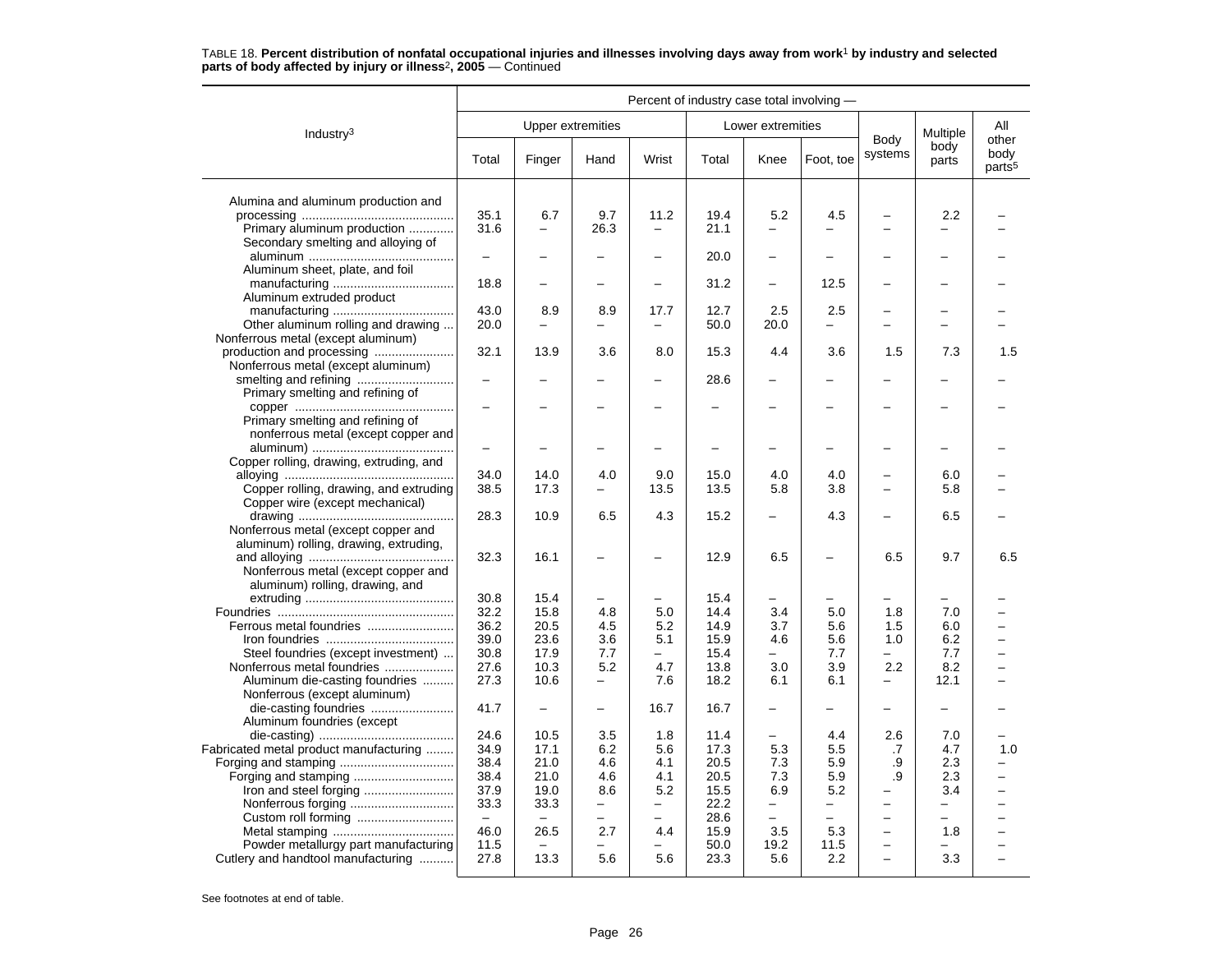|                                                                                                                       |                                  |                             | Percent of industry case total involving - |                        |                                                                  |                              |                              |                   |  |  |  |
|-----------------------------------------------------------------------------------------------------------------------|----------------------------------|-----------------------------|--------------------------------------------|------------------------|------------------------------------------------------------------|------------------------------|------------------------------|-------------------|--|--|--|
| Industry <sup>3</sup>                                                                                                 | <b>NAICS</b>                     | Total                       |                                            | Head                   |                                                                  |                              |                              |                   |  |  |  |
|                                                                                                                       | code <sup>4</sup>                | cases                       | Total                                      | Eyes                   | Neck                                                             | Total                        | <b>Back</b>                  | Shoulder          |  |  |  |
| Cutlery and handtool manufacturing<br>Cutlery and flatware (except precious)                                          | 33221                            | 900                         | 11.1                                       | 7.8                    |                                                                  | 31.1                         | 21.1                         | 7.8               |  |  |  |
| Hand and edge tool manufacturing<br>Saw blade and handsaw                                                             | 332211<br>332212                 | 90<br>570                   | 10.5                                       | 8.8                    |                                                                  | 55.6<br>31.6                 | 44.4<br>21.1                 | 8.8               |  |  |  |
| Architectural and structural metals                                                                                   | 332213                           | 150                         | 20.0                                       | 13.3                   |                                                                  | 33.3                         | 20.0                         |                   |  |  |  |
| Plate work and fabricated structural                                                                                  | 3323                             | 9,460                       | 13.1                                       | 10.1                   | 0.4                                                              | 24.9                         | 14.6                         | 5.9               |  |  |  |
| Prefabricated metal building and                                                                                      | 33231                            | 4,490                       | 16.5                                       | 14.5                   |                                                                  | 24.3                         | 12.5                         | 6.9               |  |  |  |
| component manufacturing<br>Fabricated structural metal                                                                | 332311                           | 570                         | 15.8                                       | 14.0                   |                                                                  | 29.8                         | 10.5                         | 15.8              |  |  |  |
| Plate work manufacturing<br>Ornamental and architectural metal                                                        | 332312<br>332313                 | 2.740<br>1,180              | 13.1<br>25.4                               | 10.9<br>22.0           |                                                                  | 22.3<br>26.3                 | 13.1<br>11.0                 | 3.6<br>10.2       |  |  |  |
| Metal window and door manufacturing<br>Sheet metal work manufacturing                                                 | 33232<br>332321<br>332322        | 4,960<br>1,540<br>2,260     | 9.9<br>2.6<br>12.4                         | 6.5<br>1.9<br>9.3      | .8<br>1.9                                                        | 25.6<br>36.4<br>16.8         | 16.5<br>24.0<br>11.5         | 5.0<br>5.8<br>3.5 |  |  |  |
| Ornamental and architectural metal                                                                                    | 332323                           | 1,170                       | 14.5                                       | 6.0                    | —                                                                | 29.1                         | 15.4                         | 7.7               |  |  |  |
| Boiler, tank, and shipping container<br>Metal tank (heavy gauge) manufacturing                                        | 3324<br>33242                    | 1,680<br>660                | 8.3<br>16.7                                | 6.0<br>10.6            | $\equiv$<br>-                                                    | 39.9<br>36.4                 | 22.0<br>24.2                 | 8.3               |  |  |  |
| Metal can, box, and other metal<br>container (light gauge) manufacturing<br>Metal can manufacturing                   | 33243<br>332431<br>3325          | 690<br>200<br>460           | 2.9<br>$\overline{\phantom{0}}$<br>10.9    | $\equiv$               |                                                                  | 44.9<br>50.0<br>30.4         | 23.2<br>30.0<br>19.6         | 11.6<br>4.3       |  |  |  |
| Spring and wire product manufacturing<br>Spring and wire product manufacturing.<br>Spring (heavy gauge) manufacturing | 33251<br>3326<br>33261<br>332611 | 460<br>1,380<br>1,380<br>90 | 10.9<br>8.0<br>8.0                         | $\equiv$<br>3.6<br>3.6 | $\equiv$<br>$\overline{\phantom{0}}$<br>$\overline{\phantom{0}}$ | 30.4<br>33.3<br>33.3<br>33.3 | 19.6<br>23.2<br>23.2<br>22.2 | 4.3<br>5.1<br>5.1 |  |  |  |
| Other fabricated wire product                                                                                         | 332618                           | 1,050                       | 7.6                                        | 3.8                    | -                                                                | 32.4                         | 21.0                         | 5.7               |  |  |  |
| Machine shops; turned product; and screw,<br>nut, and bolt manufacturing                                              | 3327<br>33271                    | 6,180<br>4,790              | 10.0<br>11.1                               | 7.9<br>9.8             | 2.6<br>3.1                                                       | 30.3<br>28.8                 | 18.0<br>17.5                 | 3.7<br>3.1        |  |  |  |
| Turned product and screw, nut, and bolt<br>Precision turned product                                                   | 33272                            | 1,380                       | 7.2                                        | 1.4                    |                                                                  | 35.5                         | 19.6                         | 5.1               |  |  |  |
| Bolt, nut, screw, rivet, and washer                                                                                   | 332721                           | 740                         | 5.4                                        | 2.7                    |                                                                  | 31.1                         | 24.3                         |                   |  |  |  |
| Coating, engraving, heat treating, and                                                                                | 332722                           | 650                         | 9.2                                        |                        |                                                                  | 40.0                         | 15.4                         | 10.8              |  |  |  |
| Coating, engraving, heat treating, and                                                                                | 3328                             | 2,880                       | 9.7                                        | 5.9                    |                                                                  | 32.6                         | 24.0                         | 4.2               |  |  |  |
|                                                                                                                       | 33281                            | 2,880                       | 9.7                                        | 5.9                    |                                                                  | 32.6                         | 24.0                         | 4.2               |  |  |  |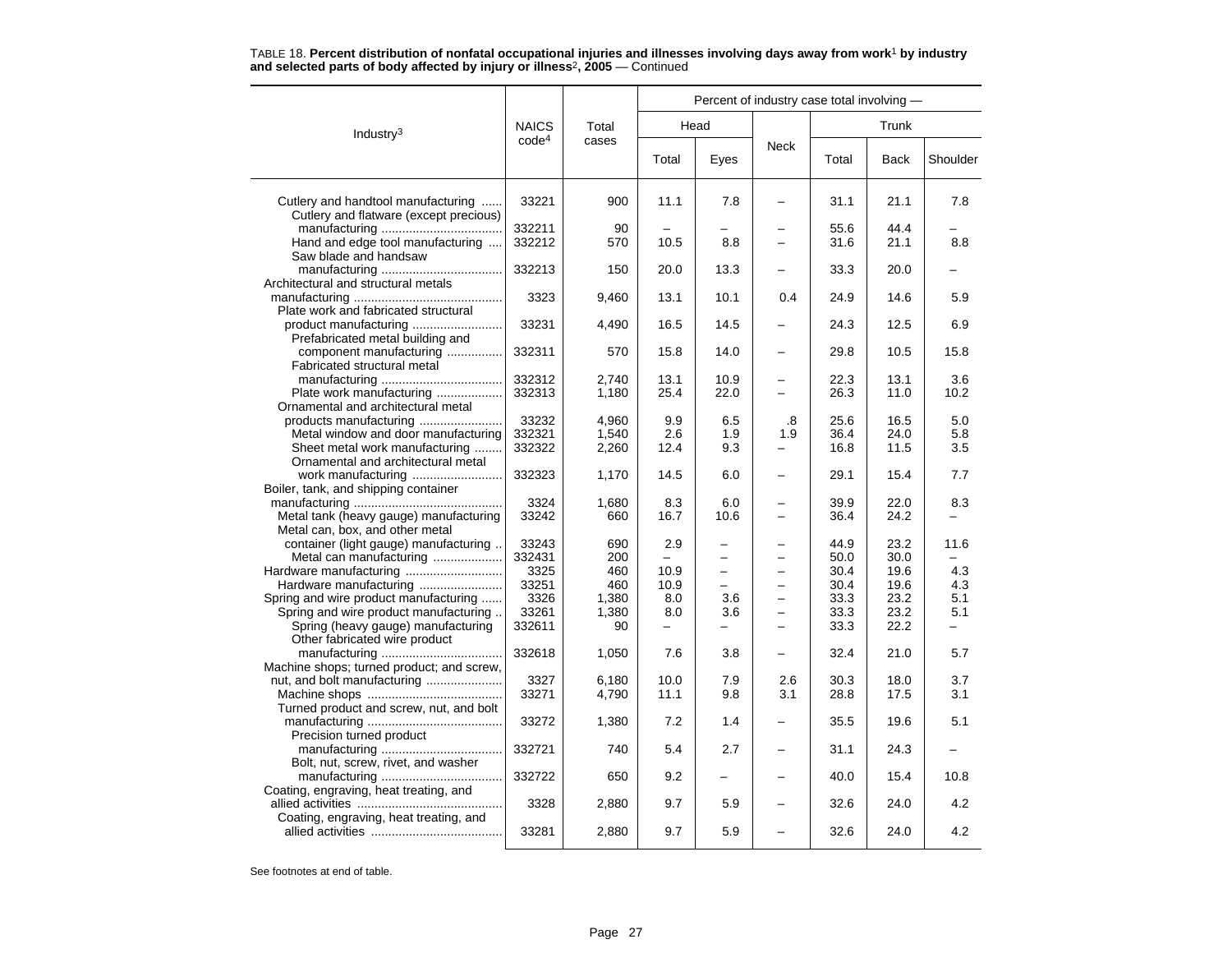|                                                                                                                                                       | Percent of industry case total involving - |                          |            |                   |              |                          |                                                      |                                                      |                                 |                            |  |
|-------------------------------------------------------------------------------------------------------------------------------------------------------|--------------------------------------------|--------------------------|------------|-------------------|--------------|--------------------------|------------------------------------------------------|------------------------------------------------------|---------------------------------|----------------------------|--|
| Industry <sup>3</sup>                                                                                                                                 |                                            | <b>Upper extremities</b> |            |                   |              | Lower extremities        |                                                      | Body                                                 | Multiple                        | All<br>other               |  |
|                                                                                                                                                       | Total                                      | Finger                   | Hand       | Wrist             | Total        | Knee                     | Foot, toe                                            | systems                                              | body<br>parts                   | body<br>parts <sup>5</sup> |  |
| Cutlery and handtool manufacturing<br>Cutlery and flatware (except precious)                                                                          | 27.8                                       | 13.3                     | 5.6        | 5.6               | 23.3         | 5.6                      | 2.2                                                  |                                                      | 3.3                             |                            |  |
| Hand and edge tool manufacturing                                                                                                                      | 33.3<br>24.6                               | 12.3                     | 3.5        | 3.5               | 24.6         | $\overline{\phantom{0}}$ | 3.5                                                  | $\overline{\phantom{0}}$                             | 3.5                             |                            |  |
| Saw blade and handsaw<br>Architectural and structural metals                                                                                          | 33.3                                       | 20.0                     |            |                   |              |                          |                                                      |                                                      |                                 |                            |  |
| Plate work and fabricated structural                                                                                                                  | 33.9                                       | 17.8                     | 5.0        | 4.5               | 20.7         | 5.4                      | 7.2                                                  | 0.7                                                  | 5.5                             | 0.6                        |  |
| Prefabricated metal building and                                                                                                                      | 27.4                                       | 15.1                     | 3.3        | 2.7               | 23.4         | 5.3                      | 8.9                                                  | 1.1                                                  | 6.5                             | .9                         |  |
| component manufacturing<br>Fabricated structural metal                                                                                                | 28.1                                       | 15.8                     |            |                   | 24.6         |                          | 17.5                                                 |                                                      |                                 |                            |  |
| Plate work manufacturing<br>Ornamental and architectural metal                                                                                        | 29.9<br>21.2                               | 17.5<br>8.5              | 1.8<br>7.6 | 2.2<br>4.2        | 24.5<br>20.3 | 5.5<br>5.9               | 7.7<br>8.5                                           | 1.5                                                  | 7.7<br>6.8                      | 1.5                        |  |
| products manufacturing<br>Metal window and door manufacturing                                                                                         | 39.9<br>29.9                               | 20.2<br>15.6             | 6.5<br>5.2 | 6.0<br>5.8        | 18.3<br>24.0 | 5.2<br>3.9               | 5.6<br>4.5                                           | .6<br>1.3                                            | 4.6<br>3.2                      | .4                         |  |
| Sheet metal work manufacturing<br>Ornamental and architectural metal                                                                                  | 50.0<br>32.5                               | 23.5<br>19.7             | 10.2       | 4.4<br>9.4        | 13.3<br>20.5 | 6.2<br>5.1               | 3.5<br>10.3                                          | $\overline{\phantom{0}}$                             | 6.2<br>2.6                      |                            |  |
| Boiler, tank, and shipping container                                                                                                                  | 32.7                                       | 12.5                     | 8.9        | 3.0               | 11.9         | 4.8                      | 3.6                                                  | $\overline{\phantom{0}}$                             | 6.0                             |                            |  |
| Metal tank (heavy gauge) manufacturing<br>Metal can, box, and other metal                                                                             | 28.8                                       | 15.2                     | 9.1        | $\qquad \qquad -$ | 12.1         | 4.5                      | 4.5                                                  | $\overline{\phantom{0}}$                             | $\overline{\phantom{0}}$        |                            |  |
| container (light gauge) manufacturing<br>Metal can manufacturing                                                                                      | 34.8<br>35.0                               | 10.1                     | 11.6       | 4.3<br>-          | 8.7          | 4.3<br>L,                | —                                                    | $\overline{\phantom{0}}$                             | 8.7<br>$\overline{\phantom{0}}$ |                            |  |
| Hardware manufacturing                                                                                                                                | 23.9<br>23.9                               | 10.9<br>10.9             | 4.3<br>4.3 | 4.3<br>4.3        | 13.0<br>13.0 | 4.3<br>4.3               | $\overline{\phantom{0}}$<br>$\overline{\phantom{0}}$ | $\overline{\phantom{0}}$                             | 10.9<br>10.9                    | $\equiv$                   |  |
| Spring and wire product manufacturing<br>Spring and wire product manufacturing<br>Spring (heavy gauge) manufacturing<br>Other fabricated wire product | 35.5<br>35.5<br>44.4                       | 20.3<br>20.3<br>22.2     | 2.2<br>2.2 | 7.2<br>7.2        | 10.9<br>10.9 | 4.3<br>4.3               | 3.6<br>3.6                                           | $\overline{\phantom{0}}$<br>$\overline{\phantom{0}}$ | 2.2<br>2.2                      | 8.0<br>8.0                 |  |
| Machine shops; turned product; and screw,                                                                                                             | 34.3                                       | 20.0                     | 1.9        | 7.6               | 11.4         | 3.8                      | 3.8                                                  | $\overline{\phantom{0}}$                             | 2.9                             | 10.5                       |  |
| nut, and bolt manufacturing                                                                                                                           | 39.8<br>38.6                               | 20.6<br>20.0             | 8.3<br>8.4 | 6.0<br>5.6        | 13.3<br>14.6 | 4.4<br>5.0               | 5.3<br>5.6                                           | .3                                                   | 2.3<br>1.9                      | 1.3<br>1.3                 |  |
| Turned product and screw, nut, and bolt<br>Precision turned product                                                                                   | 44.2                                       | 22.5                     | 8.0        | 8.0               | 8.7          | 2.2                      | 5.1                                                  |                                                      | 2.9                             | 1.4                        |  |
| Bolt, nut, screw, rivet, and washer                                                                                                                   | 45.9                                       | 21.6                     | 13.5       | 6.8               | 12.2         | 2.7                      | 8.1                                                  |                                                      |                                 | 2.7                        |  |
| Coating, engraving, heat treating, and                                                                                                                | 41.5                                       | 23.1                     |            | 9.2               | 4.6          |                          |                                                      |                                                      | 4.6                             |                            |  |
| Coating, engraving, heat treating, and                                                                                                                | 27.4                                       | 11.5                     | 6.6        | 5.6               | 21.5         | 5.6                      | 8.0                                                  | .7                                                   | 8.0                             |                            |  |
|                                                                                                                                                       | 27.4                                       | 11.5                     | 6.6        | 5.6               | 21.5         | 5.6                      | 8.0                                                  | .7                                                   | 8.0                             |                            |  |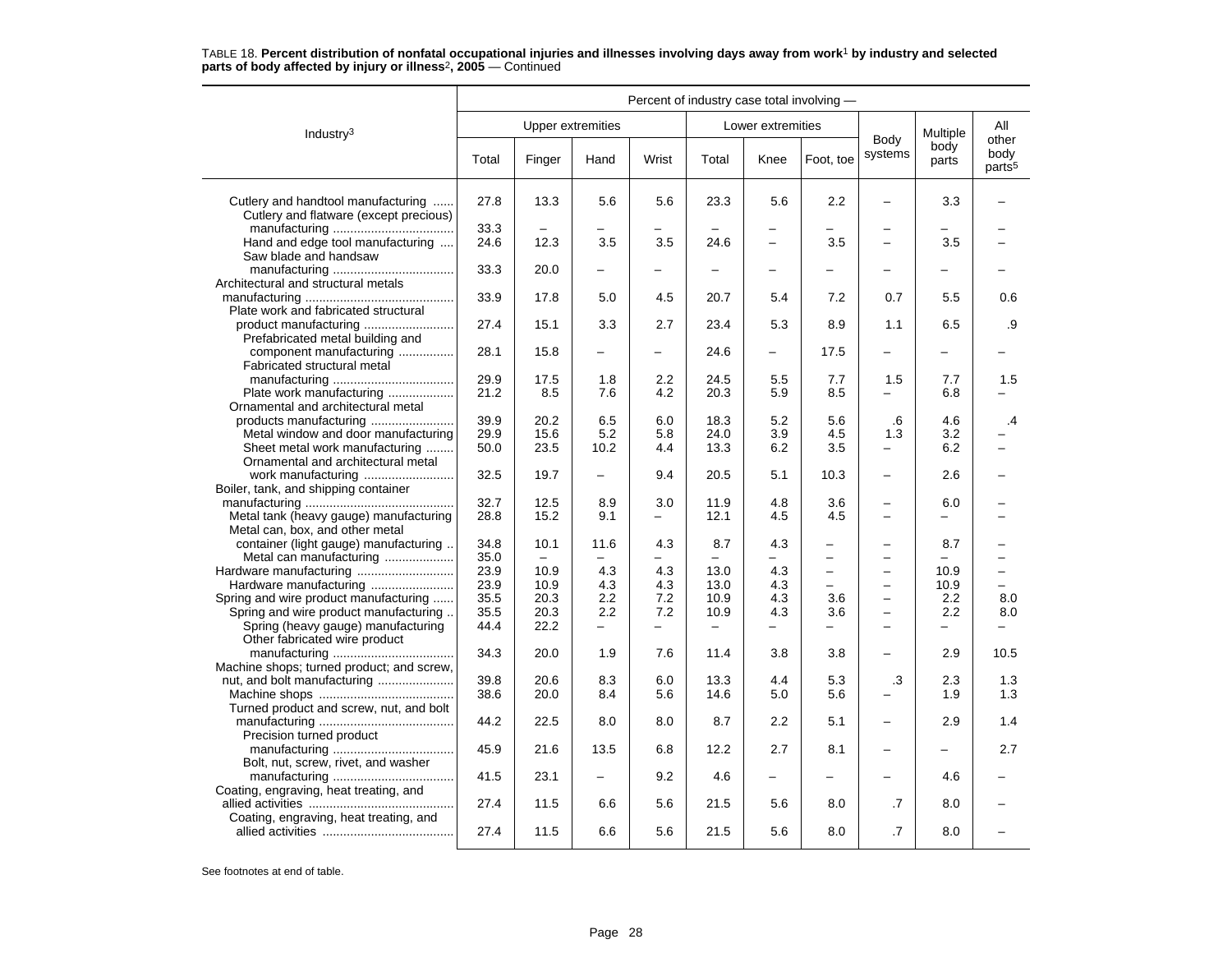|                                                                |                   |              | Percent of industry case total involving - |      |             |              |              |          |  |  |  |
|----------------------------------------------------------------|-------------------|--------------|--------------------------------------------|------|-------------|--------------|--------------|----------|--|--|--|
| Industry $3$                                                   | <b>NAICS</b>      | Total        |                                            | Head |             | Trunk        |              |          |  |  |  |
|                                                                | code <sup>4</sup> | cases        | Total                                      | Eyes | <b>Neck</b> | Total        | <b>Back</b>  | Shoulder |  |  |  |
| Metal coating, engraving (except                               |                   |              |                                            |      |             |              |              |          |  |  |  |
| jewelry and silverware), and allied                            |                   |              |                                            |      |             |              |              |          |  |  |  |
| services to manufacturers                                      | 332812            | 1,170        | 14.5                                       | 9.4  |             | 39.3         | 32.5         | 3.4      |  |  |  |
| Electroplating, plating, polishing,                            |                   |              |                                            |      |             |              |              |          |  |  |  |
| anodizing, and coloring                                        | 332813            | 1,190        | 5.0                                        | 2.5  |             | 27.7         | 16.0         | 5.0      |  |  |  |
| Other fabricated metal product                                 |                   |              |                                            |      |             |              |              |          |  |  |  |
|                                                                | 3329              | 4.080        | 5.4                                        | 3.4  | 0.7         | 37.0         | 21.3         | 7.6      |  |  |  |
| Metal valve manufacturing                                      | 33291             | 1,400        | 5.7                                        | 2.9  |             | 37.9         | 22.9         | 7.9      |  |  |  |
| Industrial valve manufacturing                                 | 332911            | 260          | 7.7                                        | Ξ.   |             | 38.5         | 15.4         | 15.4     |  |  |  |
| Fluid power valve and hose fitting                             |                   |              |                                            |      |             |              |              |          |  |  |  |
|                                                                | 332912            | 410          | 7.3                                        | 7.3  |             | 24.4         | 9.8          | 7.3      |  |  |  |
| All other fabricated metal product                             | 33299             |              | 4.9                                        | 4.1  |             |              |              | 7.5      |  |  |  |
|                                                                | 332991            | 2,680<br>380 |                                            |      | .7          | 36.6<br>36.8 | 20.5<br>23.7 | 5.3      |  |  |  |
| Ball and roller bearing manufacturing<br>Small arms ammunition |                   |              |                                            |      |             |              |              |          |  |  |  |
|                                                                | 332992            | 190          |                                            |      |             | 10.5         |              |          |  |  |  |
| Ammunition (except small arms)                                 |                   |              |                                            |      |             |              |              |          |  |  |  |
|                                                                | 332993            | 90           |                                            |      |             |              |              |          |  |  |  |
| Small arms manufacturing                                       | 332994            | 120          | $\equiv$                                   | $=$  | $=$         | 33.3         | 16.7         |          |  |  |  |
| Fabricated pipe and pipe fitting                               |                   |              |                                            |      |             |              |              |          |  |  |  |
|                                                                | 332996            | 380          | 13.2                                       | 10.5 |             | 44.7         | 18.4         | 7.9      |  |  |  |
| Enameled iron and metal sanitary                               |                   |              |                                            |      |             |              |              |          |  |  |  |
|                                                                | 332998            | 130          |                                            |      |             | 38.5         | 23.1         |          |  |  |  |
| All other miscellaneous fabricated                             |                   |              |                                            |      |             |              |              |          |  |  |  |
| metal product manufacturing                                    | 332999            | 1,310        | 3.8                                        | 3.1  | 1.5         | 38.2         | 23.7         | 6.1      |  |  |  |
|                                                                | 333               | 16,360       | 10.0                                       | 7.2  | .9          | 32.6         | 18.7         | 6.5      |  |  |  |
| Agriculture, construction, and mining                          |                   |              |                                            |      |             |              |              |          |  |  |  |
|                                                                | 3331              | 3,420        | 12.6                                       | 8.8  | .9          | 31.3         | 18.1         | 6.1      |  |  |  |
| Agricultural implement manufacturing                           | 33311             | 1,260        | 14.3                                       | 8.7  |             | 32.5         | 18.3         | 7.9      |  |  |  |
| Farm machinery and equipment                                   |                   |              |                                            |      |             |              |              |          |  |  |  |
|                                                                | 333111            | 1,040        | 14.4                                       | 8.7  |             | 32.7         | 19.2         | 7.7      |  |  |  |
| Lawn and garden tractor and home                               |                   |              |                                            |      |             |              |              |          |  |  |  |
| lawn and garden equipment                                      | 333112            | 220          | 18.2                                       | 9.1  |             | 31.8         | 13.6         | 9.1      |  |  |  |
| Construction machinery manufacturing                           | 33312             | 1,460        | 12.3                                       | 8.9  |             | 28.8         | 15.1         | 6.2      |  |  |  |
| Mining and oil and gas field machinery                         |                   |              |                                            |      |             |              |              |          |  |  |  |
|                                                                | 33313             | 700          | 8.6                                        | 8.6  |             | 34.3         | 24.3         | 2.9      |  |  |  |
| Mining machinery and equipment                                 |                   |              |                                            |      |             |              |              |          |  |  |  |
|                                                                | 333131            | 280          | 7.1                                        | 7.1  |             | 32.1         | 28.6         |          |  |  |  |
| Oil and gas field machinery and                                |                   |              |                                            |      |             |              |              |          |  |  |  |
| equipment manufacturing                                        | 333132            | 420          | 9.5                                        | 7.1  |             | 35.7         | 21.4         | 4.8      |  |  |  |
| Industrial machinery manufacturing                             | 3332              | 1,640        | 9.1                                        | 6.7  | 2.4         | 37.8         | 25.0         | 3.7      |  |  |  |
| Plastics and rubber industry machinery                         |                   |              |                                            |      |             |              |              |          |  |  |  |
|                                                                | 33322             | 210          |                                            |      |             | 23.8         | 9.5          |          |  |  |  |
| Other industrial machinery                                     |                   |              |                                            |      |             |              |              |          |  |  |  |
|                                                                | 33329             | 1,240        | 11.3                                       | 8.9  | 3.2         | 37.9         | 23.4         | 4.0      |  |  |  |
| Paper industry machinery                                       |                   |              |                                            |      |             |              |              |          |  |  |  |
|                                                                | 333291            | 130          | 15.4                                       | 15.4 |             | 30.8         | 23.1         |          |  |  |  |
| Textile machinery manufacturing                                | 333292            | 90           |                                            |      |             | 44.4         | 33.3         |          |  |  |  |
|                                                                |                   |              |                                            |      |             |              |              |          |  |  |  |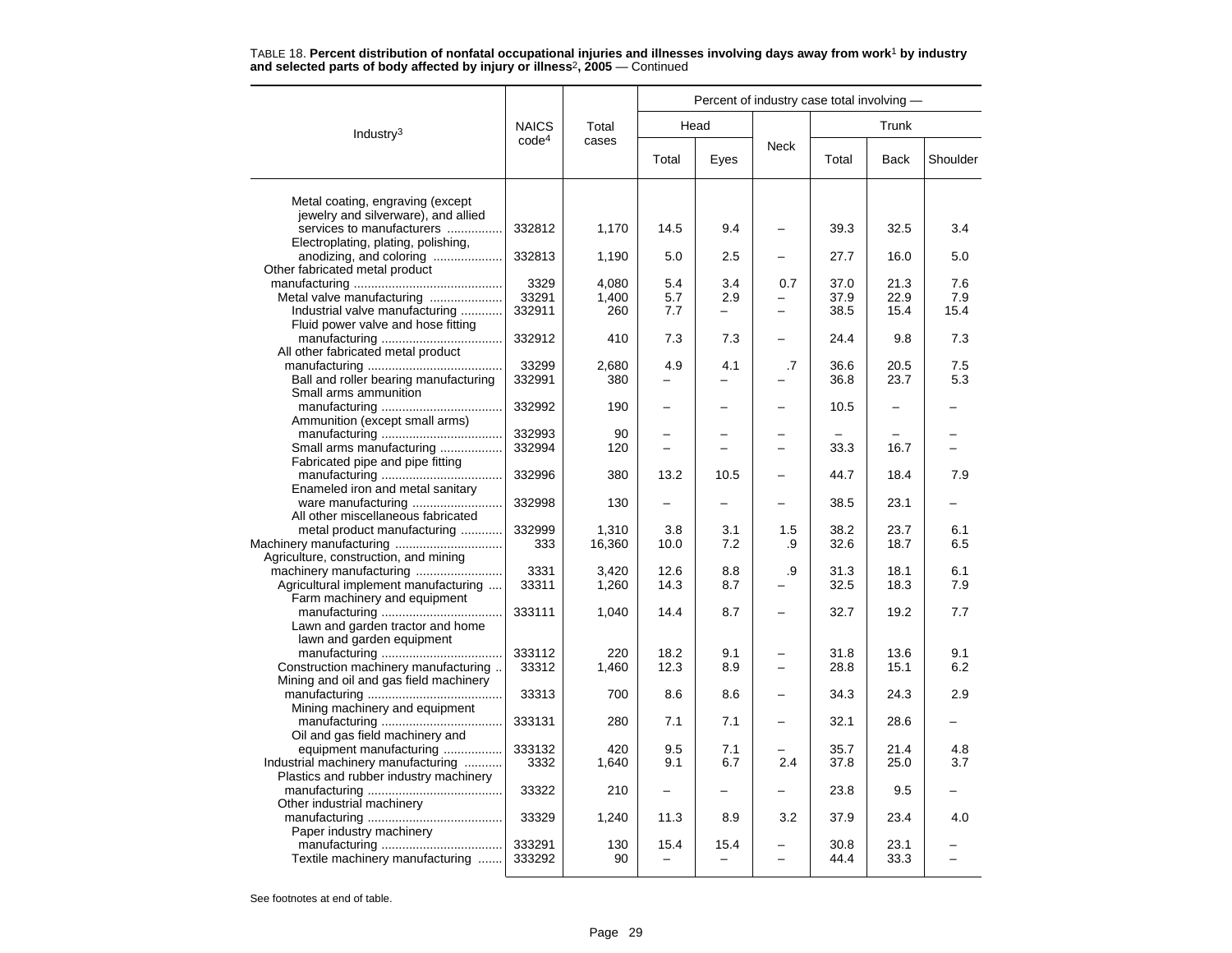|                                        | Percent of industry case total involving - |                          |                          |                                  |                                      |                               |                          |                                    |                          |                                     |
|----------------------------------------|--------------------------------------------|--------------------------|--------------------------|----------------------------------|--------------------------------------|-------------------------------|--------------------------|------------------------------------|--------------------------|-------------------------------------|
| Industry $3$                           |                                            |                          | Upper extremities        |                                  |                                      | Lower extremities             |                          |                                    | Multiple                 | All                                 |
|                                        | Total                                      | Finger                   | Hand                     | Wrist                            | Total                                | Knee                          | Foot. toe                | Body<br>systems                    | body<br>parts            | other<br>body<br>parts <sup>5</sup> |
| Metal coating, engraving (except       |                                            |                          |                          |                                  |                                      |                               |                          |                                    |                          |                                     |
| jewelry and silverware), and allied    |                                            |                          |                          |                                  |                                      |                               |                          |                                    |                          |                                     |
| services to manufacturers              | 19.7                                       | 7.7                      | 7.7                      | 4.3                              | 18.8                                 | 4.3                           | 5.1                      |                                    | 6.8                      |                                     |
| Electroplating, plating, polishing,    |                                            |                          |                          |                                  |                                      |                               |                          |                                    |                          |                                     |
| anodizing, and coloring                | 34.5                                       | 14.3                     | 6.7                      | 8.4                              | 21.0                                 | 5.0                           | 10.9                     | $\overline{\phantom{0}}$           | 9.2                      |                                     |
| Other fabricated metal product         |                                            |                          |                          |                                  |                                      |                               |                          |                                    |                          |                                     |
|                                        | 36.3                                       | 14.0                     | 6.9                      | 8.8                              | 14.2                                 | 6.1                           | 2.7                      | $\overline{\phantom{0}}$           | 5.9                      |                                     |
| Metal valve manufacturing              | 34.3                                       | 12.1                     | 7.1                      | 11.4                             | 16.4                                 | 7.9                           | 2.9                      | $\equiv$                           | 5.7                      |                                     |
| Industrial valve manufacturing         | 34.6                                       | 11.5                     | 7.7                      | 11.5                             | 15.4                                 | $\overline{\phantom{0}}$      | $\overline{\phantom{0}}$ | $\sim$                             |                          |                                     |
| Fluid power valve and hose fitting     |                                            |                          |                          |                                  |                                      |                               |                          |                                    |                          |                                     |
|                                        | 41.5                                       | 12.2                     | 14.6                     | 9.8                              | 14.6                                 | 4.9                           | $\overline{\phantom{0}}$ | $\overline{\phantom{0}}$           | 12.2                     |                                     |
| All other fabricated metal product     |                                            |                          |                          |                                  |                                      |                               |                          |                                    |                          |                                     |
|                                        | 37.7                                       | 15.3                     | 7.1                      | 7.8                              | 13.4                                 | 4.9                           | 2.6                      | $\overline{\phantom{0}}$           | 6.3                      |                                     |
| Ball and roller bearing manufacturing  | 34.2                                       | 13.2                     | 5.3                      | 7.9                              | 18.4                                 | 7.9                           | 5.3                      | $\overline{\phantom{0}}$           | 7.9                      |                                     |
| Small arms ammunition                  |                                            |                          |                          |                                  |                                      |                               |                          |                                    |                          |                                     |
|                                        | 42.1                                       | 26.3                     |                          | 10.5                             | $\overline{a}$                       | <u>.</u>                      |                          | $\overline{\phantom{0}}$           | 36.8                     |                                     |
| Ammunition (except small arms)         |                                            |                          |                          |                                  |                                      |                               |                          |                                    |                          |                                     |
| Small arms manufacturing               | 44.4<br>58.3                               | 16.7                     | 16.7                     | 33.3<br>$\overline{\phantom{0}}$ | $\overline{\phantom{0}}$<br>$\equiv$ | -<br>$\overline{\phantom{0}}$ | $\equiv$                 | $\overline{\phantom{0}}$<br>$\sim$ | 33.3                     |                                     |
| Fabricated pipe and pipe fitting       |                                            |                          |                          |                                  |                                      |                               |                          |                                    |                          |                                     |
|                                        | 21.1                                       | 7.9                      | $\equiv$                 | 5.3                              | 18.4                                 | $\overline{\phantom{0}}$      |                          | $\overline{\phantom{0}}$           | 5.3                      |                                     |
| Enameled iron and metal sanitary       |                                            |                          |                          |                                  |                                      |                               |                          |                                    |                          |                                     |
|                                        | 23.1                                       |                          | -                        | 15.4                             | 15.4                                 | -                             |                          | $\equiv$                           |                          |                                     |
| All other miscellaneous fabricated     |                                            |                          |                          |                                  |                                      |                               |                          |                                    |                          |                                     |
| metal product manufacturing            | 41.2                                       | 16.0                     | 9.9                      | 5.3                              | 14.5                                 | 4.6                           | 3.1                      |                                    |                          |                                     |
|                                        | 34.8                                       | 18.0                     | 5.7                      | 5.1                              | 15.5                                 | 5.7                           | 5.2                      | 1.3                                | 4.9                      | 0.1                                 |
| Agriculture, construction, and mining  |                                            |                          |                          |                                  |                                      |                               |                          |                                    |                          |                                     |
| machinery manufacturing                | 31.9                                       | 17.0                     | 3.2                      | 5.8                              | 17.8                                 | 6.7                           | 6.4                      | .6                                 | 4.7                      |                                     |
| Agricultural implement manufacturing   | 30.2                                       | 12.7                     | 4.0                      | 7.9                              | 15.9                                 | 6.3                           | 6.3                      |                                    | 4.8                      |                                     |
| Farm machinery and equipment           |                                            |                          |                          |                                  |                                      |                               |                          |                                    |                          |                                     |
|                                        | 29.8                                       | 12.5                     | 4.8                      | 6.7                              | 16.3                                 | 7.7                           | 5.8                      | $\overline{\phantom{0}}$           | 4.8                      |                                     |
| Lawn and garden tractor and home       |                                            |                          |                          |                                  |                                      |                               |                          |                                    |                          |                                     |
| lawn and garden equipment              |                                            |                          |                          |                                  |                                      |                               |                          |                                    |                          |                                     |
|                                        | 31.8                                       | 13.6                     | $\equiv$                 | 13.6                             | 13.6                                 |                               | 9.1                      |                                    |                          |                                     |
| Construction machinery manufacturing   | 32.9                                       | 19.2                     | 2.1                      | 4.1                              | 19.9                                 | 6.8                           | 6.8                      | $\overline{\phantom{m}}$           | 4.1                      |                                     |
| Mining and oil and gas field machinery |                                            |                          |                          | 7.1                              |                                      |                               | 4.3                      | $\overline{\phantom{m}}$           |                          |                                     |
| Mining machinery and equipment         | 32.9                                       | 20.0                     | 4.3                      |                                  | 17.1                                 | 5.7                           |                          |                                    | 5.7                      |                                     |
|                                        | 39.3                                       | 28.6                     |                          |                                  | 17.9                                 | 7.1                           | 7.1                      | $\overline{\phantom{0}}$           | 7.1                      |                                     |
| Oil and gas field machinery and        |                                            |                          |                          |                                  |                                      |                               |                          |                                    |                          |                                     |
| equipment manufacturing                | 28.6                                       | 14.3                     |                          | 9.5                              | 19.0                                 | 7.1                           |                          |                                    | 4.8                      |                                     |
| Industrial machinery manufacturing     | 28.0                                       | 16.5                     | 4.9                      | 1.8                              | 14.6                                 | 5.5                           | 4.9                      | 1.8                                | 4.9                      |                                     |
| Plastics and rubber industry machinery |                                            |                          |                          |                                  |                                      |                               |                          |                                    |                          |                                     |
|                                        | 42.9                                       | 38.1                     | $\overline{\phantom{0}}$ | $\equiv$                         | 19.0                                 | 14.3                          | $\overline{\phantom{0}}$ |                                    |                          |                                     |
| Other industrial machinery             |                                            |                          |                          |                                  |                                      |                               |                          |                                    |                          |                                     |
|                                        | 29.0                                       | 15.3                     | 6.5                      | 1.6                              | 10.5                                 | 4.8                           | 1.6                      | 2.4                                | 4.8                      |                                     |
| Paper industry machinery               |                                            |                          |                          |                                  |                                      |                               |                          |                                    |                          |                                     |
|                                        | 15.4                                       | 15.4                     |                          |                                  | 15.4                                 |                               |                          | 15.4                               |                          |                                     |
| Textile machinery manufacturing        | $\overline{\phantom{0}}$                   | $\overline{\phantom{0}}$ | $\overline{\phantom{0}}$ | $\overline{\phantom{0}}$         | 33.3                                 | $\overline{\phantom{0}}$      | $\overline{\phantom{0}}$ |                                    | $\overline{\phantom{0}}$ |                                     |
|                                        |                                            |                          |                          |                                  |                                      |                               |                          |                                    |                          |                                     |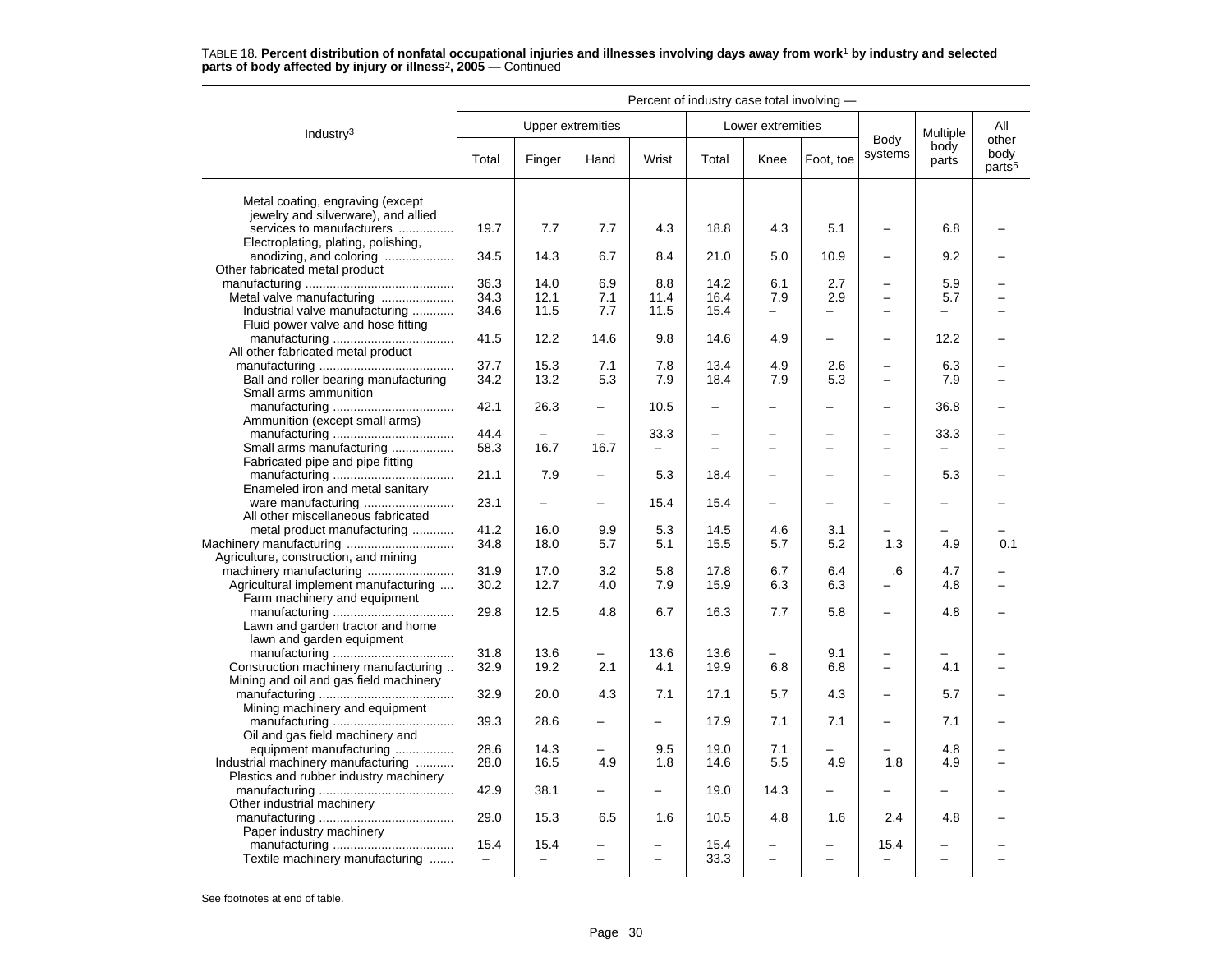|                                                                    |                   |       |                          |                          | Percent of industry case total involving - |       |       |          |
|--------------------------------------------------------------------|-------------------|-------|--------------------------|--------------------------|--------------------------------------------|-------|-------|----------|
| Industry <sup>3</sup>                                              | <b>NAICS</b>      | Total |                          | Head                     |                                            |       | Trunk |          |
|                                                                    | code <sup>4</sup> | cases | Total                    | Eyes                     | <b>Neck</b>                                | Total | Back  | Shoulder |
| Printing machinery and equipment                                   |                   |       |                          |                          |                                            |       |       |          |
|                                                                    | 333293            | 250   | 16.0                     | 12.0                     |                                            | 32.0  | 24.0  | 8.0      |
| Semiconductor machinery                                            |                   |       |                          |                          |                                            |       |       |          |
|                                                                    | 333295            | 70    |                          |                          |                                            | 28.6  | 28.6  |          |
| All other industrial machinery                                     |                   |       |                          |                          |                                            |       |       |          |
| Commercial and service industry                                    | 333298            | 450   | 11.1                     | 6.7                      |                                            | 42.2  | 22.2  |          |
|                                                                    | 3333              | 870   | 12.6                     | 5.7                      | 4.6                                        | 31.0  | 16.1  | 10.3     |
| Commercial and service industry                                    |                   |       |                          |                          |                                            |       |       |          |
| machinery manufacturing                                            | 33331             | 870   | 12.6                     | 5.7                      | 4.6                                        | 31.0  | 16.1  | 10.3     |
| Automatic vending machine                                          |                   |       |                          |                          |                                            |       |       |          |
|                                                                    | 333311            | 120   | 25.0                     | -                        |                                            |       | -     |          |
| Office machinery manufacturing                                     | 333313            | 60    | $\overline{\phantom{0}}$ | $\overline{\phantom{0}}$ |                                            | 50.0  | ÷.    | 33.3     |
| Optical instrument and lens                                        |                   |       |                          |                          |                                            |       |       |          |
|                                                                    | 333314            | 100   | $\overline{\phantom{0}}$ |                          |                                            | 20.0  |       |          |
| Photographic and photocopying                                      |                   |       |                          |                          |                                            |       |       |          |
| equipment manufacturing                                            | 333315            | 80    |                          |                          |                                            | 37.5  | 37.5  |          |
| Other commercial and service<br>industry machinery manufacturing   | 333319            |       |                          | 9.3                      |                                            | 32.6  | 16.3  | 7.0      |
| Ventilation, heating, air-conditioning, and                        |                   | 430   | 11.6                     |                          |                                            |       |       |          |
| commercial refrigeration equipment                                 |                   |       |                          |                          |                                            |       |       |          |
|                                                                    | 3334              | 2,180 | 6.9                      | 5.5                      |                                            | 37.2  | 17.0  | 9.2      |
| Ventilation, heating, air-conditioning,                            |                   |       |                          |                          |                                            |       |       |          |
| and commercial refrigeration                                       |                   |       |                          |                          |                                            |       |       |          |
| equipment manufacturing                                            | 33341             | 2,180 | 6.9                      | 5.5                      |                                            | 37.2  | 17.0  | 9.2      |
| Air purification equipment                                         |                   |       |                          |                          |                                            |       |       |          |
|                                                                    | 333411            | 320   |                          |                          |                                            | 43.8  | 12.5  | 15.6     |
| Industrial and commercial fan and                                  |                   |       |                          |                          |                                            |       |       |          |
| blower manufacturing                                               | 333412            | 200   | 25.0                     | 25.0                     |                                            | 30.0  | 10.0  | 10.0     |
| Heating equipment (except warm air                                 |                   |       |                          |                          |                                            |       |       |          |
| furnaces) manufacturing                                            | 333414            | 350   | 11.4                     | 11.4                     |                                            | 34.3  | 25.7  | 5.7      |
| Air-conditioning and warm air heating                              |                   |       |                          |                          |                                            |       |       |          |
| equipment and commercial and<br>industrial refrigeration equipment |                   |       |                          |                          |                                            |       |       |          |
|                                                                    | 333415            | 1,310 | 4.6                      | 2.3                      |                                            | 37.4  | 16.0  | 9.2      |
| Metalworking machinery manufacturing                               | 3335              | 3,030 | 13.5                     | 9.9                      |                                            | 23.1  | 14.5  | 4.3      |
| Metalworking machinery manufacturing                               | 33351             | 3,030 | 13.5                     | 9.9                      |                                            | 23.1  | 14.5  | 4.3      |
| Industrial mold manufacturing                                      | 333511            | 830   | 3.6                      | -                        |                                            | 21.7  | 14.5  | 4.8      |
| Machine tool (metal cutting types)                                 |                   |       |                          |                          |                                            |       |       |          |
|                                                                    | 333512            | 260   | 19.2                     | 15.4                     |                                            | 38.5  | 26.9  |          |
| Machine tool (metal forming types)                                 |                   |       |                          |                          |                                            |       |       |          |
|                                                                    | 333513            | 260   |                          |                          |                                            | 42.3  | 23.1  | 15.4     |
| Special die and tool, die set, jig, and                            |                   |       |                          |                          |                                            |       |       |          |

See footnotes at end of table.

Cutting tool and machine tool

Engine, turbine, and power transmission

fixture manufacturing ........................ 333514 1,120 24.1 19.6 – 15.2 6.2 2.7

accessory manufacturing ................. 333515 310 – – – 19.4 12.9 6.5

equipment manufacturing ......................... 3336 1,220 9.8 5.7 – 33.6 16.4 7.4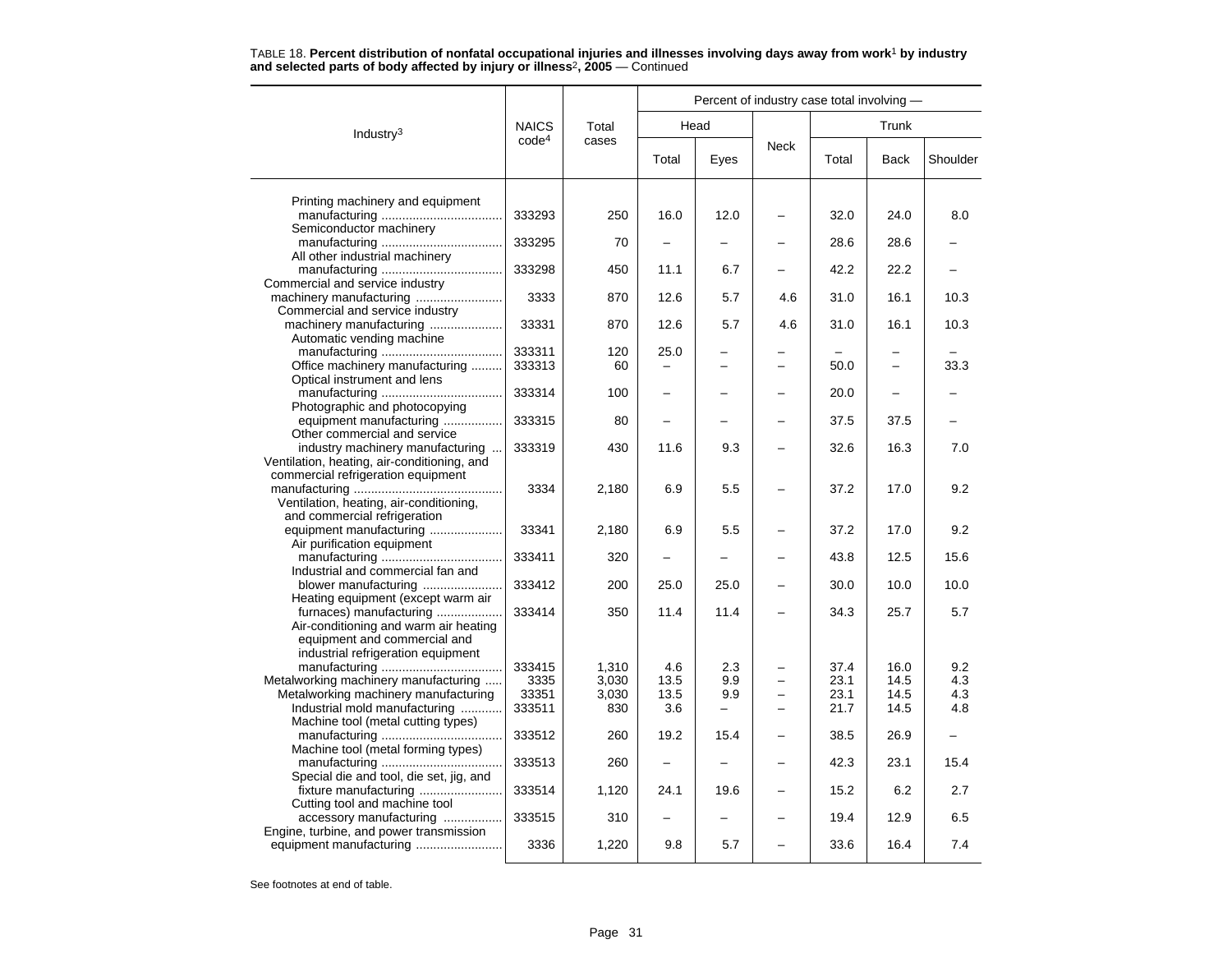|                                                                                   | Percent of industry case total involving - |        |                          |                          |       |                          |                          |                          |                   |                                     |
|-----------------------------------------------------------------------------------|--------------------------------------------|--------|--------------------------|--------------------------|-------|--------------------------|--------------------------|--------------------------|-------------------|-------------------------------------|
| Industry <sup>3</sup>                                                             |                                            |        | <b>Upper extremities</b> |                          |       | Lower extremities        |                          |                          | Multiple          | All                                 |
|                                                                                   | Total                                      | Finger | Hand                     | Wrist                    | Total | Knee                     | Foot, toe                | Body<br>systems          | body<br>parts     | other<br>body<br>parts <sup>5</sup> |
| Printing machinery and equipment                                                  |                                            |        |                          |                          |       |                          |                          |                          |                   |                                     |
| Semiconductor machinery                                                           | 44.0                                       | 20.0   |                          |                          |       |                          |                          |                          |                   |                                     |
|                                                                                   | 42.9                                       |        | 28.6                     | $\overline{\phantom{0}}$ |       |                          |                          |                          |                   |                                     |
| All other industrial machinery                                                    | 17.8                                       | 8.9    | 4.4                      |                          | 13.3  | 6.7                      |                          |                          | 8.9               |                                     |
| Commercial and service industry<br>machinery manufacturing                        | 32.2                                       | 17.2   | 2.3                      | 4.6                      | 13.8  | 4.6                      | 3.4                      | -                        | 4.6               |                                     |
| Commercial and service industry<br>machinery manufacturing                        | 32.2                                       | 17.2   | 2.3                      | 4.6                      | 13.8  | 4.6                      | 3.4                      |                          | 4.6               |                                     |
| Automatic vending machine                                                         | 33.3                                       |        |                          |                          |       |                          |                          |                          |                   |                                     |
| Office machinery manufacturing                                                    | $\equiv$                                   |        |                          | $\overline{\phantom{0}}$ |       |                          |                          |                          |                   |                                     |
| Optical instrument and lens                                                       |                                            |        |                          |                          |       |                          |                          |                          |                   |                                     |
| Photographic and photocopying                                                     | 40.0                                       | 30.0   |                          |                          |       |                          |                          |                          | 20.0              |                                     |
| equipment manufacturing                                                           | 25.0                                       |        |                          |                          | 25.0  |                          |                          |                          |                   |                                     |
| Other commercial and service<br>industry machinery manufacturing                  | 34.9                                       | 23.3   |                          | 4.7                      | 14.0  | 4.7                      |                          |                          | 4.7               |                                     |
| Ventilation, heating, air-conditioning, and<br>commercial refrigeration equipment |                                            |        |                          |                          |       |                          |                          |                          |                   |                                     |
| Ventilation, heating, air-conditioning,                                           | 34.9                                       | 14.2   | 6.4                      | 7.3                      | 14.2  | 6.0                      | 2.3                      | 2.3                      | 4.1               |                                     |
| and commercial refrigeration                                                      | 34.9                                       | 14.2   | 6.4                      | 7.3                      | 14.2  | 6.0                      | 2.3                      | 2.3                      | 4.1               |                                     |
| equipment manufacturing<br>Air purification equipment                             |                                            |        |                          |                          |       |                          |                          |                          |                   |                                     |
| Industrial and commercial fan and                                                 | 31.2                                       | 12.5   | 9.4                      | 6.2                      | 18.8  |                          |                          |                          |                   |                                     |
| blower manufacturing<br>Heating equipment (except warm air                        | 25.0                                       | 10.0   |                          |                          | 10.0  | -                        |                          |                          |                   |                                     |
| furnaces) manufacturing<br>Air-conditioning and warm air heating                  | 37.1                                       | 17.1   | 8.6                      | $\overline{\phantom{0}}$ | 8.6   | $\overline{\phantom{0}}$ |                          | 5.7                      |                   |                                     |
| equipment and commercial and<br>industrial refrigeration equipment                |                                            |        |                          |                          |       |                          |                          |                          |                   |                                     |
|                                                                                   | 36.6                                       | 14.5   | 6.1                      | 9.2                      | 16.0  | 7.6                      | 3.1                      | 1.5                      | 3.8               |                                     |
| Metalworking machinery manufacturing                                              | 43.6                                       | 26.1   | 9.9                      | 4.0                      | 11.6  | 2.6                      | 5.9                      | 2.3                      | 5.3               |                                     |
| Metalworking machinery manufacturing                                              | 43.6                                       | 26.1   | 9.9                      | 4.0                      | 11.6  | 2.6                      | 5.9                      | 2.3                      | 5.3               |                                     |
| Industrial mold manufacturing<br>Machine tool (metal cutting types)               | 45.8                                       | 33.7   | 8.4                      | -                        | 15.7  |                          | 10.8                     |                          | 10.8              |                                     |
| Machine tool (metal forming types)                                                | 15.4                                       | 7.7    | -                        | $\equiv$                 | 15.4  | 15.4                     | $\overline{\phantom{0}}$ | 7.7                      | $\qquad \qquad -$ |                                     |
| Special die and tool, die set, jig, and                                           | 30.8                                       | 19.2   |                          | 7.7                      | 7.7   | -                        |                          | $\overline{\phantom{0}}$ | 11.5              |                                     |
|                                                                                   | 48.2                                       | 27.7   | 9.8                      | 5.4                      | 9.8   |                          | 5.4                      |                          |                   |                                     |
| Cutting tool and machine tool<br>accessory manufacturing                          | 71.0                                       | 38.7   | 25.8                     | -                        |       |                          |                          |                          |                   |                                     |
| Engine, turbine, and power transmission                                           | 32.8                                       | 15.6   | 4.1                      | 4.1                      | 18.0  | 5.7                      | 4.9                      |                          | 4.1               |                                     |
|                                                                                   |                                            |        |                          |                          |       |                          |                          |                          |                   |                                     |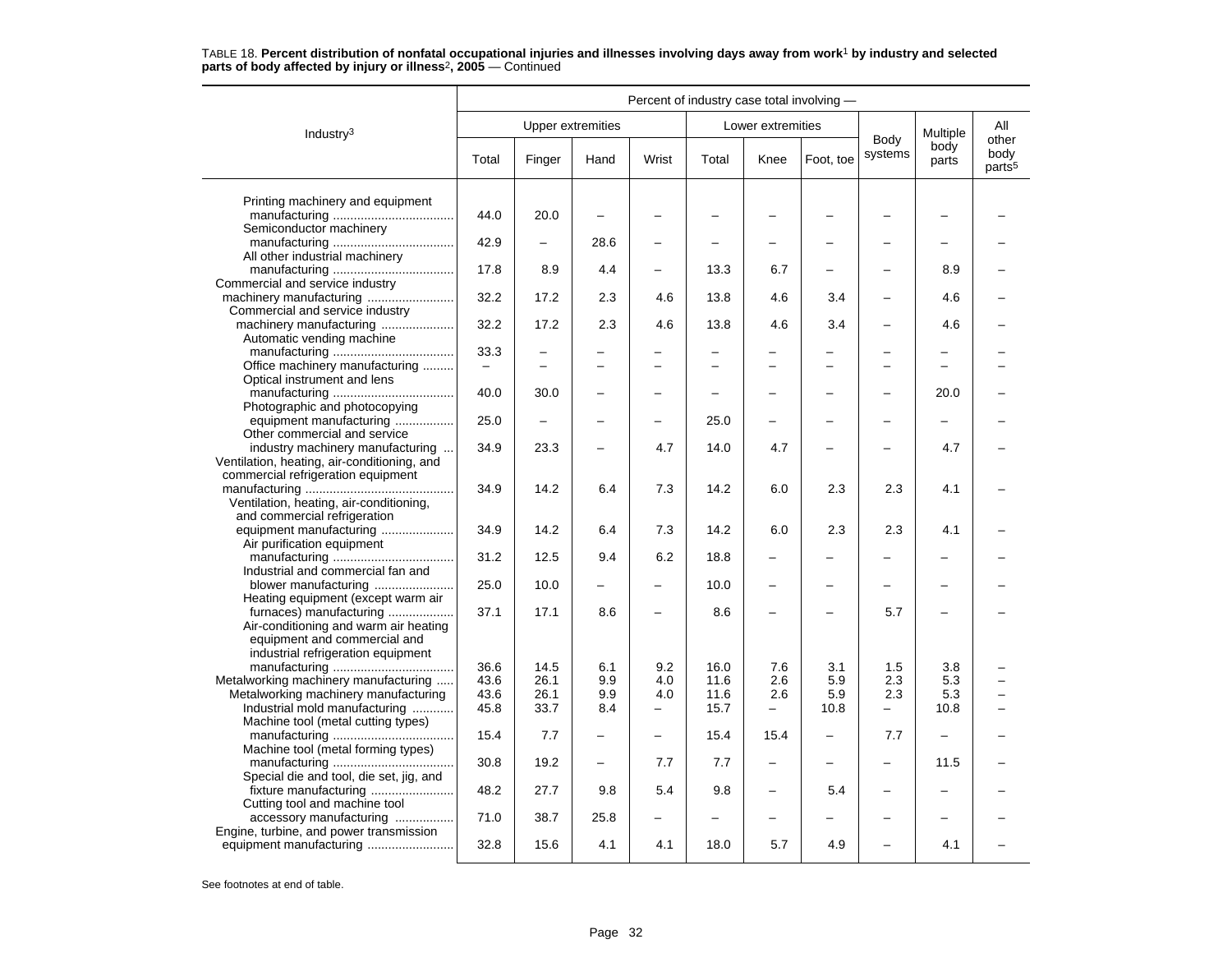| <b>NAICS</b><br>Head<br>Trunk<br>Total<br>Industry $3$<br>code <sup>4</sup><br>cases<br><b>Neck</b><br>Total<br>Total<br><b>Back</b><br>Shoulder<br>Eyes<br>Engine, turbine, and power transmission<br>equipment manufacturing<br>33361<br>1,220<br>9.8<br>5.7<br>33.6<br>16.4<br>7.4<br>Turbine and turbine generator set<br>units manufacturing<br>333611<br>38.5<br>23.1<br>130<br>Speed changer, industrial high-speed<br>drive, and gear manufacturing<br>333612<br>210<br>47.6<br>28.6<br>Mechanical power transmission<br>equipment manufacturing<br>333613<br>330<br>15.2<br>9.1<br>30.3<br>9.1<br>Other engine equipment<br>333618<br>550<br>10.9<br>7.3<br>30.9<br>14.5<br>10.9<br>Other general purpose machinery<br>3339<br>4,010<br>35.7<br>22.2<br>6.7<br>5.5<br>0.5<br>7.2<br>Pump and compressor manufacturing<br>33391<br>600<br>5.0<br>3.3<br>31.7<br>21.7<br>3.3<br>Pump and pumping equipment<br>333911<br>400<br>7.5<br>5.0<br>5.0<br>30.0<br>15.0<br>Air and gas compressor<br>333912<br>35.3<br>29.4<br>170<br>Measuring and dispensing pump<br>333913<br>66.7<br>66.7<br>30<br>Material handling equipment<br>33392<br>33.3<br>21.3<br>5.7<br>1,410<br>5.7<br>5.0<br>Conveyor and conveying equipment<br>333922<br>540<br>9.3<br>7.4<br>44.4<br>35.2<br>5.6<br>Overhead traveling crane, hoist, and<br>333923<br>monorail system manufacturing<br>310<br>29.0<br>9.7<br>9.7<br>Industrial truck, tractor, trailer, and<br>stacker machinery manufacturing<br>333924<br>430<br>9.3<br>4.7<br>30.2<br>18.6<br>7.0<br>All other general purpose machinery<br>33399<br>2,010<br>8.0<br>6.5<br>38.3<br>22.9<br>9.0<br>Power-driven handtool manufacturing<br>333991<br>110<br>45.5<br>18.2<br>27.3<br>Welding and soldering equipment<br>333992<br>210<br>33.3<br>47.6<br>Packaging machinery manufacturing<br>333993<br>22.2<br>16.7<br>180<br>38.9<br>Industrial process furnace and oven<br>333994<br>140<br>28.6<br>28.6<br>Fluid power cylinder and actuator<br>333995<br>320<br>9.4<br>9.4<br>25.0<br>15.6<br>6.2<br>Fluid power pump and motor<br>333996<br>340<br>11.8<br>11.8<br>44.1<br>20.6<br>20.6<br>All other miscellaneous general<br>333999<br>25.4<br>4.5<br>purpose machinery manufacturing<br>670<br>10.4<br>7.5<br>40.3<br>Computer and electronic product<br>334<br>6,110<br>5.2<br>2.3<br>32.7<br>17.8<br>7.7<br>1.0<br>Computer and peripheral equipment<br>3341<br>11.4<br>440<br>6.8<br>38.6<br>25.0<br>Computer and peripheral equipment<br>33411<br>440<br>25.0<br>6.8<br>38.6<br>11.4<br>Electronic computer manufacturing<br>200<br>35.0<br>25.0<br>10.0<br>334111<br>10.0 |  | Percent of industry case total involving - |  |  |  |  |  |  |  |  |
|----------------------------------------------------------------------------------------------------------------------------------------------------------------------------------------------------------------------------------------------------------------------------------------------------------------------------------------------------------------------------------------------------------------------------------------------------------------------------------------------------------------------------------------------------------------------------------------------------------------------------------------------------------------------------------------------------------------------------------------------------------------------------------------------------------------------------------------------------------------------------------------------------------------------------------------------------------------------------------------------------------------------------------------------------------------------------------------------------------------------------------------------------------------------------------------------------------------------------------------------------------------------------------------------------------------------------------------------------------------------------------------------------------------------------------------------------------------------------------------------------------------------------------------------------------------------------------------------------------------------------------------------------------------------------------------------------------------------------------------------------------------------------------------------------------------------------------------------------------------------------------------------------------------------------------------------------------------------------------------------------------------------------------------------------------------------------------------------------------------------------------------------------------------------------------------------------------------------------------------------------------------------------------------------------------------------------------------------------------------------------------------------------------------------------------------------------------------------------------------------------------------------------------------------------------------------------------------------------------------------------|--|--------------------------------------------|--|--|--|--|--|--|--|--|
|                                                                                                                                                                                                                                                                                                                                                                                                                                                                                                                                                                                                                                                                                                                                                                                                                                                                                                                                                                                                                                                                                                                                                                                                                                                                                                                                                                                                                                                                                                                                                                                                                                                                                                                                                                                                                                                                                                                                                                                                                                                                                                                                                                                                                                                                                                                                                                                                                                                                                                                                                                                                                            |  |                                            |  |  |  |  |  |  |  |  |
|                                                                                                                                                                                                                                                                                                                                                                                                                                                                                                                                                                                                                                                                                                                                                                                                                                                                                                                                                                                                                                                                                                                                                                                                                                                                                                                                                                                                                                                                                                                                                                                                                                                                                                                                                                                                                                                                                                                                                                                                                                                                                                                                                                                                                                                                                                                                                                                                                                                                                                                                                                                                                            |  |                                            |  |  |  |  |  |  |  |  |
|                                                                                                                                                                                                                                                                                                                                                                                                                                                                                                                                                                                                                                                                                                                                                                                                                                                                                                                                                                                                                                                                                                                                                                                                                                                                                                                                                                                                                                                                                                                                                                                                                                                                                                                                                                                                                                                                                                                                                                                                                                                                                                                                                                                                                                                                                                                                                                                                                                                                                                                                                                                                                            |  |                                            |  |  |  |  |  |  |  |  |
|                                                                                                                                                                                                                                                                                                                                                                                                                                                                                                                                                                                                                                                                                                                                                                                                                                                                                                                                                                                                                                                                                                                                                                                                                                                                                                                                                                                                                                                                                                                                                                                                                                                                                                                                                                                                                                                                                                                                                                                                                                                                                                                                                                                                                                                                                                                                                                                                                                                                                                                                                                                                                            |  |                                            |  |  |  |  |  |  |  |  |
|                                                                                                                                                                                                                                                                                                                                                                                                                                                                                                                                                                                                                                                                                                                                                                                                                                                                                                                                                                                                                                                                                                                                                                                                                                                                                                                                                                                                                                                                                                                                                                                                                                                                                                                                                                                                                                                                                                                                                                                                                                                                                                                                                                                                                                                                                                                                                                                                                                                                                                                                                                                                                            |  |                                            |  |  |  |  |  |  |  |  |
|                                                                                                                                                                                                                                                                                                                                                                                                                                                                                                                                                                                                                                                                                                                                                                                                                                                                                                                                                                                                                                                                                                                                                                                                                                                                                                                                                                                                                                                                                                                                                                                                                                                                                                                                                                                                                                                                                                                                                                                                                                                                                                                                                                                                                                                                                                                                                                                                                                                                                                                                                                                                                            |  |                                            |  |  |  |  |  |  |  |  |
|                                                                                                                                                                                                                                                                                                                                                                                                                                                                                                                                                                                                                                                                                                                                                                                                                                                                                                                                                                                                                                                                                                                                                                                                                                                                                                                                                                                                                                                                                                                                                                                                                                                                                                                                                                                                                                                                                                                                                                                                                                                                                                                                                                                                                                                                                                                                                                                                                                                                                                                                                                                                                            |  |                                            |  |  |  |  |  |  |  |  |
|                                                                                                                                                                                                                                                                                                                                                                                                                                                                                                                                                                                                                                                                                                                                                                                                                                                                                                                                                                                                                                                                                                                                                                                                                                                                                                                                                                                                                                                                                                                                                                                                                                                                                                                                                                                                                                                                                                                                                                                                                                                                                                                                                                                                                                                                                                                                                                                                                                                                                                                                                                                                                            |  |                                            |  |  |  |  |  |  |  |  |
|                                                                                                                                                                                                                                                                                                                                                                                                                                                                                                                                                                                                                                                                                                                                                                                                                                                                                                                                                                                                                                                                                                                                                                                                                                                                                                                                                                                                                                                                                                                                                                                                                                                                                                                                                                                                                                                                                                                                                                                                                                                                                                                                                                                                                                                                                                                                                                                                                                                                                                                                                                                                                            |  |                                            |  |  |  |  |  |  |  |  |
|                                                                                                                                                                                                                                                                                                                                                                                                                                                                                                                                                                                                                                                                                                                                                                                                                                                                                                                                                                                                                                                                                                                                                                                                                                                                                                                                                                                                                                                                                                                                                                                                                                                                                                                                                                                                                                                                                                                                                                                                                                                                                                                                                                                                                                                                                                                                                                                                                                                                                                                                                                                                                            |  |                                            |  |  |  |  |  |  |  |  |
|                                                                                                                                                                                                                                                                                                                                                                                                                                                                                                                                                                                                                                                                                                                                                                                                                                                                                                                                                                                                                                                                                                                                                                                                                                                                                                                                                                                                                                                                                                                                                                                                                                                                                                                                                                                                                                                                                                                                                                                                                                                                                                                                                                                                                                                                                                                                                                                                                                                                                                                                                                                                                            |  |                                            |  |  |  |  |  |  |  |  |
|                                                                                                                                                                                                                                                                                                                                                                                                                                                                                                                                                                                                                                                                                                                                                                                                                                                                                                                                                                                                                                                                                                                                                                                                                                                                                                                                                                                                                                                                                                                                                                                                                                                                                                                                                                                                                                                                                                                                                                                                                                                                                                                                                                                                                                                                                                                                                                                                                                                                                                                                                                                                                            |  |                                            |  |  |  |  |  |  |  |  |
|                                                                                                                                                                                                                                                                                                                                                                                                                                                                                                                                                                                                                                                                                                                                                                                                                                                                                                                                                                                                                                                                                                                                                                                                                                                                                                                                                                                                                                                                                                                                                                                                                                                                                                                                                                                                                                                                                                                                                                                                                                                                                                                                                                                                                                                                                                                                                                                                                                                                                                                                                                                                                            |  |                                            |  |  |  |  |  |  |  |  |
|                                                                                                                                                                                                                                                                                                                                                                                                                                                                                                                                                                                                                                                                                                                                                                                                                                                                                                                                                                                                                                                                                                                                                                                                                                                                                                                                                                                                                                                                                                                                                                                                                                                                                                                                                                                                                                                                                                                                                                                                                                                                                                                                                                                                                                                                                                                                                                                                                                                                                                                                                                                                                            |  |                                            |  |  |  |  |  |  |  |  |
|                                                                                                                                                                                                                                                                                                                                                                                                                                                                                                                                                                                                                                                                                                                                                                                                                                                                                                                                                                                                                                                                                                                                                                                                                                                                                                                                                                                                                                                                                                                                                                                                                                                                                                                                                                                                                                                                                                                                                                                                                                                                                                                                                                                                                                                                                                                                                                                                                                                                                                                                                                                                                            |  |                                            |  |  |  |  |  |  |  |  |
|                                                                                                                                                                                                                                                                                                                                                                                                                                                                                                                                                                                                                                                                                                                                                                                                                                                                                                                                                                                                                                                                                                                                                                                                                                                                                                                                                                                                                                                                                                                                                                                                                                                                                                                                                                                                                                                                                                                                                                                                                                                                                                                                                                                                                                                                                                                                                                                                                                                                                                                                                                                                                            |  |                                            |  |  |  |  |  |  |  |  |
|                                                                                                                                                                                                                                                                                                                                                                                                                                                                                                                                                                                                                                                                                                                                                                                                                                                                                                                                                                                                                                                                                                                                                                                                                                                                                                                                                                                                                                                                                                                                                                                                                                                                                                                                                                                                                                                                                                                                                                                                                                                                                                                                                                                                                                                                                                                                                                                                                                                                                                                                                                                                                            |  |                                            |  |  |  |  |  |  |  |  |
|                                                                                                                                                                                                                                                                                                                                                                                                                                                                                                                                                                                                                                                                                                                                                                                                                                                                                                                                                                                                                                                                                                                                                                                                                                                                                                                                                                                                                                                                                                                                                                                                                                                                                                                                                                                                                                                                                                                                                                                                                                                                                                                                                                                                                                                                                                                                                                                                                                                                                                                                                                                                                            |  |                                            |  |  |  |  |  |  |  |  |
|                                                                                                                                                                                                                                                                                                                                                                                                                                                                                                                                                                                                                                                                                                                                                                                                                                                                                                                                                                                                                                                                                                                                                                                                                                                                                                                                                                                                                                                                                                                                                                                                                                                                                                                                                                                                                                                                                                                                                                                                                                                                                                                                                                                                                                                                                                                                                                                                                                                                                                                                                                                                                            |  |                                            |  |  |  |  |  |  |  |  |
|                                                                                                                                                                                                                                                                                                                                                                                                                                                                                                                                                                                                                                                                                                                                                                                                                                                                                                                                                                                                                                                                                                                                                                                                                                                                                                                                                                                                                                                                                                                                                                                                                                                                                                                                                                                                                                                                                                                                                                                                                                                                                                                                                                                                                                                                                                                                                                                                                                                                                                                                                                                                                            |  |                                            |  |  |  |  |  |  |  |  |
|                                                                                                                                                                                                                                                                                                                                                                                                                                                                                                                                                                                                                                                                                                                                                                                                                                                                                                                                                                                                                                                                                                                                                                                                                                                                                                                                                                                                                                                                                                                                                                                                                                                                                                                                                                                                                                                                                                                                                                                                                                                                                                                                                                                                                                                                                                                                                                                                                                                                                                                                                                                                                            |  |                                            |  |  |  |  |  |  |  |  |
|                                                                                                                                                                                                                                                                                                                                                                                                                                                                                                                                                                                                                                                                                                                                                                                                                                                                                                                                                                                                                                                                                                                                                                                                                                                                                                                                                                                                                                                                                                                                                                                                                                                                                                                                                                                                                                                                                                                                                                                                                                                                                                                                                                                                                                                                                                                                                                                                                                                                                                                                                                                                                            |  |                                            |  |  |  |  |  |  |  |  |
|                                                                                                                                                                                                                                                                                                                                                                                                                                                                                                                                                                                                                                                                                                                                                                                                                                                                                                                                                                                                                                                                                                                                                                                                                                                                                                                                                                                                                                                                                                                                                                                                                                                                                                                                                                                                                                                                                                                                                                                                                                                                                                                                                                                                                                                                                                                                                                                                                                                                                                                                                                                                                            |  |                                            |  |  |  |  |  |  |  |  |
|                                                                                                                                                                                                                                                                                                                                                                                                                                                                                                                                                                                                                                                                                                                                                                                                                                                                                                                                                                                                                                                                                                                                                                                                                                                                                                                                                                                                                                                                                                                                                                                                                                                                                                                                                                                                                                                                                                                                                                                                                                                                                                                                                                                                                                                                                                                                                                                                                                                                                                                                                                                                                            |  |                                            |  |  |  |  |  |  |  |  |
|                                                                                                                                                                                                                                                                                                                                                                                                                                                                                                                                                                                                                                                                                                                                                                                                                                                                                                                                                                                                                                                                                                                                                                                                                                                                                                                                                                                                                                                                                                                                                                                                                                                                                                                                                                                                                                                                                                                                                                                                                                                                                                                                                                                                                                                                                                                                                                                                                                                                                                                                                                                                                            |  |                                            |  |  |  |  |  |  |  |  |
|                                                                                                                                                                                                                                                                                                                                                                                                                                                                                                                                                                                                                                                                                                                                                                                                                                                                                                                                                                                                                                                                                                                                                                                                                                                                                                                                                                                                                                                                                                                                                                                                                                                                                                                                                                                                                                                                                                                                                                                                                                                                                                                                                                                                                                                                                                                                                                                                                                                                                                                                                                                                                            |  |                                            |  |  |  |  |  |  |  |  |
|                                                                                                                                                                                                                                                                                                                                                                                                                                                                                                                                                                                                                                                                                                                                                                                                                                                                                                                                                                                                                                                                                                                                                                                                                                                                                                                                                                                                                                                                                                                                                                                                                                                                                                                                                                                                                                                                                                                                                                                                                                                                                                                                                                                                                                                                                                                                                                                                                                                                                                                                                                                                                            |  |                                            |  |  |  |  |  |  |  |  |
|                                                                                                                                                                                                                                                                                                                                                                                                                                                                                                                                                                                                                                                                                                                                                                                                                                                                                                                                                                                                                                                                                                                                                                                                                                                                                                                                                                                                                                                                                                                                                                                                                                                                                                                                                                                                                                                                                                                                                                                                                                                                                                                                                                                                                                                                                                                                                                                                                                                                                                                                                                                                                            |  |                                            |  |  |  |  |  |  |  |  |
|                                                                                                                                                                                                                                                                                                                                                                                                                                                                                                                                                                                                                                                                                                                                                                                                                                                                                                                                                                                                                                                                                                                                                                                                                                                                                                                                                                                                                                                                                                                                                                                                                                                                                                                                                                                                                                                                                                                                                                                                                                                                                                                                                                                                                                                                                                                                                                                                                                                                                                                                                                                                                            |  |                                            |  |  |  |  |  |  |  |  |
|                                                                                                                                                                                                                                                                                                                                                                                                                                                                                                                                                                                                                                                                                                                                                                                                                                                                                                                                                                                                                                                                                                                                                                                                                                                                                                                                                                                                                                                                                                                                                                                                                                                                                                                                                                                                                                                                                                                                                                                                                                                                                                                                                                                                                                                                                                                                                                                                                                                                                                                                                                                                                            |  |                                            |  |  |  |  |  |  |  |  |
|                                                                                                                                                                                                                                                                                                                                                                                                                                                                                                                                                                                                                                                                                                                                                                                                                                                                                                                                                                                                                                                                                                                                                                                                                                                                                                                                                                                                                                                                                                                                                                                                                                                                                                                                                                                                                                                                                                                                                                                                                                                                                                                                                                                                                                                                                                                                                                                                                                                                                                                                                                                                                            |  |                                            |  |  |  |  |  |  |  |  |
|                                                                                                                                                                                                                                                                                                                                                                                                                                                                                                                                                                                                                                                                                                                                                                                                                                                                                                                                                                                                                                                                                                                                                                                                                                                                                                                                                                                                                                                                                                                                                                                                                                                                                                                                                                                                                                                                                                                                                                                                                                                                                                                                                                                                                                                                                                                                                                                                                                                                                                                                                                                                                            |  |                                            |  |  |  |  |  |  |  |  |
|                                                                                                                                                                                                                                                                                                                                                                                                                                                                                                                                                                                                                                                                                                                                                                                                                                                                                                                                                                                                                                                                                                                                                                                                                                                                                                                                                                                                                                                                                                                                                                                                                                                                                                                                                                                                                                                                                                                                                                                                                                                                                                                                                                                                                                                                                                                                                                                                                                                                                                                                                                                                                            |  |                                            |  |  |  |  |  |  |  |  |
|                                                                                                                                                                                                                                                                                                                                                                                                                                                                                                                                                                                                                                                                                                                                                                                                                                                                                                                                                                                                                                                                                                                                                                                                                                                                                                                                                                                                                                                                                                                                                                                                                                                                                                                                                                                                                                                                                                                                                                                                                                                                                                                                                                                                                                                                                                                                                                                                                                                                                                                                                                                                                            |  |                                            |  |  |  |  |  |  |  |  |
|                                                                                                                                                                                                                                                                                                                                                                                                                                                                                                                                                                                                                                                                                                                                                                                                                                                                                                                                                                                                                                                                                                                                                                                                                                                                                                                                                                                                                                                                                                                                                                                                                                                                                                                                                                                                                                                                                                                                                                                                                                                                                                                                                                                                                                                                                                                                                                                                                                                                                                                                                                                                                            |  |                                            |  |  |  |  |  |  |  |  |
|                                                                                                                                                                                                                                                                                                                                                                                                                                                                                                                                                                                                                                                                                                                                                                                                                                                                                                                                                                                                                                                                                                                                                                                                                                                                                                                                                                                                                                                                                                                                                                                                                                                                                                                                                                                                                                                                                                                                                                                                                                                                                                                                                                                                                                                                                                                                                                                                                                                                                                                                                                                                                            |  |                                            |  |  |  |  |  |  |  |  |
|                                                                                                                                                                                                                                                                                                                                                                                                                                                                                                                                                                                                                                                                                                                                                                                                                                                                                                                                                                                                                                                                                                                                                                                                                                                                                                                                                                                                                                                                                                                                                                                                                                                                                                                                                                                                                                                                                                                                                                                                                                                                                                                                                                                                                                                                                                                                                                                                                                                                                                                                                                                                                            |  |                                            |  |  |  |  |  |  |  |  |
|                                                                                                                                                                                                                                                                                                                                                                                                                                                                                                                                                                                                                                                                                                                                                                                                                                                                                                                                                                                                                                                                                                                                                                                                                                                                                                                                                                                                                                                                                                                                                                                                                                                                                                                                                                                                                                                                                                                                                                                                                                                                                                                                                                                                                                                                                                                                                                                                                                                                                                                                                                                                                            |  |                                            |  |  |  |  |  |  |  |  |
|                                                                                                                                                                                                                                                                                                                                                                                                                                                                                                                                                                                                                                                                                                                                                                                                                                                                                                                                                                                                                                                                                                                                                                                                                                                                                                                                                                                                                                                                                                                                                                                                                                                                                                                                                                                                                                                                                                                                                                                                                                                                                                                                                                                                                                                                                                                                                                                                                                                                                                                                                                                                                            |  |                                            |  |  |  |  |  |  |  |  |
|                                                                                                                                                                                                                                                                                                                                                                                                                                                                                                                                                                                                                                                                                                                                                                                                                                                                                                                                                                                                                                                                                                                                                                                                                                                                                                                                                                                                                                                                                                                                                                                                                                                                                                                                                                                                                                                                                                                                                                                                                                                                                                                                                                                                                                                                                                                                                                                                                                                                                                                                                                                                                            |  |                                            |  |  |  |  |  |  |  |  |
|                                                                                                                                                                                                                                                                                                                                                                                                                                                                                                                                                                                                                                                                                                                                                                                                                                                                                                                                                                                                                                                                                                                                                                                                                                                                                                                                                                                                                                                                                                                                                                                                                                                                                                                                                                                                                                                                                                                                                                                                                                                                                                                                                                                                                                                                                                                                                                                                                                                                                                                                                                                                                            |  |                                            |  |  |  |  |  |  |  |  |
|                                                                                                                                                                                                                                                                                                                                                                                                                                                                                                                                                                                                                                                                                                                                                                                                                                                                                                                                                                                                                                                                                                                                                                                                                                                                                                                                                                                                                                                                                                                                                                                                                                                                                                                                                                                                                                                                                                                                                                                                                                                                                                                                                                                                                                                                                                                                                                                                                                                                                                                                                                                                                            |  |                                            |  |  |  |  |  |  |  |  |
|                                                                                                                                                                                                                                                                                                                                                                                                                                                                                                                                                                                                                                                                                                                                                                                                                                                                                                                                                                                                                                                                                                                                                                                                                                                                                                                                                                                                                                                                                                                                                                                                                                                                                                                                                                                                                                                                                                                                                                                                                                                                                                                                                                                                                                                                                                                                                                                                                                                                                                                                                                                                                            |  |                                            |  |  |  |  |  |  |  |  |
|                                                                                                                                                                                                                                                                                                                                                                                                                                                                                                                                                                                                                                                                                                                                                                                                                                                                                                                                                                                                                                                                                                                                                                                                                                                                                                                                                                                                                                                                                                                                                                                                                                                                                                                                                                                                                                                                                                                                                                                                                                                                                                                                                                                                                                                                                                                                                                                                                                                                                                                                                                                                                            |  |                                            |  |  |  |  |  |  |  |  |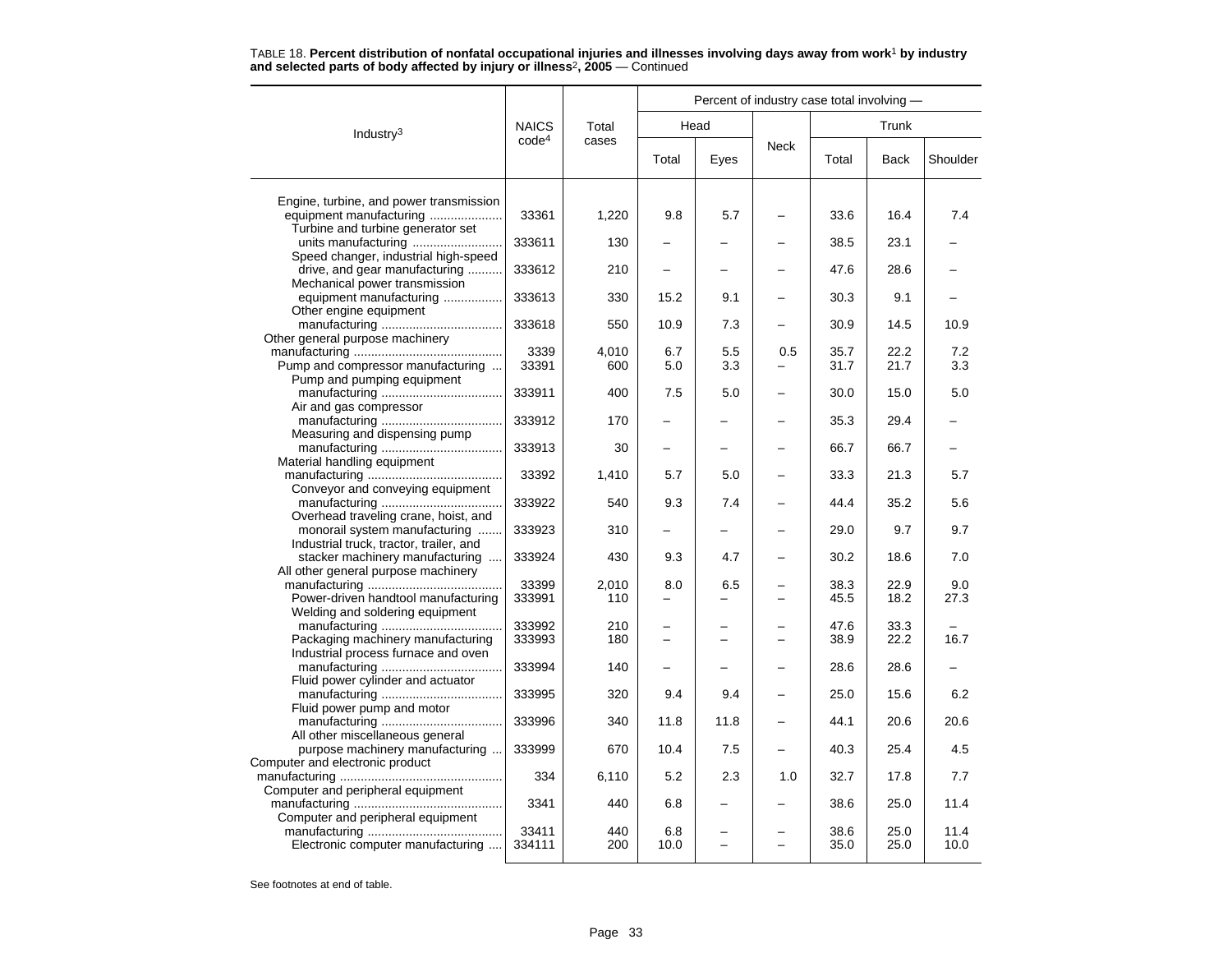|                                                                                                         | Percent of industry case total involving - |                          |                |                          |                          |                               |            |                          |                 |                                     |  |
|---------------------------------------------------------------------------------------------------------|--------------------------------------------|--------------------------|----------------|--------------------------|--------------------------|-------------------------------|------------|--------------------------|-----------------|-------------------------------------|--|
| Industry <sup>3</sup>                                                                                   |                                            | <b>Upper extremities</b> |                |                          |                          | Lower extremities             |            |                          | Multiple        | All                                 |  |
|                                                                                                         | Total                                      | Finger                   | Hand           | Wrist                    | Total                    | Knee                          | Foot, toe  | Body<br>systems          | body<br>parts   | other<br>body<br>parts <sup>5</sup> |  |
| Engine, turbine, and power transmission<br>equipment manufacturing<br>Turbine and turbine generator set | 32.8                                       | 15.6                     | 4.1            | 4.1                      | 18.0                     | 5.7                           | 4.9        |                          | 4.1             |                                     |  |
| Speed changer, industrial high-speed                                                                    | 30.8                                       | 15.4                     |                |                          | 15.4                     | $\overline{\phantom{0}}$      |            |                          | 15.4            |                                     |  |
| drive, and gear manufacturing<br>Mechanical power transmission                                          | 28.6                                       | 14.3                     | -              |                          | 14.3                     | -                             |            |                          |                 |                                     |  |
| equipment manufacturing<br>Other engine equipment                                                       | 39.4                                       | 18.2                     | 6.1            | $\overline{\phantom{0}}$ | 15.2                     | -                             | 6.1        |                          | -               |                                     |  |
| Other general purpose machinery                                                                         | 29.1                                       | 12.7                     | $\overline{a}$ | 7.3                      | 20.0                     | 7.3                           | 5.5        | $\overline{\phantom{0}}$ | 5.5             |                                     |  |
| Pump and compressor manufacturing                                                                       | 34.2<br>36.7                               | 16.5<br>18.3             | 6.0<br>10.0    | 5.5<br>5.0               | 17.0<br>16.7             | 7.2<br>8.3                    | 5.7<br>3.3 | 0.5                      | 5.2<br>6.7      |                                     |  |
| Pump and pumping equipment<br>Air and gas compressor                                                    | 40.0                                       | 20.0                     | 10.0           | 5.0                      | 15.0                     | 7.5                           |            |                          | 10.0            |                                     |  |
| Measuring and dispensing pump                                                                           | 35.3                                       | 17.6                     | 11.8           | $\overline{\phantom{0}}$ | 29.4                     | 11.8                          |            | $\overline{\phantom{0}}$ |                 |                                     |  |
| Material handling equipment                                                                             | $\qquad \qquad -$                          |                          | $\overline{a}$ | $\equiv$                 | $\overline{\phantom{0}}$ | $\overline{\phantom{0}}$      |            |                          | $\equiv$        |                                     |  |
| Conveyor and conveying equipment                                                                        | 30.5                                       | 18.4                     | 5.7            | 2.8                      | 21.3                     | 10.6                          | 9.2        |                          | 7.1             |                                     |  |
| Overhead traveling crane, hoist, and                                                                    | 27.8                                       | 14.8                     | 5.6            | $\overline{\phantom{0}}$ | 14.8                     | 5.6                           | 5.6        |                          | 5.6             |                                     |  |
| monorail system manufacturing<br>Industrial truck, tractor, trailer, and                                | 35.5                                       | 22.6                     | 9.7            | -                        | 32.3                     | 16.1                          | 16.1       |                          |                 |                                     |  |
| stacker machinery manufacturing<br>All other general purpose machinery                                  | 39.5                                       | 25.6                     | -              | 7.0                      | 16.3                     | 9.3                           | 4.7        | $\overline{\phantom{0}}$ | 4.7             |                                     |  |
| Power-driven handtool manufacturing<br>Welding and soldering equipment                                  | 35.3<br>27.3                               | 14.4<br>$\equiv$         | 5.0            | 7.5<br>$\overline{a}$    | 13.9<br>18.2             | 5.0<br>$\overline{a}$         | 4.0        | 1.0                      | 3.0<br>$\equiv$ |                                     |  |
| Packaging machinery manufacturing                                                                       | 38.1<br>38.9                               | 19.0<br>16.7             | 11.1           | 11.1                     | 14.3<br>11.1             | -<br>$\overline{\phantom{0}}$ | 9.5        | $\equiv$                 | $\equiv$        |                                     |  |
| Industrial process furnace and oven<br>Fluid power cylinder and actuator                                | 50.0                                       | 21.4                     | 14.3           |                          | 21.4                     |                               |            |                          |                 |                                     |  |
| Fluid power pump and motor                                                                              | 40.6                                       | 21.9                     | 6.2            | -                        | 21.9                     | 9.4                           | 9.4        |                          | -               |                                     |  |
| All other miscellaneous general                                                                         | 26.5                                       | 8.8                      | 5.9            | $\overline{a}$           | 8.8                      | 5.9                           |            |                          | 5.9             |                                     |  |
| purpose machinery manufacturing<br>Computer and electronic product                                      | 34.3                                       | 11.9                     | 4.5            | 14.9                     | 10.4                     | 4.5                           | 3.0        |                          | 3.0             |                                     |  |
| Computer and peripheral equipment                                                                       | 32.7                                       | 11.1                     | 4.3            | 10.3                     | 15.5                     | 4.9                           | 3.1        | 2.3                      | 10.0            | 0.5                                 |  |
| Computer and peripheral equipment                                                                       | 29.5                                       | 6.8                      | 4.5            | 11.4                     | 15.9                     | 4.5                           |            |                          | 9.1             |                                     |  |
| Electronic computer manufacturing                                                                       | 29.5<br>25.0                               | 6.8<br>$\equiv$          | 4.5            | 11.4<br>15.0             | 15.9<br>20.0             | 4.5<br>-                      |            |                          | 9.1<br>10.0     |                                     |  |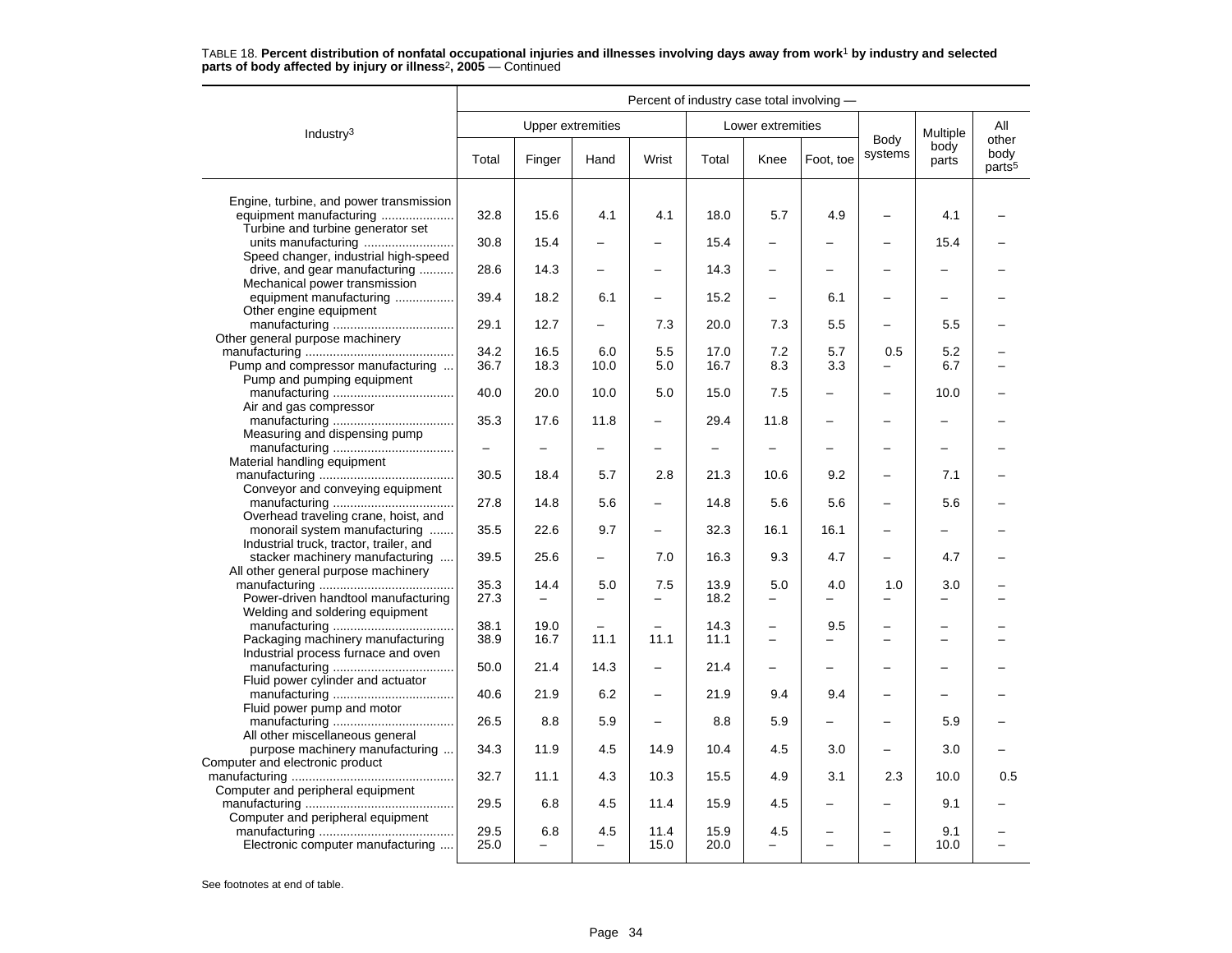|                                                                 |                   |            | Percent of industry case total involving - |      |                          |              |             |          |  |  |  |
|-----------------------------------------------------------------|-------------------|------------|--------------------------------------------|------|--------------------------|--------------|-------------|----------|--|--|--|
| Industry $3$                                                    | <b>NAICS</b>      | Total      |                                            | Head |                          | Trunk        |             |          |  |  |  |
|                                                                 | code <sup>4</sup> | cases      | Total                                      | Eyes | <b>Neck</b>              | Total        | <b>Back</b> | Shoulder |  |  |  |
| Computer storage device                                         |                   |            |                                            |      |                          |              |             |          |  |  |  |
|                                                                 | 334112            | 80         |                                            |      |                          | 37.5         | 25.0        |          |  |  |  |
| Other computer peripheral equipment                             |                   |            |                                            |      |                          |              |             |          |  |  |  |
|                                                                 | 334119            | 150        |                                            |      |                          | 46.7         | 26.7        | 20.0     |  |  |  |
| Communications equipment manufacturing                          | 3342              | 660        | 4.5                                        |      |                          | 33.3         | 19.7        | 12.1     |  |  |  |
| Radio and television broadcasting and                           |                   |            |                                            |      |                          |              |             |          |  |  |  |
| wireless communications equipment                               |                   |            |                                            |      |                          |              |             |          |  |  |  |
|                                                                 | 33422             | 300        |                                            |      |                          | 33.3         | 23.3        | 6.7      |  |  |  |
| Other communications equipment                                  |                   |            |                                            |      |                          |              |             |          |  |  |  |
| Audio and video equipment manufacturing                         | 33429<br>3343     | 100<br>260 | 7.7                                        |      |                          | 30.0<br>30.8 | 15.4        | 7.7      |  |  |  |
| Semiconductor and other electronic                              |                   |            |                                            |      |                          |              |             |          |  |  |  |
| component manufacturing                                         | 3344              | 2,210      | 5.9                                        | 2.7  | 0.9                      | 28.5         | 18.1        | 6.8      |  |  |  |
| Semiconductor and other electronic                              |                   |            |                                            |      |                          |              |             |          |  |  |  |
| component manufacturing                                         | 33441             | 2,210      | 5.9                                        | 2.7  | .9                       | 28.5         | 18.1        | 6.8      |  |  |  |
| Bare printed circuit board                                      |                   |            |                                            |      |                          |              |             |          |  |  |  |
|                                                                 | 334412            | 440        | 9.1                                        | 6.8  |                          | 31.8         | 18.2        | 6.8      |  |  |  |
| Semiconductor and related device                                |                   |            |                                            |      |                          |              |             |          |  |  |  |
|                                                                 | 334413            | 650        |                                            |      |                          | 27.7         | 15.4        | 9.2      |  |  |  |
| Electronic capacitor manufacturing                              | 334414            | 150        |                                            |      | -                        | 53.3         | 46.7        |          |  |  |  |
| Electronic coil, transformer, and other                         |                   |            |                                            |      |                          |              |             |          |  |  |  |
| inductor manufacturing                                          | 334416            | 170        | -                                          |      | $\overline{\phantom{0}}$ | 29.4         | 17.6        |          |  |  |  |
| Electronic connector manufacturing                              | 334417            | 110        |                                            |      | L                        | 27.3         | 18.2        |          |  |  |  |
| Printed circuit assembly (electronic                            |                   |            |                                            |      |                          |              |             |          |  |  |  |
| assembly) manufacturing<br>Other electronic component           | 334418            | 240        | 20.8                                       |      |                          | 25.0         | 12.5        | 12.5     |  |  |  |
|                                                                 | 334419            | 370        | 5.4                                        |      |                          | 18.9         | 16.2        |          |  |  |  |
| Navigational, measuring, electromedical,                        |                   |            |                                            |      |                          |              |             |          |  |  |  |
| and control instruments manufacturing                           | 3345              | 2,350      | 5.1                                        | 2.1  | .9                       | 34.9         | 15.7        | 7.2      |  |  |  |
| Navigational, measuring, electromedical,                        |                   |            |                                            |      |                          |              |             |          |  |  |  |
| and control instruments manufacturing                           | 33451             | 2,350      | 5.1                                        | 2.1  | .9                       | 34.9         | 15.7        | 7.2      |  |  |  |
| Electromedical and electrotherapeutic                           |                   |            |                                            |      |                          |              |             |          |  |  |  |
| apparatus manufacturing                                         | 334510            | 260        | 11.5                                       | 7.7  |                          | 38.5         | 26.9        |          |  |  |  |
| Search, detection, navigation,                                  |                   |            |                                            |      |                          |              |             |          |  |  |  |
| guidance, aeronautical, and nautical                            |                   |            |                                            |      |                          |              |             |          |  |  |  |
| system and instrument                                           |                   |            |                                            |      |                          |              |             |          |  |  |  |
|                                                                 | 334511            | 540        | 3.7                                        |      |                          | 31.5         | 20.4        | 5.6      |  |  |  |
| Automatic environmental control                                 |                   |            |                                            |      |                          |              |             |          |  |  |  |
| manufacturing for residential,<br>commercial, and appliance use | 334512            | 260        |                                            |      |                          | 34.6         | 15.4        | 7.7      |  |  |  |
| Instruments and related products                                |                   |            |                                            |      |                          |              |             |          |  |  |  |
| manufacturing for measuring,                                    |                   |            |                                            |      |                          |              |             |          |  |  |  |
| displaying, and controlling industrial                          |                   |            |                                            |      |                          |              |             |          |  |  |  |
| process variables                                               | 334513            | 470        | 14.9                                       |      |                          | 23.4         | 8.5         | 4.3      |  |  |  |
| Totalizing fluid meter and counting                             |                   |            |                                            |      |                          |              |             |          |  |  |  |
| device manufacturing                                            | 334514            | 90         |                                            |      |                          | 22.2         |             |          |  |  |  |
| Instrument manufacturing for                                    |                   |            |                                            |      |                          |              |             |          |  |  |  |
| measuring and testing electricity and                           |                   |            |                                            |      |                          |              |             |          |  |  |  |
|                                                                 | 334515            | 180        |                                            |      |                          | 44.4         | 16.7        |          |  |  |  |
|                                                                 |                   |            |                                            |      |                          |              |             |          |  |  |  |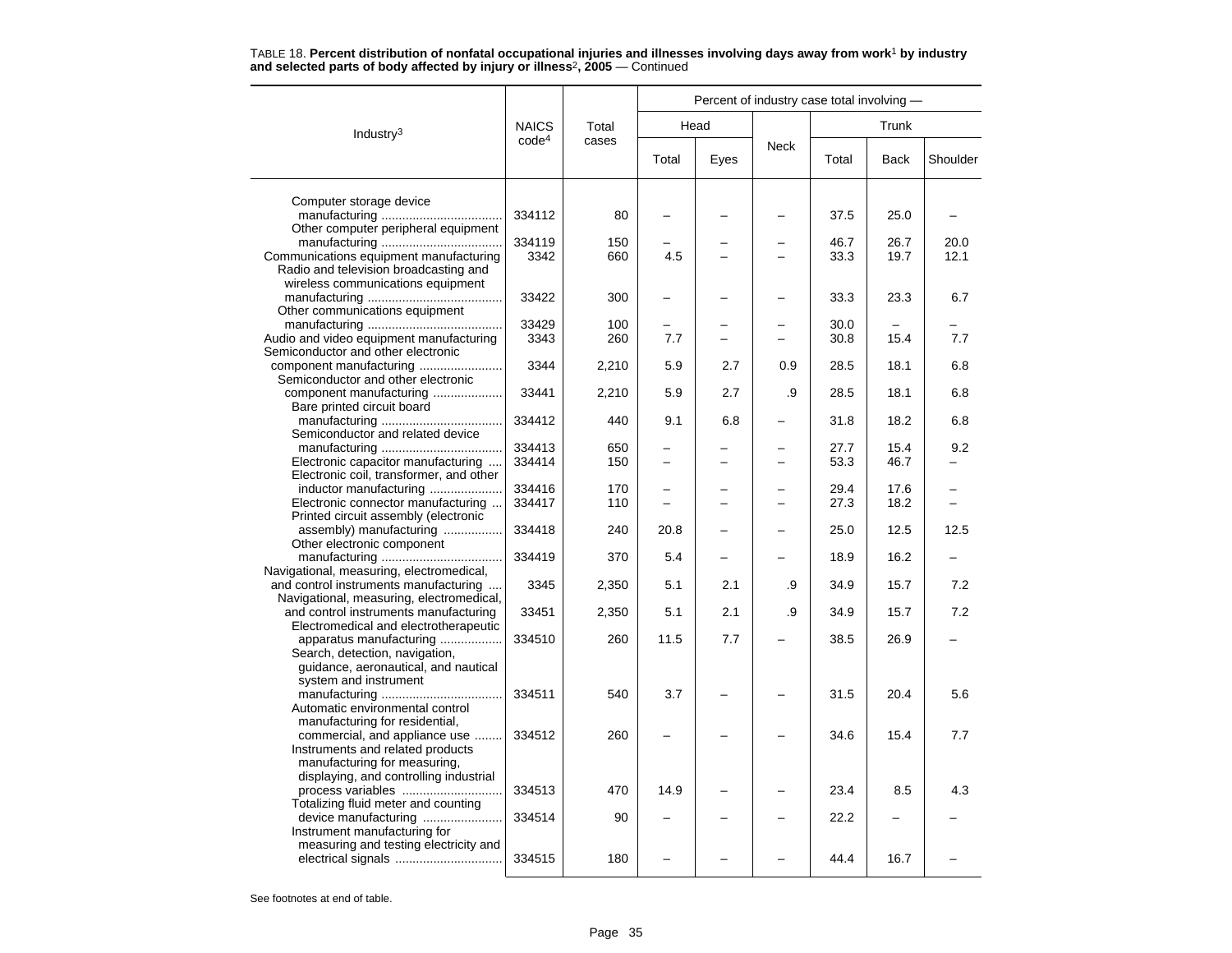|                                                                                                                                             | Percent of industry case total involving - |                                  |                                 |                 |              |                                  |                                  |                                                      |                          |                            |
|---------------------------------------------------------------------------------------------------------------------------------------------|--------------------------------------------|----------------------------------|---------------------------------|-----------------|--------------|----------------------------------|----------------------------------|------------------------------------------------------|--------------------------|----------------------------|
| Industry <sup>3</sup>                                                                                                                       |                                            | <b>Upper extremities</b>         |                                 |                 |              | Lower extremities                |                                  |                                                      | Multiple                 | All<br>other               |
|                                                                                                                                             | Total                                      | Finger                           | Hand                            | Wrist           | Total        | Knee                             | Foot, toe                        | Body<br>systems                                      | body<br>parts            | body<br>parts <sup>5</sup> |
| Computer storage device<br>Other computer peripheral equipment                                                                              | 25.0                                       | $\overline{\phantom{0}}$         |                                 |                 |              |                                  |                                  |                                                      |                          |                            |
| Communications equipment manufacturing<br>Radio and television broadcasting and<br>wireless communications equipment                        | 40.0<br>27.3                               | 13.3<br>10.6                     | 4.5                             | 13.3<br>7.6     | 16.7         | 4.5                              | 9.1                              | 6.1                                                  | 10.6                     |                            |
| Other communications equipment                                                                                                              | 30.0                                       | 13.3                             | -                               | 6.7             | 16.7         | 6.7                              | ÷                                | $\overline{\phantom{0}}$                             | 10.0                     |                            |
| Audio and video equipment manufacturing<br>Semiconductor and other electronic                                                               | 40.0<br>42.3                               | 19.2                             | 7.7                             | 7.7             | 20.0<br>19.2 | -<br>7.7                         | 20.0<br>$\overline{\phantom{0}}$ | $\overline{\phantom{0}}$<br>$\overline{\phantom{0}}$ | $\overline{\phantom{m}}$ |                            |
| component manufacturing<br>Semiconductor and other electronic                                                                               | 30.8                                       | 10.4                             | 4.5                             | 9.5             | 18.1         | 5.4                              | 1.8                              | 3.2                                                  | 11.3                     | 1.4                        |
| component manufacturing<br>Bare printed circuit board                                                                                       | 30.8                                       | 10.4                             | 4.5                             | 9.5             | 18.1         | 5.4                              | 1.8                              | 3.2                                                  | 11.3                     | 1.4                        |
| Semiconductor and related device                                                                                                            | 15.9                                       | 6.8                              |                                 | 4.5             | 25.0         | $\qquad \qquad -$                | 4.5                              | 6.8                                                  | 11.4                     |                            |
| Electronic capacitor manufacturing<br>Electronic coil, transformer, and other                                                               | 27.7<br>13.3                               | 10.8<br>$\overline{\phantom{0}}$ | 3.1<br>$\overline{\phantom{0}}$ | 9.2<br>$\equiv$ | 24.6<br>20.0 | 6.2<br>L.                        | $\overline{\phantom{0}}$         | 3.1                                                  | 13.8                     |                            |
| inductor manufacturing<br>Electronic connector manufacturing<br>Printed circuit assembly (electronic                                        | 47.1<br>36.4                               | $\overline{\phantom{0}}$         | -<br>$\overline{\phantom{0}}$   | 17.6            | 23.5<br>18.2 | 23.5<br>$\overline{\phantom{0}}$ |                                  | $\overline{\phantom{0}}$                             |                          |                            |
| assembly) manufacturing<br>Other electronic component                                                                                       | 33.3                                       | 8.3                              | 8.3                             | 12.5            | 8.3          | -                                |                                  | $\overline{\phantom{0}}$                             | 8.3                      |                            |
| Navigational, measuring, electromedical,                                                                                                    | 51.4                                       | 24.3                             | 5.4                             | 16.2            | 5.4          | $\overline{\phantom{0}}$         |                                  | $\overline{\phantom{0}}$                             | 10.8                     | 8.1                        |
| and control instruments manufacturing<br>Navigational, measuring, electromedical,                                                           | 35.7                                       | 11.5                             | 4.3                             | 12.8            | 11.9         | 4.3                              | 3.0                              | 1.3                                                  | 10.2                     |                            |
| and control instruments manufacturing<br>Electromedical and electrotherapeutic                                                              | 35.7                                       | 11.5                             | 4.3                             | 12.8            | 11.9         | 4.3                              | 3.0                              | 1.3                                                  | 10.2                     |                            |
| apparatus manufacturing<br>Search, detection, navigation,<br>guidance, aeronautical, and nautical<br>system and instrument                  | 38.5                                       | 11.5                             |                                 | 15.4            | 11.5         |                                  |                                  |                                                      |                          |                            |
| Automatic environmental control<br>manufacturing for residential,                                                                           | 33.3                                       | 7.4                              |                                 | 14.8            | 13.0         | 5.6                              |                                  | $\overline{\phantom{0}}$                             | 16.7                     |                            |
| commercial, and appliance use<br>Instruments and related products<br>manufacturing for measuring,<br>displaying, and controlling industrial | 50.0                                       | 11.5                             | 23.1                            | 15.4            | 7.7          |                                  |                                  |                                                      | 7.7                      |                            |
| process variables<br>Totalizing fluid meter and counting                                                                                    | 42.6                                       | 19.1                             | $\equiv$                        | 17.0            | 10.6         | -                                | 6.4                              | -                                                    | 6.4                      |                            |
| device manufacturing<br>Instrument manufacturing for                                                                                        | 44.4                                       | 22.2                             |                                 |                 |              |                                  |                                  |                                                      |                          |                            |
| measuring and testing electricity and                                                                                                       | 22.2                                       |                                  |                                 |                 | 11.1         |                                  |                                  |                                                      | 16.7                     |                            |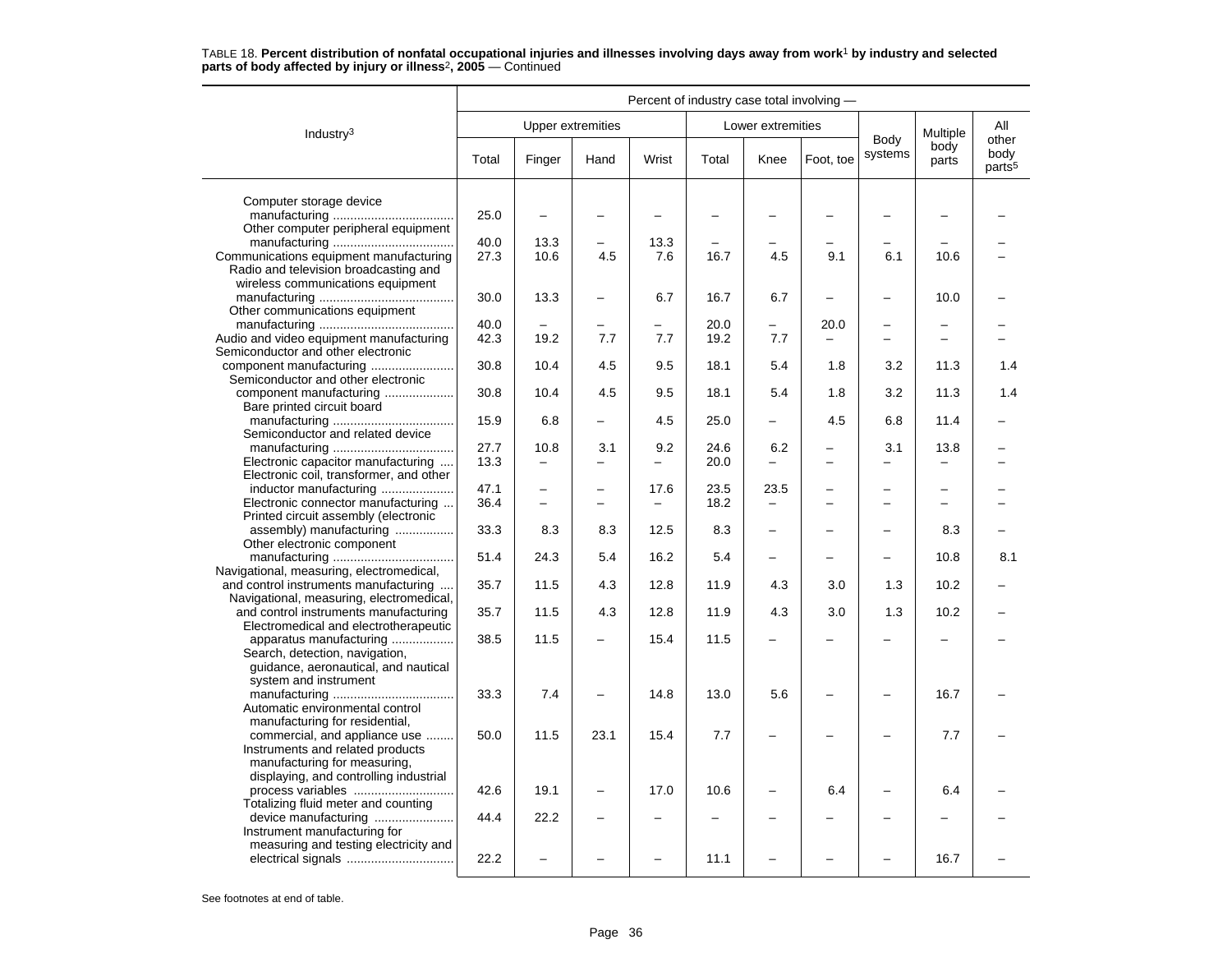|                                           |                   |           |                          | Percent of industry case total involving - |                          |       |             |                          |  |
|-------------------------------------------|-------------------|-----------|--------------------------|--------------------------------------------|--------------------------|-------|-------------|--------------------------|--|
| Industry <sup>3</sup>                     | <b>NAICS</b>      | Total     |                          | Head                                       |                          | Trunk |             |                          |  |
|                                           | code <sup>4</sup> | cases     | Total                    | Eyes                                       | <b>Neck</b>              | Total | <b>Back</b> | Shoulder                 |  |
| Analytical laboratory instrument          |                   |           |                          |                                            |                          |       |             |                          |  |
|                                           | 334516            | 220       |                          |                                            |                          | 40.9  | 18.2        | 18.2                     |  |
| Irradiation apparatus manufacturing       | 334517            | 50        |                          |                                            |                          |       |             |                          |  |
| Other measuring and controlling           |                   |           |                          |                                            |                          |       |             |                          |  |
| device manufacturing                      | 334519            | 280       |                          |                                            |                          | 50.0  | 10.7        | 7.1                      |  |
| Manufacturing and reproducing magnetic    |                   |           |                          |                                            |                          |       |             |                          |  |
|                                           | 3346              | 190       |                          |                                            |                          | 36.8  | 21.1        |                          |  |
| Manufacturing and reproducing             |                   |           |                          |                                            |                          |       |             |                          |  |
| magnetic and optical media                | 33461             | 190       |                          |                                            |                          | 36.8  | 21.1        |                          |  |
| Prerecorded compact disc (except          |                   |           |                          |                                            |                          |       |             |                          |  |
| software), tape, and record               |                   |           |                          |                                            |                          |       |             |                          |  |
|                                           | 334612            | 170       |                          |                                            |                          | 35.3  | 17.6        |                          |  |
| Electrical equipment, appliance, and      |                   |           |                          |                                            |                          |       |             |                          |  |
|                                           | 335               | 4,700     | 8.1                      | 5.1                                        | 1.1                      | 37.7  | 20.9        | 8.5                      |  |
| Electric lighting equipment manufacturing | 3351              | 730       | 5.5                      | 2.7                                        |                          | 41.1  | 28.8        |                          |  |
| Electric lamp bulb and part               |                   |           |                          |                                            |                          |       |             |                          |  |
| Lighting fixture manufacturing            | 33511<br>33512    | 70<br>660 | 4.5                      | 3.0                                        |                          | 43.9  | 31.8        |                          |  |
| Residential electric lighting fixture     |                   |           |                          |                                            |                          |       |             |                          |  |
|                                           | 335121            | 180       |                          |                                            |                          | 16.7  | 16.7        |                          |  |
| Commercial, industrial, and               |                   |           |                          |                                            |                          |       |             |                          |  |
| institutional electric lighting fixture   |                   |           |                          |                                            |                          |       |             |                          |  |
|                                           | 335122            | 390       |                          |                                            |                          | 56.4  | 41.0        |                          |  |
| Other lighting equipment                  |                   |           |                          |                                            |                          |       |             |                          |  |
|                                           | 335129            | 90        |                          |                                            |                          | 44.4  | 22.2        |                          |  |
| Household appliance manufacturing         | 3352              | 730       | 4.1                      | 2.7                                        | $\equiv$                 | 31.5  | 13.7        | 9.6                      |  |
| Small electrical appliance manufacturing  | 33521             | 170       | -                        | -                                          | $\overline{\phantom{0}}$ | 35.3  | 23.5        | 11.8                     |  |
| Electric housewares and household         |                   |           |                          |                                            |                          |       |             |                          |  |
| fan manufacturing                         | 335211            | 110       |                          |                                            |                          | 36.4  | 27.3        |                          |  |
| Major appliance manufacturing             | 33522             | 560       | 3.6                      |                                            |                          | 30.4  | 10.7        | 10.7                     |  |
| Household refrigerator and home           |                   |           |                          |                                            |                          |       |             |                          |  |
| freezer manufacturing                     | 335222            | 130       |                          |                                            |                          | 30.8  | 15.4        | 15.4                     |  |
| Other major household appliance           | 335228            | 80        |                          |                                            |                          | 25.0  |             |                          |  |
| Electrical equipment manufacturing        | 3353              | 1,680     | 10.1                     | 6.0                                        | $\overline{\phantom{0}}$ | 42.9  | 22.6        | 8.9                      |  |
| Electrical equipment manufacturing        | 33531             | 1,680     | 10.1                     | 6.0                                        | $\overline{\phantom{0}}$ | 42.9  | 22.6        | 8.9                      |  |
| Power, distribution, and specialty        |                   |           |                          |                                            |                          |       |             |                          |  |
| transformer manufacturing                 | 335311            | 480       | 12.5                     | 10.4                                       |                          | 43.8  | 20.8        | 6.2                      |  |
| Motor and generator manufacturing         | 335312            | 590       | 8.5                      | 3.4                                        |                          | 35.6  | 22.0        | 6.8                      |  |
| Switchgear and switchboard                |                   |           |                          |                                            |                          |       |             |                          |  |
| apparatus manufacturing                   | 335313            | 340       | 8.8                      |                                            |                          | 38.2  | 17.6        | 8.8                      |  |
| Relay and industrial control              |                   |           |                          |                                            |                          |       |             |                          |  |
|                                           | 335314            | 270       | 11.1                     | 11.1                                       |                          | 63.0  | 33.3        | 18.5                     |  |
| Other electrical equipment and component  |                   |           |                          |                                            |                          |       |             |                          |  |
|                                           | 3359              | 1,550     | 9.0                      | 6.5                                        | 1.3                      | 32.9  | 18.1        | 10.3                     |  |
|                                           | 33591             | 310       | 6.5                      |                                            |                          | 35.5  | 12.9        | 9.7                      |  |
| Storage battery manufacturing             | 335911            | 130       | -                        |                                            | -                        | 30.8  | 15.4        | $\overline{\phantom{0}}$ |  |
| Primary battery manufacturing             | 335912<br>335921  | 180<br>60 | $\overline{\phantom{0}}$ |                                            |                          | 38.9  | 16.7        | 11.1                     |  |
| Fiber optic cable manufacturing           |                   |           |                          |                                            |                          | 33.3  | 33.3        |                          |  |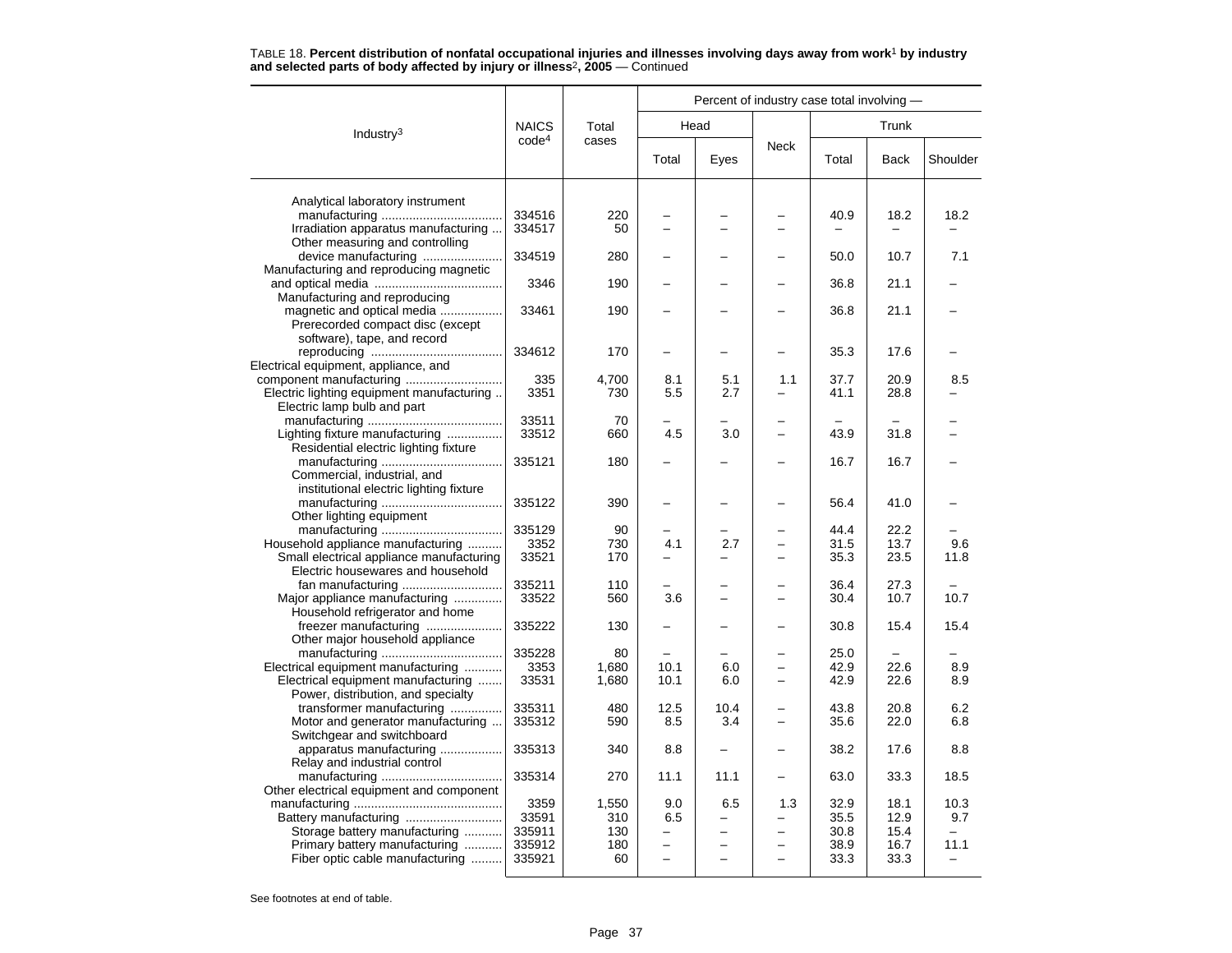|                                                                          | Percent of industry case total involving - |                                  |                               |                               |                           |                           |                          |                                                      |                          |                                     |
|--------------------------------------------------------------------------|--------------------------------------------|----------------------------------|-------------------------------|-------------------------------|---------------------------|---------------------------|--------------------------|------------------------------------------------------|--------------------------|-------------------------------------|
| Industry <sup>3</sup>                                                    |                                            | <b>Upper extremities</b>         |                               |                               |                           | Lower extremities         |                          |                                                      | Multiple                 | All                                 |
|                                                                          | Total                                      | Finger                           | Hand                          | Wrist                         | Total                     | Knee                      | Foot, toe                | Body<br>systems                                      | body<br>parts            | other<br>body<br>parts <sup>5</sup> |
| Analytical laboratory instrument                                         |                                            |                                  |                               |                               |                           |                           |                          |                                                      |                          |                                     |
|                                                                          | 27.3                                       |                                  |                               | 9.1                           | 9.1                       |                           |                          |                                                      | 18.2                     |                                     |
| Irradiation apparatus manufacturing                                      | $\overline{\phantom{0}}$                   | -                                |                               | $\overline{\phantom{0}}$      | 40.0                      |                           |                          |                                                      |                          |                                     |
| Other measuring and controlling                                          |                                            | 17.9                             |                               | $\overline{\phantom{0}}$      | 14.3                      |                           |                          |                                                      | -                        |                                     |
| device manufacturing<br>Manufacturing and reproducing magnetic           | 28.6                                       |                                  |                               |                               |                           |                           |                          |                                                      |                          |                                     |
|                                                                          | 31.6                                       | 10.5                             |                               |                               | 21.1                      | 10.5                      |                          |                                                      |                          |                                     |
| Manufacturing and reproducing                                            |                                            |                                  |                               |                               |                           |                           |                          |                                                      |                          |                                     |
| magnetic and optical media                                               | 31.6                                       | 10.5                             |                               |                               | 21.1                      | 10.5                      |                          |                                                      |                          |                                     |
| Prerecorded compact disc (except                                         |                                            |                                  |                               |                               |                           |                           |                          |                                                      |                          |                                     |
| software), tape, and record                                              | 35.3                                       | 11.8                             |                               |                               | 23.5                      | 11.8                      |                          |                                                      |                          |                                     |
| Electrical equipment, appliance, and                                     |                                            |                                  |                               |                               |                           |                           |                          |                                                      |                          |                                     |
|                                                                          | 34.0                                       | 13.0                             | 4.7                           | 10.2                          | 13.2                      | 5.1                       | 3.8                      | 0.6                                                  | 5.1                      |                                     |
| Electric lighting equipment manufacturing                                | 37.0                                       | 15.1                             | 11.0                          | 4.1                           | 9.6                       | -                         | 5.5                      |                                                      | 6.8                      |                                     |
| Electric lamp bulb and part                                              |                                            |                                  |                               |                               |                           |                           |                          |                                                      |                          |                                     |
| Lighting fixture manufacturing                                           | 28.6<br>37.9                               | 15.2                             | 12.1                          | 4.5                           | 9.1                       | L.                        | 6.1                      |                                                      | 42.9<br>3.0              |                                     |
| Residential electric lighting fixture                                    |                                            |                                  |                               |                               |                           |                           |                          |                                                      |                          |                                     |
|                                                                          | 38.9                                       | 27.8                             |                               |                               | 27.8                      | $\overline{a}$            | 22.2                     |                                                      |                          |                                     |
| Commercial, industrial, and                                              |                                            |                                  |                               |                               |                           |                           |                          |                                                      |                          |                                     |
| institutional electric lighting fixture                                  |                                            |                                  |                               |                               |                           |                           |                          |                                                      |                          |                                     |
| Other lighting equipment                                                 | 33.3                                       | $\equiv$                         | 15.4                          |                               |                           | $\overline{\phantom{0}}$  |                          |                                                      | -                        |                                     |
|                                                                          | 55.6                                       | 33.3                             |                               |                               |                           |                           |                          |                                                      |                          |                                     |
| Household appliance manufacturing                                        | 43.8                                       | 16.4                             | 4.1                           | 13.7                          | 13.7                      | 5.5                       | 2.7                      |                                                      | 4.1                      |                                     |
| Small electrical appliance manufacturing                                 | 41.2                                       | 11.8                             | $\overline{\phantom{0}}$      | 17.6                          | 17.6                      |                           |                          |                                                      |                          |                                     |
| Electric housewares and household                                        |                                            |                                  |                               |                               |                           |                           |                          |                                                      |                          |                                     |
| fan manufacturing                                                        | 36.4<br>44.6                               | 17.9                             | $\equiv$<br>3.6               | 18.2<br>14.3                  | 18.2<br>14.3              | -<br>7.1                  |                          |                                                      | 5.4                      |                                     |
| Major appliance manufacturing<br>Household refrigerator and home         |                                            |                                  |                               |                               |                           |                           |                          |                                                      |                          |                                     |
| freezer manufacturing                                                    | 53.8                                       | 15.4                             | $\overline{\phantom{0}}$      | 23.1                          | 15.4                      |                           |                          |                                                      |                          |                                     |
| Other major household appliance                                          |                                            |                                  |                               |                               |                           |                           |                          |                                                      |                          |                                     |
|                                                                          | 25.0                                       |                                  |                               |                               | 37.5                      | 25.0                      |                          |                                                      |                          |                                     |
| Electrical equipment manufacturing                                       | 31.0                                       | 13.1                             | 3.0                           | 10.7                          | 11.3                      | 5.4                       | 1.8                      |                                                      | 3.6                      |                                     |
| Electrical equipment manufacturing<br>Power, distribution, and specialty | 31.0                                       | 13.1                             | 3.0                           | 10.7                          | 11.3                      | 5.4                       | 1.8                      | $\overline{\phantom{0}}$                             | 3.6                      |                                     |
| transformer manufacturing                                                | 25.0                                       | 10.4                             | 4.2                           | 10.4                          | 14.6                      | 8.3                       |                          |                                                      |                          |                                     |
| Motor and generator manufacturing                                        | 37.3                                       | 15.3                             | 3.4                           | 10.2                          | 15.3                      | 6.8                       |                          |                                                      | 5.1                      |                                     |
| Switchgear and switchboard                                               |                                            |                                  |                               |                               |                           |                           |                          |                                                      |                          |                                     |
| apparatus manufacturing                                                  | 44.1                                       | 17.6                             | $\overline{\phantom{0}}$      | 17.6                          | 5.9                       | -                         |                          | $\overline{\phantom{0}}$                             | 5.9                      |                                     |
| Relay and industrial control                                             | 14.8                                       | 7.4                              |                               |                               | 7.4                       |                           |                          |                                                      |                          |                                     |
| Other electrical equipment and component                                 |                                            |                                  |                               |                               |                           |                           |                          |                                                      |                          |                                     |
|                                                                          | 31.0                                       | 11.0                             | 3.9                           | 11.0                          | 16.8                      | 6.5                       | 5.2                      | 1.3                                                  | 7.1                      |                                     |
|                                                                          | 29.0                                       | 9.7                              | $\overline{\phantom{0}}$      | 9.7                           | 22.6                      | 9.7                       | -                        | $\overline{\phantom{0}}$                             | $\overline{\phantom{0}}$ |                                     |
| Storage battery manufacturing                                            | 30.8                                       | 15.4                             | $\overline{\phantom{0}}$      | $\overline{\phantom{0}}$      | 23.1                      | 15.4                      | $\overline{\phantom{0}}$ | $\overline{\phantom{0}}$                             | $\overline{\phantom{0}}$ |                                     |
| Primary battery manufacturing                                            | 33.3                                       | 11.1<br>$\overline{\phantom{m}}$ | $\overline{\phantom{0}}$<br>÷ | -<br>$\overline{\phantom{0}}$ | 22.2<br>$\qquad \qquad -$ | 11.1<br>$\qquad \qquad -$ | ÷                        | $\overline{\phantom{0}}$<br>$\overline{\phantom{0}}$ |                          |                                     |
| Fiber optic cable manufacturing                                          | 33.3                                       |                                  |                               |                               |                           |                           |                          |                                                      | 33.3                     |                                     |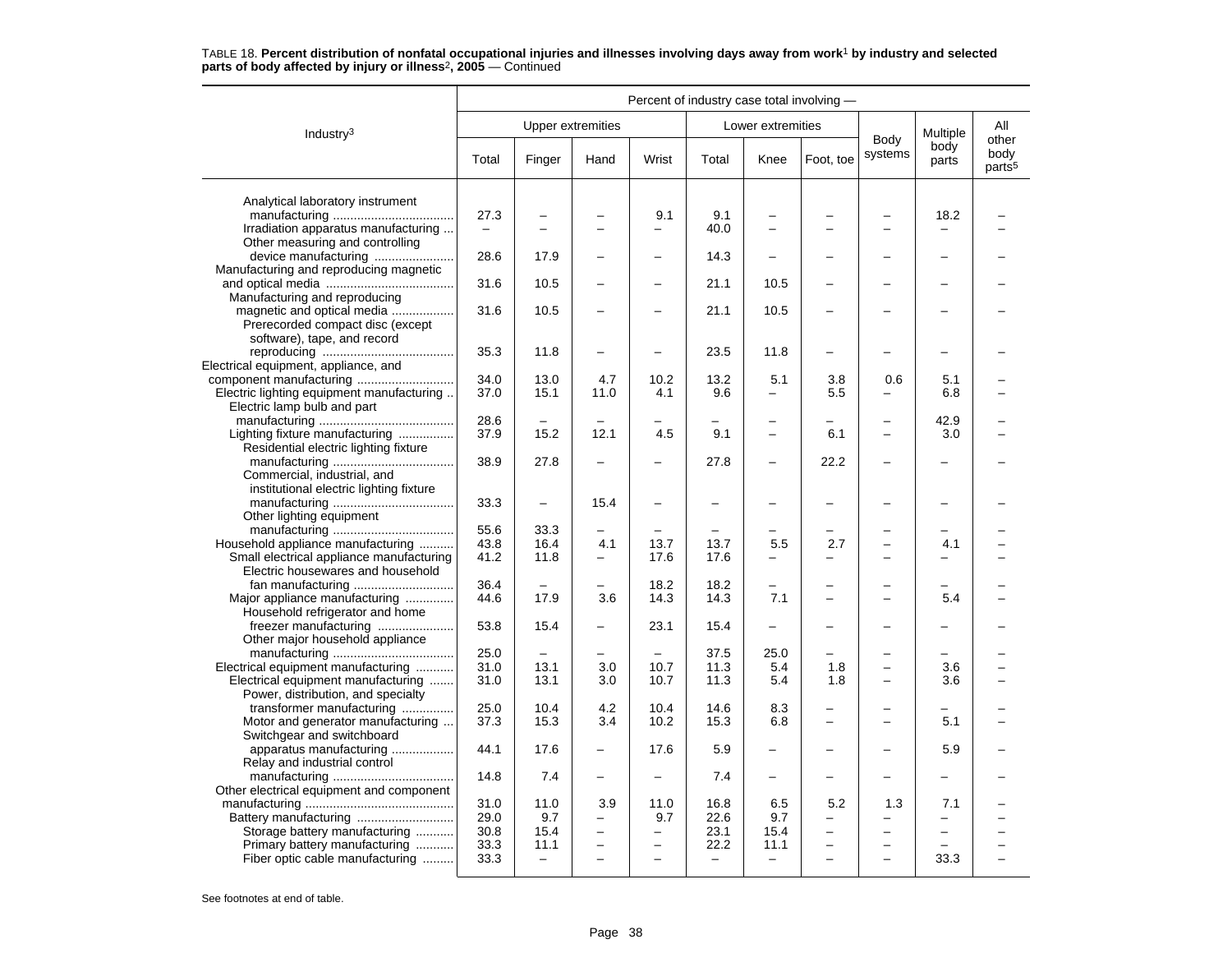|                                                                                                                  |                   |                 | Percent of industry case total involving - |             |            |              |              |              |  |  |  |
|------------------------------------------------------------------------------------------------------------------|-------------------|-----------------|--------------------------------------------|-------------|------------|--------------|--------------|--------------|--|--|--|
| Industry $3$                                                                                                     | <b>NAICS</b>      | Total           |                                            | Head        |            |              |              |              |  |  |  |
|                                                                                                                  | code <sup>4</sup> | cases           | Total                                      | Eyes        | Neck       | Total        | <b>Back</b>  | Shoulder     |  |  |  |
| Wiring device manufacturing<br>Current-carrying wiring device                                                    | 33593             | 570             | 7.0                                        | 5.3         |            | 29.8         | 17.5         | 8.8          |  |  |  |
| Noncurrent-carrying wiring device                                                                                | 335931            | 360             | 8.3                                        | 5.6         |            | 33.3         | 22.2         |              |  |  |  |
| All other electrical equipment and                                                                               | 335932            | 220             |                                            |             |            | 27.3         |              | 18.2         |  |  |  |
| component manufacturing<br>All other miscellaneous electrical<br>equipment and component                         | 33599             | 380             | 18.4                                       | 15.8        |            | 28.9         | 10.5         | 15.8         |  |  |  |
|                                                                                                                  | 335999            | 320             | 21.9                                       | 18.8        |            | 28.1         | 9.4          | 18.8         |  |  |  |
| Transportation equipment manufacturing<br>Motor vehicle manufacturing<br>Automobile and light duty motor vehicle | 336<br>3361       | 29.800<br>5,380 | 7.9<br>5.0                                 | 5.1<br>2.4  | 1.3<br>1.9 | 33.3<br>39.2 | 17.9<br>18.2 | 8.7<br>15.8  |  |  |  |
| Automobile manufacturing<br>Light truck and utility vehicle                                                      | 33611<br>336111   | 4,070<br>2,320  | 3.9<br>3.4                                 | 2.0<br>1.7  | 2.0<br>1.3 | 39.6<br>40.9 | 17.2<br>18.5 | 17.7<br>17.2 |  |  |  |
| Heavy duty truck manufacturing<br>Motor vehicle body and trailer                                                 | 336112<br>33612   | 1,750<br>1,310  | 4.6<br>8.4                                 | 2.3<br>3.8  | 2.3<br>1.5 | 37.7<br>38.2 | 15.4<br>22.1 | 18.9<br>9.2  |  |  |  |
| Motor vehicle body and trailer                                                                                   | 3362              | 3,880           | 10.8                                       | 8.0         | 1.0        | 30.2         | 17.0         | 6.4          |  |  |  |
|                                                                                                                  | 33621             | 3.880           | 10.8                                       | 8.0         | 1.0        | 30.2         | 17.0         | 6.4          |  |  |  |
| Motor vehicle body manufacturing<br>Truck trailer manufacturing<br>Travel trailer and camper                     | 336211<br>336212  | 1,440<br>1,180  | 9.0<br>16.1                                | 6.2<br>13.6 |            | 31.2<br>27.1 | 20.1<br>15.3 | 4.2<br>6.8   |  |  |  |
| Motor vehicle parts manufacturing<br>Motor vehicle gasoline engine and                                           | 336214<br>3363    | 1,020<br>10,430 | 8.8<br>6.7                                 | 5.9<br>4.5  | 2.9<br>1.0 | 33.3<br>31.4 | 15.7<br>17.5 | 7.8<br>7.7   |  |  |  |
| engine parts manufacturing<br>Carburetor, piston, piston ring, and                                               | 33631             | 850             |                                            |             |            | 29.4         | 15.3         | 9.4          |  |  |  |
| valve manufacturing<br>Gasoline engine and engine parts                                                          | 336311            | 210             |                                            |             |            | 23.8         | 14.3         |              |  |  |  |
| Motor vehicle electrical and electronic                                                                          | 336312            | 650             |                                            |             |            | 30.8         | 15.4         | 10.8         |  |  |  |
| equipment manufacturing<br>Other motor vehicle electrical and                                                    | 33632             | 1,390           | 5.0                                        | 2.2         | 1.4        | 37.4         | 25.2         | 9.4          |  |  |  |
| electronic equipment manufacturing<br>Motor vehicle steering and suspension<br>components (except spring)        | 336322            | 940             | 7.4                                        | 3.2         | 2.1        | 35.1         | 22.3         | 9.6          |  |  |  |
| Motor vehicle brake system                                                                                       | 33633             | 820             | 6.1                                        | 4.9         | 2.4        | 34.1         | 15.9         | 11.0         |  |  |  |
| Motor vehicle transmission and power                                                                             | 33634             | 710             | 7.0                                        | 4.2         |            | 16.9         | 12.7         | 2.8          |  |  |  |
| train parts manufacturing<br>Motor vehicle seating and interior trim                                             | 33635             | 990             | 12.1                                       | 10.1        | 2.0        | 32.3         | 17.2         | 9.1          |  |  |  |
| Motor vehicle metal stamping                                                                                     | 33636<br>33637    | 750<br>2,160    | 8.0<br>9.3                                 | 8.8         | .9         | 28.0<br>30.1 | 9.3<br>19.9  | 14.7<br>4.6  |  |  |  |
| Motor vehicle air-conditioning                                                                                   | 336391            | 250             | 8.0                                        | 8.0         |            | 24.0         | 12.0         | 8.0          |  |  |  |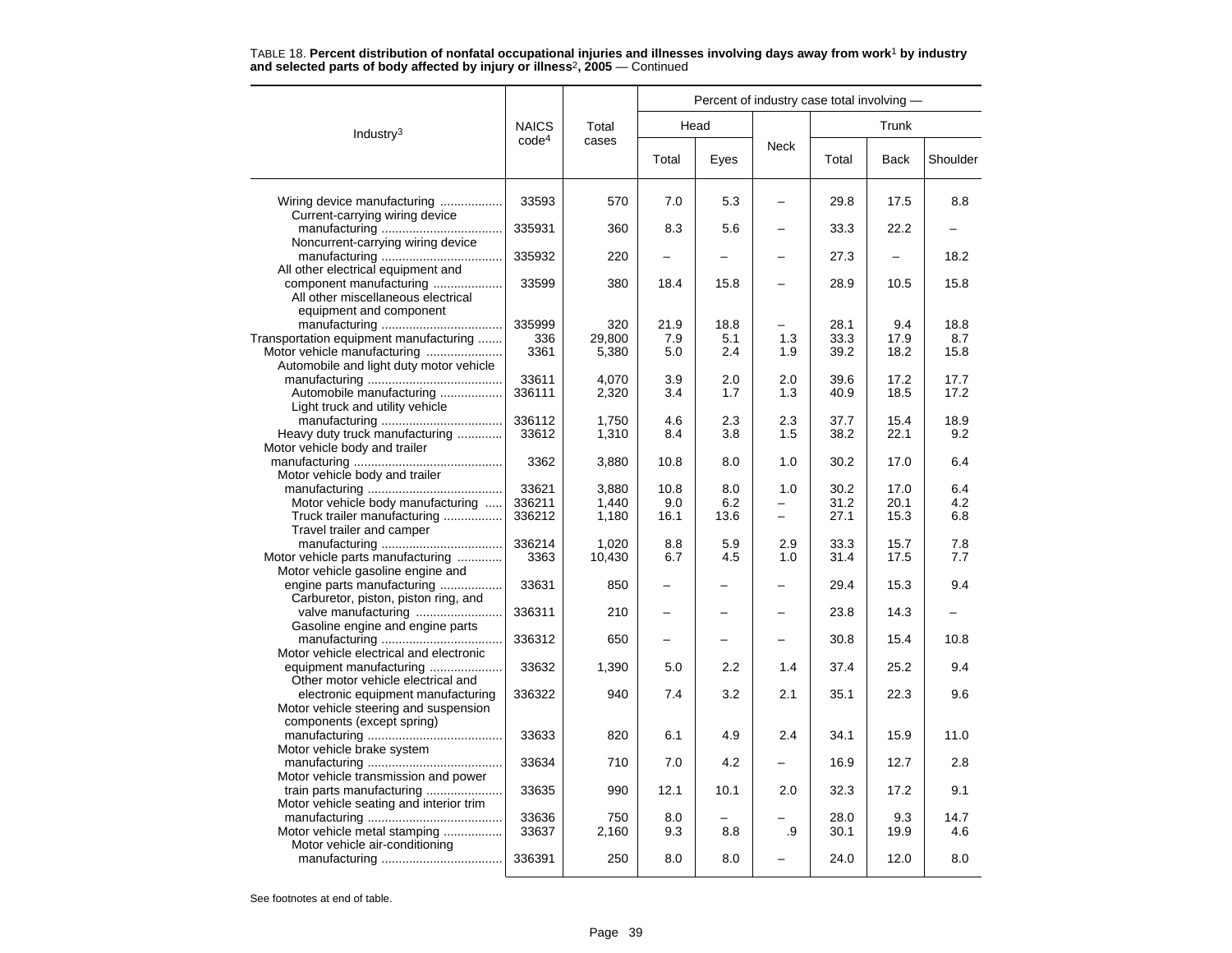|                                                                                                           | Percent of industry case total involving - |                          |      |       |       |                          |           |                          |               |                                     |
|-----------------------------------------------------------------------------------------------------------|--------------------------------------------|--------------------------|------|-------|-------|--------------------------|-----------|--------------------------|---------------|-------------------------------------|
| Industry <sup>3</sup>                                                                                     |                                            | <b>Upper extremities</b> |      |       |       | Lower extremities        |           |                          | Multiple      | All                                 |
|                                                                                                           | Total                                      | Finger                   | Hand | Wrist | Total | Knee                     | Foot, toe | Body<br>systems          | body<br>parts | other<br>body<br>parts <sup>5</sup> |
| Wiring device manufacturing<br>Current-carrying wiring device                                             | 36.8                                       | 15.8                     | 3.5  | 10.5  | 19.3  | 8.8                      | 5.3       |                          | 5.3           |                                     |
| Noncurrent-carrying wiring device                                                                         | 33.3                                       | 11.1                     | 5.6  | 5.6   | 19.4  | 5.6                      | 5.6       |                          |               |                                     |
| All other electrical equipment and                                                                        | 40.9                                       | 22.7                     |      | 13.6  | 18.2  | 13.6                     |           |                          | 9.1           |                                     |
| component manufacturing<br>All other miscellaneous electrical<br>equipment and component                  | 28.9                                       | 5.3                      | 5.3  | 21.1  | 10.5  | $\overline{\phantom{0}}$ |           |                          | 10.5          |                                     |
|                                                                                                           | 31.2                                       |                          |      | 21.9  | 6.2   |                          |           |                          | 9.4           |                                     |
| Transportation equipment manufacturing                                                                    | 30.5                                       | 12.0                     | 4.5  | 7.0   | 19.7  | 9.1                      | 4.6       | 1.4                      | 5.7           | 0.3                                 |
| Motor vehicle manufacturing<br>Automobile and light duty motor vehicle                                    | 27.7                                       | 8.4                      | 3.0  | 8.6   | 20.4  | 10.4                     | 3.5       | .9                       | 4.8           |                                     |
|                                                                                                           | 28.3                                       | 8.6                      | 2.9  | 8.8   | 19.4  | 11.8                     | 2.0       | .7                       | 5.9           |                                     |
| Automobile manufacturing<br>Light truck and utility vehicle                                               | 26.7                                       | 8.2                      | 3.0  | 7.3   | 19.8  | 12.5                     | 1.7       | .9                       | 6.5           |                                     |
|                                                                                                           | 30.3                                       | 9.1                      | 3.4  | 10.9  | 18.9  | 10.3                     | 2.3       |                          | 5.1           |                                     |
| Heavy duty truck manufacturing<br>Motor vehicle body and trailer                                          | 26.0                                       | 7.6                      | 3.1  | 7.6   | 23.7  | 6.9                      | 8.4       | $\equiv$                 | 1.5           |                                     |
| Motor vehicle body and trailer                                                                            | 33.5                                       | 15.7                     | 5.7  | 7.2   | 18.8  | 5.4                      | 6.2       | .8                       | 4.6           |                                     |
|                                                                                                           | 33.5                                       | 15.7                     | 5.7  | 7.2   | 18.8  | 5.4                      | 6.2       | .8                       | 4.6           |                                     |
| Motor vehicle body manufacturing                                                                          | 31.2                                       | 13.2                     | 8.3  | 5.6   | 18.8  | 6.2                      | 6.2       |                          | 9.0           |                                     |
| Truck trailer manufacturing<br>Travel trailer and camper                                                  | 33.9                                       | 20.3                     | 4.2  | 4.2   | 22.0  | 3.4                      | 8.5       |                          | $\equiv$      |                                     |
|                                                                                                           | 36.3                                       | 13.7                     | 4.9  | 12.7  | 13.7  | 5.9                      | 2.9       | 2.0                      | 2.9           |                                     |
| Motor vehicle parts manufacturing<br>Motor vehicle gasoline engine and                                    | 35.6                                       | 14.9                     | 5.5  | 6.6   | 16.5  | 6.9                      | 4.7       | 1.7                      | 6.8           | $\cdot$                             |
| engine parts manufacturing<br>Carburetor, piston, piston ring, and                                        | 42.4                                       | 17.6                     | 8.2  | 9.4   | 16.5  | 5.9                      | 4.7       |                          | 8.2           |                                     |
| Gasoline engine and engine parts                                                                          | 38.1                                       | 23.8                     |      |       | 19.0  | ÷                        |           |                          | 9.5           |                                     |
| Motor vehicle electrical and electronic                                                                   | 43.1                                       | 13.8                     | 10.8 | 10.8  | 15.4  | 6.2                      | 4.6       |                          | 9.2           |                                     |
| equipment manufacturing<br>Other motor vehicle electrical and                                             | 29.5                                       | 6.5                      | 3.6  | 10.8  | 17.3  | 9.4                      | 2.9       | 2.2                      | 6.5           |                                     |
| electronic equipment manufacturing<br>Motor vehicle steering and suspension<br>components (except spring) | 34.0                                       | 8.5                      | 5.3  | 8.5   | 13.8  | 6.4                      | 3.2       | 3.2                      | 4.3           |                                     |
| Motor vehicle brake system                                                                                | 31.7                                       | 14.6                     | 4.9  | 7.3   | 14.6  | 6.1                      | 7.3       | $\overline{\phantom{0}}$ | 9.8           |                                     |
| Motor vehicle transmission and power                                                                      | 52.1                                       | 31.0                     | 7.0  | 5.6   | 14.1  | 4.2                      | 5.6       | 4.2                      | 4.2           |                                     |
| train parts manufacturing<br>Motor vehicle seating and interior trim                                      | 28.3                                       | 14.1                     | 2.0  | 2.0   | 15.2  | 6.1                      | 3.0       | 3.0                      | 7.1           |                                     |
|                                                                                                           | 48.0                                       | 29.3                     | 10.7 | 2.7   | 13.3  | 5.3                      | 6.7       |                          |               |                                     |
| Motor vehicle metal stamping<br>Motor vehicle air-conditioning                                            | 31.5                                       | 10.6                     | 2.8  | 6.0   | 19.9  | 3.7                      | 6.9       | 2.8                      | 5.1           |                                     |
|                                                                                                           | 44.0                                       | 16.0                     |      | 12.0  | 12.0  | $\overline{\phantom{0}}$ |           |                          |               |                                     |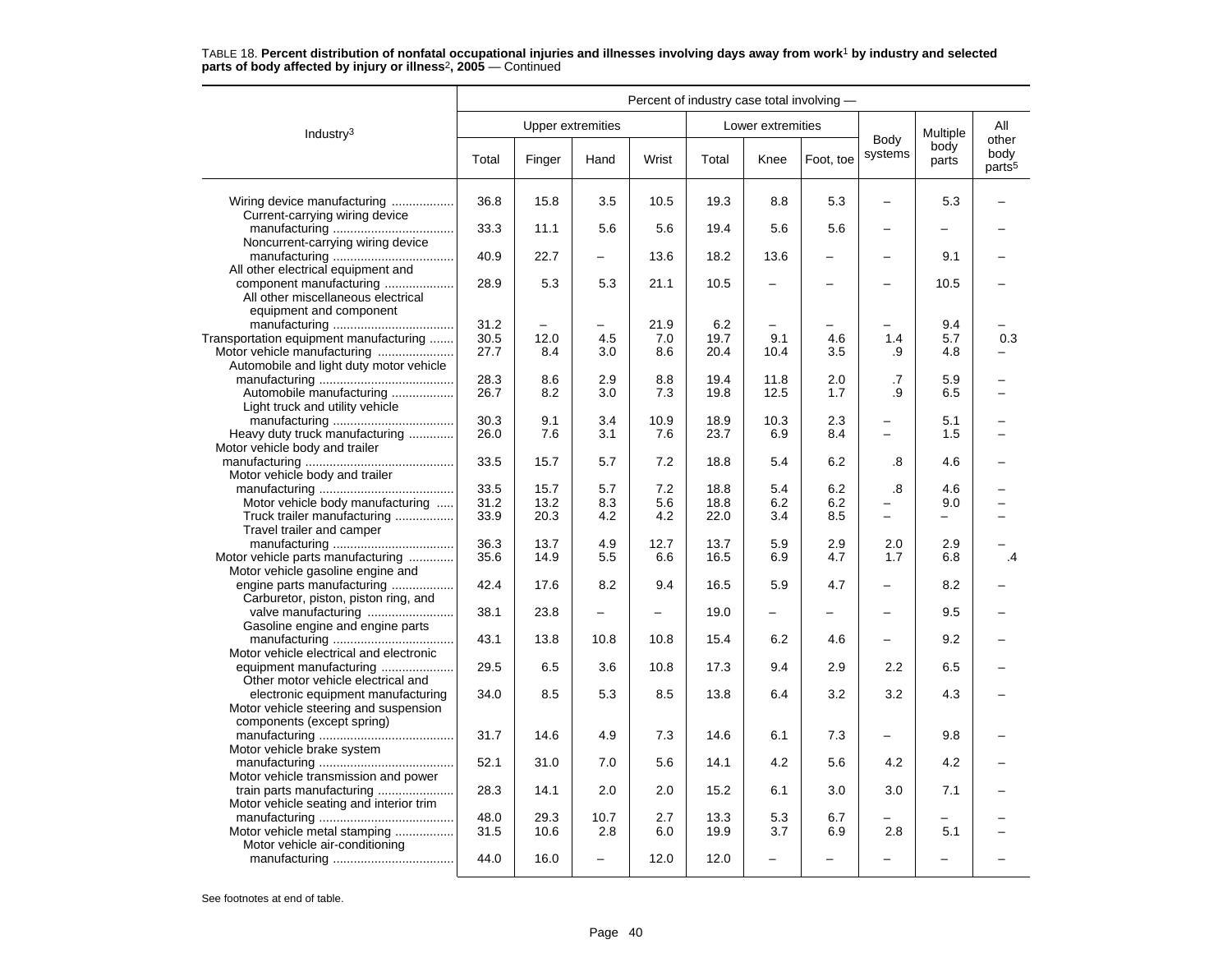| <b>NAICS</b><br>Total<br>Head<br>Trunk<br>Industry $3$<br>code <sup>4</sup><br>cases<br><b>Neck</b><br>Total<br>Eyes<br>Total<br><b>Back</b><br>Aerospace product and parts<br>3364<br>4,460<br>7.6<br>4.3<br>34.5<br>17.9<br>8.7<br>0.4<br>Aerospace product and parts<br>33641<br>4,460<br>7.6<br>4.3<br>$\cdot$<br>34.5<br>17.9<br>8.7<br>336411<br>2,020<br>4.5<br>3.5<br>43.6<br>22.3<br>13.4<br>Other aircraft parts and auxiliary<br>equipment manufacturing<br>336413<br>5.5<br>1,090<br>4.6<br>2.8<br>24.8<br>13.8<br>Guided missile and space vehicle<br>336414<br>160<br>37.5<br>18.8<br>Guided missile and space vehicle<br>propulsion unit and propulsion unit<br>336415<br>40<br>Railroad rolling stock manufacturing<br>27.3<br>21.2<br>9.1<br>3365<br>330<br>30.3<br>6.1<br>3366<br>34.2<br>4,620<br>9.1<br>5.8<br>2.6<br>20.6<br>5.4<br>33661<br>4,620<br>9.1<br>5.8<br>34.2<br>20.6<br>5.4<br>2.6<br>Ship building and repairing<br>336611<br>2,970<br>9.1<br>5.1<br>3.0<br>33.0<br>17.2<br>5.7<br>336612<br>1,650<br>9.7<br>7.3<br>1.8<br>36.4<br>26.7<br>4.8<br>Other transportation equipment<br>3369<br>700<br>14.3<br>5.7<br>25.7<br>12.9<br>5.7<br>Other transportation equipment<br>33699<br>700<br>14.3<br>5.7<br>25.7<br>12.9<br>5.7<br>Motorcycle, bicycle, and parts<br>336991<br>5.7<br>350<br>25.7<br>14.3<br>Military armored vehicle, tank, and<br>tank component manufacturing<br>336992<br>70<br>28.6<br>All other transportation equipment<br>336999<br>25.0<br>280<br>7.1<br>21.4<br>7.1<br>Furniture and related product manufacturing<br>337<br>9,460<br>1.3<br>33.3<br>17.1<br>6.0<br>4.0<br>8.4<br>Household and institutional furniture and<br>kitchen cabinet manufacturing<br>3371<br>6,760<br>6.4<br>4.7<br>1.6<br>32.8<br>16.1<br>9.3<br>Wood kitchen cabinet and countertop<br>33711<br>6.2<br>1.5<br>30.9<br>6.5<br>3,370<br>8.0<br>18.4 |  |  | Percent of industry case total involving - |  |  |  |  |          |  |  |
|------------------------------------------------------------------------------------------------------------------------------------------------------------------------------------------------------------------------------------------------------------------------------------------------------------------------------------------------------------------------------------------------------------------------------------------------------------------------------------------------------------------------------------------------------------------------------------------------------------------------------------------------------------------------------------------------------------------------------------------------------------------------------------------------------------------------------------------------------------------------------------------------------------------------------------------------------------------------------------------------------------------------------------------------------------------------------------------------------------------------------------------------------------------------------------------------------------------------------------------------------------------------------------------------------------------------------------------------------------------------------------------------------------------------------------------------------------------------------------------------------------------------------------------------------------------------------------------------------------------------------------------------------------------------------------------------------------------------------------------------------------------------------------------------------------------------------------------------------------------------------------------|--|--|--------------------------------------------|--|--|--|--|----------|--|--|
|                                                                                                                                                                                                                                                                                                                                                                                                                                                                                                                                                                                                                                                                                                                                                                                                                                                                                                                                                                                                                                                                                                                                                                                                                                                                                                                                                                                                                                                                                                                                                                                                                                                                                                                                                                                                                                                                                          |  |  |                                            |  |  |  |  |          |  |  |
|                                                                                                                                                                                                                                                                                                                                                                                                                                                                                                                                                                                                                                                                                                                                                                                                                                                                                                                                                                                                                                                                                                                                                                                                                                                                                                                                                                                                                                                                                                                                                                                                                                                                                                                                                                                                                                                                                          |  |  |                                            |  |  |  |  | Shoulder |  |  |
|                                                                                                                                                                                                                                                                                                                                                                                                                                                                                                                                                                                                                                                                                                                                                                                                                                                                                                                                                                                                                                                                                                                                                                                                                                                                                                                                                                                                                                                                                                                                                                                                                                                                                                                                                                                                                                                                                          |  |  |                                            |  |  |  |  |          |  |  |
|                                                                                                                                                                                                                                                                                                                                                                                                                                                                                                                                                                                                                                                                                                                                                                                                                                                                                                                                                                                                                                                                                                                                                                                                                                                                                                                                                                                                                                                                                                                                                                                                                                                                                                                                                                                                                                                                                          |  |  |                                            |  |  |  |  |          |  |  |
|                                                                                                                                                                                                                                                                                                                                                                                                                                                                                                                                                                                                                                                                                                                                                                                                                                                                                                                                                                                                                                                                                                                                                                                                                                                                                                                                                                                                                                                                                                                                                                                                                                                                                                                                                                                                                                                                                          |  |  |                                            |  |  |  |  |          |  |  |
|                                                                                                                                                                                                                                                                                                                                                                                                                                                                                                                                                                                                                                                                                                                                                                                                                                                                                                                                                                                                                                                                                                                                                                                                                                                                                                                                                                                                                                                                                                                                                                                                                                                                                                                                                                                                                                                                                          |  |  |                                            |  |  |  |  |          |  |  |
|                                                                                                                                                                                                                                                                                                                                                                                                                                                                                                                                                                                                                                                                                                                                                                                                                                                                                                                                                                                                                                                                                                                                                                                                                                                                                                                                                                                                                                                                                                                                                                                                                                                                                                                                                                                                                                                                                          |  |  |                                            |  |  |  |  |          |  |  |
|                                                                                                                                                                                                                                                                                                                                                                                                                                                                                                                                                                                                                                                                                                                                                                                                                                                                                                                                                                                                                                                                                                                                                                                                                                                                                                                                                                                                                                                                                                                                                                                                                                                                                                                                                                                                                                                                                          |  |  |                                            |  |  |  |  |          |  |  |
|                                                                                                                                                                                                                                                                                                                                                                                                                                                                                                                                                                                                                                                                                                                                                                                                                                                                                                                                                                                                                                                                                                                                                                                                                                                                                                                                                                                                                                                                                                                                                                                                                                                                                                                                                                                                                                                                                          |  |  |                                            |  |  |  |  |          |  |  |
|                                                                                                                                                                                                                                                                                                                                                                                                                                                                                                                                                                                                                                                                                                                                                                                                                                                                                                                                                                                                                                                                                                                                                                                                                                                                                                                                                                                                                                                                                                                                                                                                                                                                                                                                                                                                                                                                                          |  |  |                                            |  |  |  |  |          |  |  |
|                                                                                                                                                                                                                                                                                                                                                                                                                                                                                                                                                                                                                                                                                                                                                                                                                                                                                                                                                                                                                                                                                                                                                                                                                                                                                                                                                                                                                                                                                                                                                                                                                                                                                                                                                                                                                                                                                          |  |  |                                            |  |  |  |  |          |  |  |
|                                                                                                                                                                                                                                                                                                                                                                                                                                                                                                                                                                                                                                                                                                                                                                                                                                                                                                                                                                                                                                                                                                                                                                                                                                                                                                                                                                                                                                                                                                                                                                                                                                                                                                                                                                                                                                                                                          |  |  |                                            |  |  |  |  |          |  |  |
|                                                                                                                                                                                                                                                                                                                                                                                                                                                                                                                                                                                                                                                                                                                                                                                                                                                                                                                                                                                                                                                                                                                                                                                                                                                                                                                                                                                                                                                                                                                                                                                                                                                                                                                                                                                                                                                                                          |  |  |                                            |  |  |  |  |          |  |  |
|                                                                                                                                                                                                                                                                                                                                                                                                                                                                                                                                                                                                                                                                                                                                                                                                                                                                                                                                                                                                                                                                                                                                                                                                                                                                                                                                                                                                                                                                                                                                                                                                                                                                                                                                                                                                                                                                                          |  |  |                                            |  |  |  |  |          |  |  |
|                                                                                                                                                                                                                                                                                                                                                                                                                                                                                                                                                                                                                                                                                                                                                                                                                                                                                                                                                                                                                                                                                                                                                                                                                                                                                                                                                                                                                                                                                                                                                                                                                                                                                                                                                                                                                                                                                          |  |  |                                            |  |  |  |  |          |  |  |
|                                                                                                                                                                                                                                                                                                                                                                                                                                                                                                                                                                                                                                                                                                                                                                                                                                                                                                                                                                                                                                                                                                                                                                                                                                                                                                                                                                                                                                                                                                                                                                                                                                                                                                                                                                                                                                                                                          |  |  |                                            |  |  |  |  |          |  |  |
|                                                                                                                                                                                                                                                                                                                                                                                                                                                                                                                                                                                                                                                                                                                                                                                                                                                                                                                                                                                                                                                                                                                                                                                                                                                                                                                                                                                                                                                                                                                                                                                                                                                                                                                                                                                                                                                                                          |  |  |                                            |  |  |  |  |          |  |  |
|                                                                                                                                                                                                                                                                                                                                                                                                                                                                                                                                                                                                                                                                                                                                                                                                                                                                                                                                                                                                                                                                                                                                                                                                                                                                                                                                                                                                                                                                                                                                                                                                                                                                                                                                                                                                                                                                                          |  |  |                                            |  |  |  |  |          |  |  |
|                                                                                                                                                                                                                                                                                                                                                                                                                                                                                                                                                                                                                                                                                                                                                                                                                                                                                                                                                                                                                                                                                                                                                                                                                                                                                                                                                                                                                                                                                                                                                                                                                                                                                                                                                                                                                                                                                          |  |  |                                            |  |  |  |  |          |  |  |
|                                                                                                                                                                                                                                                                                                                                                                                                                                                                                                                                                                                                                                                                                                                                                                                                                                                                                                                                                                                                                                                                                                                                                                                                                                                                                                                                                                                                                                                                                                                                                                                                                                                                                                                                                                                                                                                                                          |  |  |                                            |  |  |  |  |          |  |  |
|                                                                                                                                                                                                                                                                                                                                                                                                                                                                                                                                                                                                                                                                                                                                                                                                                                                                                                                                                                                                                                                                                                                                                                                                                                                                                                                                                                                                                                                                                                                                                                                                                                                                                                                                                                                                                                                                                          |  |  |                                            |  |  |  |  |          |  |  |
|                                                                                                                                                                                                                                                                                                                                                                                                                                                                                                                                                                                                                                                                                                                                                                                                                                                                                                                                                                                                                                                                                                                                                                                                                                                                                                                                                                                                                                                                                                                                                                                                                                                                                                                                                                                                                                                                                          |  |  |                                            |  |  |  |  |          |  |  |
|                                                                                                                                                                                                                                                                                                                                                                                                                                                                                                                                                                                                                                                                                                                                                                                                                                                                                                                                                                                                                                                                                                                                                                                                                                                                                                                                                                                                                                                                                                                                                                                                                                                                                                                                                                                                                                                                                          |  |  |                                            |  |  |  |  |          |  |  |
|                                                                                                                                                                                                                                                                                                                                                                                                                                                                                                                                                                                                                                                                                                                                                                                                                                                                                                                                                                                                                                                                                                                                                                                                                                                                                                                                                                                                                                                                                                                                                                                                                                                                                                                                                                                                                                                                                          |  |  |                                            |  |  |  |  |          |  |  |
|                                                                                                                                                                                                                                                                                                                                                                                                                                                                                                                                                                                                                                                                                                                                                                                                                                                                                                                                                                                                                                                                                                                                                                                                                                                                                                                                                                                                                                                                                                                                                                                                                                                                                                                                                                                                                                                                                          |  |  |                                            |  |  |  |  |          |  |  |
|                                                                                                                                                                                                                                                                                                                                                                                                                                                                                                                                                                                                                                                                                                                                                                                                                                                                                                                                                                                                                                                                                                                                                                                                                                                                                                                                                                                                                                                                                                                                                                                                                                                                                                                                                                                                                                                                                          |  |  |                                            |  |  |  |  |          |  |  |
|                                                                                                                                                                                                                                                                                                                                                                                                                                                                                                                                                                                                                                                                                                                                                                                                                                                                                                                                                                                                                                                                                                                                                                                                                                                                                                                                                                                                                                                                                                                                                                                                                                                                                                                                                                                                                                                                                          |  |  |                                            |  |  |  |  |          |  |  |
|                                                                                                                                                                                                                                                                                                                                                                                                                                                                                                                                                                                                                                                                                                                                                                                                                                                                                                                                                                                                                                                                                                                                                                                                                                                                                                                                                                                                                                                                                                                                                                                                                                                                                                                                                                                                                                                                                          |  |  |                                            |  |  |  |  |          |  |  |
|                                                                                                                                                                                                                                                                                                                                                                                                                                                                                                                                                                                                                                                                                                                                                                                                                                                                                                                                                                                                                                                                                                                                                                                                                                                                                                                                                                                                                                                                                                                                                                                                                                                                                                                                                                                                                                                                                          |  |  |                                            |  |  |  |  |          |  |  |
|                                                                                                                                                                                                                                                                                                                                                                                                                                                                                                                                                                                                                                                                                                                                                                                                                                                                                                                                                                                                                                                                                                                                                                                                                                                                                                                                                                                                                                                                                                                                                                                                                                                                                                                                                                                                                                                                                          |  |  |                                            |  |  |  |  |          |  |  |
|                                                                                                                                                                                                                                                                                                                                                                                                                                                                                                                                                                                                                                                                                                                                                                                                                                                                                                                                                                                                                                                                                                                                                                                                                                                                                                                                                                                                                                                                                                                                                                                                                                                                                                                                                                                                                                                                                          |  |  |                                            |  |  |  |  |          |  |  |
|                                                                                                                                                                                                                                                                                                                                                                                                                                                                                                                                                                                                                                                                                                                                                                                                                                                                                                                                                                                                                                                                                                                                                                                                                                                                                                                                                                                                                                                                                                                                                                                                                                                                                                                                                                                                                                                                                          |  |  |                                            |  |  |  |  |          |  |  |
| Household and institutional furniture                                                                                                                                                                                                                                                                                                                                                                                                                                                                                                                                                                                                                                                                                                                                                                                                                                                                                                                                                                                                                                                                                                                                                                                                                                                                                                                                                                                                                                                                                                                                                                                                                                                                                                                                                                                                                                                    |  |  |                                            |  |  |  |  |          |  |  |
| 33712<br>3,380<br>4.7<br>34.6<br>13.9<br>12.1<br>3.3<br>1.5                                                                                                                                                                                                                                                                                                                                                                                                                                                                                                                                                                                                                                                                                                                                                                                                                                                                                                                                                                                                                                                                                                                                                                                                                                                                                                                                                                                                                                                                                                                                                                                                                                                                                                                                                                                                                              |  |  |                                            |  |  |  |  |          |  |  |
| Upholstered household furniture                                                                                                                                                                                                                                                                                                                                                                                                                                                                                                                                                                                                                                                                                                                                                                                                                                                                                                                                                                                                                                                                                                                                                                                                                                                                                                                                                                                                                                                                                                                                                                                                                                                                                                                                                                                                                                                          |  |  |                                            |  |  |  |  |          |  |  |
| 337121<br>42.0<br>16.8<br>1,310<br>3.1<br>3.1<br>13.7                                                                                                                                                                                                                                                                                                                                                                                                                                                                                                                                                                                                                                                                                                                                                                                                                                                                                                                                                                                                                                                                                                                                                                                                                                                                                                                                                                                                                                                                                                                                                                                                                                                                                                                                                                                                                                    |  |  |                                            |  |  |  |  |          |  |  |
| Nonupholstered wood household                                                                                                                                                                                                                                                                                                                                                                                                                                                                                                                                                                                                                                                                                                                                                                                                                                                                                                                                                                                                                                                                                                                                                                                                                                                                                                                                                                                                                                                                                                                                                                                                                                                                                                                                                                                                                                                            |  |  |                                            |  |  |  |  |          |  |  |
| furniture manufacturing<br>337122<br>30.1<br>16.5<br>7.8<br>1,030<br>1.9                                                                                                                                                                                                                                                                                                                                                                                                                                                                                                                                                                                                                                                                                                                                                                                                                                                                                                                                                                                                                                                                                                                                                                                                                                                                                                                                                                                                                                                                                                                                                                                                                                                                                                                                                                                                                 |  |  |                                            |  |  |  |  |          |  |  |
| Metal household furniture                                                                                                                                                                                                                                                                                                                                                                                                                                                                                                                                                                                                                                                                                                                                                                                                                                                                                                                                                                                                                                                                                                                                                                                                                                                                                                                                                                                                                                                                                                                                                                                                                                                                                                                                                                                                                                                                |  |  |                                            |  |  |  |  |          |  |  |
| 337124<br>200<br>25.0<br>20.0<br>30.0<br>10.0                                                                                                                                                                                                                                                                                                                                                                                                                                                                                                                                                                                                                                                                                                                                                                                                                                                                                                                                                                                                                                                                                                                                                                                                                                                                                                                                                                                                                                                                                                                                                                                                                                                                                                                                                                                                                                            |  |  |                                            |  |  |  |  |          |  |  |
| Institutional furniture manufacturing<br>337127<br>490<br>6.1<br>4.1<br>34.7<br>18.4<br>8.2                                                                                                                                                                                                                                                                                                                                                                                                                                                                                                                                                                                                                                                                                                                                                                                                                                                                                                                                                                                                                                                                                                                                                                                                                                                                                                                                                                                                                                                                                                                                                                                                                                                                                                                                                                                              |  |  |                                            |  |  |  |  |          |  |  |
| Office furniture (including fixtures)                                                                                                                                                                                                                                                                                                                                                                                                                                                                                                                                                                                                                                                                                                                                                                                                                                                                                                                                                                                                                                                                                                                                                                                                                                                                                                                                                                                                                                                                                                                                                                                                                                                                                                                                                                                                                                                    |  |  |                                            |  |  |  |  |          |  |  |
| 3372<br>2,140<br>4.7<br>2.3<br>34.6<br>19.2<br>5.1                                                                                                                                                                                                                                                                                                                                                                                                                                                                                                                                                                                                                                                                                                                                                                                                                                                                                                                                                                                                                                                                                                                                                                                                                                                                                                                                                                                                                                                                                                                                                                                                                                                                                                                                                                                                                                       |  |  |                                            |  |  |  |  |          |  |  |
| Office furniture (including fixtures)                                                                                                                                                                                                                                                                                                                                                                                                                                                                                                                                                                                                                                                                                                                                                                                                                                                                                                                                                                                                                                                                                                                                                                                                                                                                                                                                                                                                                                                                                                                                                                                                                                                                                                                                                                                                                                                    |  |  |                                            |  |  |  |  |          |  |  |
| 33721<br>5.1<br>2,140<br>4.7<br>2.3<br>34.6<br>19.2                                                                                                                                                                                                                                                                                                                                                                                                                                                                                                                                                                                                                                                                                                                                                                                                                                                                                                                                                                                                                                                                                                                                                                                                                                                                                                                                                                                                                                                                                                                                                                                                                                                                                                                                                                                                                                      |  |  |                                            |  |  |  |  |          |  |  |
| Custom architectural woodwork and                                                                                                                                                                                                                                                                                                                                                                                                                                                                                                                                                                                                                                                                                                                                                                                                                                                                                                                                                                                                                                                                                                                                                                                                                                                                                                                                                                                                                                                                                                                                                                                                                                                                                                                                                                                                                                                        |  |  |                                            |  |  |  |  |          |  |  |
| millwork manufacturing<br>337212<br>430<br>4.7<br>25.6<br>14.0<br>4.7<br>4.7                                                                                                                                                                                                                                                                                                                                                                                                                                                                                                                                                                                                                                                                                                                                                                                                                                                                                                                                                                                                                                                                                                                                                                                                                                                                                                                                                                                                                                                                                                                                                                                                                                                                                                                                                                                                             |  |  |                                            |  |  |  |  |          |  |  |
| Office furniture (except wood)                                                                                                                                                                                                                                                                                                                                                                                                                                                                                                                                                                                                                                                                                                                                                                                                                                                                                                                                                                                                                                                                                                                                                                                                                                                                                                                                                                                                                                                                                                                                                                                                                                                                                                                                                                                                                                                           |  |  |                                            |  |  |  |  |          |  |  |
| 337214<br>250<br>36.0<br>12.0<br>20.0                                                                                                                                                                                                                                                                                                                                                                                                                                                                                                                                                                                                                                                                                                                                                                                                                                                                                                                                                                                                                                                                                                                                                                                                                                                                                                                                                                                                                                                                                                                                                                                                                                                                                                                                                                                                                                                    |  |  |                                            |  |  |  |  |          |  |  |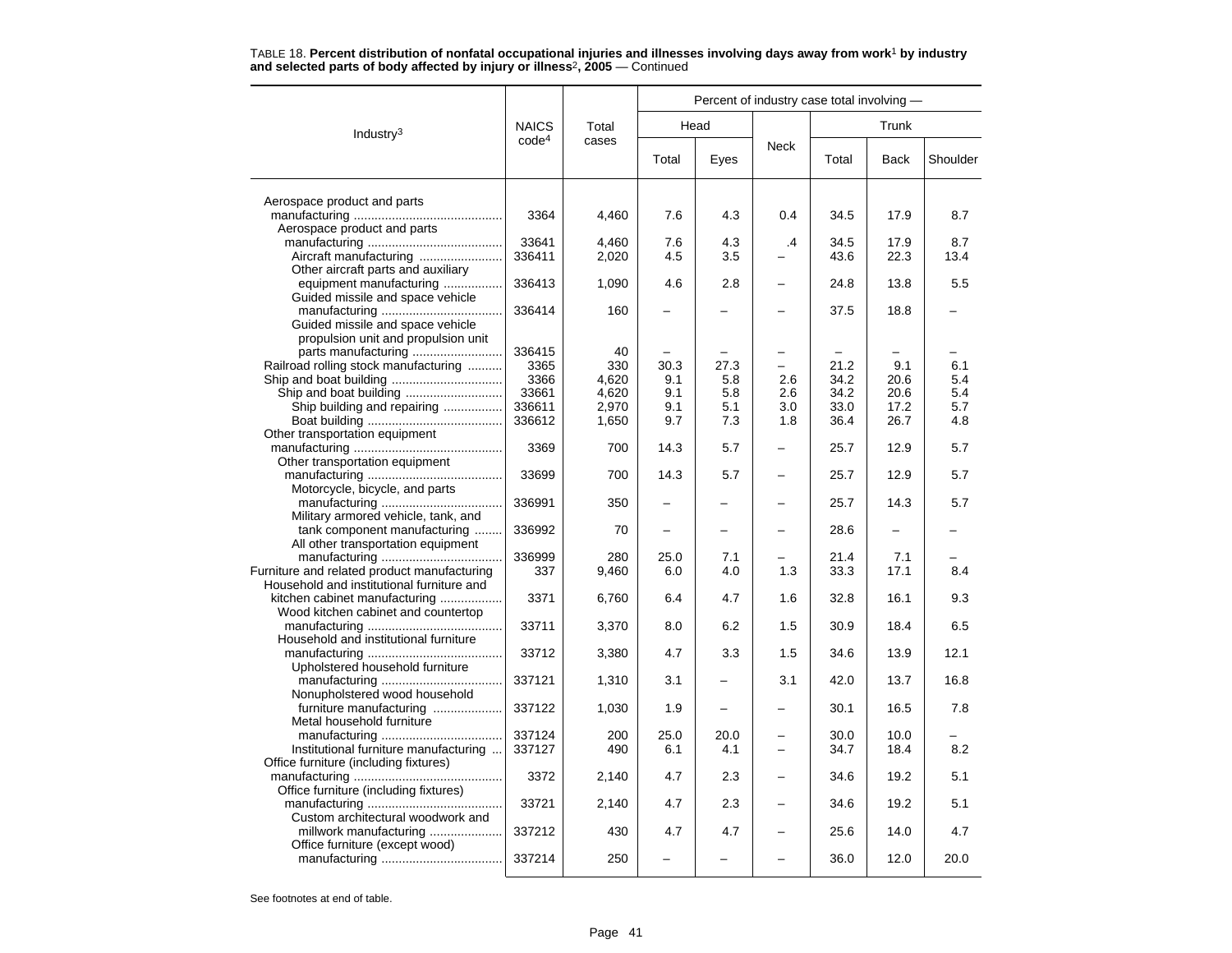|                                                                                          | Percent of industry case total involving - |        |                          |       |       |                          |           |                          |               |                                     |
|------------------------------------------------------------------------------------------|--------------------------------------------|--------|--------------------------|-------|-------|--------------------------|-----------|--------------------------|---------------|-------------------------------------|
| Industry $3$                                                                             |                                            |        | <b>Upper extremities</b> |       |       | Lower extremities        |           |                          | Multiple      | All                                 |
|                                                                                          | Total                                      | Finger | Hand                     | Wrist | Total | Knee                     | Foot, toe | Body<br>systems          | body<br>parts | other<br>body<br>parts <sup>5</sup> |
| Aerospace product and parts                                                              |                                            |        |                          |       |       |                          |           |                          |               |                                     |
| Aerospace product and parts                                                              | 31.6                                       | 13.2   | 4.0                      | 7.4   | 17.9  | 9.0                      | 3.8       | 0.4                      | 7.6           |                                     |
|                                                                                          | 31.6                                       | 13.2   | 4.0                      | 7.4   | 17.9  | 9.0                      | 3.8       | $\cdot$                  | 7.6           |                                     |
| Other aircraft parts and auxiliary                                                       | 24.3                                       | 5.9    | 3.5                      | 9.4   | 19.3  | 13.4                     | 2.0       |                          | 7.4           |                                     |
| equipment manufacturing<br>Guided missile and space vehicle                              | 47.7                                       | 28.4   | 4.6                      | 6.4   | 11.9  | 2.8                      | 6.4       | $\overline{\phantom{0}}$ | 10.1          |                                     |
| Guided missile and space vehicle                                                         | 18.8                                       | 12.5   |                          |       | 25.0  | 18.8                     |           |                          |               |                                     |
| propulsion unit and propulsion unit                                                      |                                            |        |                          |       |       |                          |           |                          |               |                                     |
| Railroad rolling stock manufacturing                                                     | 21.2                                       | 6.1    | $\overline{\phantom{0}}$ | 9.1   | 18.2  | 12.1                     | L         |                          | 6.1           |                                     |
|                                                                                          | 19.9                                       | 5.6    | 3.5                      | 6.1   | 28.1  | 16.5                     | 3.2       | 2.6                      | 3.2           |                                     |
| Ship and boat building                                                                   | 19.9                                       | 5.6    | 3.5                      | 6.1   | 28.1  | 16.5                     | 3.2       | 2.6                      | 3.2           |                                     |
| Ship building and repairing                                                              | 16.8                                       | 5.7    | 3.7                      | 3.4   | 32.0  | 19.5                     | 3.4       | 2.0                      | 4.0           |                                     |
|                                                                                          | 25.5                                       | 5.5    | 3.0                      | 11.5  | 21.2  | 10.9                     | 3.0       | 3.6                      | 1.8           |                                     |
| Other transportation equipment                                                           |                                            |        |                          |       |       |                          |           |                          |               |                                     |
| Other transportation equipment                                                           | 25.7                                       | 11.4   | 4.3                      | 4.3   | 22.9  | 2.9                      | 15.7      | 2.9                      | 5.7           |                                     |
|                                                                                          | 25.7                                       | 11.4   | 4.3                      | 4.3   | 22.9  | 2.9                      | 15.7      | 2.9                      | 5.7           |                                     |
| Motorcycle, bicycle, and parts                                                           | 31.4                                       | 11.4   | 5.7                      | 5.7   | 31.4  | $\overline{\phantom{0}}$ | 28.6      |                          |               |                                     |
| Military armored vehicle, tank, and<br>tank component manufacturing                      | 28.6                                       |        |                          |       |       |                          |           |                          |               |                                     |
| All other transportation equipment                                                       |                                            |        |                          |       |       |                          |           |                          |               |                                     |
|                                                                                          | 17.9                                       | 7.1    |                          |       | 14.3  |                          |           |                          | 10.7          |                                     |
| Furniture and related product manufacturing<br>Household and institutional furniture and | 38.5                                       | 21.8   | 5.9                      | 4.4   | 15.8  | 5.5                      | 4.2       | .6                       | 4.3           | 0.2                                 |
| kitchen cabinet manufacturing<br>Wood kitchen cabinet and countertop                     | 38.6                                       | 21.6   | 6.1                      | 4.4   | 15.8  | 5.5                      | 3.8       | .7                       | 4.0           |                                     |
|                                                                                          | 42.4                                       | 24.6   | 7.1                      | 2.7   | 13.1  | 4.2                      | 3.3       | .9                       | 3.3           |                                     |
| Household and institutional furniture                                                    | 34.9                                       | 18.6   | 4.7                      | 6.2   | 18.6  | 6.8                      | 4.4       | .6                       | 4.7           |                                     |
| Upholstered household furniture                                                          | 35.1                                       | 12.2   | 6.1                      | 9.2   | 12.2  | 4.6                      | 3.1       |                          | 3.1           |                                     |
| Nonupholstered wood household<br>furniture manufacturing                                 | 31.1                                       | 15.5   | 6.8                      | 5.8   | 25.2  | 8.7                      | 5.8       |                          | 9.7           |                                     |
| Metal household furniture                                                                | 20.0                                       | 10.0   | -                        |       | 30.0  |                          |           |                          |               |                                     |
| Institutional furniture manufacturing                                                    | 32.7                                       | 18.4   | $\overline{a}$           | 4.1   | 24.5  | 8.2                      | 4.1       |                          |               |                                     |
| Office furniture (including fixtures)                                                    | 41.6                                       | 24.3   | 5.1                      | 5.1   | 13.6  | 4.2                      | 4.7       |                          | 4.2           | .9                                  |
| Office furniture (including fixtures)                                                    | 41.6                                       | 24.3   | 5.1                      | 5.1   | 13.6  | 4.2                      | 4.7       |                          | 4.2           | .9                                  |
| Custom architectural woodwork and<br>millwork manufacturing                              | 60.5                                       | 46.5   | 11.6                     | -     | 9.3   | -                        | 4.7       |                          |               |                                     |
| Office furniture (except wood)                                                           | 28.0                                       | 8.0    |                          |       | 24.0  | 8.0                      |           |                          | 8.0           |                                     |
|                                                                                          |                                            |        |                          |       |       |                          |           |                          |               |                                     |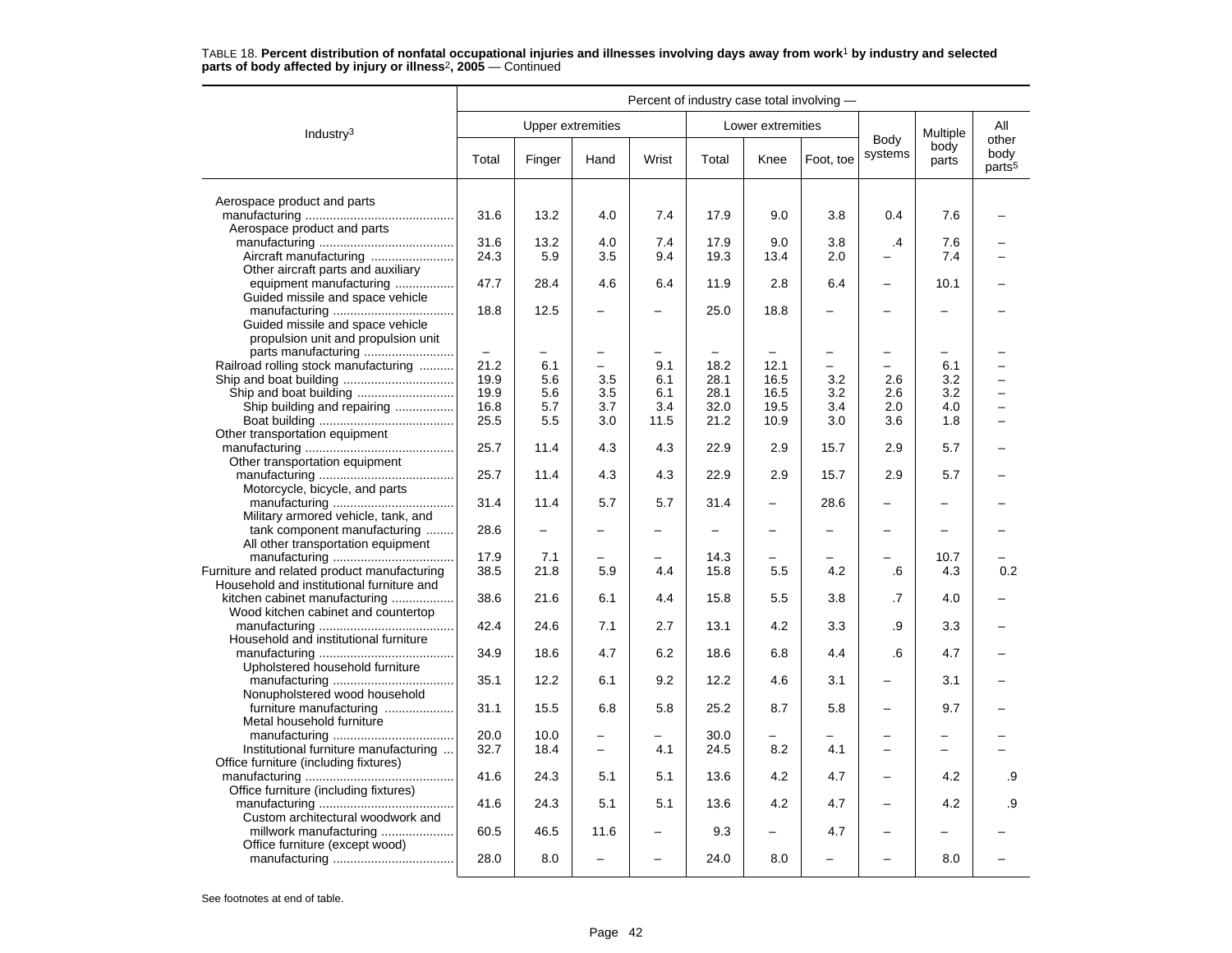|                                                   |                   |                | Percent of industry case total involving - |      |                          |       |             |          |  |  |  |
|---------------------------------------------------|-------------------|----------------|--------------------------------------------|------|--------------------------|-------|-------------|----------|--|--|--|
| Industry $3$                                      | <b>NAICS</b>      | Total          | Head                                       |      |                          |       |             |          |  |  |  |
|                                                   | code <sup>4</sup> | cases          | Total                                      | Eyes | <b>Neck</b>              | Total | <b>Back</b> | Shoulder |  |  |  |
| Showcase, partition, shelving, and                |                   |                |                                            |      |                          |       |             |          |  |  |  |
| locker manufacturing                              | 337215            | 1,200          | 5.0                                        | 1.7  |                          | 35.0  | 18.3        | 3.3      |  |  |  |
| Other furniture related product                   |                   |                |                                            |      |                          |       |             |          |  |  |  |
|                                                   | 3379              | 560            | 7.1                                        |      |                          | 33.9  | 21.4        | 8.9      |  |  |  |
|                                                   | 33791             | 440            | $\overline{\phantom{0}}$                   |      |                          | 34.1  | 22.7        | 11.4     |  |  |  |
| Blind and shade manufacturing                     | 33792             | 120            | 25.0                                       |      |                          | 33.3  | 25.0        |          |  |  |  |
|                                                   | 339               | 6,420          | 6.1                                        | 4.0  | 1.4                      | 33.0  | 19.6        | 5.8      |  |  |  |
| Medical equipment and supplies                    |                   |                |                                            |      |                          |       |             |          |  |  |  |
|                                                   | 3391              | 2,020          | 5.0                                        | 3.5  | 1.0                      | 26.7  | 16.8        | 6.4      |  |  |  |
| Medical equipment and supplies                    |                   |                |                                            |      |                          |       |             |          |  |  |  |
|                                                   | 33911             | 2,020          | 5.0                                        | 3.5  | 1.0                      | 26.7  | 16.8        | 6.4      |  |  |  |
| Laboratory apparatus and furniture                |                   |                |                                            |      |                          |       |             |          |  |  |  |
|                                                   | 339111            | 100            | $\overline{\phantom{0}}$                   |      |                          | 30.0  |             |          |  |  |  |
| Surgical and medical instrument                   |                   |                |                                            |      |                          |       |             |          |  |  |  |
|                                                   | 339112            | 610            | 3.3                                        |      |                          | 29.5  | 18.0        | 8.2      |  |  |  |
| Surgical appliance and supplies                   | 339113            | 760            | 2.6                                        | 2.6  |                          | 28.9  | 22.4        | 3.9      |  |  |  |
| Dental equipment and supplies                     |                   |                |                                            |      |                          |       |             |          |  |  |  |
|                                                   | 339114            | 110            | 18.2                                       |      |                          | 36.4  | 18.2        |          |  |  |  |
| Ophthalmic goods manufacturing                    | 339115            | 270            | 7.4                                        | -    | -                        | 25.9  | 11.1        | 11.1     |  |  |  |
| Dental laboratories                               | 339116            | 160            | $\equiv$                                   |      |                          |       |             |          |  |  |  |
| Other miscellaneous manufacturing                 | 3399              | 4,400          | 6.6                                        | 4.3  | 1.6                      | 35.7  | 20.9        | 5.5      |  |  |  |
| Jewelry and silverware manufacturing              | 33991             | 230            |                                            |      |                          | 13.0  | 13.0        |          |  |  |  |
| Jewelry (except costume)                          |                   |                |                                            |      |                          |       |             |          |  |  |  |
|                                                   | 339911            | 130            | -                                          |      |                          | ÷     |             |          |  |  |  |
| Sporting and athletic goods                       |                   |                |                                            |      |                          |       |             |          |  |  |  |
|                                                   | 33992             | 880            | 6.8                                        | 4.5  |                          | 38.6  | 26.1        | 8.0      |  |  |  |
| Doll, toy, and game manufacturing                 | 33993             | 110            | $\overline{\phantom{0}}$                   |      | $\overline{\phantom{0}}$ | 27.3  | 18.2        |          |  |  |  |
| Game, toy, and children's vehicle                 |                   |                |                                            |      |                          |       |             |          |  |  |  |
|                                                   | 339932            | 100            |                                            |      |                          | 30.0  | 20.0        |          |  |  |  |
| Office supplies (except paper)                    |                   |                |                                            |      |                          |       |             |          |  |  |  |
|                                                   | 33994             | 300            | 6.7                                        |      |                          | 36.7  | 13.3        | 6.7      |  |  |  |
| Pen and mechanical pencil                         |                   |                |                                            |      |                          |       |             |          |  |  |  |
|                                                   | 339941            | 60             |                                            |      |                          | 33.3  |             |          |  |  |  |
| Carbon paper and inked ribbon                     | 339944            |                |                                            |      |                          | 40.0  | 40.0        |          |  |  |  |
|                                                   |                   | 50             | 10.0                                       | 5.8  | 4.2                      | 42.5  | 28.3        | 3.3      |  |  |  |
| All other miscellaneous manufacturing             | 33995<br>33999    | 1,200<br>1,680 | 5.4                                        | 4.2  |                          | 32.7  | 15.5        | 6.5      |  |  |  |
| Gasket, packing, and sealing device               |                   |                |                                            |      |                          |       |             |          |  |  |  |
|                                                   | 339991            | 360            | 8.3                                        |      |                          | 22.2  | 11.1        | 5.6      |  |  |  |
| Burial casket manufacturing                       | 339995            | 70             |                                            |      |                          | 85.7  |             |          |  |  |  |
| All other miscellaneous manufacturing             | 339999            | 580            | 8.6                                        | 8.6  | $\overline{\phantom{0}}$ | 37.9  | 10.3        | 8.6      |  |  |  |
|                                                   |                   |                |                                            |      |                          |       |             |          |  |  |  |
|                                                   |                   | 840,580        | 5.9                                        | 2.1  | 1.6                      | 36.0  | 23.5        | 6.3      |  |  |  |
| Trade, transportation, and utilities <sup>9</sup> |                   | 380,720        | 6.4                                        | 2.2  | 1.6                      | 37.4  | 23.1        | 7.1      |  |  |  |
|                                                   | 42                | 80,170         | 5.6                                        | 2.1  | 1.7                      | 39.1  | 24.1        | 6.8      |  |  |  |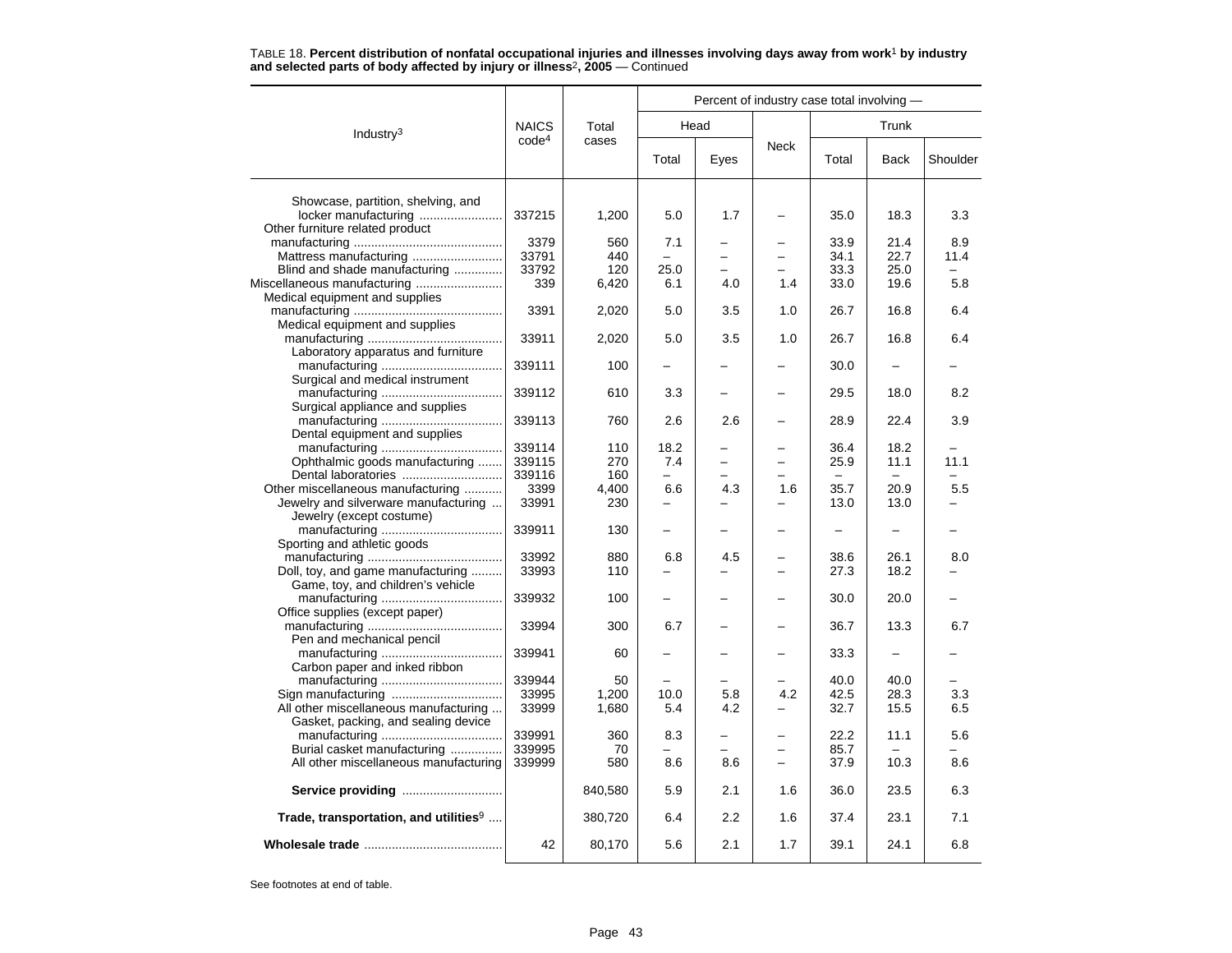|                                                   | Percent of industry case total involving - |                          |                          |                          |                          |                          |                          |                          |                          |                                     |
|---------------------------------------------------|--------------------------------------------|--------------------------|--------------------------|--------------------------|--------------------------|--------------------------|--------------------------|--------------------------|--------------------------|-------------------------------------|
| Industry <sup>3</sup>                             |                                            |                          | <b>Upper extremities</b> |                          |                          | Lower extremities        |                          |                          | Multiple                 | All                                 |
|                                                   | Total                                      | Finger                   | Hand                     | Wrist                    | Total                    | Knee                     | Foot, toe                | Body<br>systems          | body<br>parts            | other<br>body<br>parts <sup>5</sup> |
| Showcase, partition, shelving, and                |                                            |                          |                          |                          |                          |                          |                          |                          |                          |                                     |
| locker manufacturing                              | 40.0                                       | 21.7                     | 4.2                      | 6.7                      | 13.3                     | 4.2                      | 5.0                      |                          | 5.0                      |                                     |
| Other furniture related product                   | 25.0                                       | 12.5                     | 7.1                      | $\overline{\phantom{0}}$ | 23.2                     | 8.9                      | 7.1                      | -                        | 8.9                      |                                     |
|                                                   | 27.3                                       | 11.4                     | 6.8                      | $\equiv$                 | 25.0                     | 9.1                      | 9.1                      | $\overline{\phantom{0}}$ | 9.1                      |                                     |
| Blind and shade manufacturing                     | 16.7                                       | 16.7                     | $\overline{\phantom{0}}$ | $\equiv$                 |                          |                          |                          |                          |                          |                                     |
| Miscellaneous manufacturing                       | 39.1                                       | 15.4                     | 6.1                      | 10.4                     | 12.6                     | 4.7                      | 3.9                      | 0.8                      | 6.9                      |                                     |
| Medical equipment and supplies                    |                                            |                          |                          |                          |                          |                          |                          |                          |                          |                                     |
|                                                   | 45.5                                       | 16.8                     | 7.4                      | 14.9                     | 12.4                     | 3.5                      | 4.0                      | $\overline{\phantom{0}}$ | 7.9                      |                                     |
| Medical equipment and supplies                    |                                            |                          |                          |                          |                          |                          |                          |                          |                          |                                     |
|                                                   | 45.5                                       | 16.8                     | 7.4                      | 14.9                     | 12.4                     | 3.5                      | 4.0                      | L,                       | 7.9                      |                                     |
| Laboratory apparatus and furniture                | 20.0                                       | $\overline{\phantom{0}}$ | $\overline{\phantom{0}}$ | $\overline{\phantom{0}}$ | 30.0                     | $\overline{\phantom{0}}$ | 20.0                     | $\overline{\phantom{0}}$ | $\overline{\phantom{0}}$ |                                     |
| Surgical and medical instrument                   |                                            |                          |                          |                          |                          |                          |                          |                          |                          |                                     |
|                                                   | 44.3                                       | 14.8                     | 11.5                     | 9.8                      | 11.5                     | 3.3                      | 3.3                      | $\overline{\phantom{0}}$ | 11.5                     |                                     |
| Surgical appliance and supplies                   |                                            |                          |                          |                          |                          |                          |                          |                          |                          |                                     |
|                                                   | 48.7                                       | 21.1                     | 5.3                      | 13.2                     | 13.2                     | 2.6                      | 5.3                      |                          | 5.3                      |                                     |
| Dental equipment and supplies                     |                                            |                          |                          |                          |                          |                          |                          |                          |                          |                                     |
|                                                   | 45.5                                       | 36.4                     | $\overline{\phantom{0}}$ | $\equiv$                 | ÷                        | -                        | -                        | -                        | $\overline{\phantom{0}}$ |                                     |
| Ophthalmic goods manufacturing                    | 40.7                                       | 14.8                     | $\overline{\phantom{0}}$ | 18.5                     | 14.8                     | 7.4                      |                          | -                        | 11.1                     |                                     |
|                                                   | 68.8                                       | $\qquad \qquad =$        | $\equiv$                 | 50.0                     | $\equiv$                 |                          | $\overline{\phantom{0}}$ |                          | $\equiv$                 |                                     |
| Other miscellaneous manufacturing                 | 36.1                                       | 14.5                     | 5.5                      | 8.4                      | 12.7                     | 5.2                      | 3.9                      | .9                       | 6.1                      |                                     |
| Jewelry and silverware manufacturing              | 56.5                                       | 34.8                     |                          | 17.4                     | 13.0                     |                          |                          |                          | 8.7                      |                                     |
| Jewelry (except costume)                          | 76.9                                       | 46.2                     | $\overline{\phantom{0}}$ | 23.1                     | $\overline{\phantom{0}}$ | $\overline{\phantom{0}}$ | $\overline{\phantom{0}}$ | -                        | $\overline{\phantom{0}}$ |                                     |
| Sporting and athletic goods                       |                                            |                          |                          |                          |                          |                          |                          |                          |                          |                                     |
|                                                   | 34.1                                       | 14.8                     | 8.0                      | 8.0                      | 14.8                     | 5.7                      | 4.5                      | -                        | 4.5                      |                                     |
| Doll, toy, and game manufacturing                 | 27.3                                       | $\overline{\phantom{m}}$ | 18.2                     | $\overline{\phantom{0}}$ | 18.2                     | $\overline{\phantom{0}}$ |                          | $\overline{\phantom{0}}$ |                          |                                     |
| Game, toy, and children's vehicle                 |                                            |                          |                          |                          |                          |                          |                          |                          |                          |                                     |
|                                                   | 30.0                                       | $\overline{\phantom{0}}$ | 20.0                     | $\equiv$                 | 20.0                     | $\overline{\phantom{0}}$ |                          | -                        |                          |                                     |
| Office supplies (except paper)                    |                                            |                          |                          |                          |                          |                          |                          |                          |                          |                                     |
|                                                   | 40.0                                       | 10.0                     | 6.7                      | 10.0                     | 10.0                     | 6.7                      |                          | ▃                        | 6.7                      |                                     |
| Pen and mechanical pencil                         |                                            |                          |                          |                          |                          |                          |                          |                          |                          |                                     |
|                                                   | 50.0                                       | $\overline{\phantom{0}}$ | $\overline{\phantom{0}}$ | 33.3                     | -                        |                          |                          | -                        |                          |                                     |
| Carbon paper and inked ribbon                     | $\overline{\phantom{0}}$                   | $\overline{\phantom{0}}$ | $\overline{\phantom{m}}$ | $\overline{\phantom{0}}$ |                          | $\overline{\phantom{0}}$ | -                        | -                        | $\equiv$                 |                                     |
|                                                   | 18.3                                       | 10.8                     | 1.7                      |                          | 15.0                     | 5.0                      | 6.7                      | $\overline{\phantom{0}}$ | 10.0                     |                                     |
| All other miscellaneous manufacturing             | 46.4                                       | 16.1                     | 6.0                      | 13.1                     | 10.1                     | 4.8                      | 1.8                      | 1.2                      | 3.6                      |                                     |
| Gasket, packing, and sealing device               |                                            |                          |                          |                          |                          |                          |                          |                          |                          |                                     |
|                                                   | 52.8                                       | 27.8                     | 11.1                     | 8.3                      | 11.1                     | 5.6                      | -                        | -                        | 5.6                      |                                     |
| Burial casket manufacturing                       |                                            |                          |                          | $\overline{\phantom{0}}$ |                          |                          |                          | -                        |                          |                                     |
| All other miscellaneous manufacturing             | 32.8                                       | 20.7                     | 3.4                      | $\equiv$                 | 13.8                     | 6.9                      | 3.4                      | $\overline{\phantom{0}}$ | 5.2                      |                                     |
| Service providing                                 | 20.5                                       | 7.3                      | 3.3                      | 4.5                      | 22.4                     | 8.6                      | 4.4                      | 1.6                      | 10.9                     | 1.0                                 |
| Trade, transportation, and utilities <sup>9</sup> | 19.5                                       | 7.1                      | 3.0                      | 4.1                      | 23.9                     | 9.0                      | 5.2                      | 1.0                      | 9.5                      | .7                                  |
|                                                   | 19.9                                       | 7.7                      | 2.7                      | 4.1                      | 24.5                     | 9.4                      | 5.1                      | .7                       | 8.0                      | .4                                  |
|                                                   |                                            |                          |                          |                          |                          |                          |                          |                          |                          |                                     |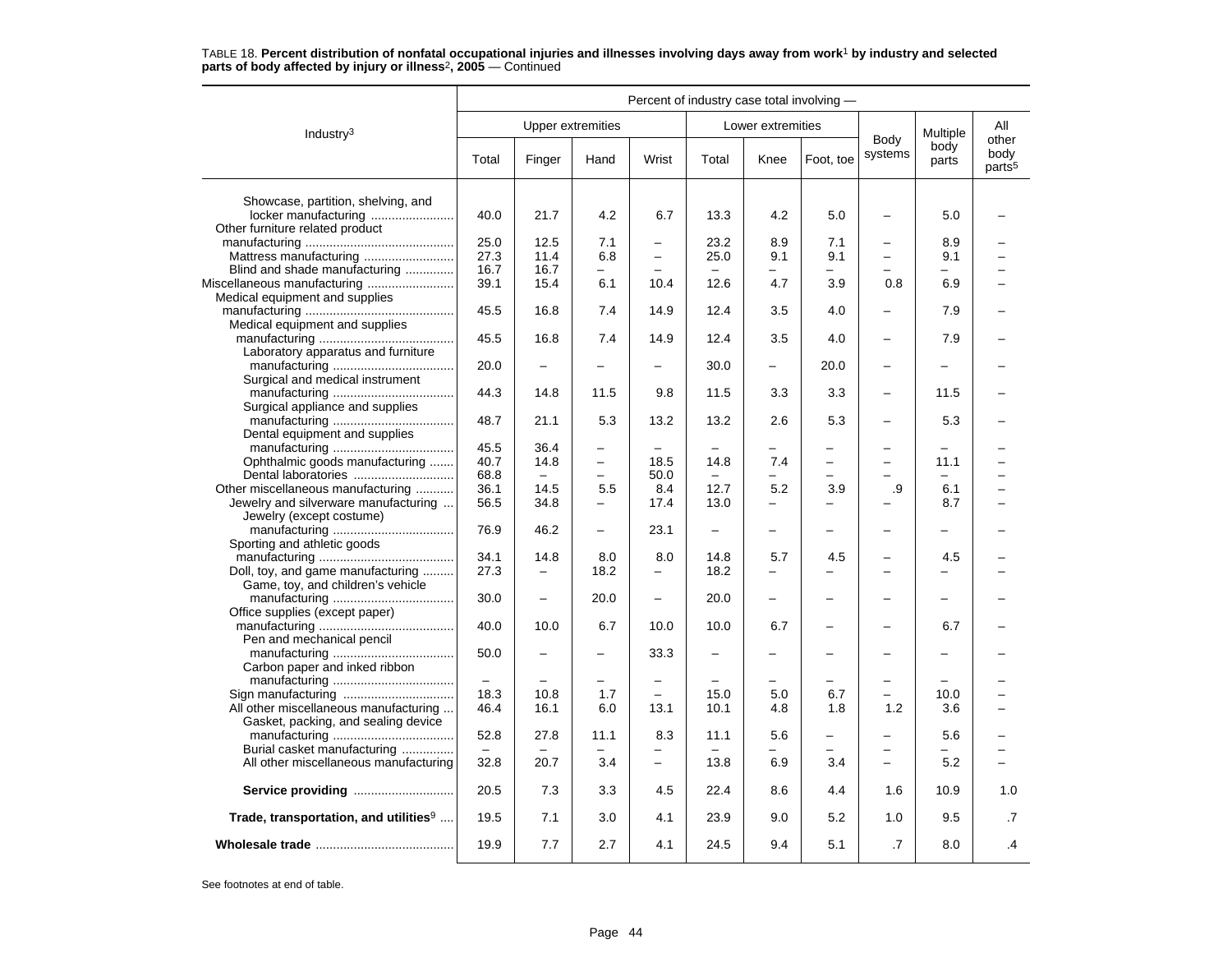|                                                              |                   |                  |              | Percent of industry case total involving - |             |              |              |            |
|--------------------------------------------------------------|-------------------|------------------|--------------|--------------------------------------------|-------------|--------------|--------------|------------|
| Industry $3$                                                 | <b>NAICS</b>      | Total            |              | Head                                       |             |              |              |            |
|                                                              | code <sup>4</sup> | cases            | Total        | Eyes                                       | <b>Neck</b> | Total        | <b>Back</b>  | Shoulder   |
|                                                              |                   |                  |              |                                            |             |              |              |            |
| Merchant wholesalers, durable goods                          | 423               | 37,920           | 7.3          | 2.8                                        | 1.6         | 36.4         | 22.5         | 5.7        |
| Motor vehicle and motor vehicle parts and                    |                   |                  |              |                                            |             |              |              |            |
| supplies merchant wholesalers                                | 4231              | 6,820            | 6.9          | 2.8                                        | 1.0         | 37.1         | 17.6         | 6.0        |
| Furniture and home furnishing merchant                       | 4232              | 1,500            | 3.3          | 1.3                                        |             | 33.3         | 12.0         | 10.0       |
| Lumber and other construction materials                      |                   |                  |              |                                            |             |              |              |            |
|                                                              | 4233              | 5,300            | 9.6          | 2.5                                        | .6          | 39.2         | 27.0         | 4.0        |
| Professional and commercial equipment                        |                   |                  |              |                                            |             |              |              |            |
| and supplies merchant wholesalers                            | 4234              | 3,670            | 5.2          | 2.2                                        | 1.9         | 39.5         | 28.6         | 5.4        |
| Metal and mineral (except petroleum)                         |                   |                  |              |                                            |             |              |              |            |
| merchant wholesalers                                         | 4235              | 2,700            | 10.7         | 7.4                                        |             | 34.4         | 22.6         | 4.1        |
| Electrical goods merchant wholesalers                        | 4236              | 2,430            | 9.9          | 2.5                                        | 3.3         | 37.0         | 25.1         | 6.6        |
| Hardware, and plumbing and heating                           |                   |                  |              |                                            |             |              |              |            |
| equipment and supplies merchant                              |                   |                  |              |                                            |             |              |              |            |
|                                                              | 4237              | 3,280            | 7.9          | .9                                         | 4.3         | 32.3         | 20.1         | 7.3        |
| Machinery, equipment, and supplies                           |                   |                  |              |                                            |             |              |              |            |
| merchant wholesalers<br>Miscellaneous durable goods merchant | 4238              | 8,830            | 5.5          | 1.9                                        | 2.2         | 37.9         | 26.4         | 4.3        |
|                                                              | 4239              | 3,380            | 8.9          | 4.7                                        | .9          | 29.9         | 13.9         | 9.5        |
| Merchant wholesalers, nondurable goods                       | 424               | 36,550           | 4.0          | 1.2                                        | 1.9         | 43.0         | 26.3         | 8.1        |
| Paper and paper product merchant                             |                   |                  |              |                                            |             |              |              |            |
|                                                              | 4241              | 1,590            | 4.4          |                                            | 2.5         | 40.3         | 27.0         | 5.0        |
| Drugs and druggists' sundries merchant                       |                   |                  |              |                                            |             |              |              |            |
|                                                              | 4242              | 1,380            | 4.3          | 1.4                                        | 5.1         | 28.3         | 15.9         | 7.2        |
| Apparel, piece goods, and notions                            |                   |                  |              |                                            |             |              |              |            |
| merchant wholesalers                                         | 4243              | 1.340            | 8.2          | 1.5                                        | 1.5         | 39.6         | 20.9         | 16.4       |
| Grocery and related product merchant                         |                   |                  |              |                                            |             |              |              |            |
|                                                              | 4244              | 18,260           | 2.8          | .8                                         | 1.2         | 45.2         | 28.4         | 8.0        |
| Farm product raw material merchant                           | 4245              | 1,120            | 10.7         |                                            |             | 29.5         | 5.4          | 12.5       |
| Chemical and allied products merchant                        |                   |                  |              |                                            |             |              |              |            |
|                                                              | 4246              | 1,470            | 5.4          | 3.4                                        | 6.1         | 42.2         | 27.2         | 11.6       |
| Petroleum and petroleum products                             |                   |                  |              |                                            |             |              |              |            |
|                                                              | 4247              | 1,920            | 4.2          |                                            |             | 45.3         | 25.0         | 7.8        |
| Beer, wine, and distilled alcoholic                          |                   |                  |              |                                            |             |              |              |            |
| beverage merchant wholesalers                                | 4248              | 5,160            | 3.3          | 1.4                                        | 1.4         | 47.9         | 32.0         | 7.9        |
| Miscellaneous nondurable goods merchant                      |                   |                  |              |                                            |             |              |              |            |
|                                                              | 4249              | 4,320            | 5.6          | 1.9                                        | 3.7         | 37.5         | 20.8         | 5.1        |
| Wholesale electronic markets and agents and                  |                   |                  |              |                                            |             |              |              |            |
|                                                              | 425               | 5,690            | 5.1          | 3.0                                        | .9          | 32.0         | 20.4         | 5.3        |
| Wholesale electronic markets and agents                      | 4251              | 5,690            | 5.1          | 3.0                                        | .9          | 32.0         | 20.4         | 5.3        |
|                                                              |                   |                  |              |                                            |             |              |              |            |
|                                                              | 44-45             | 175,880          | 6.7          | 2.2                                        | 1.4         | 35.1         | 22.0         | 6.4        |
|                                                              |                   |                  |              |                                            |             |              |              |            |
|                                                              | 441<br>4411       | 25,790           | 13.4<br>12.9 | 6.9<br>8.1                                 | 1.9<br>1.4  | 32.8<br>30.7 | 19.5<br>17.4 | 5.9<br>6.0 |
|                                                              | 44111             | 16,740<br>15,900 | 12.0         | 7.1                                        | 1.5         | 31.3         | 17.8         | 6.2        |
|                                                              |                   |                  |              |                                            |             |              |              |            |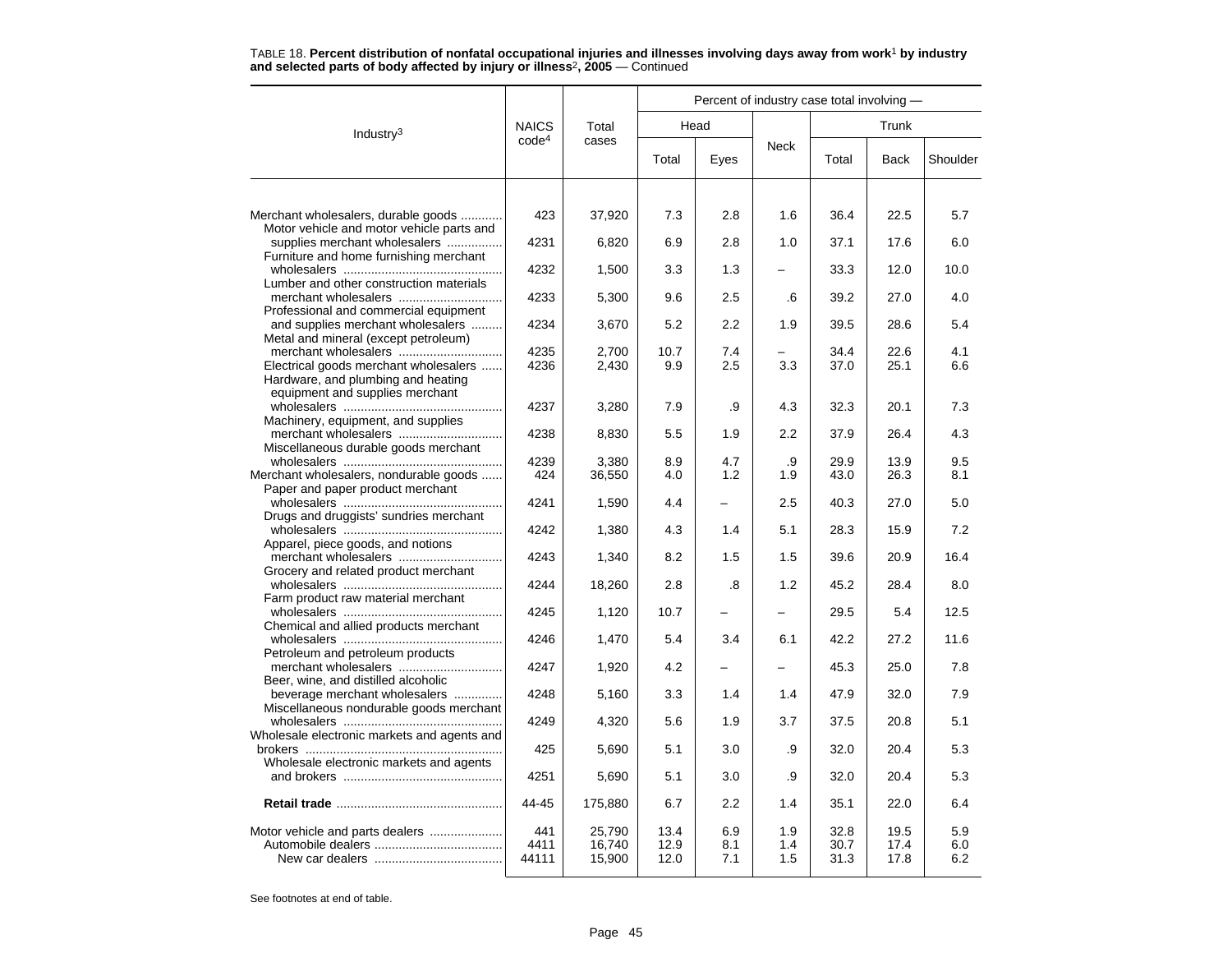|                                                                                  | Percent of industry case total involving - |                   |                          |                   |                      |                   |                   |                          |                     |                                     |
|----------------------------------------------------------------------------------|--------------------------------------------|-------------------|--------------------------|-------------------|----------------------|-------------------|-------------------|--------------------------|---------------------|-------------------------------------|
| Industry $3$                                                                     |                                            |                   | <b>Upper extremities</b> |                   |                      | Lower extremities |                   |                          | Multiple            | All                                 |
|                                                                                  | Total                                      | Finger            | Hand                     | Wrist             | Total                | Knee              | Foot, toe         | Body<br>systems          | body<br>parts       | other<br>body<br>parts <sup>5</sup> |
|                                                                                  |                                            |                   |                          |                   |                      |                   |                   |                          |                     |                                     |
| Merchant wholesalers, durable goods<br>Motor vehicle and motor vehicle parts and | 22.8                                       | 10.2              | 3.1                      | 4.2               | 23.3                 | 8.4               | 5.2               | 0.5                      | 7.7                 | 0.4                                 |
| supplies merchant wholesalers<br>Furniture and home furnishing merchant          | 19.9                                       | 6.9               | 1.9                      | 5.0               | 28.4                 | 17.4              | 3.4               | 1.0                      | 5.6                 |                                     |
| Lumber and other construction materials                                          | 38.0                                       | 14.0              | 4.7                      | 8.0               | 18.0                 | 5.3               | 4.7               |                          | 6.7                 |                                     |
| Professional and commercial equipment                                            | 21.3                                       | 9.6               | 3.2                      | 3.4               | 20.6                 | 4.5               | 5.5               | $\equiv$                 | 8.5                 |                                     |
| and supplies merchant wholesalers<br>Metal and mineral (except petroleum)        | 17.7                                       | 8.2               | 3.0                      | 3.8               | 24.0                 | 7.9               | 6.8               | .8                       | 11.2                |                                     |
| merchant wholesalers                                                             | 25.2                                       | 9.6               | 2.2                      | 5.9               | 26.3                 | 4.1               | 8.9               |                          | 3.7                 |                                     |
| Electrical goods merchant wholesalers<br>Hardware, and plumbing and heating      | 14.8                                       | 6.2               |                          | 4.9               | 27.2                 | 9.1               | 5.3               | 8.                       | 7.0                 |                                     |
| equipment and supplies merchant<br>Machinery, equipment, and supplies            | 20.7                                       | 6.1               | 2.4                      | 6.7               | 21.3                 | 7.9               | 5.8               | —                        | 13.1                |                                     |
| Miscellaneous durable goods merchant                                             | 26.4                                       | 15.9              | 2.9                      | 3.3               | 20.5                 | 7.0               | 3.6               | .2                       | 6.3                 | .9                                  |
|                                                                                  | 26.3                                       | 11.5              | 8.0                      | 1.5               | 22.5                 | 5.3               | 8.0               |                          | 9.5                 | 1.5                                 |
| Merchant wholesalers, nondurable goods<br>Paper and paper product merchant       | 15.0                                       | 5.4               | 1.9                      | 3.3               | 26.8                 | 10.9              | 5.3               | $\boldsymbol{.8}$        | 8.2                 | $\cdot$ 3                           |
| Drugs and druggists' sundries merchant                                           | 19.5                                       | 8.2               | 1.9                      | 3.1               | 22.0                 | 4.4               | 3.8               | $\overline{\phantom{0}}$ | 11.3                |                                     |
| Apparel, piece goods, and notions                                                | 24.6                                       | 5.8               | 2.9                      | 5.1               | 19.6                 | 4.3               | 5.1               | 2.9                      | 14.5                |                                     |
| Grocery and related product merchant                                             | 14.2                                       | 6.0               | 1.5                      | 3.0               | 30.6                 | 10.4              | 12.7              |                          | 5.2                 |                                     |
| Farm product raw material merchant                                               | 14.3                                       | 4.5               | 2.0                      | 3.5               | 29.2                 | 11.2              | 6.0               | $\cdot$                  | 6.8                 | $\cdot$ .2                          |
| Chemical and allied products merchant                                            | 8.9                                        | 5.4               | $\overline{a}$           | $\equiv$          | 44.6                 | 30.4              | ÷                 |                          | 6.2                 |                                     |
| Petroleum and petroleum products                                                 | 21.8                                       | 8.8               | 2.7                      | $\qquad \qquad -$ | 17.0                 | 9.5               | $\qquad \qquad -$ |                          | 6.1                 |                                     |
| Beer, wine, and distilled alcoholic                                              | 12.5                                       | 4.7               | $\overline{\phantom{0}}$ | 2.6               | 22.4                 | 6.8               | 4.2               | 10.4                     | 3.6                 |                                     |
| beverage merchant wholesalers<br>Miscellaneous nondurable goods merchant         | 12.8                                       | 3.9               | 2.3                      | 2.1               | 27.7                 | 14.1              | 4.8               | $\overline{\phantom{m}}$ | 6.8                 |                                     |
| Wholesale electronic markets and agents and                                      | 16.7                                       | 8.1               | 1.6                      | 4.6               | 18.8                 | 7.4               | 3.9               | $\equiv$                 | 16.4                | 1.4                                 |
| Wholesale electronic markets and agents                                          | 31.3                                       | 6.5               | 5.3                      | 7.9               | 19.0                 | 6.3               | 3.0               | 1.8                      | 8.4                 | 1.6                                 |
|                                                                                  | 31.3                                       | 6.5               | 5.3                      | 7.9               | 19.0                 | 6.3               | 3.0               | 1.8                      | 8.4                 | 1.6                                 |
|                                                                                  | 22.9                                       | 8.9               | 3.9                      | 4.8               | 23.1                 | 8.8               | 5.6               | 1.0                      | 8.9                 | .8                                  |
|                                                                                  | 23.6<br>23.8<br>23.5                       | 6.9<br>7.6<br>7.6 | 5.0<br>5.6<br>5.5        | 5.0<br>4.2<br>3.9 | 17.6<br>19.8<br>20.2 | 7.7<br>7.8<br>7.9 | 3.0<br>3.1<br>3.1 | .8<br>.7<br>$\cdot$ 7    | 9.5<br>10.2<br>10.3 | .4<br>$.5\,$<br>$.5\,$              |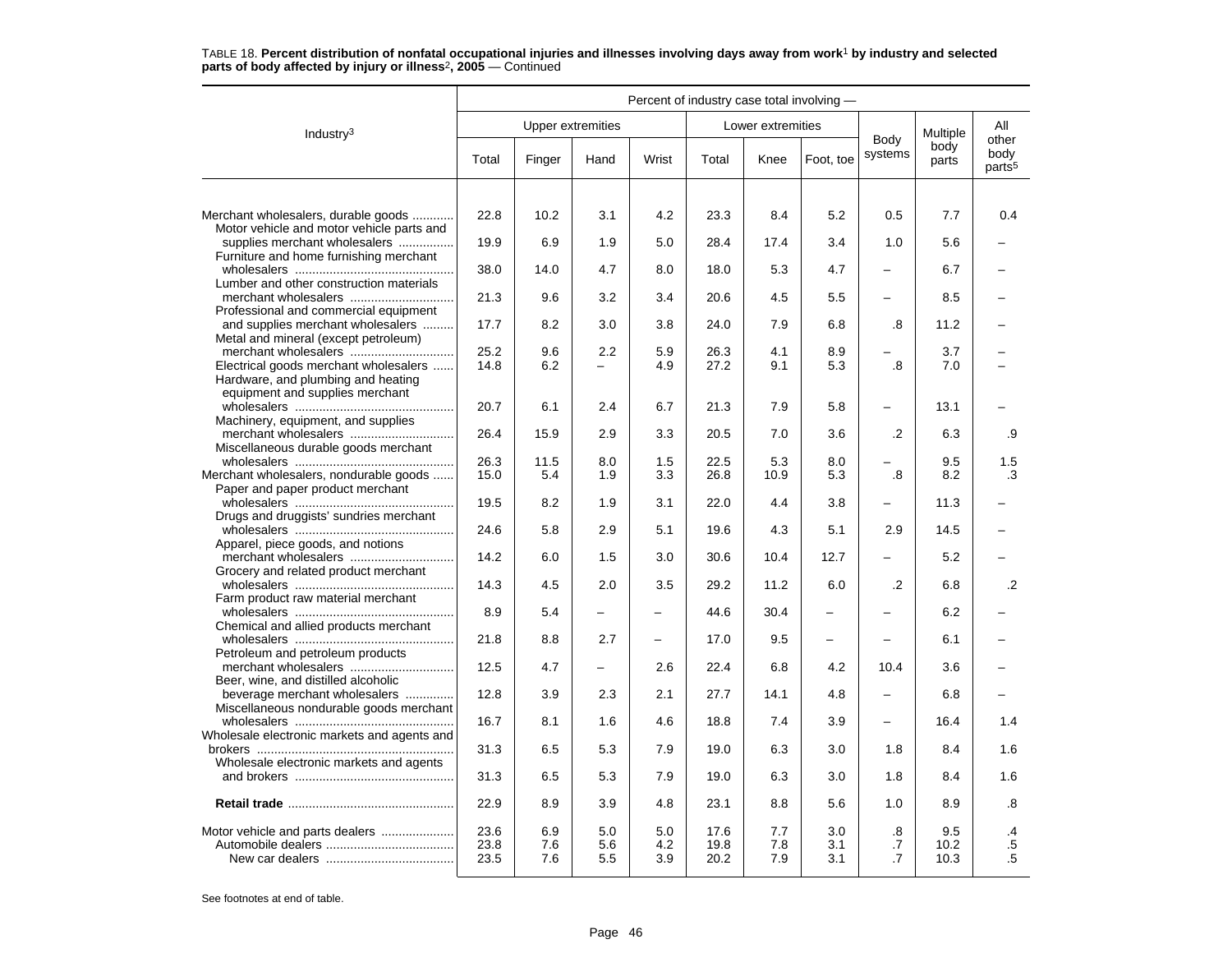|                                            |                   |        |                          | Percent of industry case total involving - |                          |       |                                  |          |
|--------------------------------------------|-------------------|--------|--------------------------|--------------------------------------------|--------------------------|-------|----------------------------------|----------|
| Industry <sup>3</sup>                      | <b>NAICS</b>      | Total  |                          | Head                                       |                          |       |                                  |          |
|                                            | code <sup>4</sup> | cases  | Total                    | Eyes                                       | <b>Neck</b>              | Total | Back                             | Shoulder |
|                                            | 44112             | 840    | 29.8                     | 27.4                                       |                          | 20.2  | 10.7                             | 3.6      |
| Other motor vehicle dealers                | 4412              | 1,840  | 12.5                     | $\overline{\phantom{0}}$                   | 9.8                      | 33.7  | 22.3                             | 3.8      |
| Recreational vehicle dealers               | 44121             | 600    | 5.0                      |                                            |                          | 56.7  | 40.0                             |          |
| Motorcycle, boat, and other motor          |                   |        |                          |                                            |                          |       |                                  |          |
|                                            | 44122             | 1,240  | 16.1                     |                                            |                          | 23.4  | 13.7                             | 4.8      |
| Automotive parts, accessories, and tire    |                   |        |                          |                                            |                          |       |                                  |          |
|                                            | 4413              | 7,220  | 14.8                     | 5.7                                        | 1.0                      | 37.4  | 23.5                             | 6.1      |
| Automotive parts and accessories stores    | 44131             | 3,650  | 18.1                     | 9.3                                        |                          | 31.0  | 17.3                             | 8.2      |
|                                            | 44132             | 3,570  | 11.5                     | 2.0                                        | 1.4                      | 44.0  | 30.0                             | 4.2      |
| Furniture and home furnishings stores      | 442               | 8,580  | 4.2                      | 1.2                                        | .7                       | 33.9  | 22.8                             | 4.8      |
|                                            | 4421              | 4,160  | 2.4                      | .5                                         | .7                       | 35.1  | 25.0                             | 3.8      |
|                                            | 4422              | 4.420  | 5.9                      | 1.8                                        | .5                       | 32.8  | 20.8                             | 5.7      |
|                                            | 44221             | 1,710  | 4.7                      | 1.8                                        |                          | 30.4  | 20.5                             | 2.3      |
| Other home furnishings stores              | 44229             | 2,710  | 7.0                      | 1.8                                        | .7                       | 34.3  | 21.4                             | 7.7      |
| Electronics and appliance stores           | 443               | 2,910  | 5.2                      | 1.7                                        | .7                       | 32.0  | 23.7                             | 3.1      |
| Electronics and appliance stores           | 4431              | 2,910  | 5.2                      | 1.7                                        | .7                       | 32.0  | 23.7                             | 3.1      |
| Appliance, television, and other           |                   |        |                          |                                            |                          |       |                                  |          |
|                                            | 44311             | 2,260  | 4.0                      | 1.8                                        |                          | 31.4  | 26.1                             | 2.7      |
| Computer and software stores               | 44312             | 550    | 7.3                      |                                            | $\overline{\phantom{0}}$ | 38.2  | 18.2                             | 5.5      |
|                                            |                   |        |                          |                                            |                          |       |                                  |          |
| Camera and photographic supplies           | 44313             |        | $\overline{\phantom{0}}$ |                                            |                          |       |                                  |          |
|                                            |                   | 100    |                          |                                            |                          |       |                                  |          |
| Building material and garden equipment and |                   |        |                          |                                            |                          |       |                                  |          |
|                                            | 444               | 24,600 | 6.3                      | 1.7                                        | 2.0                      | 39.6  | 22.0                             | 9.6      |
| Building material and supplies dealers     | 4441              | 22,860 | 6.3                      | 1.5                                        | 2.2                      | 40.8  | 22.7                             | 9.7      |
|                                            | 44411             | 14,050 | 6.2                      | 1.3                                        | 2.1                      | 41.9  | 23.0<br>$\overline{\phantom{a}}$ | 9.5      |
| Paint and wallpaper stores                 | 44412             | 410    | $\equiv$                 |                                            | $\overline{\phantom{0}}$ |       |                                  |          |
|                                            | 44413             | 1,660  | 10.8                     | 3.6                                        | 2.4                      | 44.6  | 23.5                             | 14.5     |
| Other building material dealers            | 44419             | 6,740  | 5.5                      | 1.5                                        | 2.5                      | 38.7  | 22.1                             | 9.3      |
| Lawn and garden equipment and supplies     |                   |        |                          |                                            |                          |       |                                  |          |
|                                            | 4442              | 1,740  | 6.3                      | 4.0                                        |                          | 23.6  | 13.2                             | 8.0      |
| Outdoor power equipment stores             | 44421             | 130    | $\equiv$                 |                                            |                          |       |                                  |          |
| Nursery and garden centers                 | 44422             | 1,610  | 6.8                      | 4.3                                        |                          | 24.2  | 13.0                             | 8.7      |
| Food and beverage stores                   | 445               | 40.760 | 3.7                      | 1.0                                        | 1.4                      | 33.6  | 21.5                             | 6.4      |
|                                            | 4451              | 36,640 | 3.7                      | 1.1                                        | 1.3                      | 33.5  | 21.7                             | 6.4      |
| Supermarkets and other grocery (except     |                   |        |                          |                                            |                          |       |                                  |          |
|                                            | 44511             | 35,430 | 3.6                      | .9                                         | 1.4                      | 34.1  | 22.0                             | 6.6      |
|                                            | 4452              | 2,750  | 2.5                      | $\cdot$ 7                                  | 1.8                      | 33.5  | 15.3                             | 8.0      |
|                                            | 44521             | 650    |                          |                                            |                          | 9.2   | 7.7                              |          |
| Fruit and vegetable markets                | 44523             | 370    | 5.4                      |                                            | 5.4                      | 27.0  | 18.9                             | 5.4      |
|                                            | 44529             | 1,730  | 2.3                      | 1.2                                        | 1.2                      | 43.9  | 16.8                             | 11.6     |
| Health and personal care stores            | 446               | 5,400  | 3.9                      | .9                                         | .7                       | 47.0  | 25.0                             | 12.0     |
| Health and personal care stores            | 4461              | 5,400  | 3.9                      | .9                                         | .7                       | 47.0  | 25.0                             | 12.0     |
| Pharmacies and drug stores                 | 44611             | 4,100  | 3.9                      | 1.0                                        | 1.0                      | 44.4  | 27.8                             | 9.8      |
| Cosmetics, beauty supplies, and            |                   |        |                          |                                            |                          |       |                                  |          |
|                                            | 44612             | 280    | 14.3                     |                                            |                          | 28.6  | 21.4                             | 7.1      |
|                                            | 44613             | 60     |                          | -                                          |                          |       |                                  |          |
| Other health and personal care stores      | 44619             | 960    | $\overline{\phantom{m}}$ |                                            |                          | 66.7  | 15.6                             | 24.0     |
|                                            | 447               | 8,490  | 3.7                      | 1.3                                        | 1.6                      | 35.3  | 25.6                             | 3.1      |
|                                            | 4471              | 8,490  | 3.7                      | 1.3                                        | 1.6                      | 35.3  | 25.6                             | 3.1      |
|                                            |                   |        |                          |                                            |                          |       |                                  |          |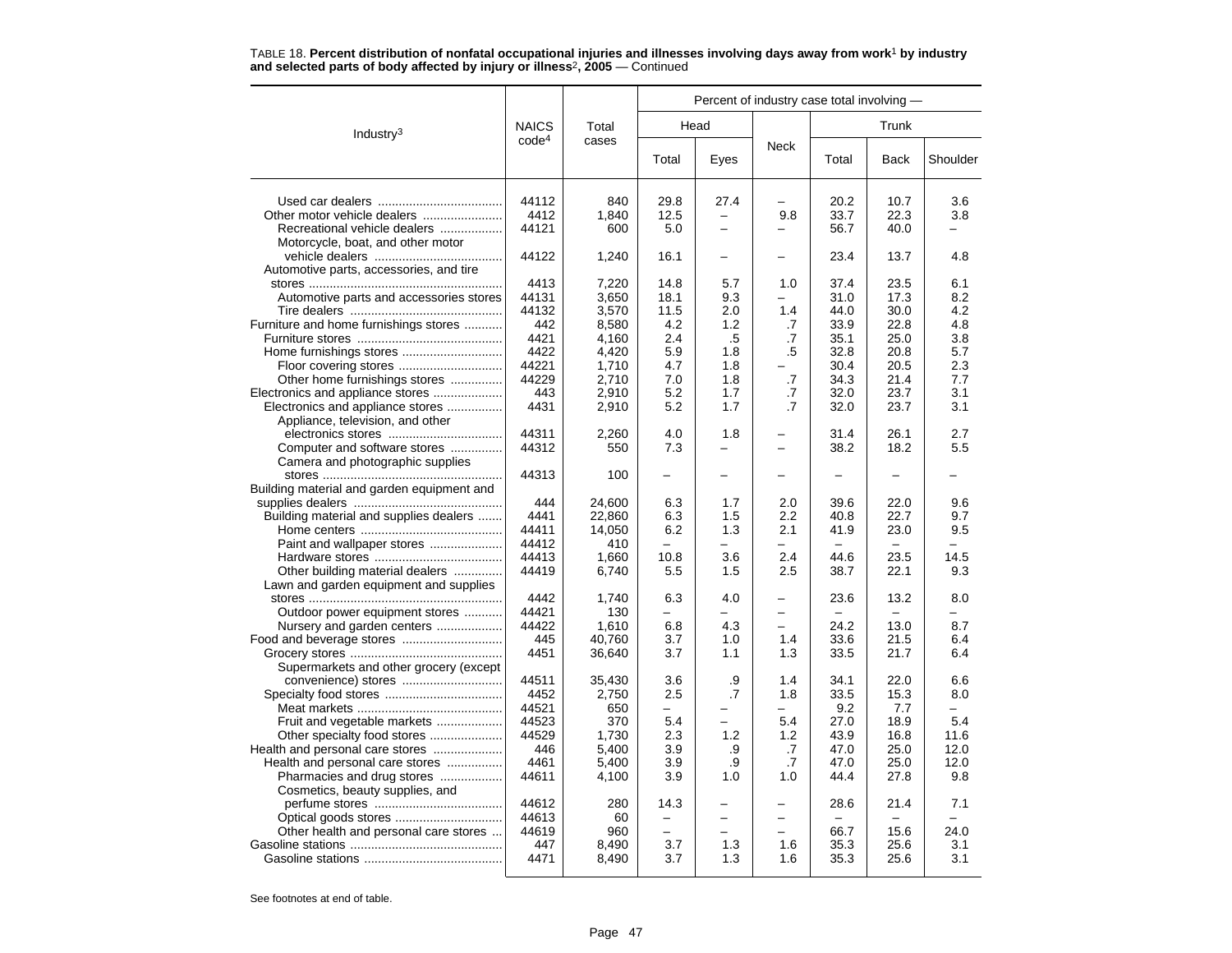|                                            | Percent of industry case total involving - |                          |                          |                          |       |                          |                          |                          |                          |                                     |
|--------------------------------------------|--------------------------------------------|--------------------------|--------------------------|--------------------------|-------|--------------------------|--------------------------|--------------------------|--------------------------|-------------------------------------|
| Industry $3$                               |                                            |                          | Upper extremities        |                          |       | Lower extremities        |                          |                          | Multiple                 | All                                 |
|                                            | Total                                      | Finger                   | Hand                     | Wrist                    | Total | Knee                     | Foot, toe                | Body<br>systems          | body<br>parts            | other<br>body<br>parts <sup>5</sup> |
|                                            | 29.8                                       | 7.1                      | 7.1                      | 10.7                     | 11.9  | 6.0                      | 3.6                      | $\qquad \qquad -$        | 8.3                      |                                     |
| Other motor vehicle dealers                | 19.0                                       | 6.0                      | 10.3                     | 2.7                      | 15.2  | 7.6                      | 2.7                      | $\equiv$                 | 9.2                      |                                     |
| Recreational vehicle dealers               | 8.3                                        | $\equiv$                 | $\equiv$                 | 5.0                      | 20.0  | 8.3                      | 5.0                      | $\equiv$                 | 8.3                      |                                     |
| Motorcycle, boat, and other motor          |                                            |                          |                          |                          |       |                          |                          |                          |                          |                                     |
|                                            | 23.4                                       | 8.1                      | 14.5                     | $\overline{\phantom{0}}$ | 13.7  | 8.1                      | $\overline{\phantom{0}}$ | $\equiv$                 | 9.7                      |                                     |
| Automotive parts, accessories, and tire    |                                            |                          |                          |                          |       |                          |                          |                          |                          |                                     |
|                                            | 24.2                                       | 5.4                      | 2.2                      | 7.3                      | 13.0  | 7.5                      | 2.8                      | 1.2                      | 8.0                      |                                     |
| Automotive parts and accessories stores    | 21.4                                       | 4.9                      | 3.3                      | 4.9                      | 12.1  | 6.3                      | 3.0                      | $2.2\phantom{0}$         | 14.5                     |                                     |
|                                            | 27.2                                       | 5.6                      | -                        | 10.1                     | 13.7  | 8.7                      | 2.5                      | -                        | 1.4                      |                                     |
| Furniture and home furnishings stores      | 22.8                                       | 10.5                     | 2.2                      | 5.2                      | 26.6  | 8.3                      | 7.5                      | .3                       | 11.2                     | 0.3                                 |
|                                            | 23.3                                       | 10.6                     | 1.4                      | 7.2                      | 28.8  | 6.2                      | 7.2                      | .5                       | 8.7                      | .5                                  |
|                                            | 22.6                                       | 10.4                     | 2.9                      | 3.4                      | 24.4  | 10.2                     | 7.7                      | -                        | 13.6                     |                                     |
| Floor covering stores                      | 24.6                                       | 8.2                      | $\equiv$                 | 5.3                      | 22.8  | 16.4                     | 4.7                      | $\equiv$                 | 17.5                     |                                     |
| Other home furnishings stores              | 21.4                                       | 11.8                     | 4.1                      | 1.8                      | 25.5  | 6.3                      | 9.6                      | $\equiv$                 | 11.1                     | -                                   |
| Electronics and appliance stores           | 11.0                                       | 3.8                      | 2.1                      | 2.4                      | 42.3  | 18.9                     | 3.4                      | .7                       | 7.9                      | $\overline{ }$                      |
| Electronics and appliance stores           | 11.0                                       | 3.8                      | 2.1                      | 2.4                      | 42.3  | 18.9                     | 3.4                      | .7                       | 7.9                      | ۳                                   |
| Appliance, television, and other           |                                            |                          |                          |                          |       |                          |                          |                          |                          |                                     |
|                                            | 10.6                                       | 4.4                      | 2.2                      | .9                       | 46.9  | 19.9                     | 4.0                      | .9                       | 5.8                      |                                     |
| Computer and software stores               | 12.7                                       | -                        | -                        | 9.1                      | 20.0  | 7.3                      |                          |                          | 18.2                     |                                     |
| Camera and photographic supplies           |                                            |                          |                          |                          |       |                          |                          |                          |                          |                                     |
|                                            | $\overline{\phantom{0}}$                   | $\overline{\phantom{0}}$ |                          | $\overline{\phantom{0}}$ | 60.0  | 50.0                     | $\overline{\phantom{0}}$ | —                        | $\overline{\phantom{0}}$ |                                     |
| Building material and garden equipment and |                                            |                          |                          |                          |       |                          |                          |                          |                          |                                     |
|                                            | 17.9                                       | 6.4                      | 4.0                      | 3.0                      | 26.7  | 6.5                      | 7.8                      | .8                       | 6.5                      | .2                                  |
| Building material and supplies dealers     | 17.0                                       | 5.6                      | 4.0                      | 2.8                      | 26.2  | 6.4                      | 7.4                      | .7                       | 6.6                      | $\cdot$ .2                          |
|                                            | 15.7                                       | 4.6                      | 4.9                      | 2.0                      | 27.5  | 7.2                      | 8.8                      | .9                       | 5.3                      | .3                                  |
| Paint and wallpaper stores                 | $\equiv$                                   |                          |                          | $\equiv$                 | 70.7  | ▃                        |                          | —                        | $\equiv$                 |                                     |
|                                            | 19.9                                       | 5.4                      | 3.6                      | $\overline{\phantom{0}}$ | 16.9  | 4.2                      | 7.2                      | $\overline{\phantom{0}}$ | 5.4                      | -                                   |
| Other building material dealers            | 19.6                                       | 8.0                      | 2.5                      | 5.0                      | 23.0  | 5.8                      | 5.0                      | .7                       | 9.8                      | $\overline{\phantom{0}}$            |
| Lawn and garden equipment and supplies     |                                            |                          |                          |                          |       |                          |                          |                          |                          |                                     |
|                                            | 30.5                                       | 17.2                     | 3.4                      | 5.2                      | 32.8  | 8.0                      | 13.2                     | -                        | 5.7                      |                                     |
| Outdoor power equipment stores             | $\equiv$                                   |                          |                          | $\overline{\phantom{0}}$ | 46.2  | ▃                        |                          | $\equiv$                 | $\equiv$                 |                                     |
| Nursery and garden centers                 | 31.1                                       | 18.6                     | 3.1                      | 5.6                      | 31.7  | 7.5                      | 11.8                     |                          | 5.0                      |                                     |
| Food and beverage stores                   | 31.4                                       | 16.6                     | 4.5                      | 5.0                      | 20.3  | 7.9                      | 4.9                      | 1.2                      | 7.2                      | 1.3                                 |
|                                            | 32.5                                       | 17.6                     | 4.6                      | 4.9                      | 19.7  | 7.1                      | 5.1                      | 1.3                      | 6.7                      | 1.3                                 |
| Supermarkets and other grocery (except     |                                            |                          |                          |                          |       |                          |                          |                          |                          |                                     |
|                                            | 32.6                                       | 17.2                     | 4.7                      | 5.1                      | 20.2  | 7.3                      | 5.3                      | 1.3                      | 6.4                      | .3                                  |
|                                            | 27.6                                       | 9.8                      | 4.7                      | 7.6                      | 20.0  | 9.1                      | 2.2                      | $\overline{\phantom{0}}$ | 14.2                     |                                     |
|                                            | 63.1                                       | 24.6                     | 6.2                      | 21.5                     | 16.9  | 7.7                      | $\equiv$                 | $\equiv$                 | 9.2                      | -                                   |
| Fruit and vegetable markets                | 24.3                                       | 10.8                     | $\overline{\phantom{0}}$ | $\overline{\phantom{m}}$ | 27.0  | 13.5                     | $\overline{\phantom{0}}$ | $\qquad \qquad -$        | 10.8                     | —                                   |
| Other specialty food stores                | 15.0                                       | 4.0                      | 4.6                      | 4.0                      | 19.7  | 8.1                      | 1.7                      | $\overline{\phantom{0}}$ | 16.8                     | —                                   |
| Health and personal care stores            | 15.7                                       | 3.9                      | 2.6                      | 5.2                      | 22.6  | 8.0                      | 3.0                      | .9                       | 8.7                      | L                                   |
| Health and personal care stores            | 15.7                                       | 3.9                      | 2.6                      | 5.2                      | 22.6  | 8.0                      | 3.0                      | .9                       | 8.7                      | $\overline{\phantom{0}}$            |
| Pharmacies and drug stores                 | 17.3                                       | 3.2                      | 2.9                      | 6.1                      | 23.2  | 9.8                      | 3.2                      | 1.0                      | 9.0                      | -                                   |
| Cosmetics, beauty supplies, and            |                                            |                          |                          |                          |       |                          |                          |                          |                          |                                     |
|                                            | 10.7                                       | -                        |                          | 7.1                      | 32.1  | 7.1                      | 7.1                      | -                        | 14.3                     |                                     |
| Optical goods stores                       | 33.3                                       | $\overline{a}$           | $\equiv$                 | $\overline{\phantom{0}}$ |       | $\overline{\phantom{0}}$ | $\overline{\phantom{0}}$ | $\overline{\phantom{0}}$ |                          |                                     |
| Other health and personal care stores      | 9.4                                        | 7.3                      | $\overline{\phantom{0}}$ | $\overline{\phantom{0}}$ | 17.7  | $\rightarrow$            | $\overline{\phantom{0}}$ | $\overline{\phantom{0}}$ | 6.2                      |                                     |
|                                            | 27.8                                       | 7.9                      | 5.4                      | 8.0                      | 20.1  | 11.3                     | 2.4                      | 1.2                      | 10.2                     |                                     |
|                                            | 27.8                                       | 7.9                      | 5.4                      | 8.0                      | 20.1  | 11.3                     | 2.4                      | 1.2                      | 10.2                     | $\overline{\phantom{0}}$            |
|                                            |                                            |                          |                          |                          |       |                          |                          |                          |                          |                                     |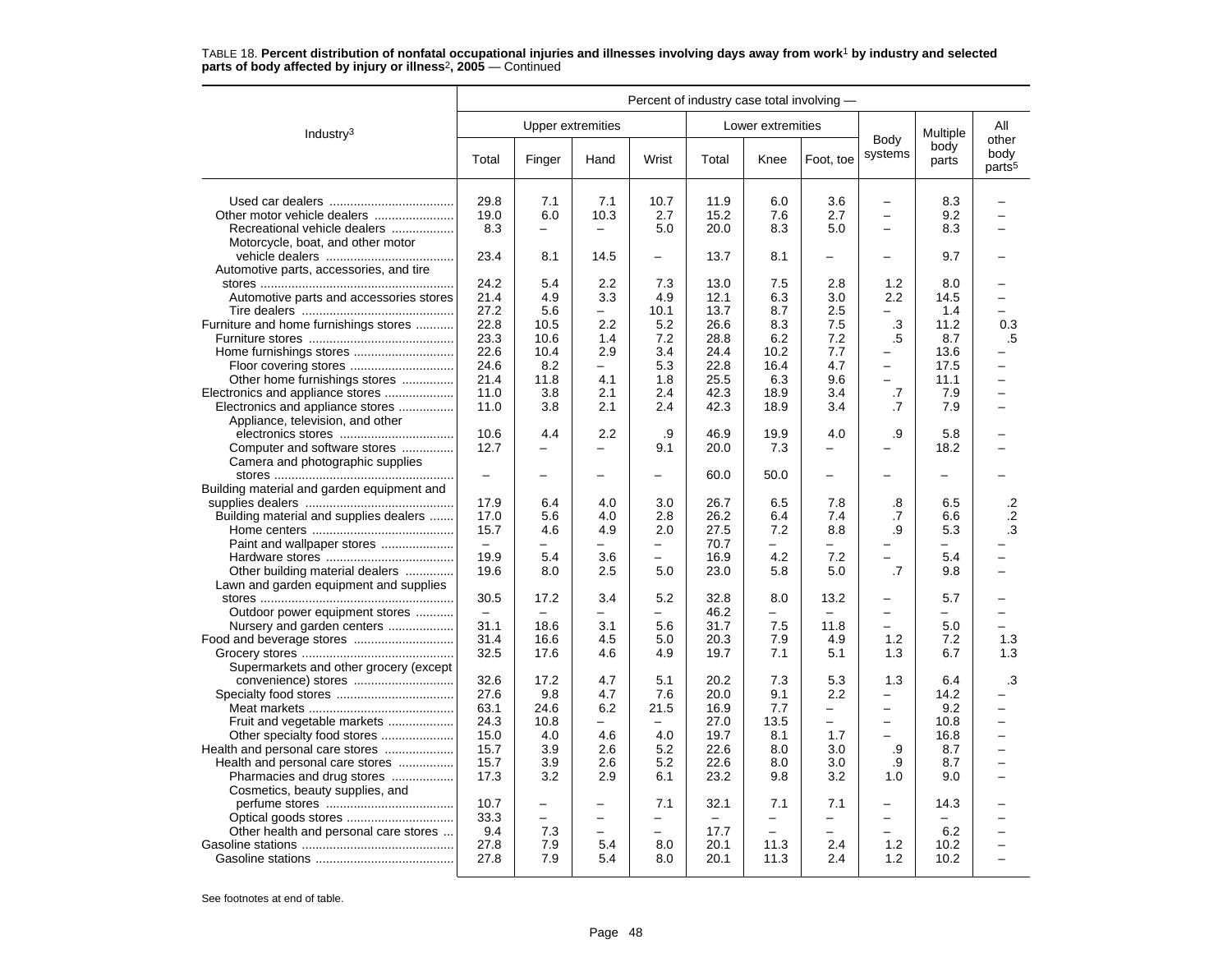|                                                                              |                   |                |                          |                          | Percent of industry case total involving - |                          |                          |                          |
|------------------------------------------------------------------------------|-------------------|----------------|--------------------------|--------------------------|--------------------------------------------|--------------------------|--------------------------|--------------------------|
| Industry <sup>3</sup>                                                        | <b>NAICS</b>      | Total          |                          | Head                     |                                            |                          | Trunk                    |                          |
|                                                                              | code <sup>4</sup> | cases          | Total                    | Eyes                     | Neck                                       | Total                    | <b>Back</b>              | Shoulder                 |
| Gasoline stations with convenience                                           |                   |                |                          |                          |                                            |                          |                          |                          |
|                                                                              | 44711             | 7,310          | 3.0                      | 0.7                      | 1.8                                        | 37.1                     | 27.8                     | 2.6                      |
| Other gasoline stations                                                      | 44719             | 1,190          | 7.6                      | 5.0                      |                                            | 23.5                     | 11.8                     | 5.9                      |
| Clothing and clothing accessories stores                                     | 448               | 5,950          | 7.9                      | 1.0                      | 1.3                                        | 26.4                     | 14.1                     | 7.4                      |
|                                                                              | 4481              | 4,760          | 7.8                      | 1.3                      | 1.3                                        | 28.8                     | 14.5                     | 8.8                      |
| Men's clothing stores                                                        | 44811             | 130            | 23.1                     | $\overline{\phantom{0}}$ | $\overline{\phantom{0}}$                   | 23.1                     | 15.4                     | $\overline{\phantom{0}}$ |
|                                                                              | 44812             | 880            | 8.0                      | -                        | -                                          | 39.8                     | 19.3                     | 6.8                      |
| Family clothing stores                                                       | 44814             | 3,020          | 7.3                      | .7                       | $\overline{\phantom{0}}$                   | 26.2                     | 14.2                     | 8.9                      |
| Clothing accessories stores                                                  | 44815             | 40             | $\overline{\phantom{0}}$ |                          | $\overline{\phantom{0}}$                   |                          | $\overline{\phantom{m}}$ | —                        |
|                                                                              | 44819             | 170            | $\overline{\phantom{0}}$ |                          | $\overline{\phantom{0}}$                   | 11.8                     | $\overline{\phantom{0}}$ | $\overline{\phantom{0}}$ |
|                                                                              | 4482              | 1,030          | 8.7                      | $\equiv$                 | $\overline{\phantom{0}}$                   | 19.4                     | 14.6                     | $\equiv$                 |
| Jewelry, luggage, and leather goods stores                                   | 4483              | 160            |                          | -                        | -                                          | -                        |                          | —                        |
|                                                                              | 44831             | 140            | $\overline{\phantom{0}}$ |                          | $\overline{\phantom{0}}$                   | $\overline{\phantom{0}}$ | $\overline{\phantom{0}}$ | -                        |
| Sporting goods, hobby, book, and music                                       |                   |                |                          |                          |                                            |                          |                          |                          |
|                                                                              | 451               | 3,340          | 12.6                     | .9                       |                                            | 28.4                     | 16.2                     | 7.2                      |
| Sporting goods, hobby, and musical                                           |                   |                |                          |                          |                                            |                          |                          |                          |
|                                                                              | 4511              | 2,690          | 15.2                     | 1.1                      |                                            | 27.5                     | 14.5                     | 7.8                      |
| Sporting goods stores                                                        | 45111             | 1,120          | 8.9                      | 1.8                      | $\overline{\phantom{0}}$                   | 28.6                     | 13.4                     | 8.0                      |
| Hobby, toy, and game stores                                                  | 45112             | 1,170          | 25.6                     |                          | -                                          | 22.2                     | 14.5                     | 4.3                      |
| Sewing, needlework, and piece goods                                          |                   |                |                          |                          |                                            |                          |                          |                          |
|                                                                              | 45113             | 270            | -                        |                          | -                                          | 37.0                     | -                        | 25.9                     |
|                                                                              | 45114             | 130            |                          |                          | ۳                                          | 53.8                     | 46.2                     | Ξ.                       |
| Musical instrument and supplies stores<br>Book, periodical, and music stores | 4512              | 650            | $\overline{\phantom{0}}$ | $\overline{\phantom{0}}$ | $\overline{\phantom{0}}$                   | 32.3                     | 23.1                     | 4.6                      |
|                                                                              | 45121             | 550            |                          |                          | $\overline{\phantom{0}}$                   | 29.1                     | 21.8                     |                          |
| Book stores and news dealers<br>Prerecorded tape, compact disc, and          |                   |                | -                        |                          |                                            |                          |                          | 3.6                      |
|                                                                              | 45122             |                |                          |                          |                                            |                          |                          |                          |
|                                                                              | 452               | 100<br>37,390  | 6.8                      | 1.6                      | 1.2                                        | 50.0<br>35.4             | 30.0<br>23.4             | 5.5                      |
|                                                                              | 4521              | 20,110         | 6.9                      | 1.5                      | 1.6                                        | 34.2                     | 22.0                     | 5.7                      |
|                                                                              | 4529              | 17,280         | 6.6                      | 1.6                      | .7                                         | 36.8                     | 25.1                     | 5.2                      |
| Other general merchandise stores                                             | 45291             |                | 6.9                      | 2.1                      |                                            | 37.6                     | 25.3                     | 5.6                      |
| Warehouse clubs and superstores                                              | 45299             | 12,720         |                          | $\overline{\phantom{0}}$ | .9                                         |                          |                          |                          |
| All other general merchandise stores                                         |                   |                |                          |                          |                                            |                          |                          |                          |
| Miscellaneous store retailers                                                | 453               | 7,810          | 6.7                      | 1.4                      | 1.2                                        | 35.9                     | 23.2                     | 4.0                      |
|                                                                              | 4531              | 470            |                          |                          |                                            | 29.8                     | 21.3                     | 6.4                      |
| Office supplies, stationery, and gift stores                                 | 4532              | 3,040          | 7.9                      | 1.0                      | $\overline{\phantom{0}}$                   | 34.5                     | 24.7                     | 3.6                      |
| Office supplies and stationery stores                                        | 45321             | 1,920          | 5.7                      | 1.0                      | $\overline{\phantom{0}}$                   | 35.9                     | 26.6                     | 3.6                      |
| Gift, novelty, and souvenir stores                                           | 45322             | 1,120          | 12.5                     |                          | —                                          | 32.1                     | 20.5                     | 3.6                      |
| Used merchandise stores                                                      | 4533              | 1,410          | 6.4                      | 2.8                      | 2.1                                        | 35.5                     | 17.0                     | 5.0                      |
| Other miscellaneous store retailers<br>Pet and pet supplies stores           | 4539<br>45391     | 2,890<br>1,040 | 6.6<br>4.8               | 1.4<br>1.9               | 1.4<br>$\equiv$                            | 38.4<br>34.6             | 25.3<br>19.2             | 3.5<br>5.8               |

TABLE 18. **Percent distribution of nonfatal occupational injuries and illnesses involving days away from work**<sup>1</sup> **by industry and selected parts of body affected by injury or illness**<sup>2</sup>**, 2005** — Continued

See footnotes at end of table.

Pet and pet supplies stores .................... 45391 1,040 4.8 1.9 – 34.6 19.2 5.8

Fuel dealers ............................................ 45431 1,910 4.7 2.1 2.6 36.6 27.7 4.7

Manufactured (mobile) home dealers ..... 45393 350 8.6 – – 37.1 31.4 –<br>All other miscellaneous store retailers .... 45399 1,470 8.2 – 2.7 41.5 28.6 2.7 All other miscellaneous store retailers .... 45399 1,470 8.2 - 2.7 41.5 28.6 2.7 2.7 41.5 2.8.6 2.7 3.0 2.7 3.0 Nonstore retailers ........................................... 454 4,860 5.1 1.6 1.6 38.7 26.3 7.0 Electronic shopping and mail-order houses 4541 1,300 5.4 2.3 2.3 34.6 23.8 6.9 Vending machine operators ....................... 4542 740 5.4 – – 50.0 37.8 9.5 Direct selling establishments ...................... 4543 2,820 5.0 1.4 1.8 37.6 24.5 6.4

Other direct selling establishments ........ 45439 910 5.5 – – 39.6 17.6 9.9 **Transportation and warehousing**<sup>9</sup> ............... 48-49 | 117,440 | 6.5 | 2.5 | 1.9 | 39.6 | 24.3 | 8.5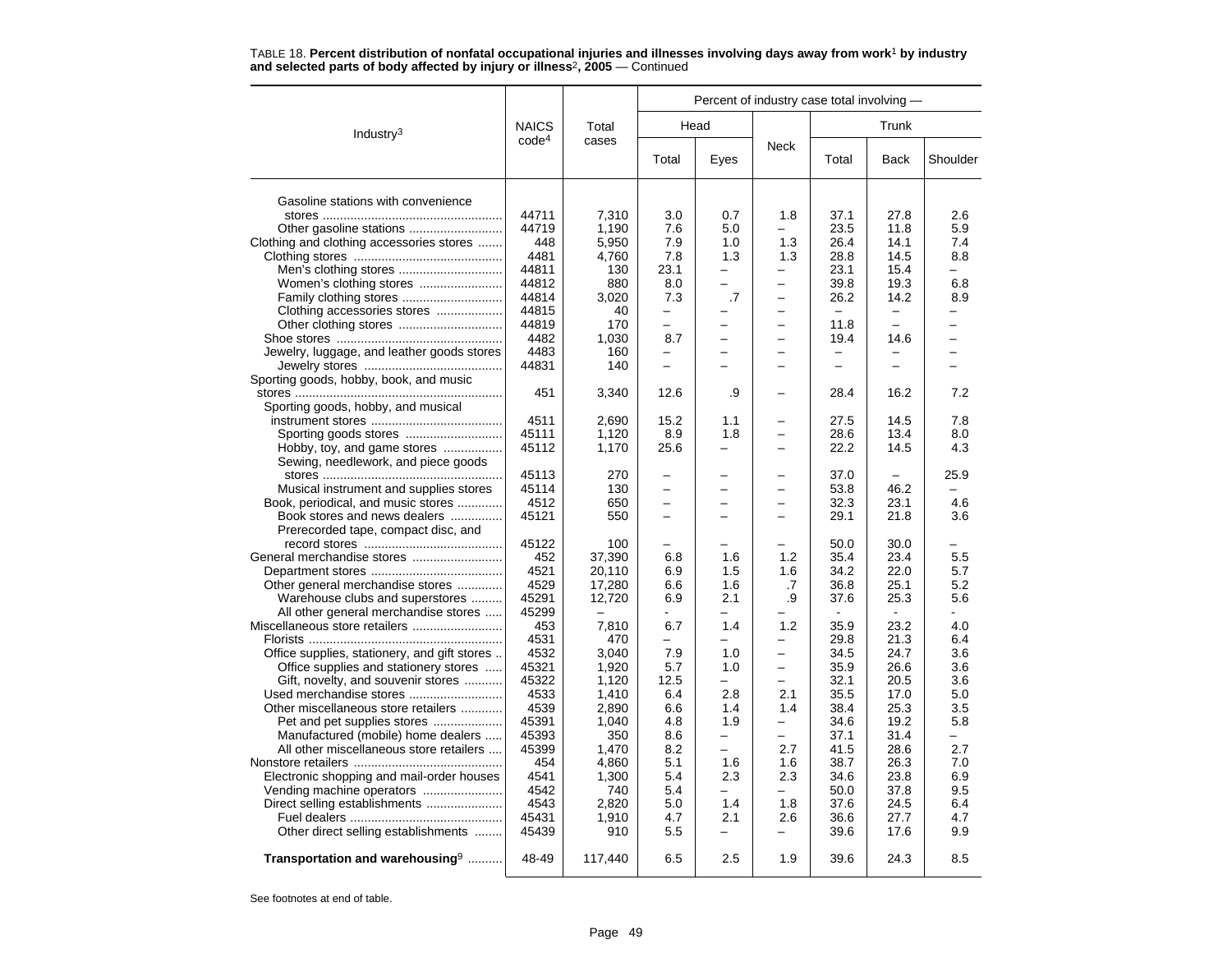|                                              | Percent of industry case total involving - |                          |                          |                          |                          |                          |                          |                          |                          |                                     |
|----------------------------------------------|--------------------------------------------|--------------------------|--------------------------|--------------------------|--------------------------|--------------------------|--------------------------|--------------------------|--------------------------|-------------------------------------|
| Industry $3$                                 |                                            | Upper extremities        |                          |                          |                          | Lower extremities        |                          |                          | Multiple                 | All                                 |
|                                              | Total                                      | Finger                   | Hand                     | Wrist                    | Total                    | Knee                     | Foot, toe                | Body<br>systems          | body<br>parts            | other<br>body<br>parts <sup>5</sup> |
| Gasoline stations with convenience           |                                            |                          |                          |                          |                          |                          |                          |                          |                          |                                     |
|                                              | 25.3                                       | 8.1                      | 6.2                      | 3.8                      | 20.9                     | 12.3                     | 2.1                      | 1.4                      | 10.4                     |                                     |
|                                              | 42.0                                       | 6.7                      |                          | 33.6                     | 15.1                     | 5.0                      | 3.4                      |                          | 8.4                      |                                     |
| Clothing and clothing accessories stores     | 17.3                                       | 6.1                      | 2.7                      | 4.5                      | 30.3                     | 11.4                     | 9.1                      | 1.0                      | 14.3                     | 1.3                                 |
|                                              | 15.8                                       | 4.6                      | 3.4                      | 3.8                      | 31.3                     | 13.2                     | 10.3                     | 1.3                      | 12.2                     | 1.7                                 |
|                                              | 23.1                                       | $\qquad \qquad -$        | 15.4                     | $\overline{\phantom{0}}$ | 23.1                     | 15.4                     | $-$                      | -                        | $\overline{\phantom{m}}$ | Ξ.                                  |
|                                              | 11.4                                       | $\overline{\phantom{0}}$ | $\equiv$                 | 5.7                      | 31.8                     | 17.0                     | 11.4                     | $\overline{\phantom{0}}$ | 8.0                      | -                                   |
|                                              | 15.9                                       | 5.6                      | 2.0                      | 3.6                      | 33.1                     | 13.2                     | 11.3                     | 1.3                      | 13.6                     | 2.6                                 |
| Clothing accessories stores                  | $\overline{\phantom{m}}$                   | $\overline{\phantom{0}}$ | -                        | -                        |                          | $\overline{\phantom{0}}$ | $\overline{\phantom{0}}$ | $\overline{\phantom{0}}$ | $\overline{\phantom{0}}$ | -                                   |
| Other clothing stores                        | 17.6                                       | $\overline{\phantom{0}}$ |                          | $\overline{\phantom{0}}$ | 58.8                     | 29.4                     | 11.8                     | $\overline{\phantom{0}}$ | $\overline{\phantom{m}}$ |                                     |
|                                              | 25.2                                       | 13.6                     | $\overline{\phantom{0}}$ | 7.8                      | 27.2                     | 3.9                      | $\qquad \qquad -$        | $\overline{\phantom{0}}$ | 18.4                     | $\overline{\phantom{0}}$            |
| Jewelry, luggage, and leather goods stores   | 12.5                                       | -                        |                          |                          | 18.8                     | $\overline{\phantom{0}}$ | $\equiv$                 | -                        | 50.0                     | $\overline{a}$                      |
|                                              | $\overline{\phantom{a}}$                   | L.                       |                          |                          | $\equiv$                 | L.                       | $\overline{\phantom{0}}$ | L.                       | 50.0                     | L.                                  |
| Sporting goods, hobby, book, and music       |                                            |                          |                          |                          |                          |                          |                          |                          |                          |                                     |
|                                              | 26.0                                       | 8.7                      | 4.5                      | 4.2                      | 20.4                     | 8.1                      | 4.2                      | 1.5                      | 10.2                     | .9                                  |
| Sporting goods, hobby, and musical           |                                            |                          |                          |                          |                          |                          |                          |                          |                          |                                     |
|                                              | 22.7                                       | 9.7                      | 4.5                      | 3.3                      | 21.9                     | 9.3                      | 4.1                      | 1.5                      | 10.0                     | .7                                  |
|                                              | 27.7                                       | 16.1                     | 4.5                      | 1.8                      | 16.1                     | 3.6                      | 5.4                      | 1.8                      | 15.2                     |                                     |
| Hobby, toy, and game stores                  | 21.4                                       | 3.4                      | 6.8                      | 5.1                      | 20.5                     | 6.0                      | 3.4                      | 1.7                      | 6.0                      | 1.7                                 |
| Sewing, needlework, and piece goods          |                                            |                          |                          |                          |                          |                          |                          |                          |                          |                                     |
|                                              | $\equiv$                                   | $\overline{\phantom{0}}$ |                          | $\overline{a}$           | 48.1                     | 40.7                     |                          |                          | $\overline{\phantom{0}}$ |                                     |
| Musical instrument and supplies stores       | 15.4                                       | 15.4                     | $\overline{\phantom{0}}$ | $\overline{\phantom{0}}$ | 23.1                     | -                        |                          |                          |                          | -                                   |
| Book, periodical, and music stores           | 40.0                                       | 4.6                      | 3.1                      | 7.7                      | 13.8                     | 3.1                      | 4.6                      | $\qquad \qquad -$        | 10.8                     | -                                   |
| Book stores and news dealers                 | 41.8                                       | 3.6                      | 3.6                      | 9.1                      | 14.5                     | -                        | 3.6                      | —                        | 9.1                      |                                     |
| Prerecorded tape, compact disc, and          |                                            |                          |                          |                          |                          |                          |                          |                          |                          |                                     |
|                                              | 20.0                                       | $\overline{\phantom{0}}$ |                          |                          | $\overline{\phantom{0}}$ |                          |                          | -                        | 20.0                     |                                     |
|                                              | 19.1                                       | 6.3                      | 3.3                      | 4.6                      | 25.1                     | 10.6                     | 7.1                      | 1.3                      | 9.6                      | 1.5                                 |
|                                              | 17.5                                       | 5.7                      | 3.3                      | 3.1                      | 27.3                     | 11.6                     | 7.5                      | 1.6                      | 9.7                      | 1.1                                 |
| Other general merchandise stores             | 21.1                                       | 7.0                      | 3.2                      | 6.4                      | 22.4                     | 9.5                      | 6.7                      | 1.0                      | 9.4                      | 2.0                                 |
| Warehouse clubs and superstores              | 20.4                                       | 7.9                      | 2.5                      | 4.6                      | 23.0                     | 9.1                      | 7.8                      | 1.3                      | 9.0                      | .9                                  |
| All other general merchandise stores         | $\sim$                                     |                          |                          |                          |                          |                          |                          |                          |                          |                                     |
|                                              | 21.5                                       | 5.1                      | 3.5                      | 8.5                      | 25.2                     | 9.3                      | 6.1                      | 1.2                      | 8.2                      | -                                   |
|                                              | 23.4                                       | 6.4                      | 6.4                      | 8.5                      | 25.5                     | 10.6                     | $\overline{\phantom{0}}$ | —                        | 14.9                     | $\overline{\phantom{0}}$            |
| Office supplies, stationery, and gift stores | 16.8                                       | 4.9                      | 2.6                      | 5.6                      | 30.6                     | 12.5                     | 9.2                      | 1.0                      | 8.9                      | $\overline{\phantom{0}}$            |
| Office supplies and stationery stores        | 15.6                                       | 4.7                      | 2.6                      | 5.2                      | 30.7                     | 17.2                     | 6.2                      | 1.0                      | 9.9                      | -                                   |
| Gift, novelty, and souvenir stores           | 18.8                                       | 5.4                      | 2.7                      | 6.2                      | 30.4                     | 4.5                      | 14.3                     | $\overline{\phantom{0}}$ | 6.2                      | $\overline{\phantom{0}}$            |
|                                              | 35.5                                       | 2.8                      | 6.4                      | 22.7                     | 12.1                     | 4.3                      | $5.0\,$                  | ▃                        | 6.4                      | $\overline{\phantom{0}}$            |
| Other miscellaneous store retailers          | 19.4                                       | 6.6                      | 2.4                      | 4.8                      | 26.0                     | 8.3                      | 4.5                      | 1.0                      | 7.3                      | —                                   |
| Pet and pet supplies stores                  | 26.9                                       | 6.7                      | 5.8                      | 10.6                     | 26.9                     | 10.6                     | 1.9                      | $\equiv$                 | 6.7                      | $\overline{a}$                      |
| Manufactured (mobile) home dealers           | 8.6                                        | -                        | $\overline{\phantom{0}}$ | $\overline{\phantom{m}}$ | 34.3                     | 14.3                     | 11.4                     | $\equiv$                 | 8.6                      | $\overline{a}$                      |
| All other miscellaneous store retailers      | 17.0                                       | 7.5                      | $\overline{\phantom{0}}$ | $\overline{a}$           | 23.8                     | 6.1                      | 4.8                      | ▃                        | 6.1                      | $\overline{\phantom{0}}$            |
|                                              | 16.5                                       | 5.3                      | 2.1                      | 4.1                      | 21.6                     | 7.2                      | 4.1                      | 1.4                      | 14.8                     | $\overline{\phantom{0}}$            |
| Electronic shopping and mail-order houses    | 27.7                                       | 4.6                      | 3.8                      | 9.2                      | 18.5                     | 8.5                      | 3.8                      | 1.5                      | 10.0                     | $\overline{\phantom{0}}$            |
|                                              | 16.2                                       | 4.1                      | 2.7                      | 5.4                      | 16.2                     | 6.8                      | 2.7                      | 4.1                      | 9.5                      | <u>.</u>                            |
| Direct selling establishments                | 11.7                                       | 6.0                      | .7                       | 1.4                      | 24.5                     | 6.7                      | 4.3                      | .7                       | 18.8                     | -                                   |
|                                              | 9.4                                        | 3.1<br>12.1              | $\overline{\phantom{0}}$ | 2.1                      | 28.3<br>16.5             | 8.9                      | 5.2                      | 1.0<br>—                 | 17.8                     | -<br>$\overline{\phantom{0}}$       |
| Other direct selling establishments          | 16.5                                       |                          |                          | -                        |                          | —                        |                          |                          | 20.9                     |                                     |
| Transportation and warehousing <sup>9</sup>  | 14.4                                       | 4.1                      | 1.8                      | 3.1                      | 24.4                     | 8.9                      | 4.9                      | 1.1                      | 11.3                     | $\cdot$ 7                           |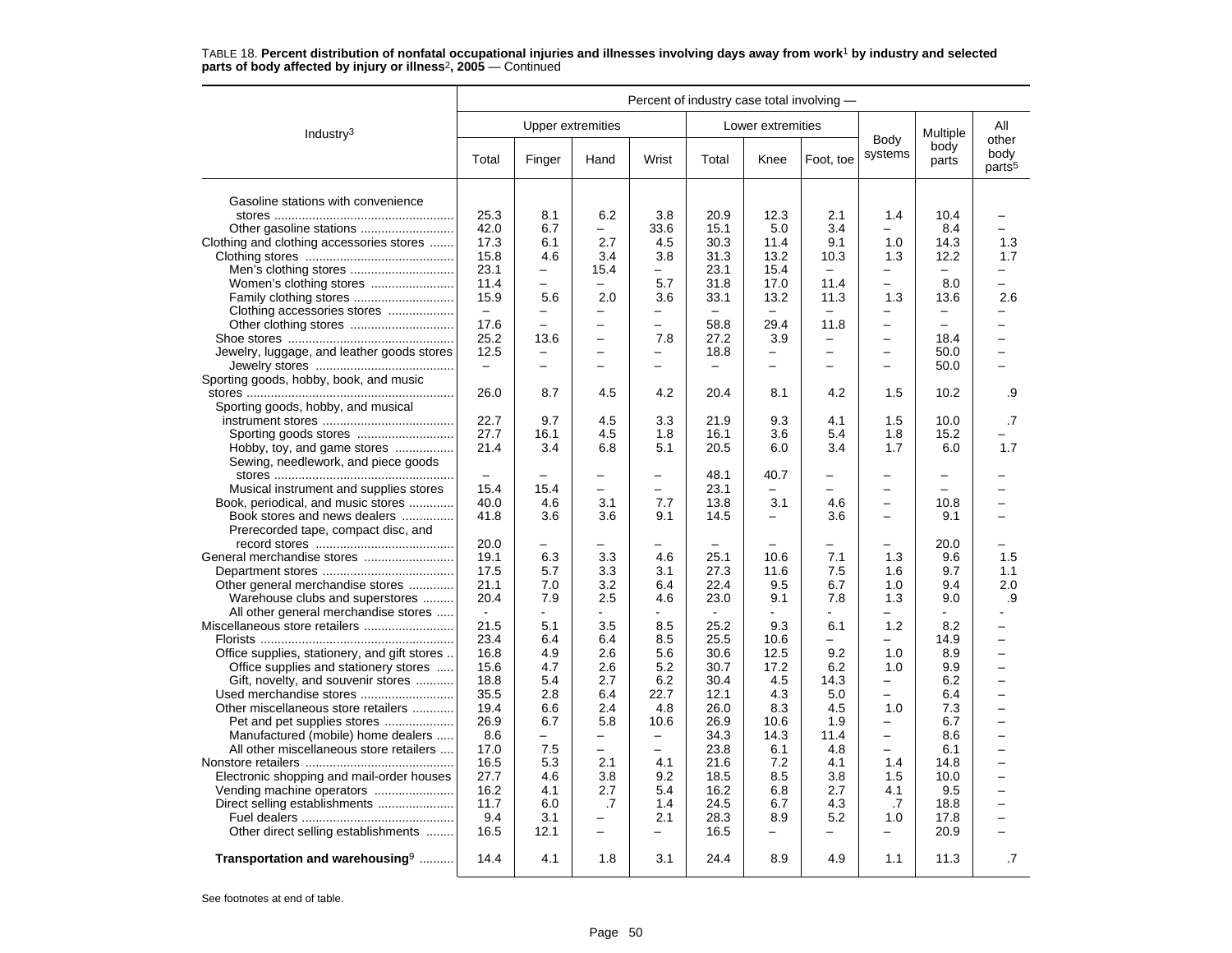|                                                                            |                   |                 |                          | Percent of industry case total involving - |                          |              |              |                          |
|----------------------------------------------------------------------------|-------------------|-----------------|--------------------------|--------------------------------------------|--------------------------|--------------|--------------|--------------------------|
| Industry <sup>3</sup>                                                      | <b>NAICS</b>      | Total           |                          | Head                                       |                          |              | Trunk        |                          |
|                                                                            | code <sup>4</sup> | cases           | Total                    | Eyes                                       | Neck                     | Total        | <b>Back</b>  | Shoulder                 |
|                                                                            |                   |                 |                          |                                            |                          |              |              |                          |
|                                                                            | 481               | 21,730          | 5.8                      | 1.3                                        | 2.4                      | 43.0         | 27.0         | 10.4                     |
| Scheduled air transportation                                               | 4811              | 21,010          | 5.8                      | 1.3                                        | 2.5                      | 43.4         | 27.2         | 10.5                     |
| Nonscheduled air transportation                                            | 4812              | 720             | 5.6                      | $\overline{\phantom{0}}$                   | -                        | 33.3         | 20.8         | 6.9                      |
|                                                                            | 482               | 3,900           | 7.2                      | 1.5                                        | 4.4                      | 35.6         | 20.5         | 9.2                      |
|                                                                            | 483               | 1,100           | 9.1                      | 4.5                                        | 2.7                      | 31.8         | 18.2         | 7.3                      |
| Deep sea, coastal, and great lakes water                                   |                   |                 |                          |                                            |                          |              |              |                          |
|                                                                            | 4831              | 610             | 6.6                      |                                            | 4.9                      | 26.2         | 16.4         | 6.6                      |
| Inland water transportation                                                | 4832              | 490             | 12.2                     | 6.1                                        |                          | 38.8         | 20.4         | 8.2                      |
|                                                                            | 484               | 42,340          | 7.4                      | 2.9                                        | 2.0                      | 38.7         | 22.7         | 9.1                      |
|                                                                            | 4841<br>48411     | 30,510<br>5.000 | 7.7<br>16.2              | 3.4<br>12.6                                | 1.7<br>1.4               | 39.7<br>27.8 | 23.7<br>14.8 | 8.4<br>5.6               |
| General freight trucking, local<br>General freight trucking, long-distance | 48412             | 25,510          | 6.0                      | 1.6                                        | 1.8                      | 42.0         | 25.4         | 8.9                      |
| Specialized freight trucking                                               | 4842              | 11,840          | 6.8                      | 1.9                                        | 2.5                      | 36.2         | 20.2         | 11.1                     |
| Used household and office goods                                            |                   |                 |                          |                                            |                          |              |              |                          |
|                                                                            | 48421             | 2,620           | 6.9                      |                                            |                          | 41.6         | 26.3         | 10.7                     |
| Specialized freight (except used goods)                                    |                   |                 |                          |                                            |                          |              |              |                          |
|                                                                            | 48422             | 5,490           | 7.8                      | 1.8                                        | 2.9                      | 35.5         | 16.8         | 14.0                     |
| Specialized freight (except used goods)                                    |                   |                 |                          |                                            |                          |              |              |                          |
|                                                                            | 48423             | 3,720           | 5.4                      |                                            | 3.2                      | 33.9         | 20.7         | 7.0                      |
| Transit and ground passenger transportation                                | 485               | 6,770           | 5.8                      | 1.9                                        | 5.0                      | 33.8         | 20.7         | 6.9                      |
|                                                                            | 4851              | 1.500           | 4.0                      | 1.3                                        | 4.7                      | 33.3         | 22.0         | 6.0                      |
|                                                                            | 4853              | 1,220           | 9.8                      | 3.3                                        | 6.6                      | 35.2         | 23.8         | 5.7                      |
|                                                                            | 48531             | 710             | 8.5                      | $\overline{a}$                             | 9.9                      | 26.8         | 19.7         | 4.2                      |
|                                                                            | 48532             | 510             | 11.8                     | 5.9                                        | —                        | 47.1         | 31.4         | 5.9                      |
| School and employee bus transportation                                     | 4854              | 1,810           | 5.0                      | 1.7                                        | 3.3                      | 28.7         | 16.0         | 7.7                      |
|                                                                            | 4855              | 370             | 13.5                     | 8.1                                        | 5.4                      | 21.6         | 13.5         | $\overline{\phantom{0}}$ |
| Other transit and ground passenger                                         |                   |                 |                          |                                            |                          |              |              |                          |
|                                                                            | 4859              | 1.170           | 3.4                      |                                            | 2.6                      | 43.6         | 24.8         | 7.7                      |
|                                                                            | 486               | 230             | $\overline{\phantom{0}}$ | -                                          | $\overline{\phantom{0}}$ | 47.8         | 34.8         | 13.0                     |
| Pipeline transportation of natural gas                                     | 4862              | 200             |                          |                                            |                          | 55.0         | 35.0         | 15.0                     |
| Scenic and sightseeing transportation                                      | 487               | 410             | 7.3                      |                                            | -                        | 19.5         | 9.8          |                          |
| Scenic and sightseeing transportation,                                     |                   |                 |                          |                                            |                          |              |              |                          |
|                                                                            | 4872              | 180             |                          |                                            |                          | 16.7         | 11.1         |                          |
| Support activities for transportation                                      | 488               | 11,800          | 10.0                     | 5.9                                        | .9                       | 36.5         | 24.8         | 5.7                      |
| Support activities for air transportation                                  | 4881              | 2,470           | 8.5                      | 2.8                                        |                          | 34.4         | 23.5         | 4.0                      |
| Support activities for rail transportation                                 | 4882<br>4883      | 600             | 13.3<br>8.8              | 8.3<br>3.5                                 | 1.9                      | 18.3<br>28.5 | 13.3<br>14.6 | 9.6                      |
| Support activities for water transportation                                | 4884              | 3,760<br>1.410  | 6.4                      |                                            |                          | 48.9         | 34.0         | 5.0                      |
| Support activities for road transportation<br>Motor vehicle towing         | 48841             | 540             | 11.1                     | $\overline{\phantom{0}}$                   | $\overline{\phantom{0}}$ | 48.1         | 20.4         |                          |
| Other support activities for transportation                                | 4889              | 340             |                          |                                            |                          | 17.6         | 11.8         |                          |
|                                                                            | 492               | 17,040          | 2.9                      | .6                                         | 1.1                      | 41.1         | 24.8         | 7.6                      |
|                                                                            | 4921              | 16,160          | 2.9                      | .7                                         | 1.1                      | 41.2         | 24.9         | 7.7                      |
| Local messengers and local delivery                                        | 4922              | 880             |                          |                                            |                          | 38.6         | 23.9         | 6.8                      |
|                                                                            | 493               | 12,120          | 6.6                      | 2.6                                        | .8                       | 43.2         | 28.1         | 7.5                      |
|                                                                            | 4931              | 12,120          | 6.6                      | 2.6                                        | .8                       | 43.2         | 28.1         | 7.5                      |
| General warehousing and storage                                            | 49311             | 9,910           | 6.4                      | $2.2\phantom{0}$                           | .7                       | 43.6         | 28.3         | 7.8                      |
| Refrigerated warehousing and storage                                       | 49312             | 12,120          | 6.6                      | 2.6                                        | .8                       | 43.2         | 28.1         | 7.5                      |
| Other warehousing and storage                                              | 49319             | 820             | 6.1                      |                                            | 2.4                      | 46.3         | 35.4         | 7.3                      |
|                                                                            |                   |                 |                          |                                            |                          |              |              |                          |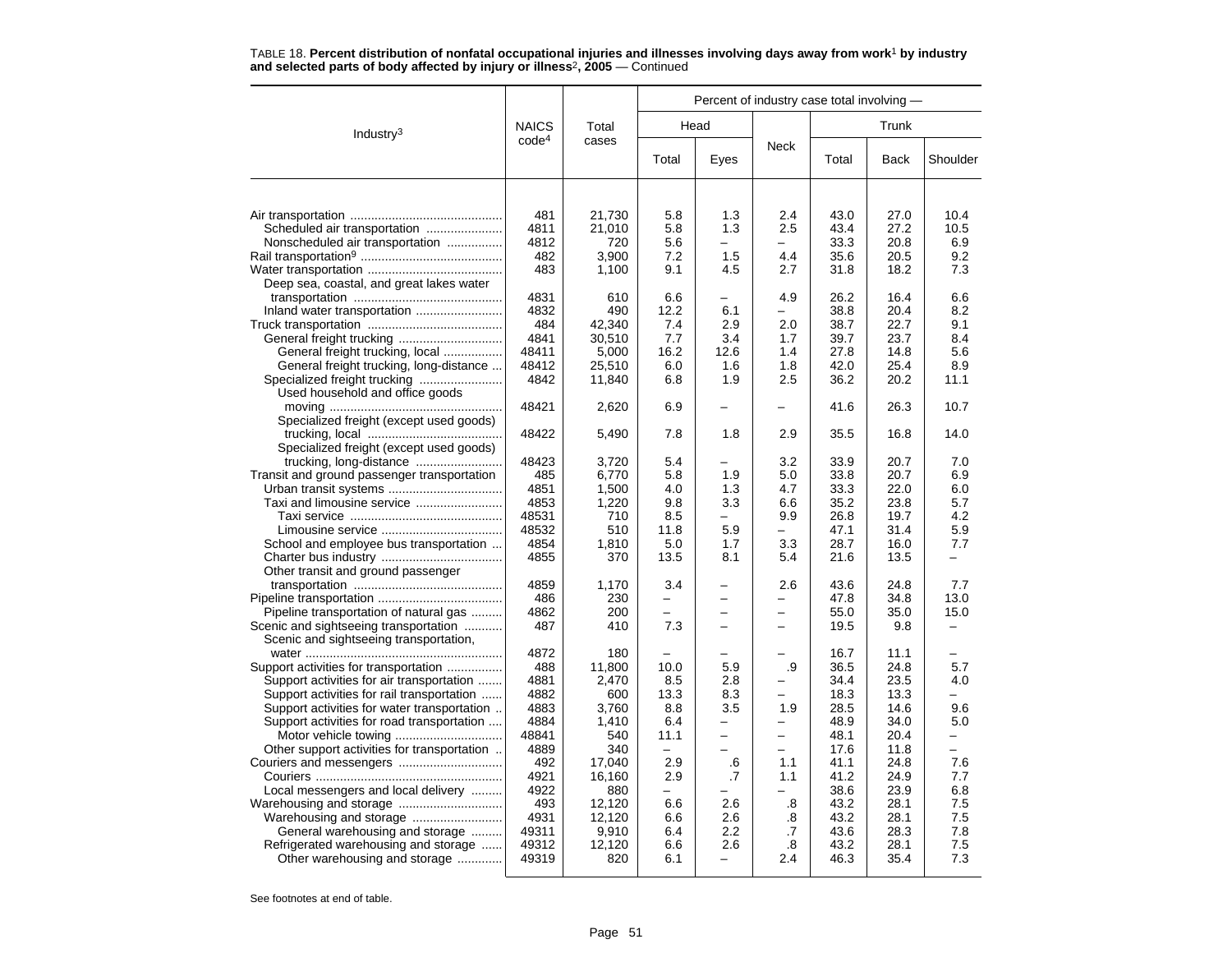|                                                                       |                   |                          |                          |                          | Percent of industry case total involving - |                          |                          |                          |               |                            |
|-----------------------------------------------------------------------|-------------------|--------------------------|--------------------------|--------------------------|--------------------------------------------|--------------------------|--------------------------|--------------------------|---------------|----------------------------|
| Industry <sup>3</sup>                                                 |                   |                          | <b>Upper extremities</b> |                          |                                            | Lower extremities        |                          |                          | Multiple      | All<br>other               |
|                                                                       | Total             | Finger                   | Hand                     | Wrist                    | Total                                      | Knee                     | Foot, toe                | Body<br>systems          | body<br>parts | body<br>parts <sup>5</sup> |
|                                                                       |                   |                          |                          |                          |                                            |                          |                          |                          |               |                            |
|                                                                       | 16.0              | 3.7                      | 1.7                      | 3.5                      | 21.4                                       | 10.0                     | 4.8                      | 1.5                      | 9.3           | 0.5                        |
| Scheduled air transportation                                          | 16.1              | 3.7                      | 1.6                      | 3.6                      | 21.2                                       | 10.0                     | 4.8                      | 1.5                      | 9.0           | .5                         |
| Nonscheduled air transportation                                       | 13.9              | 2.8                      | 2.8                      | $\overline{\phantom{0}}$ | 25.0                                       | 8.3                      | 5.6                      | $\overline{\phantom{0}}$ | 19.4          |                            |
|                                                                       | 17.4              | 6.4                      | 2.6                      | 2.6                      | 29.5                                       | 12.8                     | 3.3                      | 1.8                      | 1.5           | 2.6                        |
|                                                                       | 16.4              | 4.5                      | 2.7                      | 3.6                      | 27.3                                       | 10.0                     | 4.5                      | -                        | 10.0          | —                          |
| Deep sea, coastal, and great lakes water                              |                   |                          |                          |                          |                                            |                          |                          |                          |               |                            |
|                                                                       | 16.4              | 3.3                      | 3.3                      | 6.6                      | 27.9                                       | 9.8                      | 6.6                      | —                        | 14.8          |                            |
|                                                                       | 16.3              | 6.1                      |                          |                          | 24.5                                       | 12.2                     |                          |                          | 4.1           | L.                         |
|                                                                       | 13.2              | 3.9                      | 1.8                      | 2.5                      | 24.7                                       | 8.9                      | 4.1                      | .8                       | 12.2          | 1.0                        |
|                                                                       | 12.5              | 3.2                      | 1.7                      | 2.4                      | 24.7                                       | 8.8                      | 4.3                      | .9                       | 11.5          | 1.3                        |
| General freight trucking, local                                       | 11.2              | 2.8                      | 1.8                      | 2.4                      | 24.0                                       | 7.4                      | 4.2                      | 2.0                      | 14.8          | 2.8                        |
| General freight trucking, long-distance                               | 12.7              | 3.3                      | 1.6                      | 2.4                      | 24.9                                       | 9.1                      | 4.3                      | .7                       | 10.8          | 1.1                        |
|                                                                       | 15.0              | 5.6                      | 2.3                      | 2.6                      | 24.5                                       | 9.0                      | 3.5                      | .5                       | 14.2          | -                          |
| Used household and office goods                                       | 13.0              | 5.0                      | 2.7                      | 1.9                      | 27.9                                       | 6.9                      | 7.6                      | 2.3                      | 8.0           |                            |
| Specialized freight (except used goods)                               |                   |                          |                          |                          |                                            |                          |                          |                          |               |                            |
| Specialized freight (except used goods)                               | 17.3              | 8.0                      | 1.8                      | 2.2                      | 21.1                                       | 7.3                      | 2.0                      | $\equiv$                 | 15.1          |                            |
| trucking, long-distance                                               | 13.2              | 2.4                      | 2.7                      | 3.8                      | 27.2                                       | 12.9                     | 2.7                      | $\overline{\phantom{0}}$ | 17.2          |                            |
| Transit and ground passenger transportation                           | 11.2              | 2.7                      | 2.4                      | 3.0                      | 19.8                                       | 6.5                      | 2.2                      | 2.1                      | 22.3          | $\overline{\phantom{0}}$   |
|                                                                       | 13.3              | 4.7                      | 1.3                      | 3.3                      | 15.3                                       | 4.7                      | 2.0                      | 4.7                      | 24.0          |                            |
| Taxi and limousine service                                            | 12.3              | 4.1                      | 4.9                      | 1.6                      | 14.8                                       | 7.4                      | $\overline{\phantom{0}}$ | $\overline{\phantom{0}}$ | 19.7          | $\overline{\phantom{0}}$   |
|                                                                       | 15.5              | 2.8                      | 8.5                      | -                        | 11.3                                       | 2.8                      | $\overline{\phantom{m}}$ | $\overline{\phantom{0}}$ | 26.8          | $\overline{\phantom{0}}$   |
|                                                                       | 9.8               | 5.9                      |                          | $\equiv$                 | 19.6                                       | 13.7                     | $\overline{\phantom{0}}$ | $\equiv$                 | 9.8           |                            |
| School and employee bus transportation                                | 9.4               | 2.2                      | 2.2                      | 2.8                      | 26.0                                       | 7.7                      | 1.7                      | 1.1                      | 27.1          | $\overline{a}$             |
|                                                                       | 13.5              | $\overline{\phantom{0}}$ |                          | 8.1                      | 35.1                                       | 10.8                     | 13.5                     | $\equiv$                 | 10.8          |                            |
| Other transit and ground passenger                                    |                   |                          |                          |                          |                                            |                          |                          |                          |               |                            |
|                                                                       | 6.8               | —                        | 1.7                      | 2.6                      | 17.1                                       | 6.0                      | 1.7                      | 2.6                      | 23.1          |                            |
|                                                                       | 8.7               | $\overline{\phantom{0}}$ |                          | -                        | 21.7                                       | 8.7                      | 8.7                      | 8.7                      | 13.0          |                            |
| Pipeline transportation of natural gas                                | 10.0              |                          |                          | $\equiv$                 | 15.0                                       |                          | 10.0                     | 10.0                     |               |                            |
| Scenic and sightseeing transportation                                 | 39.0              | 29.3                     | $\overline{\phantom{0}}$ | $\overline{\phantom{0}}$ | 22.0                                       | 7.3                      | 7.3                      | -                        | 9.8           |                            |
| Scenic and sightseeing transportation,                                |                   |                          |                          |                          |                                            |                          |                          |                          |               |                            |
|                                                                       | 61.1              | 50.0                     | $\overline{\phantom{0}}$ | $\overline{\phantom{0}}$ | 16.7                                       | $\overline{\phantom{0}}$ |                          |                          |               |                            |
| Support activities for transportation                                 | 15.8              | 5.6                      | 1.9                      | 3.1                      | 23.7                                       | 7.9                      | 5.3                      | 1.4                      | 11.1          | .7                         |
| Support activities for air transportation                             | 19.8              | 7.7                      | 2.4                      | 6.9                      | 28.7                                       | 10.1                     | 6.5                      | 2.0                      | 5.3           |                            |
| Support activities for rail transportation                            | 16.7              | 5.0                      |                          | -                        | 25.0                                       | 8.3                      | 5.0                      | $\overline{\phantom{0}}$ | 26.7          | $\overline{\phantom{0}}$   |
| Support activities for water transportation                           | 19.1              | 5.9                      | 2.4                      | 2.9                      | 24.5                                       | 8.2                      | 3.5                      | 1.1                      | 14.9          | 1.1                        |
| Support activities for road transportation                            | 9.9               | -                        | $\overline{\phantom{0}}$ | 2.8                      | 10.6                                       | 2.8                      | $\overline{\phantom{0}}$ | 2.8                      | 22.0          | -                          |
|                                                                       | $\qquad \qquad -$ |                          | $\overline{\phantom{0}}$ | —                        | $\equiv$                                   |                          |                          | $\overline{\phantom{0}}$ | 16.7          | $\overline{\phantom{0}}$   |
| Other support activities for transportation                           | 38.2              | 32.4                     | $\equiv$                 | $\equiv$                 | 35.3                                       | $\overline{\phantom{0}}$ | 20.6                     | $\equiv$                 | $\equiv$      | L.                         |
|                                                                       | 13.5              | 3.2                      | 1.8                      | 3.9                      | 27.8                                       | 9.5                      | 5.8                      | .7                       | 12.4          | .6                         |
|                                                                       | 13.5              | 3.3                      | 1.9                      | 3.7                      | 27.9                                       | 9.5                      | 5.6                      | .7                       | 12.0          | .6                         |
| Local messengers and local delivery                                   | 13.6              | -                        | $\overline{\phantom{0}}$ | 6.8                      | 26.1                                       | 9.1                      | 9.1                      |                          | 19.3          |                            |
|                                                                       | 15.5              | 4.4                      | 1.2                      | 4.1                      | 26.1                                       | 7.1                      | 8.7                      | .4                       | 7.3           | -                          |
|                                                                       | 15.5              | 4.4                      | 1.2                      | 4.1                      | 26.1                                       | 7.1                      | 8.7                      | .4                       | 7.3           | -                          |
| General warehousing and storage                                       | 16.5              | 4.3                      | 1.2                      | 4.5                      | 25.3                                       | 7.5                      | 7.6                      | $\cdot$                  | 7.0           | <u>.</u>                   |
|                                                                       | 15.5              | 4.4                      | 1.2                      | 4.1                      | 26.1                                       | 7.1                      | 8.7                      | $\overline{.4}$          | 7.3           |                            |
| Refrigerated warehousing and storage<br>Other warehousing and storage | 11.0              | 3.7                      | $\overline{\phantom{0}}$ | 3.7                      | 26.8                                       | 12.2                     | 7.3                      |                          | 7.3           |                            |
|                                                                       |                   |                          |                          |                          |                                            |                          |                          |                          |               |                            |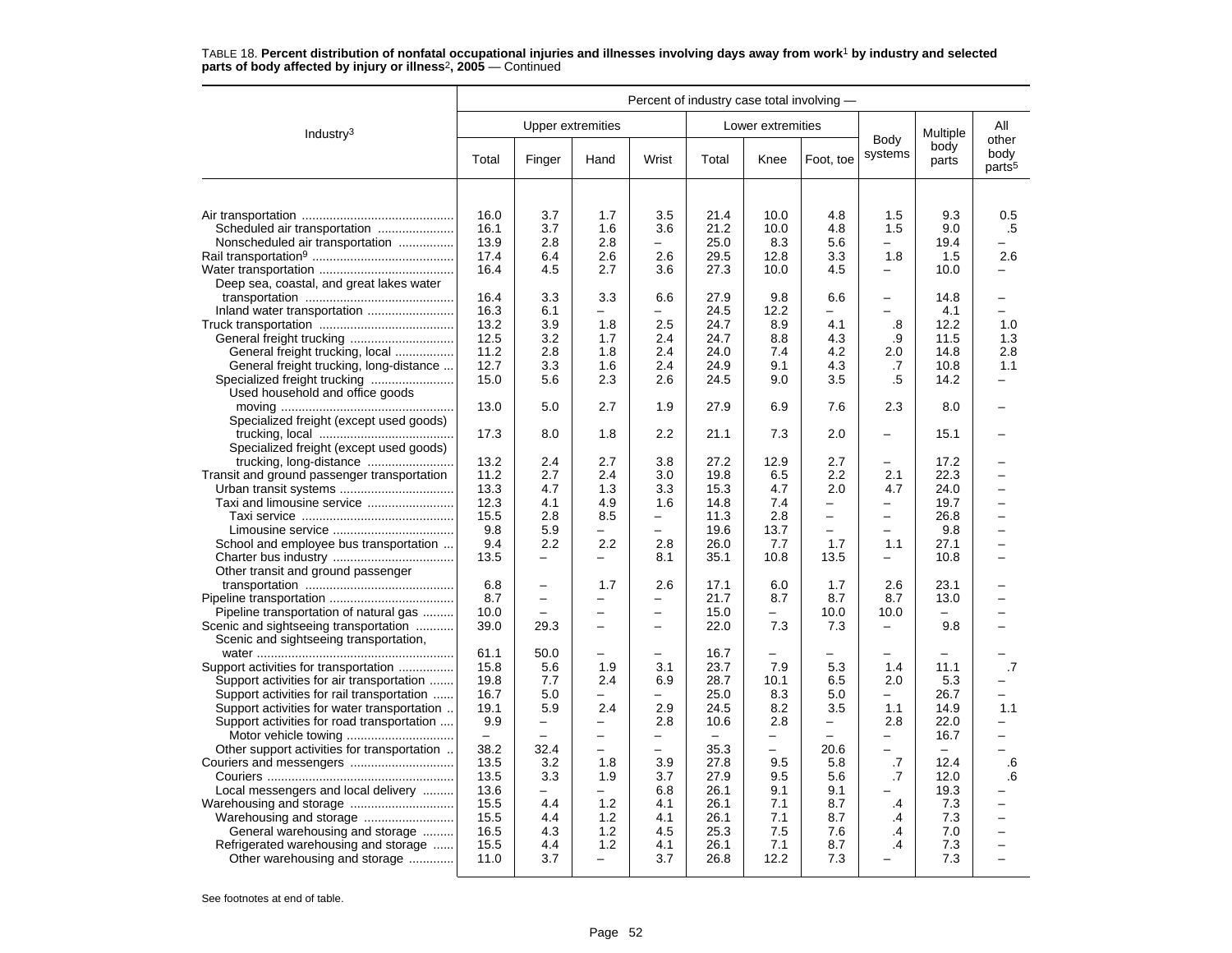| <b>NAICS</b><br>Head<br>Trunk<br>Total<br>Industry <sup>3</sup><br>code <sup>4</sup><br>cases<br>Neck<br>Total<br>Eyes<br>Total<br>Shoulder<br><b>Back</b><br>1.9<br>21.0<br>22<br>7,230<br>5.0<br>1.2<br>37.2<br>221<br>37.2<br>7,230<br>5.0<br>1.9<br>1.2<br>21.0<br>Electric power generation, transmission<br>2211<br>4,670<br>4.1<br>1.9<br>1.3<br>37.7<br>20.3<br>22111<br>17.8<br>Electric power generation<br>2,080<br>4.3<br>2.4<br>33.7<br>Electric power transmission, control, and<br>22112<br>2,590<br>3.9<br>1.5<br>1.5<br>40.9<br>22.4<br>Natural gas distribution<br>2212<br>3.7<br>25.0<br>1,640<br>1.2<br>1.2<br>42.1 |      |
|-----------------------------------------------------------------------------------------------------------------------------------------------------------------------------------------------------------------------------------------------------------------------------------------------------------------------------------------------------------------------------------------------------------------------------------------------------------------------------------------------------------------------------------------------------------------------------------------------------------------------------------------|------|
|                                                                                                                                                                                                                                                                                                                                                                                                                                                                                                                                                                                                                                         |      |
|                                                                                                                                                                                                                                                                                                                                                                                                                                                                                                                                                                                                                                         |      |
|                                                                                                                                                                                                                                                                                                                                                                                                                                                                                                                                                                                                                                         |      |
|                                                                                                                                                                                                                                                                                                                                                                                                                                                                                                                                                                                                                                         | 7.2  |
|                                                                                                                                                                                                                                                                                                                                                                                                                                                                                                                                                                                                                                         | 7.2  |
|                                                                                                                                                                                                                                                                                                                                                                                                                                                                                                                                                                                                                                         | 9.0  |
|                                                                                                                                                                                                                                                                                                                                                                                                                                                                                                                                                                                                                                         | 7.2  |
|                                                                                                                                                                                                                                                                                                                                                                                                                                                                                                                                                                                                                                         | 10.4 |
|                                                                                                                                                                                                                                                                                                                                                                                                                                                                                                                                                                                                                                         | 4.3  |
| Water, sewage and other systems<br>2213<br>3.3<br>920<br>10.9<br>26.1<br>17.4<br>$\overline{\phantom{0}}$                                                                                                                                                                                                                                                                                                                                                                                                                                                                                                                               | 3.3  |
| Water supply and irrigation systems<br>22131<br>510<br>5.9<br>37.3<br>27.5                                                                                                                                                                                                                                                                                                                                                                                                                                                                                                                                                              | 5.9  |
| 6.9<br>Sewage treatment facilities<br>22132<br>290<br>24.1<br>10.3<br>6.9<br>÷                                                                                                                                                                                                                                                                                                                                                                                                                                                                                                                                                          |      |
| 20,690<br>4.8<br>1.5<br>31.5<br>20.5<br>1.9                                                                                                                                                                                                                                                                                                                                                                                                                                                                                                                                                                                             | 5.5  |
| 51<br>1.5<br>1.9<br>31.5<br>20.5<br>20,690<br>4.8                                                                                                                                                                                                                                                                                                                                                                                                                                                                                                                                                                                       | 5.5  |
| Publishing industries (except Internet)<br>511<br>5,740<br>4.5<br>1.4<br>1.4<br>32.9<br>18.5<br>Newspaper, periodical, book, and directory                                                                                                                                                                                                                                                                                                                                                                                                                                                                                              | 7.0  |
| 5111<br>4.6<br>1.5<br>1.3<br>34.5<br>19.2<br>5,420                                                                                                                                                                                                                                                                                                                                                                                                                                                                                                                                                                                      | 7.4  |
| 51111<br>4.4<br>Newspaper publishers<br>4,120<br>1.5<br>1.7<br>35.7<br>19.2                                                                                                                                                                                                                                                                                                                                                                                                                                                                                                                                                             | 8.5  |
| Periodical publishers<br>51112<br>390<br>5.1<br>35.9<br>15.4<br>$\overline{\phantom{0}}$<br>$\overline{\phantom{0}}$                                                                                                                                                                                                                                                                                                                                                                                                                                                                                                                    |      |
| 51113<br>320<br>6.2<br>34.4<br>46.9<br>▃                                                                                                                                                                                                                                                                                                                                                                                                                                                                                                                                                                                                | 6.2  |
| 51114<br>Directory and mailing list publishers<br>400<br>17.5<br>12.5<br>-<br>$\overline{\phantom{0}}$<br>$\overline{\phantom{0}}$                                                                                                                                                                                                                                                                                                                                                                                                                                                                                                      |      |
| 51119<br>190<br>21.1<br>15.8<br>$\overline{\phantom{0}}$<br>$\overline{\phantom{0}}$<br>$\overline{\phantom{0}}$                                                                                                                                                                                                                                                                                                                                                                                                                                                                                                                        |      |
| 5112<br>320<br>6.2<br>6.2<br>$\equiv$<br>-<br>-<br>$\equiv$                                                                                                                                                                                                                                                                                                                                                                                                                                                                                                                                                                             |      |
| 51213<br>Motion picture and video exhibition<br>560<br>5.4<br>12.5<br>7.1<br>$\overline{\phantom{0}}$<br>$\equiv$<br>$\equiv$                                                                                                                                                                                                                                                                                                                                                                                                                                                                                                           |      |
| Postproduction services and other                                                                                                                                                                                                                                                                                                                                                                                                                                                                                                                                                                                                       |      |
| motion picture and video industries<br>51219<br>33.3<br>90                                                                                                                                                                                                                                                                                                                                                                                                                                                                                                                                                                              |      |
| Broadcasting (except Internet)<br>515<br>6.9<br>1,750<br>3.4<br>28.6<br>22.3<br>$\overline{\phantom{0}}$                                                                                                                                                                                                                                                                                                                                                                                                                                                                                                                                | 3.4  |
| Radio and television broadcasting<br>5151<br>950<br>11.6<br>4.2<br>23.2<br>16.8                                                                                                                                                                                                                                                                                                                                                                                                                                                                                                                                                         | 3.2  |
| 51511<br>25.9<br>7.4<br>270<br>11.1<br>11.1<br>$\overline{\phantom{0}}$                                                                                                                                                                                                                                                                                                                                                                                                                                                                                                                                                                 |      |
| 51512<br>2.9<br>26.5<br>Television broadcasting<br>680<br>5.9<br>19.1<br>$\overline{\phantom{0}}$                                                                                                                                                                                                                                                                                                                                                                                                                                                                                                                                       | 4.4  |
| 2.5<br>2.5<br>35.0<br>Cable and other subscription programming<br>5152<br>800<br>30.0                                                                                                                                                                                                                                                                                                                                                                                                                                                                                                                                                   | 3.8  |
| 517<br>10,160<br>4.1<br>2.0<br>1.8<br>32.9<br>21.7                                                                                                                                                                                                                                                                                                                                                                                                                                                                                                                                                                                      | 5.6  |
| 5171<br>5,530<br>5.6<br>1.8<br>34.9<br>22.2<br>Wired telecommunications carriers<br>2.4                                                                                                                                                                                                                                                                                                                                                                                                                                                                                                                                                 | 6.0  |
| Telecommunications resellers<br>5173<br>1,210<br>2.5<br>2.5<br>15.7<br>9.9                                                                                                                                                                                                                                                                                                                                                                                                                                                                                                                                                              | 2.5  |
| Cable and other program distribution<br>5175<br>2,810<br>2.5<br>1.4<br>1.4<br>38.4<br>26.7                                                                                                                                                                                                                                                                                                                                                                                                                                                                                                                                              | 6.4  |
| Internet service providers, web search                                                                                                                                                                                                                                                                                                                                                                                                                                                                                                                                                                                                  |      |
| portals, and data processing services<br>518<br>4.5<br>1.8<br>25.0<br>20.5<br>1,120                                                                                                                                                                                                                                                                                                                                                                                                                                                                                                                                                     | 2.7  |
| Data processing, hosting, and related                                                                                                                                                                                                                                                                                                                                                                                                                                                                                                                                                                                                   |      |
| 3.7<br>5182<br>820<br>2.4<br>29.3<br>24.4                                                                                                                                                                                                                                                                                                                                                                                                                                                                                                                                                                                               | 3.7  |
| 519<br>120<br>25.0<br>16.7<br>$\overline{a}$<br>$\overline{\phantom{0}}$                                                                                                                                                                                                                                                                                                                                                                                                                                                                                                                                                                |      |
| 5191<br>120<br>25.0<br>16.7<br>-<br>-<br>-                                                                                                                                                                                                                                                                                                                                                                                                                                                                                                                                                                                              |      |
| 51911<br>20                                                                                                                                                                                                                                                                                                                                                                                                                                                                                                                                                                                                                             |      |
| Libraries and archives<br>51912<br>70<br>$\equiv$                                                                                                                                                                                                                                                                                                                                                                                                                                                                                                                                                                                       |      |
| Other information services<br>51919<br>30<br>$\overline{\phantom{0}}$<br>$\overline{\phantom{0}}$                                                                                                                                                                                                                                                                                                                                                                                                                                                                                                                                       |      |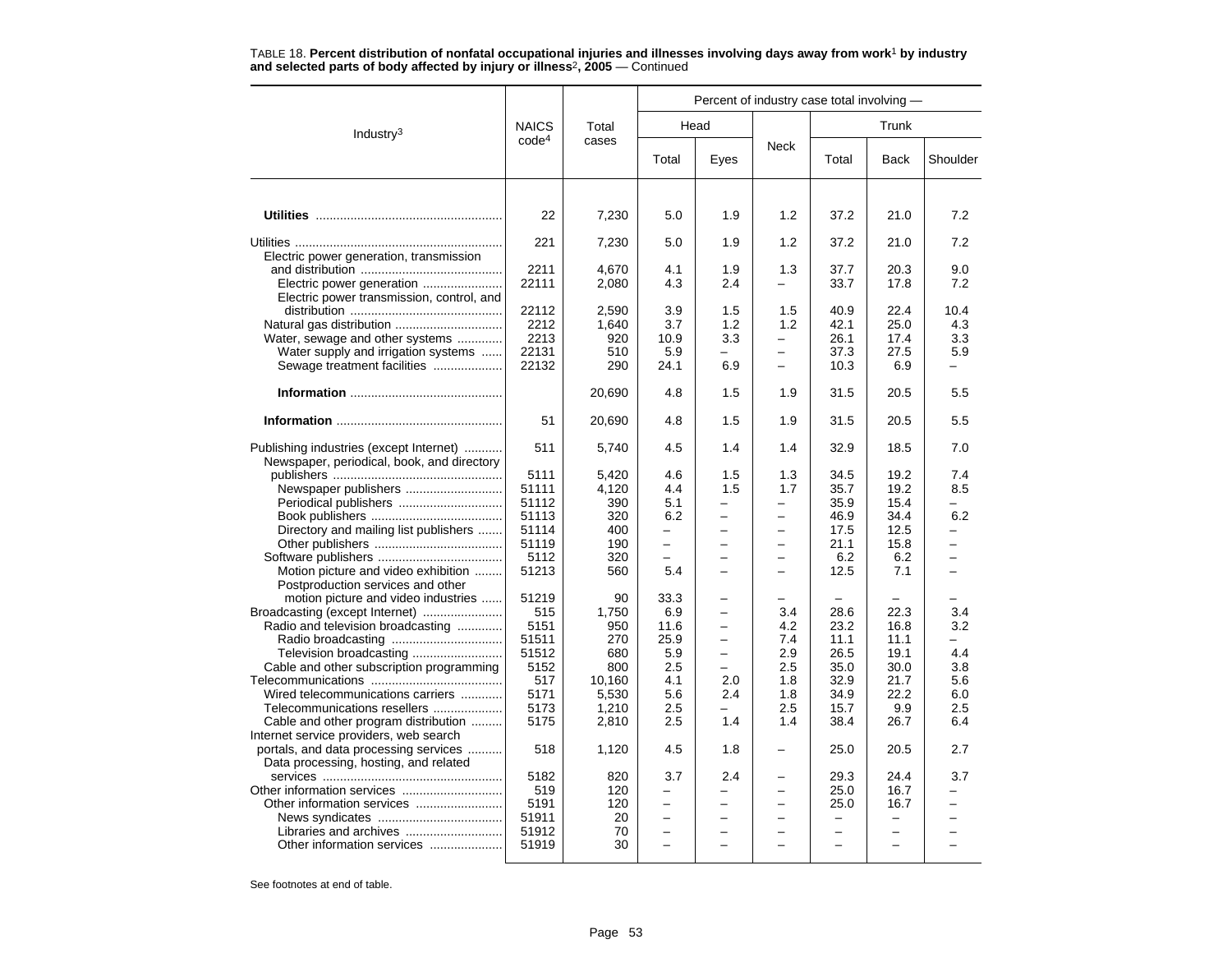|                                                                                       | Percent of industry case total involving - |                          |                          |                          |                          |                          |                          |                          |                          |                                     |
|---------------------------------------------------------------------------------------|--------------------------------------------|--------------------------|--------------------------|--------------------------|--------------------------|--------------------------|--------------------------|--------------------------|--------------------------|-------------------------------------|
| Industry <sup>3</sup>                                                                 |                                            |                          | <b>Upper extremities</b> |                          |                          | Lower extremities        |                          |                          | Multiple                 | All                                 |
|                                                                                       | Total                                      | Finger                   | Hand                     | Wrist                    | Total                    | Knee                     | Foot, toe                | Body<br>systems          | body<br>parts            | other<br>body<br>parts <sup>5</sup> |
|                                                                                       |                                            |                          |                          |                          |                          |                          |                          |                          |                          |                                     |
|                                                                                       | 15.6                                       | 4.3                      | 3.5                      | 3.9                      | 26.3                     | 10.5                     | 3.2                      | 2.4                      | 11.8                     | 0.6                                 |
| Electric power generation, transmission                                               | 15.6                                       | 4.3                      | 3.5                      | 3.9                      | 26.3                     | 10.5                     | 3.2                      | 2.4                      | 11.8                     | .6                                  |
|                                                                                       | 16.7                                       | 5.1                      | 4.3                      | 3.9                      | 25.1                     | 11.1                     | 1.7                      | 1.9                      | 12.6                     |                                     |
| Electric power generation<br>Electric power transmission, control, and                | 17.8                                       | 4.8                      | 2.9                      | 5.8                      | 26.0                     | 10.1                     | 2.4                      | 1.9                      | 15.4                     |                                     |
|                                                                                       | 15.8                                       | 5.0                      | 5.4                      | 2.7                      | 24.3                     | 12.0                     | 1.2                      | 2.3                      | 10.4                     |                                     |
|                                                                                       | 11.0                                       | 1.2                      | 1.8                      | 1.8                      | 29.9                     | 12.2                     | 6.1                      | 1.8                      | 9.1                      | 1.2                                 |
| Water, sewage and other systems                                                       | 18.5                                       | 6.5                      | 3.3                      | 7.6                      | 26.1                     | 4.3                      | 6.5                      | 5.4                      | 10.9                     |                                     |
| Water supply and irrigation systems                                                   | 9.8                                        | 3.9                      |                          |                          | 27.5                     | 3.9                      | $\overline{\phantom{0}}$ | 7.8                      | 11.8                     | -                                   |
| Sewage treatment facilities                                                           | 27.6                                       | 13.8                     | 6.9                      | $\overline{\phantom{0}}$ | 20.7                     | $\overline{\phantom{0}}$ | $\overline{\phantom{0}}$ | —                        | 10.3                     |                                     |
|                                                                                       | 20.6                                       | 4.9                      | 2.6                      | 6.2                      | 24.2                     | 8.7                      | 5.5                      | 2.9                      | 13.6                     | .6                                  |
|                                                                                       | 20.6                                       | 4.9                      | 2.6                      | 6.2                      | 24.2                     | 8.7                      | 5.5                      | 2.9                      | 13.6                     | 6.6                                 |
| Publishing industries (except Internet)<br>Newspaper, periodical, book, and directory | 24.7                                       | 9.2                      | 3.3                      | 4.4                      | 22.0                     | 8.2                      | 4.0                      | 1.0                      | 13.2                     |                                     |
|                                                                                       | 24.0                                       | 9.6                      | 3.3                      | 4.1                      | 20.8                     | 8.3                      | 4.1                      | .9                       | 13.7                     |                                     |
|                                                                                       | 24.0                                       | 9.2                      | 3.6                      | 4.1                      | 20.9                     | 8.3                      | 3.9                      |                          | 12.9                     | $\overline{\phantom{0}}$            |
| Periodical publishers                                                                 | 20.5                                       | 7.7                      |                          |                          | 17.9                     | 7.7                      |                          | 7.7                      | 12.8                     |                                     |
|                                                                                       | 15.6                                       | 9.4                      | $\equiv$                 | $\overline{\phantom{m}}$ | 21.9                     | 9.4                      | 6.2                      | $\overline{\phantom{m}}$ | 6.2                      | $\overline{\phantom{0}}$            |
| Directory and mailing list publishers                                                 | 25.0                                       | 10.0                     | 5.0                      | $\overline{\phantom{m}}$ | 20.0                     | 7.5                      | $\equiv$                 | $\equiv$                 | 32.5                     | $\overline{\phantom{0}}$            |
|                                                                                       | 36.8                                       | 21.1                     |                          | 10.5                     | 26.3                     | 10.5                     | 10.5                     |                          |                          |                                     |
|                                                                                       | 37.5                                       | $\overline{\phantom{0}}$ | $\overline{\phantom{0}}$ | 12.5                     | 40.6                     |                          |                          | -                        | 6.2                      | -                                   |
| Motion picture and video exhibition                                                   | 17.9                                       | $\overline{\phantom{0}}$ | $\overline{\phantom{0}}$ | 5.4                      | 58.9                     | 26.8                     | 10.7                     | $\overline{\phantom{m}}$ | 5.4                      |                                     |
| Postproduction services and other                                                     |                                            |                          |                          |                          |                          |                          |                          |                          |                          |                                     |
| motion picture and video industries                                                   | $\overline{\phantom{m}}$                   |                          |                          |                          |                          |                          |                          |                          |                          |                                     |
| Broadcasting (except Internet)                                                        | 17.1                                       | 2.3                      | 5.1                      | 4.6                      | 23.4                     | 8.0                      | 4.6                      | 5.1                      | 14.9                     | <u>.</u>                            |
| Radio and television broadcasting                                                     | 15.8                                       | 2.1                      | 5.3                      | 3.2                      | 24.2                     | 9.5                      | 5.3                      | 2.1                      | 18.9                     | $\overline{\phantom{0}}$            |
|                                                                                       | 7.4                                        | $\overline{\phantom{0}}$ |                          |                          | 33.3                     | 14.8                     | 11.1                     | -                        | 14.8                     | -                                   |
| Television broadcasting                                                               | 17.6                                       | $\qquad \qquad -$        | 7.4                      | 2.9                      | 20.6                     | 7.4                      | 2.9                      | 2.9                      | 20.6                     |                                     |
| Cable and other subscription programming                                              | 20.0                                       | 2.5                      | 5.0                      | 6.2                      | 22.5                     | 7.5                      | 3.8                      | 8.8                      | 10.0                     |                                     |
|                                                                                       | 17.8                                       | 2.9                      | 2.1                      | 6.5                      | 26.3                     | 9.0                      | 6.8                      | 3.8                      | 12.9                     | $\cdot$ 4                           |
| Wired telecommunications carriers                                                     | 19.2                                       | 3.8                      | 2.5                      | 7.4                      | 23.3                     | 9.6                      | 2.5                      | 2.5                      | 12.7                     |                                     |
| Telecommunications resellers                                                          | 23.1                                       |                          | 1.7                      | 9.1                      | 18.2                     | 6.6                      | 4.1                      | 13.2                     | 24.0                     |                                     |
| Cable and other program distribution                                                  | 11.4                                       | 1.8                      | 1.1                      | 2.1                      | 35.2                     | 9.6                      | 17.4                     | 1.8                      | 8.9                      |                                     |
| Internet service providers, web search                                                |                                            |                          |                          |                          |                          |                          |                          |                          |                          |                                     |
| portals, and data processing services<br>Data processing, hosting, and related        | 29.5                                       | 9.8                      | 2.7                      | 8.9                      | 12.5                     | 3.6                      | 2.7                      | $\overline{\phantom{0}}$ | 27.7                     |                                     |
|                                                                                       | 37.8                                       | 13.4                     | 3.7                      | 11.0                     | 15.9                     | 3.7                      | 3.7                      | -                        | 9.8                      |                                     |
|                                                                                       | 50.0                                       | $\equiv$                 | $\overline{\phantom{0}}$ | $\overline{\phantom{m}}$ | $\overline{\phantom{0}}$ | $\overline{\phantom{0}}$ | $\overline{\phantom{0}}$ | $\overline{\phantom{0}}$ | $\equiv$                 |                                     |
|                                                                                       | 50.0                                       | $\overline{\phantom{m}}$ | $\overline{\phantom{0}}$ | $\overline{\phantom{m}}$ | $\overline{\phantom{0}}$ | $\overline{\phantom{0}}$ | $\overline{\phantom{0}}$ | $\overline{\phantom{m}}$ | $\overline{\phantom{0}}$ |                                     |
|                                                                                       | $\equiv$                                   | $\overline{\phantom{0}}$ |                          | $\overline{\phantom{0}}$ |                          | $\overline{\phantom{0}}$ | $\overline{\phantom{0}}$ | $\overline{\phantom{0}}$ | $\overline{\phantom{0}}$ |                                     |
|                                                                                       | 57.1                                       | $\equiv$                 | $\overline{\phantom{a}}$ | $\sim$                   |                          | ÷                        |                          | ÷                        | $\overline{\phantom{0}}$ |                                     |
| Other information services                                                            | 66.7                                       | $\overline{\phantom{0}}$ | $\equiv$                 | $\sim$                   | $\equiv$                 | $\equiv$                 | $\equiv$                 | $\sim$                   | $\equiv$                 |                                     |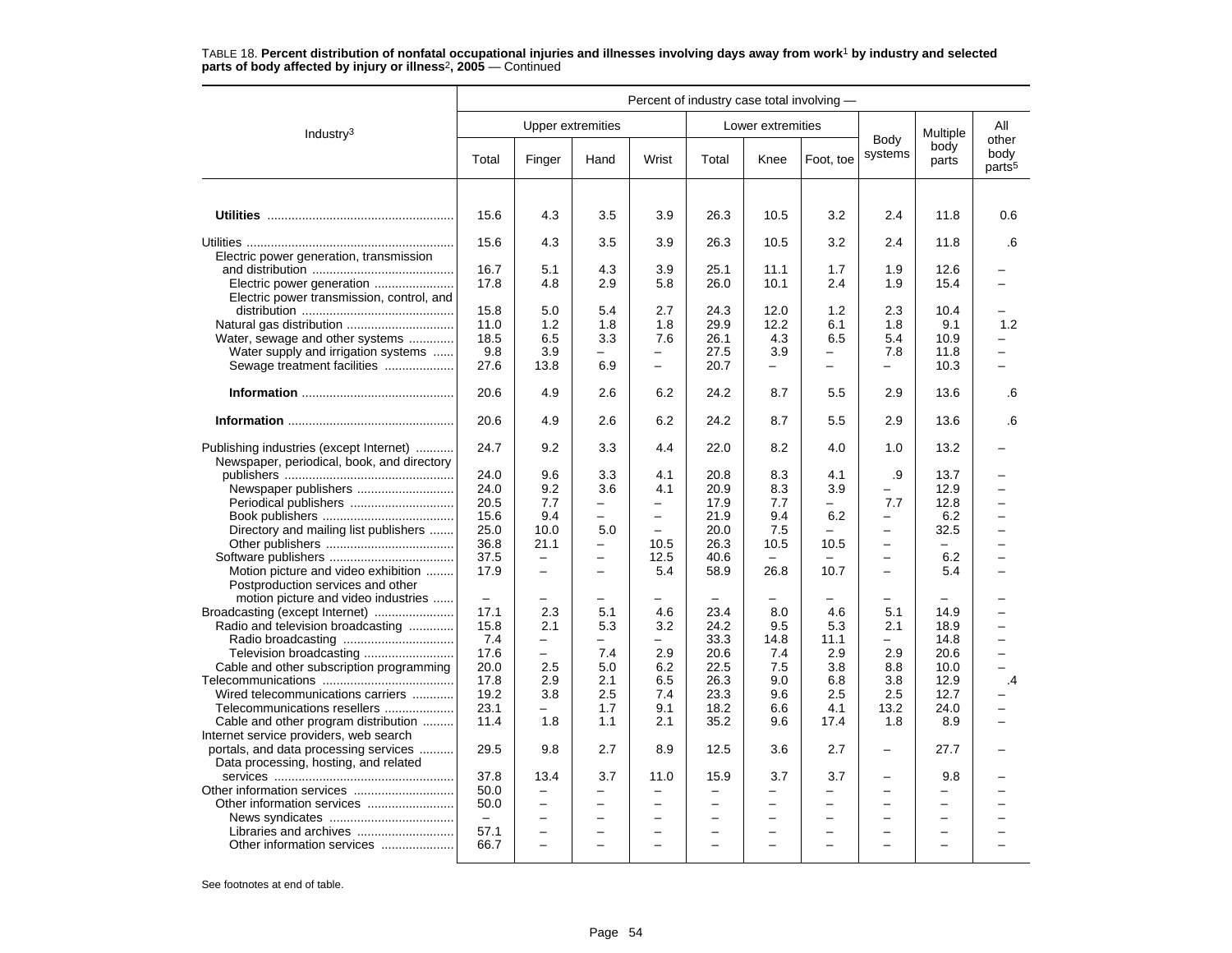|                                              |                   |        |                          | Percent of industry case total involving — |                          |                          |                          |          |
|----------------------------------------------|-------------------|--------|--------------------------|--------------------------------------------|--------------------------|--------------------------|--------------------------|----------|
| Industry $3$                                 | <b>NAICS</b>      | Total  |                          | Head                                       |                          |                          | Trunk                    |          |
|                                              | code <sup>4</sup> | cases  | Total                    | Eyes                                       | Neck                     | Total                    | Back                     | Shoulder |
|                                              |                   |        |                          |                                            |                          |                          |                          |          |
| Financial activities                         |                   | 38,250 | 7.8                      | 3.1                                        | 1.9                      | 28.8                     | 19.0                     | 3.9      |
| Finance and insurance                        | 52                | 14,090 | 6.0                      | 2.0                                        | 2.6                      | 22.5                     | 14.1                     | 2.6      |
| Monetary authorities - central bank          | 521               | 100    | 20.0                     |                                            |                          | 20.0                     |                          |          |
| Credit intermediation and related activities | 522               | 7,240  | 4.3                      | 1.4                                        | 1.4                      | 23.9                     | 17.0                     | 1.7      |
| Depository credit intermediation             | 5221              | 5,030  | 4.6                      | 1.4                                        | 1.0                      | 20.5                     | 15.5                     | 1.6      |
|                                              | 52211             | 3,080  | 5.5                      | 1.0                                        | $\overline{\phantom{0}}$ | 22.1                     | 17.5                     | 2.6      |
|                                              | 52212             | 1,080  | $\overline{\phantom{0}}$ |                                            | $\overline{\phantom{0}}$ | 21.3                     | 12.0                     |          |
|                                              | 52213             | 850    | $\equiv$                 |                                            | $\overline{\phantom{0}}$ | 14.1                     | 14.1                     | L.       |
| Nondepository credit intermediation          | 5222              | 1,530  | 3.3                      | L,                                         | 1.3                      | 36.6                     | 21.6                     | 2.6      |
|                                              | 52221             | 270    |                          |                                            |                          | 22.2                     | 18.5                     |          |
|                                              | 52222             | 140    | $\overline{\phantom{0}}$ |                                            | ÷                        | 28.6                     | 28.6                     | ÷        |
| Other nondepository credit                   |                   |        |                          |                                            |                          |                          |                          |          |
|                                              | 52229             | 1,130  | 2.7                      |                                            | 1.8                      | 39.8                     | 21.2                     | 2.7      |
| Other activities related to credit           |                   |        |                          |                                            |                          |                          |                          |          |
|                                              |                   |        |                          |                                            |                          |                          |                          |          |
|                                              | 52239             | 210    |                          |                                            | 14.3                     |                          |                          |          |
| Securities, commodity contracts, and other   |                   |        |                          |                                            |                          |                          |                          |          |
| financial investments and related activities | 523               | 950    | 7.4                      | 2.1                                        |                          | 37.9                     | 16.8                     | 3.2      |
| Securities and commodity contracts           |                   |        |                          |                                            |                          |                          |                          |          |
| intermediation and brokerage                 | 5231              | 580    | 6.9                      | 3.4                                        | —                        | 41.4                     | 12.1                     | 3.4      |
| Investment banking and securities            |                   |        |                          |                                            |                          |                          |                          |          |
|                                              | 52311             | 220    |                          |                                            |                          | 18.2                     | 13.6                     |          |
|                                              | 52312             | 270    | -                        |                                            | -                        | 55.6                     |                          |          |
| Other financial investment activities        | 5239              | 310    | 6.5                      |                                            |                          | 32.3                     | 29.0                     |          |
| Portfolio management                         | 52392             | 120    | -                        |                                            |                          | 33.3                     | 33.3                     |          |
|                                              | 52393             | 90     | $\overline{\phantom{0}}$ |                                            |                          | 22.2                     |                          |          |
| All other financial investment activities    | 52399             | 60     | $\equiv$                 | $\equiv$                                   | $\equiv$                 | 66.7                     | 50.0                     | ÷.       |
| Insurance carriers and related activities    | 524               | 5,640  | 7.6                      | 2.7                                        | 4.4                      | 18.3                     | 9.6                      | 3.7      |
|                                              | 5241              | 3,650  | 7.9                      | 4.1                                        | 4.1                      | 17.5                     | 9.3                      | 5.2      |
| Direct life, health, and medical insurance   |                   |        |                          |                                            |                          |                          |                          |          |
|                                              | 52411             | 1,740  | 5.7                      |                                            | 2.9                      | 20.7                     | 13.2                     | 2.9      |
| Direct insurance (except life, health, and   |                   |        |                          |                                            |                          |                          |                          |          |
|                                              | 52412             | 1,890  | 10.1                     | 6.9                                        | 4.8                      | 14.3                     | 5.8                      | 6.9      |
| Reinsurance carriers                         | 52413             | 20     | $\overline{\phantom{0}}$ | -                                          |                          | -                        |                          |          |
| Agencies, brokerages, and other insurance    |                   |        |                          |                                            |                          |                          |                          |          |
|                                              | 5242              | 1,990  | 7.0                      |                                            | 5.5                      | 19.6                     | 10.1                     |          |
|                                              | 52421             | 1,380  | 9.4                      |                                            | 7.2                      | 15.2                     | 10.1                     |          |
| Insurance agencies and brokerages            | 52429             | 610    | $\overline{\phantom{0}}$ |                                            | $\overline{\phantom{0}}$ | 29.5                     | 9.8                      |          |
| Other insurance related activities           |                   | 170    |                          |                                            |                          |                          |                          |          |
| Funds, trusts, and other financial vehicles  | 525               |        | 11.8                     |                                            |                          | 23.5                     | 23.5                     |          |
| Insurance and employee benefit funds         | 5251              | 70     | 28.6                     |                                            |                          | $\equiv$                 | —                        |          |
|                                              | 52511             | 30     | 66.7                     |                                            | —                        | $\overline{\phantom{0}}$ | $\overline{\phantom{0}}$ |          |
| Other insurance funds                        | 52519             | 40     | $\qquad \qquad -$        |                                            | $\overline{\phantom{0}}$ | $\overline{\phantom{a}}$ |                          |          |
| Other investment pools and funds             | 5259              | 100    | $\overline{\phantom{0}}$ |                                            | $\equiv$                 | 30.0                     | 30.0                     |          |
| Open-end investment funds                    | 52591             | 30     | $\overline{\phantom{m}}$ |                                            | $\overline{\phantom{0}}$ |                          |                          |          |
| Real estate and rental and leasing           | 53                | 24,150 | 8.8                      | 3.7                                        | 1.4                      | 32.4                     | 22.0                     | 4.7      |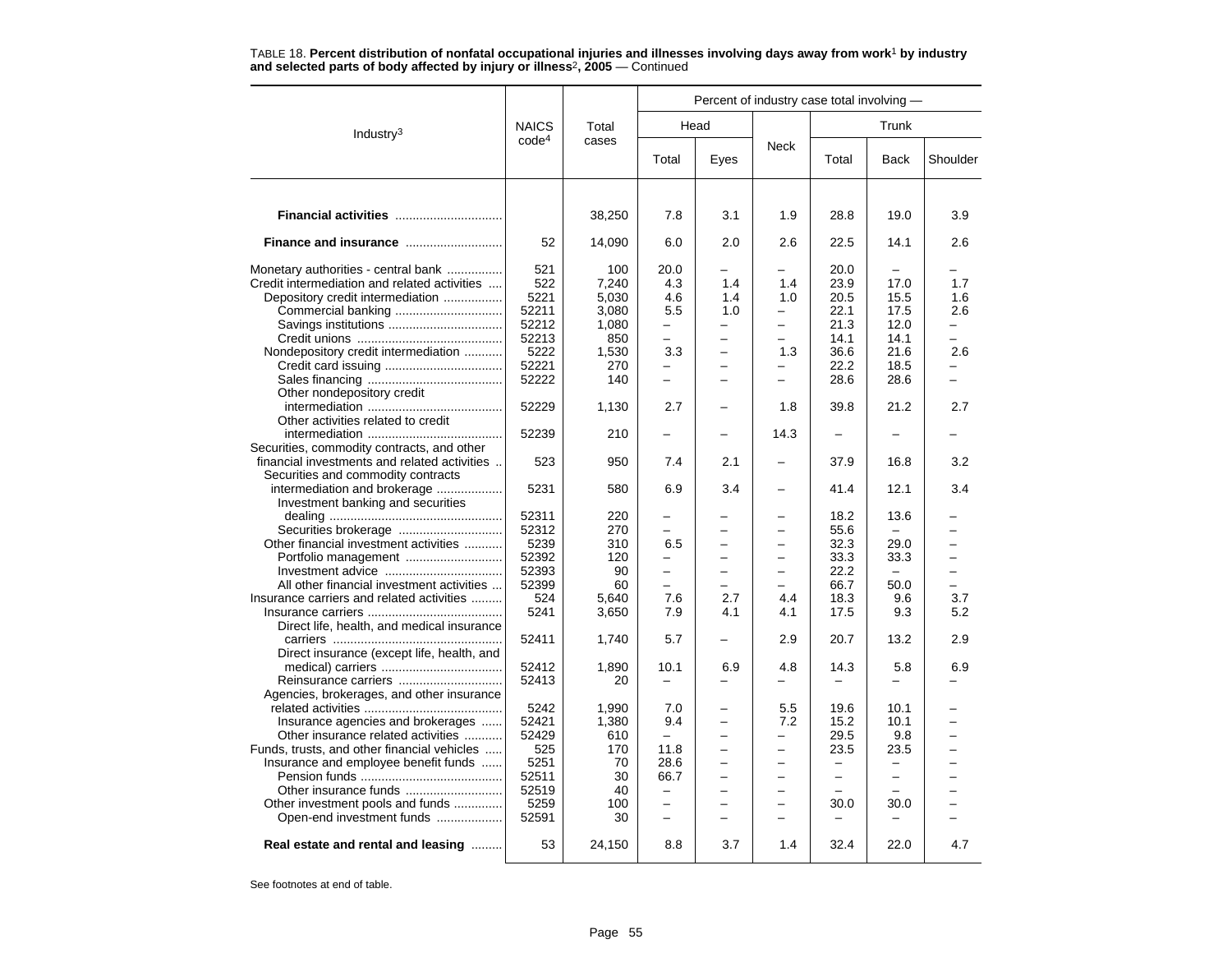|                                              | Percent of industry case total involving - |                          |                          |                          |                          |                          |                          |                          |                          |                                     |
|----------------------------------------------|--------------------------------------------|--------------------------|--------------------------|--------------------------|--------------------------|--------------------------|--------------------------|--------------------------|--------------------------|-------------------------------------|
| Industry <sup>3</sup>                        |                                            |                          | <b>Upper extremities</b> |                          |                          | Lower extremities        |                          |                          | Multiple                 | All                                 |
|                                              | Total                                      | Finger                   | Hand                     | Wrist                    | Total                    | Knee                     | Foot, toe                | Body<br>systems          | body<br>parts            | other<br>body<br>parts <sup>5</sup> |
|                                              |                                            |                          |                          |                          |                          |                          |                          |                          |                          |                                     |
|                                              | 19.9                                       | 5.9                      | 2.4                      | 6.8                      | 22.6                     | 8.8                      | 4.1                      | 4.5                      | 13.6                     | 1.0                                 |
| Finance and insurance                        | 23.6                                       | 2.6                      | 2.2                      | 13.6                     | 19.2                     | 7.9                      | 3.1                      | 8.2                      | 17.0                     | .9                                  |
| Monetary authorities - central bank          | 30.0                                       |                          |                          |                          | 20.0                     |                          |                          |                          |                          |                                     |
| Credit intermediation and related activities | 21.0                                       | 2.8                      | 1.7                      | 12.4                     | 21.0                     | 9.5                      | 3.3                      | 10.5                     | 17.1                     | .8                                  |
| Depository credit intermediation             | 22.9                                       | 3.6                      | 1.8                      | 13.3                     | 20.9                     | 9.5                      | 3.6                      | 11.5                     | 17.7                     | 1.0                                 |
|                                              | 25.6                                       | 1.0                      | 1.9                      | 17.5                     | 21.4                     | 13.3                     | 1.0                      | 4.2                      | 20.8                     | .6                                  |
| Savings institutions                         | 10.2                                       | $\equiv$                 | $\equiv$                 | $\equiv$                 | 14.8                     | $-$                      | 6.5                      | 40.7                     | $\overline{\phantom{m}}$ |                                     |
|                                              | 29.4                                       | 12.9                     | 3.5                      | 11.8                     | 27.1                     | 5.9                      | 9.4                      |                          | 24.7                     | $\overline{a}$                      |
|                                              |                                            |                          |                          |                          | 20.3                     |                          |                          | 8.5                      |                          | $\equiv$                            |
| Nondepository credit intermediation          | 15.7                                       | $\overline{\phantom{0}}$ | 1.3                      | 8.5                      |                          | 9.8                      | 3.3                      |                          | 15.0                     |                                     |
|                                              | 22.2                                       | $\qquad \qquad -$        | $\overline{\phantom{0}}$ | 11.1                     | 25.9                     | 7.4                      | $\qquad \qquad -$        | 14.8                     | 11.1                     | $\overline{\phantom{0}}$            |
|                                              | 21.4                                       | $\overline{a}$           |                          |                          | 14.3                     | -                        |                          | 14.3                     | 14.3                     |                                     |
| Other nondepository credit                   |                                            |                          |                          |                          |                          |                          |                          |                          |                          |                                     |
|                                              | 14.2                                       | -                        | 1.8                      | 8.0                      | 19.5                     | 9.7                      | 3.5                      | 6.2                      | 15.9                     |                                     |
| Other activities related to credit           |                                            |                          |                          |                          |                          |                          |                          |                          |                          |                                     |
|                                              | 28.6                                       | $\overline{a}$           |                          | 23.8                     | 28.6                     | 23.8                     |                          |                          | 19.0                     |                                     |
| Securities, commodity contracts, and other   |                                            |                          |                          |                          |                          |                          |                          |                          |                          |                                     |
| financial investments and related activities | 17.9                                       | 2.1                      |                          | 13.7                     | 17.9                     | 7.4                      | 5.3                      | 4.2                      | 13.7                     |                                     |
| Securities and commodity contracts           |                                            |                          |                          |                          |                          |                          |                          |                          |                          |                                     |
| intermediation and brokerage                 | 24.1                                       | $\overline{\phantom{0}}$ | $\qquad \qquad$          | 19.0                     | 6.9                      | 5.2                      | $\overline{\phantom{0}}$ | 3.4                      | 13.8                     |                                     |
| Investment banking and securities            |                                            |                          |                          |                          |                          |                          |                          |                          |                          |                                     |
|                                              | 45.5                                       | -                        |                          | 45.5                     | 9.1                      | -                        |                          | -                        | 13.6                     |                                     |
|                                              | 14.8                                       | $\equiv$                 | $\overline{\phantom{0}}$ | $\overline{\phantom{0}}$ | $\equiv$                 | $\overline{\phantom{0}}$ | $\overline{\phantom{0}}$ | $\overline{\phantom{0}}$ | 14.8                     | $\overline{\phantom{0}}$            |
| Other financial investment activities        | 6.5                                        | —                        |                          | $\overline{\phantom{0}}$ | 32.3                     | 9.7                      | 12.9                     | $\overline{\phantom{0}}$ | 16.1                     |                                     |
|                                              | 16.7                                       | $\qquad \qquad -$        | $\overline{\phantom{0}}$ | -                        | 41.7                     | -                        | 25.0                     | $\qquad \qquad -$        | $\overline{\phantom{m}}$ | -                                   |
|                                              | $\overline{\phantom{m}}$                   | $\overline{\phantom{0}}$ |                          | $\overline{a}$           | 55.6                     | 22.2                     | $\equiv$                 |                          | $\equiv$                 |                                     |
| All other financial investment activities    | $\equiv$                                   | $\overline{\phantom{0}}$ |                          |                          |                          |                          | $\equiv$                 | $\equiv$                 | $\overline{\phantom{0}}$ |                                     |
| Insurance carriers and related activities    | 27.8                                       | 2.5                      | 3.0                      | 15.2                     | 16.8                     | 6.0                      | 2.5                      | 6.4                      | 17.6                     | .9                                  |
|                                              | 28.8                                       | 3.8                      | 3.3                      | 14.0                     | 20.0                     | 6.6                      | 2.7                      | 2.5                      | 18.4                     | .8                                  |
| Direct life, health, and medical insurance   |                                            |                          |                          |                          |                          |                          |                          |                          |                          |                                     |
|                                              | 28.7                                       | 2.9                      | 1.7                      | 16.7                     | 23.0                     | 8.6                      | 2.3                      | 2.9                      | 16.1                     |                                     |
|                                              |                                            |                          |                          |                          |                          |                          |                          |                          |                          |                                     |
| Direct insurance (except life, health, and   |                                            |                          |                          |                          |                          |                          |                          |                          |                          |                                     |
|                                              | 28.6                                       | 4.2                      | 4.2                      | 11.6                     | 17.5                     | 4.8                      | 3.2                      | 2.1                      | 20.6                     | 1.6                                 |
| Reinsurance carriers                         | $\overline{\phantom{0}}$                   | -                        | $\overline{\phantom{0}}$ | $\overline{\phantom{0}}$ | $\overline{\phantom{0}}$ | $\overline{\phantom{0}}$ | $\overline{\phantom{0}}$ |                          | $\overline{\phantom{0}}$ |                                     |
| Agencies, brokerages, and other insurance    |                                            |                          |                          |                          |                          |                          |                          |                          |                          |                                     |
|                                              | 26.1                                       | $\overline{\phantom{0}}$ | 2.5                      | 17.6                     | 11.6                     | 5.0                      | 2.0                      | 13.6                     | 16.1                     |                                     |
| Insurance agencies and brokerages            | 27.5                                       | $\overline{\phantom{0}}$ | $\equiv$                 | 20.3                     | 12.3                     | 5.1                      | $\overline{\phantom{0}}$ | 17.4                     | 10.1                     | $\overline{\phantom{0}}$            |
| Other insurance related activities           | 23.0                                       | -                        | 6.6                      | 11.5                     | 9.8                      | 4.9                      | $\overline{\phantom{0}}$ | 4.9                      | 29.5                     | $\overline{\phantom{0}}$            |
| Funds, trusts, and other financial vehicles  | 17.6                                       | $\overline{\phantom{0}}$ | $\overline{\phantom{0}}$ | 11.8                     | 23.5                     | 11.8                     | $\equiv$                 | $\qquad \qquad -$        | 11.8                     |                                     |
| Insurance and employee benefit funds         | $\overline{\phantom{m}}$                   | $\overline{\phantom{0}}$ | $\overline{\phantom{0}}$ | $\overline{\phantom{0}}$ | 28.6                     | -                        | $\overline{\phantom{0}}$ | $\overline{\phantom{0}}$ | $\overline{\phantom{0}}$ |                                     |
|                                              | $\equiv$                                   | $\overline{\phantom{0}}$ | $\equiv$                 | $\overline{\phantom{0}}$ | $\overline{\phantom{m}}$ | $\overline{a}$           | $\equiv$                 | $\equiv$                 | $\equiv$                 | L.                                  |
|                                              |                                            | $\overline{a}$           |                          | $\overline{\phantom{0}}$ | 50.0                     | $\overline{\phantom{0}}$ | $\overline{\phantom{0}}$ | $\overline{\phantom{0}}$ | $\qquad \qquad -$        |                                     |
| Other investment pools and funds             | 20.0                                       | $\overline{a}$           |                          | $\equiv$                 | 30.0                     | $\overline{a}$           |                          | $\equiv$                 | $\equiv$                 |                                     |
| Open-end investment funds                    | $\sim$                                     | $\overline{\phantom{0}}$ | $\equiv$                 | $\equiv$                 | $\frac{1}{2}$            | $\equiv$                 | $\equiv$                 | $\equiv$                 | $\sim$                   | L.                                  |
|                                              |                                            |                          |                          |                          |                          |                          |                          |                          |                          |                                     |
| Real estate and rental and leasing           | 17.7                                       | 7.8                      | 2.5                      | 2.9                      | 24.6                     | 9.3                      | 4.6                      | 2.4                      | 11.6                     | 1.1                                 |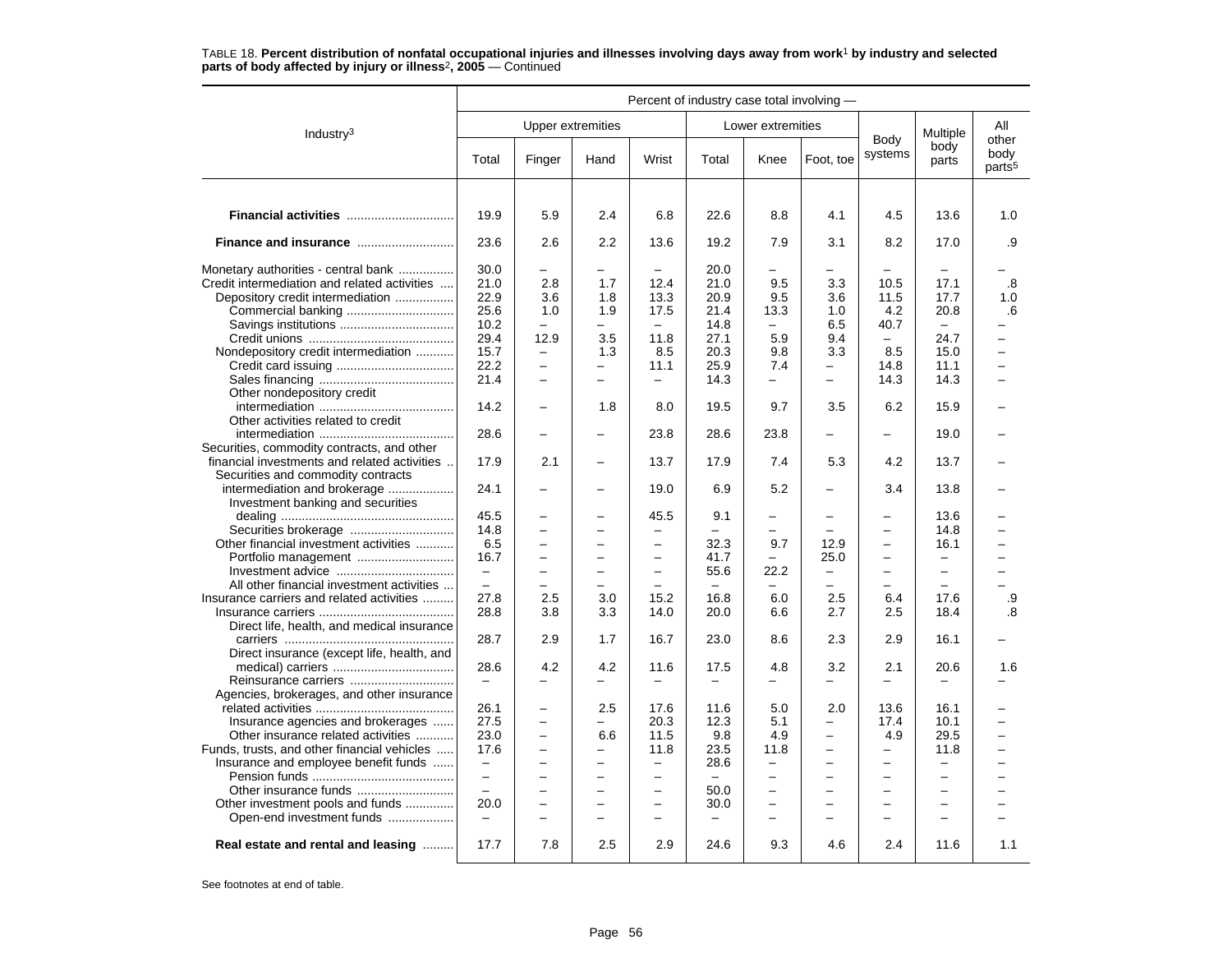|                                                                                |                   |              |                                 | Percent of industry case total involving - |                          |                                  |                                  |                 |
|--------------------------------------------------------------------------------|-------------------|--------------|---------------------------------|--------------------------------------------|--------------------------|----------------------------------|----------------------------------|-----------------|
| Industry <sup>3</sup>                                                          | <b>NAICS</b>      | Total        |                                 | Head                                       |                          |                                  | Trunk                            |                 |
|                                                                                | code <sup>4</sup> | cases        | Total                           | Eyes                                       | <b>Neck</b>              | Total                            | <b>Back</b>                      | Shoulder        |
|                                                                                |                   |              |                                 |                                            |                          |                                  |                                  |                 |
|                                                                                | 531               | 15,810       | 9.4                             | 4.3                                        | 1.5                      | 31.3                             | 21.9                             | 3.9             |
| Lessors of residential buildings and                                           | 5311              | 7,890        | 9.0                             | 4.1                                        | .6                       | 40.3                             | 26.5                             | 4.9             |
| Lessors of nonresidential buildings                                            | 53111             | 5,590        | 6.6                             | 3.4                                        | .5                       | 42.6                             | 27.9                             | 5.7             |
| (except miniwarehouses)<br>Lessors of miniwarehouses and                       | 53112             | 1,490        | 16.1                            | 3.4                                        |                          | 34.9                             | 23.5                             | 4.0             |
|                                                                                | 53113             | 360          |                                 |                                            |                          | 50.0                             | 27.8                             |                 |
| Lessors of other real estate property                                          | 53119             | 450          | 20.0                            | 20.0                                       |                          | 22.2                             | 17.8                             |                 |
| Offices of real estate agents and brokers<br>Activities related to real estate | 5312<br>5313      | 5,680        | 10.4                            | 5.5                                        | 2.5                      | 27.5                             | 21.5                             | 3.9             |
| Real estate property managers                                                  | 53131             | 5,410        | 9.1                             | 3.9                                        | 2.4                      | 27.5                             | 22.0                             | 3.5             |
| Other activities related to real estate                                        | 53139             | 200          | ÷.                              | $=$                                        | $\overline{\phantom{0}}$ | $\equiv$                         | $\overline{\phantom{0}}$         | $=$             |
|                                                                                | 532               | 8,230        | 7.9                             | 2.7                                        | 1.5                      | 34.5                             | 21.9                             | 6.2             |
| Automotive equipment rental and leasing                                        | 5321              | 4,000        | 9.0                             | 3.0                                        | 2.0                      | 30.8                             | 18.8                             | 5.2             |
| Passenger car rental and leasing                                               | 53211             | 2,250        | 5.3                             | .9                                         | 2.7                      | 27.1                             | 19.1                             | 3.1             |
| Truck, utility trailer, and rv (recreational                                   |                   |              |                                 |                                            |                          |                                  |                                  |                 |
| vehicle) rental and leasing                                                    | 53212             | 1,750        | 14.3                            | 5.1                                        |                          | 35.4                             | 18.3                             | 8.0             |
| Formal wear and costume rental                                                 | 5322<br>53222     | 1,910        | 7.3<br>$\overline{\phantom{0}}$ | 2.1<br>—                                   |                          | 39.8<br>$\overline{\phantom{0}}$ | 24.1<br>$\overline{\phantom{0}}$ | 6.8<br>$\equiv$ |
| Video tape and disc rental                                                     | 53223             | 80<br>220    |                                 |                                            |                          | 36.4                             | 9.1                              | 13.6            |
| Other consumer goods rental                                                    | 53229             | 1,120        | 11.6                            | 3.6                                        | $\equiv$                 | 41.1                             | 25.9                             | 8.0             |
|                                                                                | 5323              | 1,120        | 4.5                             | —                                          |                          | 35.7                             | 26.8                             | 5.4             |
| Commercial and industrial machinery and                                        |                   |              |                                 |                                            |                          |                                  |                                  |                 |
| equipment rental and leasing                                                   | 5324              | 1,190        | 8.4                             | 4.2                                        |                          | 37.8                             | 25.2                             | 8.4             |
| Construction, transportation, mining, and                                      |                   |              |                                 |                                            |                          |                                  |                                  |                 |
| forestry machinery and equipment                                               |                   |              |                                 |                                            |                          |                                  |                                  |                 |
|                                                                                | 53241             | 810          | 6.2                             |                                            |                          | 34.6                             | 19.8                             | 11.1            |
| Other commercial and industrial                                                |                   |              |                                 |                                            |                          |                                  |                                  |                 |
| machinery and equipment rental and                                             |                   |              |                                 |                                            |                          |                                  |                                  |                 |
| Lessors of nonfinancial intangible assets                                      | 53249             | 270          | 18.5                            | 14.8                                       |                          | 37.0                             | 25.9                             |                 |
|                                                                                | 533               | 110          |                                 |                                            |                          | 36.4                             | 36.4                             |                 |
|                                                                                |                   |              |                                 |                                            |                          |                                  |                                  |                 |
| Professional and business services                                             |                   | 91,840       | 6.1                             | 2.3                                        | 1.8                      | 31.9                             | 20.7                             | 5.5             |
| Professional, scientific, and technical                                        |                   |              |                                 |                                            |                          |                                  |                                  |                 |
|                                                                                | 54                | 24,810       | 7.8                             | 2.1                                        | 1.4                      | 28.2                             | 20.2                             | 3.7             |
| Professional, scientific, and technical                                        |                   |              |                                 |                                            |                          |                                  |                                  |                 |
|                                                                                | 541               | 24,810       | 7.8                             | 2.1                                        | 1.4                      | 28.2                             | 20.2                             | 3.7             |
|                                                                                | 5411              | 1,760        | 5.1                             | 1.1                                        | 2.8                      | 26.1                             | 19.9                             | 2.8             |
| Accounting, tax preparation, bookkeeping,                                      |                   |              |                                 |                                            |                          |                                  |                                  |                 |
|                                                                                | 5412              | 1,510        | 2.6                             |                                            |                          | 31.8                             | 19.9                             | 7.3             |
| Accounting, tax preparation,                                                   |                   |              |                                 |                                            |                          |                                  |                                  |                 |
| bookkeeping, and payroll services<br>Offices of certified public accountants   | 54121<br>541211   | 1,510<br>170 | 2.6                             |                                            |                          | 31.8<br>23.5                     | 19.9<br>17.6                     | 7.3             |
| Tax preparation services                                                       | 541213            | 30           |                                 |                                            |                          |                                  |                                  |                 |
|                                                                                |                   |              |                                 |                                            |                          |                                  |                                  |                 |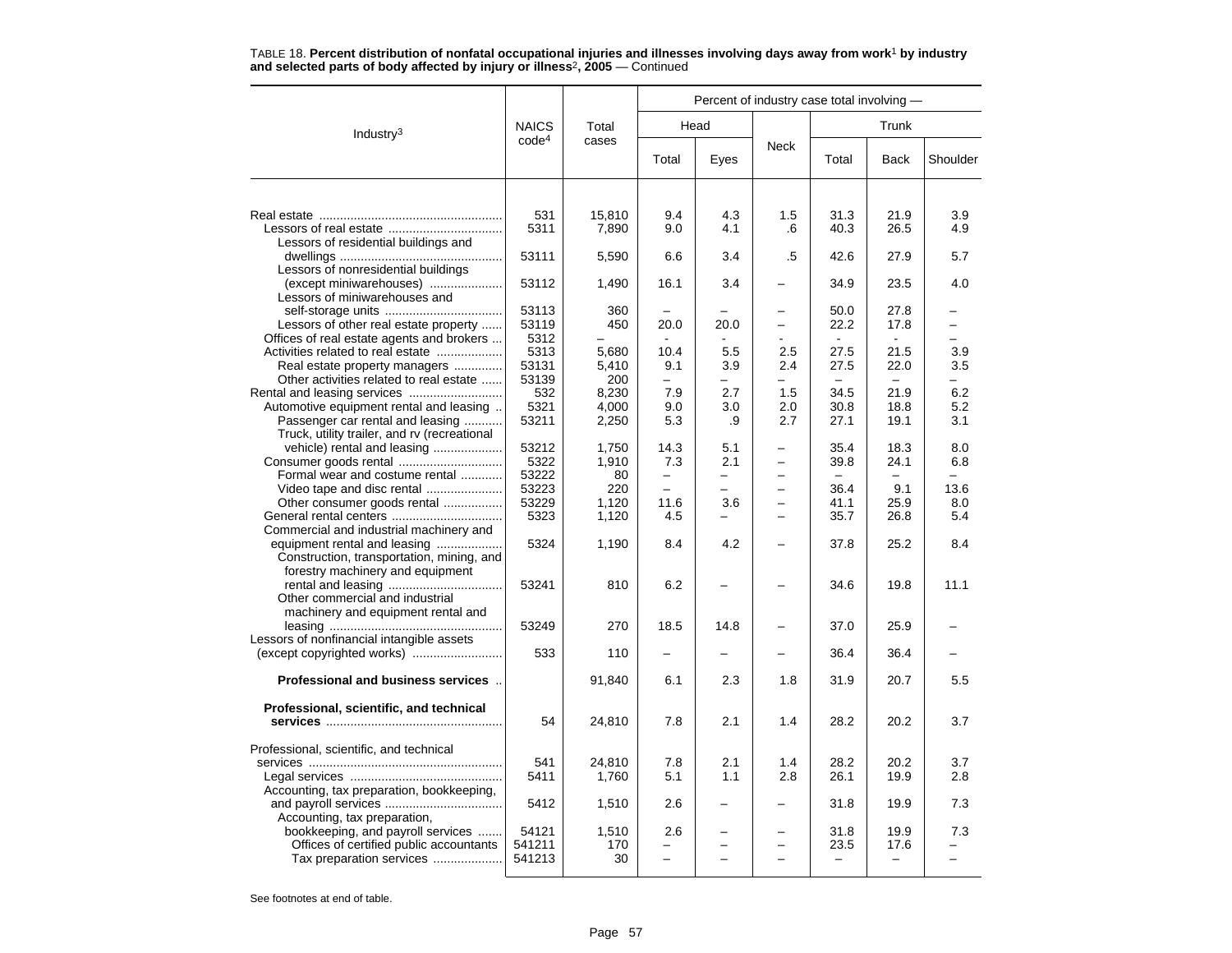|                                                                             | Percent of industry case total involving - |                                 |                                                      |                          |                          |                          |                          |                          |                          |                                     |
|-----------------------------------------------------------------------------|--------------------------------------------|---------------------------------|------------------------------------------------------|--------------------------|--------------------------|--------------------------|--------------------------|--------------------------|--------------------------|-------------------------------------|
| Industry $3$                                                                |                                            |                                 | <b>Upper extremities</b>                             |                          |                          | Lower extremities        |                          |                          | Multiple                 | All                                 |
|                                                                             | Total                                      | Finger                          | Hand                                                 | Wrist                    | Total                    | Knee                     | Foot, toe                | Body<br>systems          | body<br>parts            | other<br>body<br>parts <sup>5</sup> |
|                                                                             |                                            |                                 |                                                      |                          |                          |                          |                          |                          |                          |                                     |
|                                                                             | 18.2                                       | 8.2                             | 2.7                                                  | 3.0                      | 24.8                     | 9.9                      | 3.9                      | 2.9                      | 10.5                     | 1.5                                 |
|                                                                             | 15.1                                       | 5.8                             | 2.3                                                  | 2.4                      | 23.2                     | 5.3                      | 3.9                      | 2.4                      | 8.7                      | .8                                  |
| Lessors of residential buildings and                                        | 14.8                                       | 6.1                             | 1.4                                                  | 2.5                      | 22.5                     | 4.7                      | 3.4                      | 2.5                      | 9.5                      | .9                                  |
| Lessors of nonresidential buildings                                         |                                            |                                 |                                                      |                          |                          |                          |                          |                          |                          |                                     |
| (except miniwarehouses)                                                     | 16.1                                       | 5.4                             | 2.0                                                  | 3.4                      | 25.5                     | 10.7                     | 6.7                      |                          | 6.0                      |                                     |
| Lessors of miniwarehouses and                                               |                                            |                                 |                                                      |                          |                          |                          |                          |                          |                          |                                     |
| Lessors of other real estate property                                       | 13.9<br>15.6                               | $\overline{\phantom{0}}$<br>8.9 | 13.9<br>4.4                                          | $\overline{\phantom{0}}$ | 37.8                     | $\overline{\phantom{0}}$ | $\overline{\phantom{0}}$ | 13.9                     | 16.7<br>-                | -                                   |
| Offices of real estate agents and brokers                                   | $\sim$                                     | $\blacksquare$                  | $\sim$                                               |                          |                          |                          | $\overline{\phantom{0}}$ |                          | $\mathbf{r}$             | -                                   |
| Activities related to real estate                                           | 16.2                                       | 3.9                             | 2.8                                                  | 4.6                      | 29.4                     | 16.0                     | 5.3                      | 1.8                      | 9.3                      | 3.0                                 |
| Real estate property managers                                               | 16.8                                       | 4.1                             | 3.0                                                  | 4.8                      | 29.8                     | 16.8                     | 4.4                      | 1.8                      | 9.4                      | 3.1                                 |
| Other activities related to real estate                                     | $\overline{a}$                             | $\overline{\phantom{0}}$        | $\equiv$                                             |                          | $\overline{\phantom{0}}$ |                          | $\overline{\phantom{0}}$ |                          | $\equiv$                 |                                     |
|                                                                             | 16.9                                       | 7.3                             | 2.2                                                  | 2.8                      | 24.1                     | 8.1                      | 6.1                      | 1.1                      | 13.7                     | .5                                  |
| Automotive equipment rental and leasing<br>Passenger car rental and leasing | 18.2<br>11.6                               | 7.2<br>3.1                      | 2.8<br>3.6                                           | 2.0<br>$2.2\,$           | 26.0<br>34.7             | 9.0<br>12.9              | 5.0<br>6.2               | .8<br>1.3                | 12.8<br>17.3             |                                     |
| Truck, utility trailer, and rv (recreational                                |                                            |                                 |                                                      |                          |                          |                          |                          |                          |                          |                                     |
| vehicle) rental and leasing                                                 | 26.9                                       | 12.6                            | 1.7                                                  |                          | 14.9                     | 4.0                      | 4.0                      |                          | 6.9                      |                                     |
|                                                                             | 11.0                                       | 3.7                             | $\overline{\phantom{0}}$                             | 2.6                      | 23.0                     | 8.4                      | 4.7                      | 2.1                      | 16.2                     | $\overline{\phantom{0}}$            |
| Formal wear and costume rental                                              | 62.5                                       | -                               | $\equiv$                                             | $\overline{\phantom{0}}$ | $\overline{\phantom{0}}$ | $\overline{\phantom{0}}$ | $\overline{\phantom{0}}$ | $\overline{\phantom{0}}$ | $\qquad \qquad -$        | ▃                                   |
| Video tape and disc rental                                                  | 9.1                                        | $\overline{\phantom{0}}$        |                                                      |                          | 45.5                     | 22.7                     |                          |                          | $\overline{\phantom{0}}$ |                                     |
| Other consumer goods rental                                                 | 12.5<br>13.4                               | 5.4<br>7.1                      | $\overline{\phantom{0}}$<br>$\overline{\phantom{0}}$ | 4.5<br>4.5               | 16.1<br>23.2             | 7.1<br>5.4               | 5.4<br>9.8               | 2.7<br>1.8               | 16.1<br>20.5             | $\overline{ }$                      |
| General rental centers<br>Commercial and industrial machinery and           |                                            |                                 |                                                      |                          |                          |                          |                          |                          |                          |                                     |
| equipment rental and leasing                                                | 25.2                                       | 13.4                            | 4.2                                                  | 4.2                      | 19.3                     | 7.6                      | 7.6                      |                          | 6.7                      |                                     |
| Construction, transportation, mining, and                                   |                                            |                                 |                                                      |                          |                          |                          |                          |                          |                          |                                     |
| forestry machinery and equipment                                            |                                            |                                 |                                                      |                          |                          |                          |                          |                          |                          |                                     |
|                                                                             | 29.6                                       | 14.8                            | 6.2                                                  | 3.7                      | 18.5                     | 4.9                      | 7.4                      | $\equiv$                 | 9.9                      |                                     |
| Other commercial and industrial<br>machinery and equipment rental and       |                                            |                                 |                                                      |                          |                          |                          |                          |                          |                          |                                     |
|                                                                             | 22.2                                       | 14.8                            |                                                      | 7.4                      | 14.8                     | -                        | 7.4                      |                          |                          |                                     |
| Lessors of nonfinancial intangible assets                                   |                                            |                                 |                                                      |                          |                          |                          |                          |                          |                          |                                     |
| (except copyrighted works)                                                  | $\overline{\phantom{m}}$                   | -                               | $\overline{\phantom{0}}$                             | $\overline{\phantom{0}}$ | 27.3                     | -                        | $\overline{\phantom{0}}$ | 18.2                     | $\overline{\phantom{0}}$ |                                     |
| Professional and business services.                                         | 21.4                                       | 7.7                             | 3.6                                                  | 4.6                      | 23.6                     | 8.1                      | 4.7                      | 2.1                      | 11.4                     | 1.9                                 |
| Professional, scientific, and technical                                     |                                            |                                 |                                                      |                          |                          |                          |                          |                          |                          |                                     |
|                                                                             | 24.8                                       | 7.0                             | 5.1                                                  | 6.4                      | 20.9                     | 6.7                      | 1.9                      | 1.0                      | 13.2                     | 2.7                                 |
|                                                                             |                                            |                                 |                                                      |                          |                          |                          |                          |                          |                          |                                     |
| Professional, scientific, and technical                                     |                                            |                                 |                                                      |                          |                          |                          |                          |                          |                          |                                     |
|                                                                             | 24.8                                       | 7.0                             | 5.1                                                  | 6.4                      | 20.9                     | 6.7                      | 1.9                      | 1.0                      | 13.2                     | 2.7                                 |
| Accounting, tax preparation, bookkeeping,                                   | 17.6                                       | 5.1                             | $\overline{\phantom{0}}$                             | 6.8                      | 14.8                     | 7.4                      | 2.8                      | 3.4                      | 29.5                     |                                     |
|                                                                             | 12.6                                       | 4.6                             |                                                      | 4.6                      | 17.2                     | 8.6                      |                          |                          | 15.2                     | 19.2                                |
| Accounting, tax preparation,                                                |                                            |                                 |                                                      |                          |                          |                          |                          |                          |                          |                                     |
| bookkeeping, and payroll services                                           | 12.6                                       | 4.6                             | $\overline{\phantom{0}}$                             | 4.6                      | 17.2                     | 8.6                      | $\overline{\phantom{0}}$ | $\overline{\phantom{0}}$ | 15.2                     | 19.2                                |
| Offices of certified public accountants                                     |                                            |                                 |                                                      |                          | 29.4                     | 23.5                     |                          |                          | 17.6                     |                                     |
| Tax preparation services                                                    | $\overline{\phantom{0}}$                   | $\overline{\phantom{0}}$        |                                                      | $\overline{\phantom{0}}$ | $\qquad \qquad -$        | $\overline{\phantom{0}}$ |                          | $\overline{\phantom{0}}$ | $\overline{\phantom{0}}$ | $\overline{\phantom{0}}$            |
|                                                                             |                                            |                                 |                                                      |                          |                          |                          |                          |                          |                          |                                     |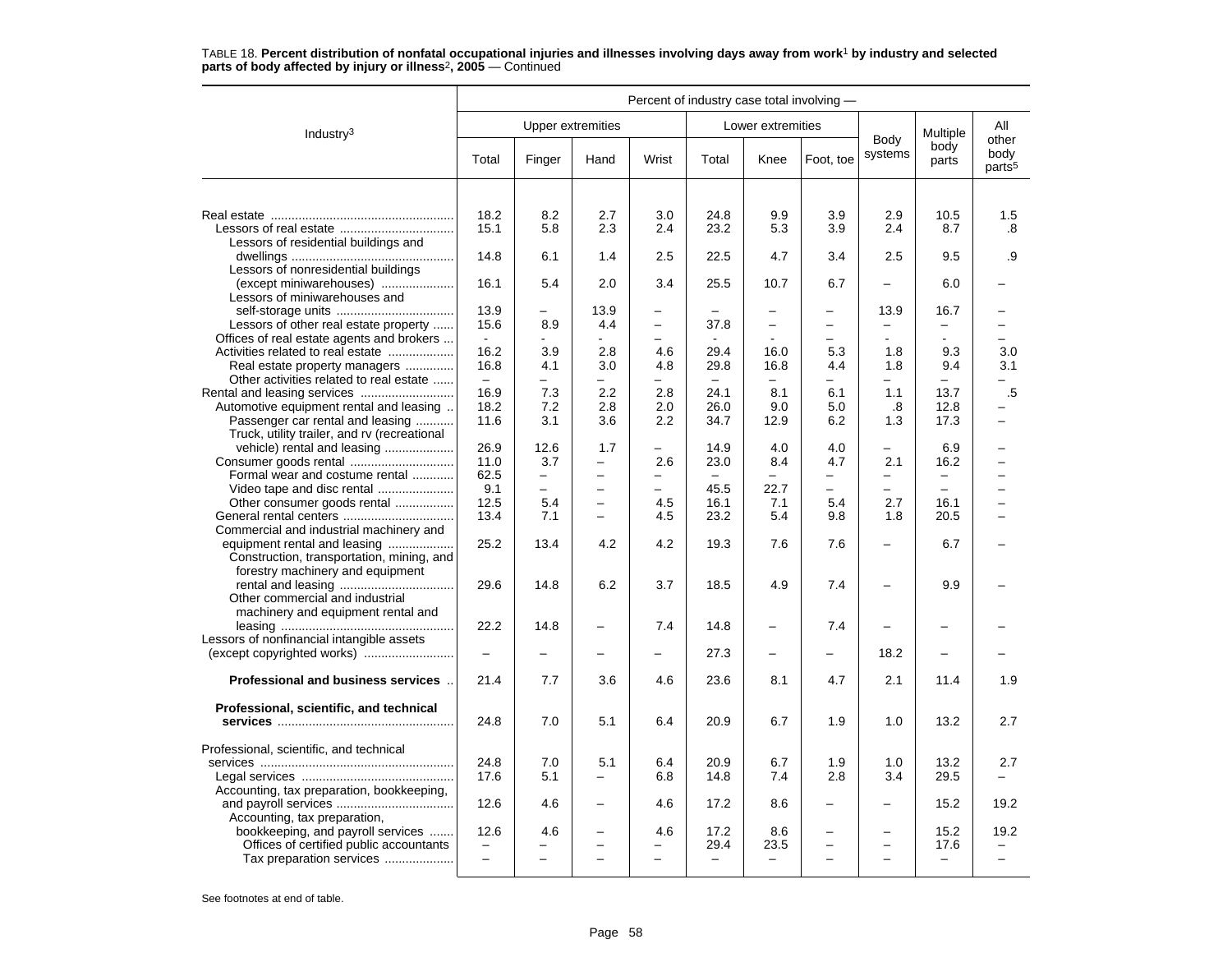|                                               |                   |           |                          |                          |                          | Percent of industry case total involving - |                          |                          |
|-----------------------------------------------|-------------------|-----------|--------------------------|--------------------------|--------------------------|--------------------------------------------|--------------------------|--------------------------|
| Industry $3$                                  | <b>NAICS</b>      | Total     | Head                     |                          |                          |                                            | Trunk                    |                          |
|                                               | code <sup>4</sup> | cases     | Total                    | Eyes                     | Neck                     | Total                                      | <b>Back</b>              | Shoulder                 |
| Other accounting services                     | 541219            | 610       |                          |                          |                          | 45.9                                       | 31.1                     | 4.9                      |
| Architectural, engineering, and related       |                   |           |                          |                          |                          |                                            |                          |                          |
|                                               | 5413              | 6,420     | 6.9                      | 2.5                      | 1.6                      | 35.2                                       | 26.6                     | 3.0                      |
|                                               | 54131             | 440       |                          |                          | $\overline{\phantom{0}}$ | 45.5                                       | 38.6                     |                          |
| Landscape architectural services              | 54132             | 220       | 22.7                     |                          |                          | 27.3                                       | $\overline{\phantom{0}}$ |                          |
|                                               | 54133             | 3,190     | 9.4                      | 2.2                      | 2.2                      | 30.7                                       | 22.3                     | 4.4                      |
| Surveying and mapping (except                 |                   |           |                          |                          |                          |                                            |                          |                          |
|                                               | 54137             | 620       |                          |                          |                          | 29.0                                       | 14.5                     |                          |
| Computer systems design and related           |                   |           |                          |                          |                          |                                            |                          |                          |
|                                               | 5415              |           |                          |                          |                          |                                            |                          |                          |
| Computer systems design and related           |                   |           |                          |                          |                          |                                            |                          |                          |
|                                               | 54151             |           |                          |                          |                          |                                            |                          |                          |
| Custom computer programming                   |                   |           |                          |                          |                          |                                            |                          |                          |
|                                               | 541511            | 840       |                          |                          |                          |                                            |                          |                          |
| Computer systems design services              | 541512            | 1,050     | 9.5                      |                          |                          | 9.5                                        | 7.6                      |                          |
|                                               |                   |           |                          |                          |                          |                                            |                          |                          |
| Computer facilities management                | 541513            | 610       | 6.6                      |                          |                          | 50.8                                       | 37.7                     |                          |
|                                               | 541519            | 210       |                          |                          |                          |                                            |                          |                          |
| Other computer related services               |                   |           | $\overline{\phantom{0}}$ | -                        | ۳                        |                                            | $\overline{\phantom{0}}$ |                          |
| Environmental consulting services             | 54162             | 590       |                          |                          |                          | -                                          |                          |                          |
| Advertising and related services              | 5418              |           |                          |                          |                          |                                            |                          |                          |
| Other professional, scientific, and technical |                   |           |                          |                          |                          |                                            |                          |                          |
|                                               | 5419              | 3,240     | 4.9                      |                          |                          | 27.8                                       | 23.8                     |                          |
| Marketing research and public opinion         |                   |           |                          |                          |                          |                                            |                          |                          |
|                                               | 54191             | 120       |                          |                          |                          |                                            |                          |                          |
| Photographic services                         | 54192             | 170       | 11.8                     | $\overline{\phantom{0}}$ | $\overline{\phantom{0}}$ | 35.3                                       | 29.4                     |                          |
|                                               | 54194             |           |                          |                          |                          |                                            |                          |                          |
| All other professional, scientific, and       |                   |           |                          |                          |                          |                                            |                          |                          |
|                                               | 54199             | 90        |                          |                          |                          | 44.4                                       | 33.3                     |                          |
| <b>Management of companies and</b>            |                   |           |                          |                          |                          |                                            |                          |                          |
|                                               | 55                | 9,710     | 3.9                      | .7                       | 2.0                      | 31.2                                       | 16.3                     | 8.0                      |
| Administrative and support and waste          |                   |           |                          |                          |                          |                                            |                          |                          |
| management and remediation services           | 56                | 57,320    | 5.8                      | 2.6                      | 1.9                      | 33.5                                       | 21.7                     | 5.8                      |
| Administrative and support services           | 561               | 47,990    | 5.8                      | 2.4                      | 2.0                      | 32.7                                       | 21.6                     | 5.6                      |
|                                               | 5612              | 1,140     | 7.0                      | 4.4                      | 1.8                      | 28.1                                       | 20.2                     | 5.3                      |
|                                               | 5613              |           |                          |                          |                          | $\overline{\phantom{0}}$                   |                          |                          |
| Employment placement agencies                 | 56131             | 310       | 22.6                     | -                        | $\overline{\phantom{0}}$ | $\overline{\phantom{0}}$                   | $\overline{\phantom{0}}$ | -                        |
| Temporary help services                       | 56132             |           |                          |                          |                          | $\equiv$                                   |                          |                          |
| Business support services                     | 5614              | 2,400     | 7.9                      | 1.7                      |                          | 15.0                                       | 9.6                      | .8                       |
| Telephone call centers                        | 56142             | 880       | 9.1                      |                          |                          | 21.6                                       | 12.5                     |                          |
| Business service centers                      | 56143             | 270       | $\overline{\phantom{0}}$ | -                        | $\overline{\phantom{0}}$ | $\overline{\phantom{m}}$                   |                          | $\overline{\phantom{0}}$ |
|                                               | 56144             | 450       |                          |                          | ÷                        | 15.6                                       | 8.9                      |                          |
|                                               | 56149             | 790       | 6.7<br>10.1              |                          |                          | 7.6                                        | -                        |                          |
| Other business support services               |                   |           | $\equiv$                 | -                        | $\overline{\phantom{0}}$ | 38.9                                       | $\overline{\phantom{m}}$ | $\overline{\phantom{0}}$ |
|                                               | 56151<br>56152    | 360<br>80 | $\overline{\phantom{0}}$ |                          |                          | 50.0                                       | 37.5                     | $\equiv$                 |
| Investigation and security services           | 5616              | 8,150     | 8.7                      | .6                       | 1.3                      | 27.5                                       | 13.9                     | 5.9                      |
| Services to buildings and dwellings           | 5617              | 23,920    | 5.9                      | 3.5                      | 2.8                      | 31.9                                       | 22.6                     | 5.1                      |
|                                               |                   |           |                          |                          |                          |                                            |                          |                          |

TABLE 18. **Percent distribution of nonfatal occupational injuries and illnesses involving days away from work**<sup>1</sup> **by industry and selected parts of body affected by injury or illness**<sup>2</sup>**, 2005** — Continued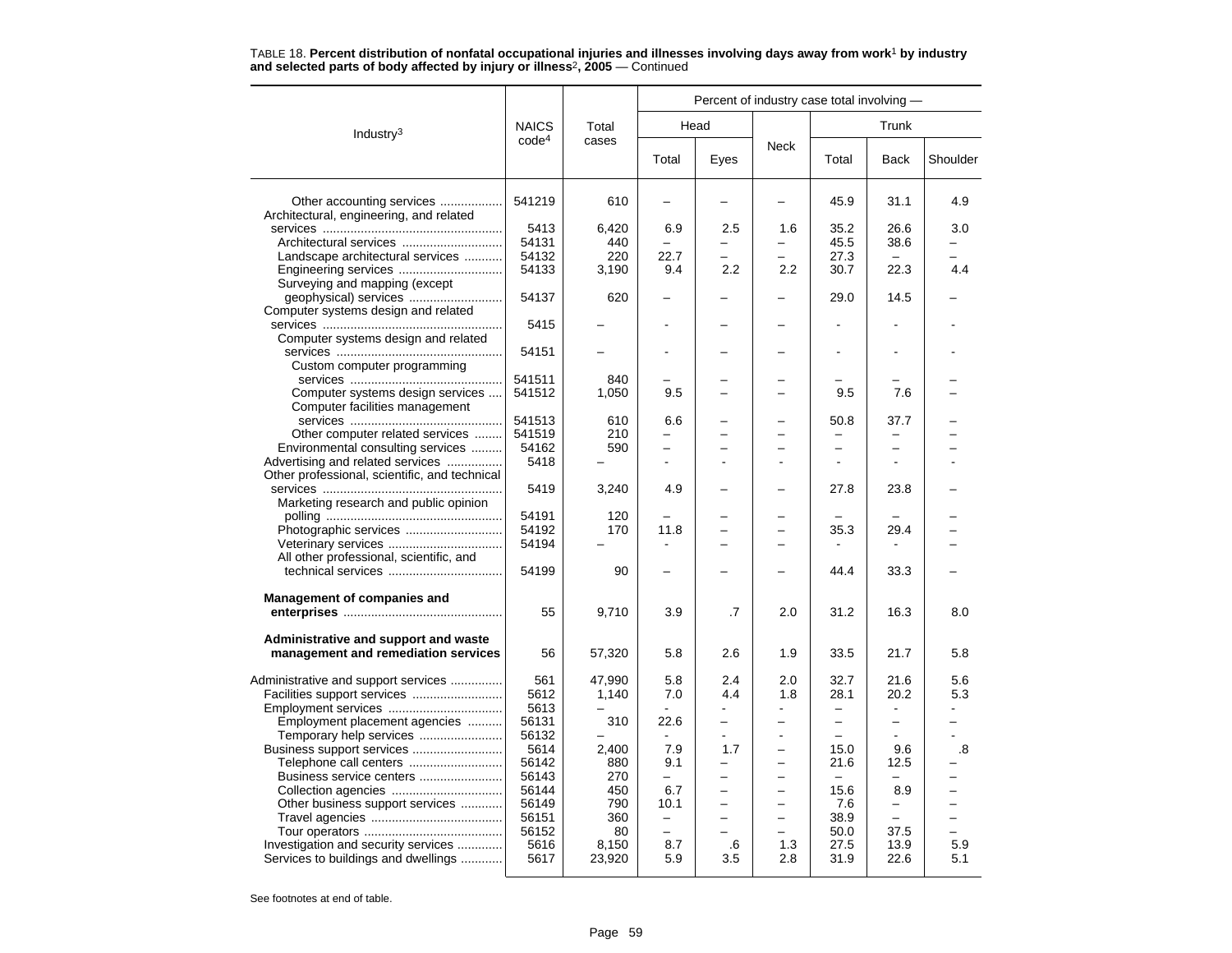|                                                                                   | Percent of industry case total involving - |                          |                          |                          |                          |                          |                          |                          |                          |                                     |  |
|-----------------------------------------------------------------------------------|--------------------------------------------|--------------------------|--------------------------|--------------------------|--------------------------|--------------------------|--------------------------|--------------------------|--------------------------|-------------------------------------|--|
| Industry <sup>3</sup>                                                             |                                            |                          | Upper extremities        |                          |                          | Lower extremities        |                          |                          | Multiple                 | All                                 |  |
|                                                                                   | Total                                      | Finger                   | Hand                     | Wrist                    | Total                    | Knee                     | Foot, toe                | Body<br>systems          | body<br>parts            | other<br>body<br>parts <sup>5</sup> |  |
| Other accounting services<br>Architectural, engineering, and related              | 23.0                                       | 9.8                      | -                        | 8.2                      | 14.8                     | 3.3                      | $\overline{\phantom{0}}$ | -                        | 14.8                     |                                     |  |
|                                                                                   | 19.3                                       | 5.6                      | 5.3                      | 2.5                      | 27.4                     | 5.6                      | 3.3                      | 1.4                      | 7.5                      | 0.8                                 |  |
| Architectural services                                                            | 38.6                                       | 31.8                     | $\overline{\phantom{0}}$ | $\overline{\phantom{0}}$ | $\overline{\phantom{0}}$ | $\overline{\phantom{0}}$ | -                        |                          | $\overline{\phantom{0}}$ |                                     |  |
| Landscape architectural services                                                  | $\equiv$                                   |                          |                          |                          | 13.6                     | -                        |                          |                          | $\overline{\phantom{0}}$ |                                     |  |
| Engineering services                                                              | 23.5                                       | 4.4                      | 6.0                      | 2.8                      | 25.1                     | 8.2                      | 3.1                      | 1.3                      | 7.5                      |                                     |  |
| Surveying and mapping (except                                                     |                                            |                          |                          |                          |                          |                          |                          |                          |                          |                                     |  |
|                                                                                   | 17.7                                       |                          |                          |                          | 37.1                     | $\overline{a}$           |                          |                          | ▃                        |                                     |  |
| Computer systems design and related                                               |                                            |                          |                          |                          |                          |                          |                          |                          |                          |                                     |  |
|                                                                                   |                                            |                          |                          | $\blacksquare$           |                          |                          |                          |                          | ۰                        |                                     |  |
| Computer systems design and related                                               |                                            |                          |                          |                          |                          |                          |                          |                          |                          |                                     |  |
|                                                                                   |                                            |                          |                          | $\blacksquare$           |                          | $\blacksquare$           |                          |                          | ä,                       |                                     |  |
| Custom computer programming                                                       |                                            |                          |                          |                          |                          |                          |                          |                          |                          |                                     |  |
|                                                                                   | 27.4                                       |                          |                          | 20.2                     | 58.3                     |                          |                          |                          |                          |                                     |  |
| Computer systems design services<br>Computer facilities management                | 12.4                                       |                          |                          | 7.6                      | 41.9                     | 36.2                     | 3.8                      |                          | 23.8                     |                                     |  |
|                                                                                   | 26.2                                       | 8.2                      | -                        | 9.8                      | 14.8                     | $\overline{\phantom{0}}$ |                          |                          |                          |                                     |  |
| Other computer related services                                                   | 23.8                                       | $\overline{\phantom{0}}$ | $\equiv$                 | 14.3                     | 52.4                     | 47.6                     |                          | -                        | $\equiv$                 |                                     |  |
| Environmental consulting services                                                 | $\overline{\phantom{0}}$                   | $\overline{\phantom{0}}$ | $\overline{\phantom{0}}$ | $\qquad \qquad -$        | $\overline{\phantom{0}}$ | -                        |                          | -                        | $\overline{\phantom{0}}$ |                                     |  |
| Advertising and related services<br>Other professional, scientific, and technical | $\blacksquare$                             |                          |                          | $\blacksquare$           | $\blacksquare$           | $\overline{a}$           |                          |                          |                          |                                     |  |
| Marketing research and public opinion                                             | 41.7                                       | 8.6                      | 12.0                     | 2.2                      | 17.0                     | 8.3                      |                          |                          | 7.7                      |                                     |  |
|                                                                                   | 33.3                                       |                          | -                        |                          |                          |                          |                          |                          | $\overline{\phantom{0}}$ |                                     |  |
| Photographic services                                                             | 11.8                                       |                          |                          |                          | 29.4                     | 11.8                     |                          |                          | $\overline{\phantom{0}}$ |                                     |  |
|                                                                                   |                                            |                          | $\overline{a}$           | $\overline{\phantom{0}}$ |                          |                          |                          | $\equiv$                 | ÷                        |                                     |  |
| All other professional, scientific, and                                           |                                            |                          |                          |                          |                          |                          |                          |                          |                          |                                     |  |
|                                                                                   | 44.4                                       |                          |                          |                          |                          |                          |                          |                          |                          |                                     |  |
| <b>Management of companies and</b>                                                |                                            |                          |                          |                          |                          |                          |                          |                          |                          |                                     |  |
|                                                                                   | 26.2                                       | 12.7                     | 2.0                      | 5.3                      | 18.7                     | 5.9                      | 4.2                      | 4.0                      | 12.2                     | 1.9                                 |  |
| Administrative and support and waste<br>management and remediation services       | 19.0                                       | 7.2                      | 3.3                      | 3.7                      | 25.6                     | 9.1                      | 6.0                      | 2.2                      | 10.5                     | 1.5                                 |  |
|                                                                                   | 18.9                                       | 7.6                      | 2.8                      | 4.0                      | 25.7                     | 9.2                      | 6.0                      | 2.4                      | 10.9                     | 1.7                                 |  |
| Administrative and support services                                               | 10.5                                       | -                        | -                        | 2.6                      | 32.5                     | 19.3                     | 3.5                      | 3.5                      | 16.7                     |                                     |  |
|                                                                                   |                                            |                          |                          |                          |                          |                          |                          |                          |                          |                                     |  |
| Employment placement agencies                                                     | $\overline{\phantom{0}}$                   | $\overline{\phantom{0}}$ | $\overline{a}$           | $\overline{\phantom{0}}$ | ÷                        | $\overline{\phantom{0}}$ | $\overline{\phantom{0}}$ | ▃                        | 32.3                     | $\equiv$                            |  |
| Temporary help services                                                           | $\sim$                                     | $\blacksquare$           | $\blacksquare$           | $\blacksquare$           | $\sim$                   |                          | $\blacksquare$           |                          |                          |                                     |  |
| Business support services                                                         | 20.8                                       | 5.8                      | 5.0                      | 5.8                      | 17.5                     | 8.3                      | 2.9                      | 2.9                      | 33.3                     | 1.7                                 |  |
| Telephone call centers                                                            | 23.9                                       | 2.3                      | 3.4                      | 13.6                     | 28.4                     | 12.5                     | 6.8                      | 5.7                      | 11.4                     |                                     |  |
| Business service centers                                                          | 51.9                                       | $\qquad \qquad -$        | -                        | $\overline{\phantom{0}}$ | $\equiv$                 | $\overline{a}$           | -                        | <u>.</u>                 |                          |                                     |  |
|                                                                                   | 22.2                                       | $\overline{\phantom{0}}$ | 6.7                      | $\overline{\phantom{m}}$ | 26.7                     | 15.6                     | ÷                        | $\equiv$                 | 20.0                     | -                                   |  |
| Other business support services                                                   | $\equiv$                                   | -                        | -                        |                          | -                        | $\overline{\phantom{0}}$ | -                        | $\overline{\phantom{0}}$ | 64.6                     | $\overline{\phantom{0}}$            |  |
|                                                                                   | 36.1                                       | $\overline{\phantom{0}}$ | -                        | 22.2                     | 16.7                     | $\overline{\phantom{0}}$ |                          | -                        | $\overline{\phantom{0}}$ |                                     |  |
|                                                                                   | $\equiv$                                   | $\overline{\phantom{0}}$ | -                        |                          | $\overline{\phantom{0}}$ | -                        |                          | $\overline{\phantom{0}}$ | $\overline{\phantom{0}}$ | -                                   |  |
| Investigation and security services                                               | 6.0                                        | 2.2                      | 1.0                      | 1.2                      | 34.7                     | 11.2                     | 6.7                      | 2.9                      | 15.6                     | 3.1                                 |  |
| Services to buildings and dwellings                                               | 20.5                                       | 9.0                      | 3.8                      | 4.8                      | 26.6                     | 9.2                      | 7.4                      | 2.3                      | 8.7                      | 1.1                                 |  |
|                                                                                   |                                            |                          |                          |                          |                          |                          |                          |                          |                          |                                     |  |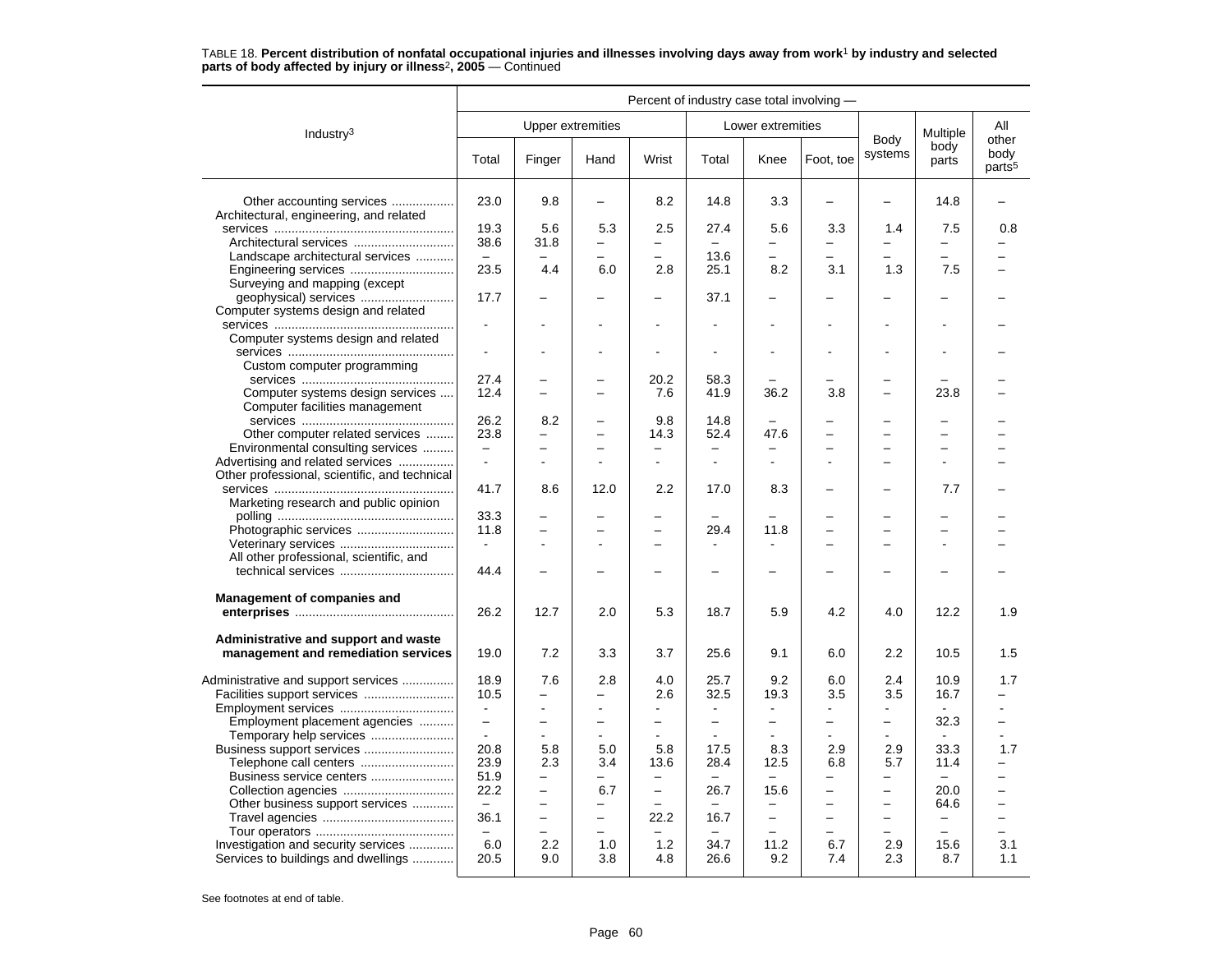TABLE 18. **Percent distribution of nonfatal occupational injuries and illnesses involving days away from work**<sup>1</sup> **by industry and selected parts of body affected by injury or illness**<sup>2</sup>**, 2005** — Continued

|                                                                        |                   | Total<br>cases | Percent of industry case total involving - |                                      |                               |       |             |            |  |  |  |
|------------------------------------------------------------------------|-------------------|----------------|--------------------------------------------|--------------------------------------|-------------------------------|-------|-------------|------------|--|--|--|
| Industry <sup>3</sup>                                                  | <b>NAICS</b>      |                |                                            | Head                                 |                               | Trunk |             |            |  |  |  |
|                                                                        | code <sup>4</sup> |                | Total                                      | Eyes                                 | Neck                          | Total | <b>Back</b> | Shoulder   |  |  |  |
|                                                                        | 56172             | 11,550         | 4.1                                        | 1.0                                  | 3.5                           | 37.7  | 26.5        | 5.4        |  |  |  |
|                                                                        | 56173             | 8,790          | 9.2                                        | 7.4                                  | $2.2\phantom{0}$              | 24.9  | 16.3        | 5.5        |  |  |  |
| Other services to buildings and                                        |                   |                |                                            |                                      |                               |       |             |            |  |  |  |
|                                                                        | 56179             | 1,550          | $\overline{\phantom{0}}$                   | $\overline{\phantom{0}}$             |                               | 32.3  | 29.7        |            |  |  |  |
| Waste management and remediation                                       |                   |                |                                            |                                      |                               |       |             |            |  |  |  |
|                                                                        | 562               | 9,330          | 6.0                                        | 3.6                                  | 1.2                           | 38.2  | 22.4        | 6.9        |  |  |  |
|                                                                        | 5621              | 4,570          | 7.4<br>3.2                                 | 4.6<br>.9                            | .9                            | 39.2  | 21.9        | 8.5<br>6.6 |  |  |  |
| Waste treatment and disposal<br>Remediation and other waste management | 5622              | 3,160          |                                            |                                      | 1.6                           | 38.0  | 22.2        |            |  |  |  |
|                                                                        | 5629              | 1,590          | 8.2                                        | 6.9                                  | 1.9                           | 35.8  | 24.5        | 2.5        |  |  |  |
|                                                                        | 56291             | 670            | 7.5                                        | 4.5                                  |                               | 26.9  | 16.4        | 3.0        |  |  |  |
| All other waste management services                                    | 56299             | 480            | 6.2                                        | 6.2                                  | $\overline{\phantom{0}}$      | 45.8  | 33.3        | $-$        |  |  |  |
|                                                                        |                   |                |                                            |                                      |                               |       |             |            |  |  |  |
| Education and health services                                          |                   | 186,400        | 4.7                                        | 1.3                                  | 1.9                           | 42.0  | 30.0        | 6.4        |  |  |  |
| Educational services                                                   | 61                | 10,500         | 6.6                                        | 1.6                                  | 1.6                           | 27.3  | 18.1        | 4.8        |  |  |  |
|                                                                        | 611               | 10,500         | 6.6                                        | 1.6                                  | 1.6                           | 27.3  | 18.1        | 4.8        |  |  |  |
| Elementary and secondary schools                                       | 6111              | 3,670          | 6.8                                        | 1.4                                  | 2.5                           | 24.0  | 15.8        | 4.1        |  |  |  |
|                                                                        | 6112              | 130            | $\equiv$                                   | ▃                                    | -                             | 23.1  | 15.4        |            |  |  |  |
| Colleges, universities, and professional                               |                   |                |                                            |                                      |                               |       |             |            |  |  |  |
|                                                                        | 6113              | 5,560          | 6.1                                        | 2.2                                  | 1.3                           | 32.2  | 21.2        | 6.1        |  |  |  |
| Business schools and computer and                                      |                   |                |                                            |                                      |                               |       |             |            |  |  |  |
|                                                                        | 6114<br>61141     | 160            |                                            |                                      |                               |       |             |            |  |  |  |
| Business and secretarial schools<br>Professional and management        |                   | 70             |                                            |                                      |                               |       |             |            |  |  |  |
|                                                                        | 61143             | 80             | $\overline{\phantom{0}}$                   |                                      |                               |       |             |            |  |  |  |
| Technical and trade schools                                            | 6115              | 390            |                                            |                                      |                               | 10.3  | 10.3        |            |  |  |  |
| Other schools and instruction                                          | 6116              | 440            | 15.9                                       |                                      | -                             | 20.5  | 15.9        |            |  |  |  |
| Sports and recreation instruction                                      | 61162             | 200            | 35.0                                       |                                      |                               |       |             |            |  |  |  |
| All other schools and instruction                                      | 61169             | 240            | $\equiv$                                   |                                      |                               | 29.2  | 25.0        |            |  |  |  |
| Health care and social assistance                                      | 62                | 175,900        | 4.6                                        | 1.3                                  | 2.0                           | 42.9  | 30.7        | 6.5        |  |  |  |
|                                                                        |                   |                |                                            |                                      |                               |       |             |            |  |  |  |
| Ambulatory health care services                                        | 621               | 25,390         | 3.9                                        | 1.1                                  | 2.2                           | 35.3  | 26.0        | 4.8        |  |  |  |
|                                                                        | 6211              | 5,420          | 7.0                                        | 2.2                                  | 3.7                           | 25.5  | 17.3        | 4.4        |  |  |  |
| Offices of other health practitioners                                  | 6212<br>6213      | 1,010<br>900   | -<br>$\equiv$                              | $\overline{\phantom{0}}$<br>$\equiv$ | -<br>$\overline{\phantom{0}}$ | 15.6  | 13.3        | $\equiv$   |  |  |  |
|                                                                        | 6214              | 4,380          | 4.3                                        | $\overline{\phantom{0}}$             | .7                            | 28.1  | 19.4        | 4.1        |  |  |  |
| Medical and diagnostic laboratories                                    | 6215              | 840            | 7.1                                        | 2.4                                  | 2.4                           | 28.6  | 26.2        | 2.4        |  |  |  |
|                                                                        | 6216              | 9,660          | 3.0                                        | .5                                   | 2.5                           | 46.4  | 35.1        | 5.2        |  |  |  |
| Other ambulatory health care services                                  | 6219              | 3,180          | 2.2                                        | 1.6                                  | 1.9                           | 43.7  | 31.4        | 8.8        |  |  |  |
|                                                                        | 622               | 62,930         | 4.2                                        | 1.4                                  | 2.1                           | 45.7  | 32.4        | 7.9        |  |  |  |
| Nursing and residential care facilities                                | 623               | 66,620         | 4.7                                        | 1.2                                  | 1.6                           | 46.6  | 34.0        | 6.2        |  |  |  |
|                                                                        | 624               | 20,960         | 6.2                                        | 1.8                                  | 2.4                           | 31.8  | 20.9        | 5.9        |  |  |  |
| Leisure and hospitality                                                |                   | 93,900         | 5.1                                        | 1.7                                  | .7                            | 29.1  | 18.6        | 5.2        |  |  |  |
| Arts, entertainment, and recreation                                    | 71                | 18,230         | 5.7                                        | 2.2                                  | 1.0                           | 34.7  | 21.1        | 6.3        |  |  |  |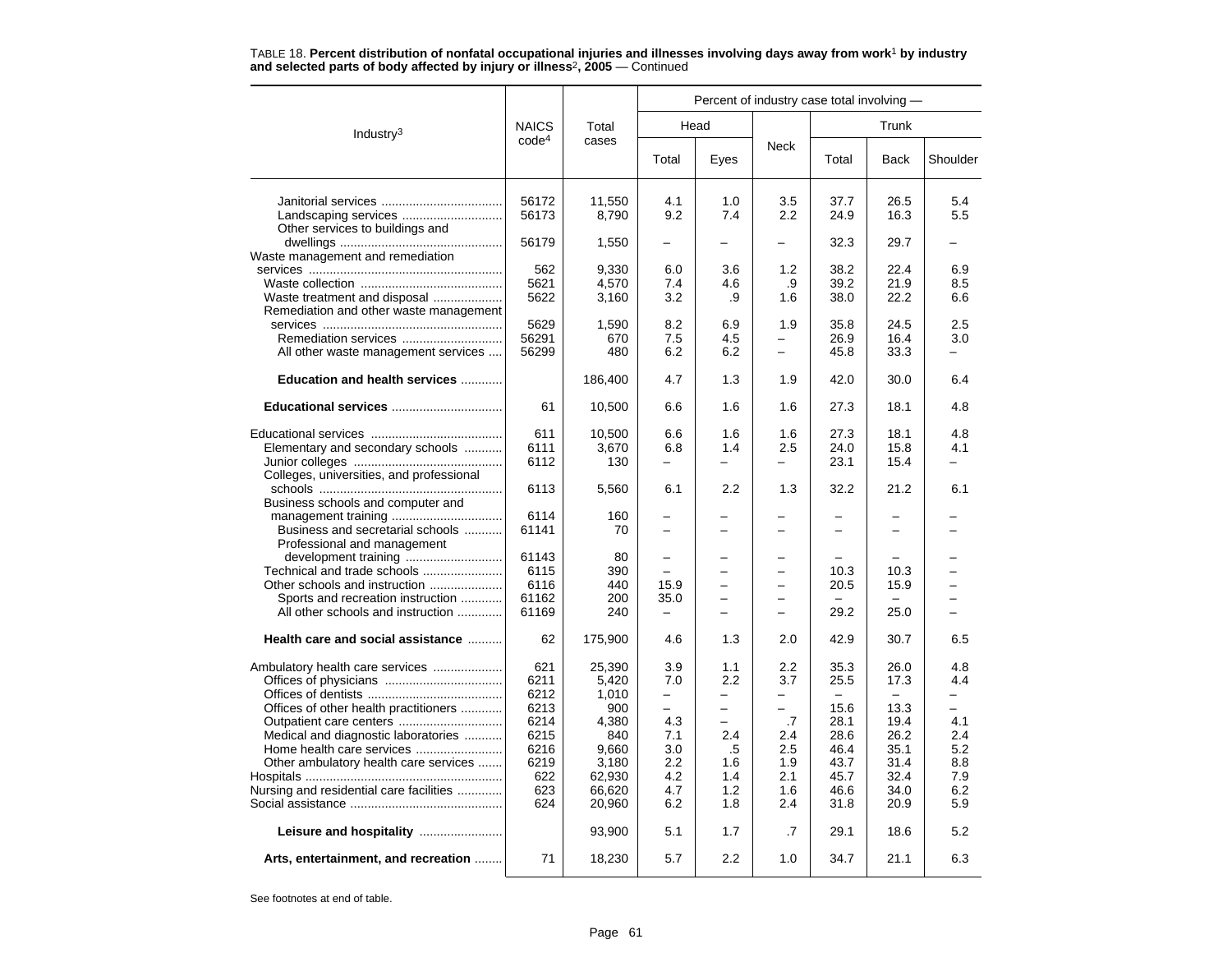|                                                                                                                                                                                                     | Percent of industry case total involving -                                                               |                                                                          |                                                                                                                                        |                                                                          |                                                                                      |                                                                               |                                                                          |                                                                       |                                                                                      |                                                                            |  |
|-----------------------------------------------------------------------------------------------------------------------------------------------------------------------------------------------------|----------------------------------------------------------------------------------------------------------|--------------------------------------------------------------------------|----------------------------------------------------------------------------------------------------------------------------------------|--------------------------------------------------------------------------|--------------------------------------------------------------------------------------|-------------------------------------------------------------------------------|--------------------------------------------------------------------------|-----------------------------------------------------------------------|--------------------------------------------------------------------------------------|----------------------------------------------------------------------------|--|
| Industry $3$                                                                                                                                                                                        |                                                                                                          |                                                                          | Upper extremities                                                                                                                      |                                                                          |                                                                                      | Lower extremities                                                             |                                                                          |                                                                       | Multiple<br>body<br>parts                                                            | All                                                                        |  |
|                                                                                                                                                                                                     | Total                                                                                                    | Finger                                                                   | Hand                                                                                                                                   | Wrist                                                                    | Total                                                                                | Knee                                                                          | Foot, toe                                                                | Body<br>systems                                                       |                                                                                      | other<br>body<br>parts <sup>5</sup>                                        |  |
| Other services to buildings and                                                                                                                                                                     | 16.4<br>29.8                                                                                             | 4.8<br>17.2                                                              | 2.9<br>5.8                                                                                                                             | 6.5<br>2.7                                                               | 23.3<br>26.7                                                                         | 4.0<br>9.4                                                                    | 9.2<br>7.2                                                               | 3.1<br>1.0                                                            | 11.9<br>5.9                                                                          |                                                                            |  |
| Waste management and remediation                                                                                                                                                                    | $\overline{\phantom{0}}$                                                                                 | $\overline{\phantom{0}}$                                                 | $\overline{\phantom{0}}$                                                                                                               | $\overline{\phantom{0}}$                                                 | 58.1                                                                                 | 34.2                                                                          | $\overline{\phantom{0}}$                                                 | -                                                                     | $\overline{\phantom{0}}$                                                             | -                                                                          |  |
| Waste treatment and disposal<br>Remediation and other waste management                                                                                                                              | 19.7<br>18.4<br>19.6                                                                                     | 4.9<br>3.7<br>5.1                                                        | 5.7<br>8.8<br>3.5                                                                                                                      | 2.1<br>2.0<br>2.2                                                        | 25.0<br>26.3<br>27.5                                                                 | 8.3<br>9.6<br>7.9                                                             | 6.1<br>7.2<br>6.3                                                        | 1.3<br>1.3<br>.9                                                      | 8.3<br>6.3<br>9.5                                                                    | 0.5<br>.7                                                                  |  |
| All other waste management services                                                                                                                                                                 | 23.9<br>22.4<br>16.7                                                                                     | 8.2<br>13.4<br>$\overline{\phantom{0}}$                                  | $\overline{\phantom{0}}$<br>$\equiv$<br>$\equiv$                                                                                       | 2.5<br>3.0<br>-                                                          | 17.0<br>28.4<br>10.4                                                                 | 5.7<br>7.5<br>6.2                                                             | 3.1<br>3.0<br>$\overline{\phantom{0}}$                                   | 1.9<br>$\equiv$<br>$\equiv$                                           | 10.7<br>13.4<br>12.5                                                                 |                                                                            |  |
| Education and health services                                                                                                                                                                       | 15.6                                                                                                     | 4.2                                                                      | 2.2                                                                                                                                    | 4.3                                                                      | 19.2                                                                                 | 8.3                                                                           | 3.0                                                                      | 1.7                                                                   | 14.2                                                                                 | .7                                                                         |  |
|                                                                                                                                                                                                     | 20.3                                                                                                     | 5.1                                                                      | 4.6                                                                                                                                    | 4.7                                                                      | 27.7                                                                                 | 10.3                                                                          | 5.1                                                                      | 1.7                                                                   | 14.0                                                                                 | .9                                                                         |  |
| Elementary and secondary schools                                                                                                                                                                    | 20.3<br>20.4<br>30.8                                                                                     | 5.1<br>3.5<br>$\overline{\phantom{0}}$                                   | 4.6<br>6.3<br>$\overline{\phantom{0}}$                                                                                                 | 4.7<br>3.8<br>-                                                          | 27.7<br>31.1<br>23.1                                                                 | 10.3<br>15.3<br>$\overline{\phantom{0}}$                                      | 5.1<br>5.7<br>$\overline{\phantom{m}}$                                   | 1.7<br>1.6<br>-                                                       | 14.0<br>12.3<br>$\overline{\phantom{0}}$                                             | .9<br>1.1                                                                  |  |
| Colleges, universities, and professional<br>Business schools and computer and                                                                                                                       | 18.9                                                                                                     | 6.1                                                                      | 3.6                                                                                                                                    | 4.7                                                                      | 25.7                                                                                 | 8.3                                                                           | 4.3                                                                      | 1.8                                                                   | 13.3                                                                                 | .7                                                                         |  |
| Business and secretarial schools<br>Professional and management                                                                                                                                     | $\overline{\phantom{0}}$<br>$\equiv$                                                                     | $\overline{\phantom{0}}$<br>$\equiv$                                     | $\overline{\phantom{0}}$                                                                                                               | $\overline{\phantom{0}}$<br>$\overline{\phantom{0}}$                     | 37.5<br>$\overline{\phantom{0}}$                                                     | $\overline{\phantom{0}}$<br>$\overline{\phantom{0}}$                          | $\equiv$                                                                 | $\overline{\phantom{0}}$<br>$\overline{\phantom{0}}$                  | 25.0<br>$\overline{\phantom{0}}$                                                     | $\overline{\phantom{0}}$                                                   |  |
| Other schools and instruction                                                                                                                                                                       | $\equiv$<br>25.6<br>29.5                                                                                 | $\overline{\phantom{0}}$<br>15.4<br>$\overline{a}$                       | $\overline{\phantom{0}}$                                                                                                               | -<br>-<br>$\equiv$                                                       | 50.0<br>25.6<br>27.3                                                                 | $\overline{\phantom{0}}$<br>$\overline{\phantom{0}}$<br>$\equiv$              | 10.3                                                                     | <u>.</u><br>-<br>$\equiv$                                             | $\overline{\phantom{0}}$<br>28.2<br>$\equiv$                                         | $\overline{\phantom{0}}$                                                   |  |
| Sports and recreation instruction<br>All other schools and instruction                                                                                                                              | 35.0<br>25.0                                                                                             | $\qquad \qquad -$<br>$\overline{\phantom{0}}$                            | $\overline{\phantom{0}}$                                                                                                               | $\overline{\phantom{0}}$                                                 | $\overline{\phantom{m}}$<br>37.5                                                     | $\overline{\phantom{0}}$<br>$\overline{\phantom{0}}$                          | $\overline{\phantom{m}}$                                                 | $\overline{\phantom{0}}$<br>$\overline{\phantom{0}}$                  | $\overline{\phantom{0}}$<br>$\overline{\phantom{0}}$                                 |                                                                            |  |
| Health care and social assistance                                                                                                                                                                   | 15.3                                                                                                     | 4.1                                                                      | 2.1                                                                                                                                    | 4.2                                                                      | 18.7                                                                                 | 8.1                                                                           | 2.9                                                                      | 1.7                                                                   | 14.2                                                                                 | .7                                                                         |  |
| Ambulatory health care services<br>Offices of other health practitioners<br>Medical and diagnostic laboratories<br>Other ambulatory health care services<br>Nursing and residential care facilities | 15.1<br>18.5<br>54.5<br>$\overline{\phantom{0}}$<br>11.4<br>13.1<br>11.2<br>17.0<br>15.7<br>14.7<br>16.2 | 4.4<br>3.7<br>24.8<br>-<br>2.5<br>3.6<br>3.2<br>6.3<br>4.6<br>3.7<br>3.7 | 1.6<br>2.0<br>$\qquad \qquad -$<br>$\overline{\phantom{0}}$<br>$\overline{\phantom{0}}$<br>$\equiv$<br>1.9<br>1.9<br>2.4<br>2.0<br>2.1 | 5.1<br>5.2<br>29.7<br>-<br>5.5<br>3.6<br>3.2<br>3.1<br>3.7<br>4.1<br>5.3 | 19.8<br>21.4<br>16.8<br>38.9<br>21.9<br>14.3<br>17.3<br>18.6<br>18.5<br>16.5<br>24.8 | 8.8<br>10.1<br>15.8<br>7.8<br>8.2<br>9.5<br>6.0<br>13.8<br>7.9<br>7.3<br>10.7 | 3.1<br>4.2<br>30.0<br>2.3<br>$\equiv$<br>1.2<br>1.9<br>3.3<br>2.2<br>3.5 | 2.9<br>3.5<br>-<br>Ξ.<br>8.4<br>3.6<br>1.1<br>.9<br>1.9<br>1.2<br>1.7 | 19.7<br>19.6<br>15.8<br>41.1<br>23.1<br>31.0<br>17.0<br>15.7<br>11.4<br>14.0<br>16.0 | 1.1<br>.7<br>$\overline{\phantom{0}}$<br>1.8<br>-<br>1.4<br>.5<br>.8<br>.8 |  |
|                                                                                                                                                                                                     | 31.9                                                                                                     | 14.1                                                                     | 6.6                                                                                                                                    | 4.3                                                                      | 20.9                                                                                 | 8.2                                                                           | 3.4                                                                      | 1.6                                                                   | 8.7                                                                                  | 2.0                                                                        |  |
| Arts, entertainment, and recreation                                                                                                                                                                 | 25.0                                                                                                     | 9.0                                                                      | 4.8                                                                                                                                    | 5.3                                                                      | 26.2                                                                                 | 10.2                                                                          | 4.4                                                                      | 1.4                                                                   | 5.5                                                                                  | .6                                                                         |  |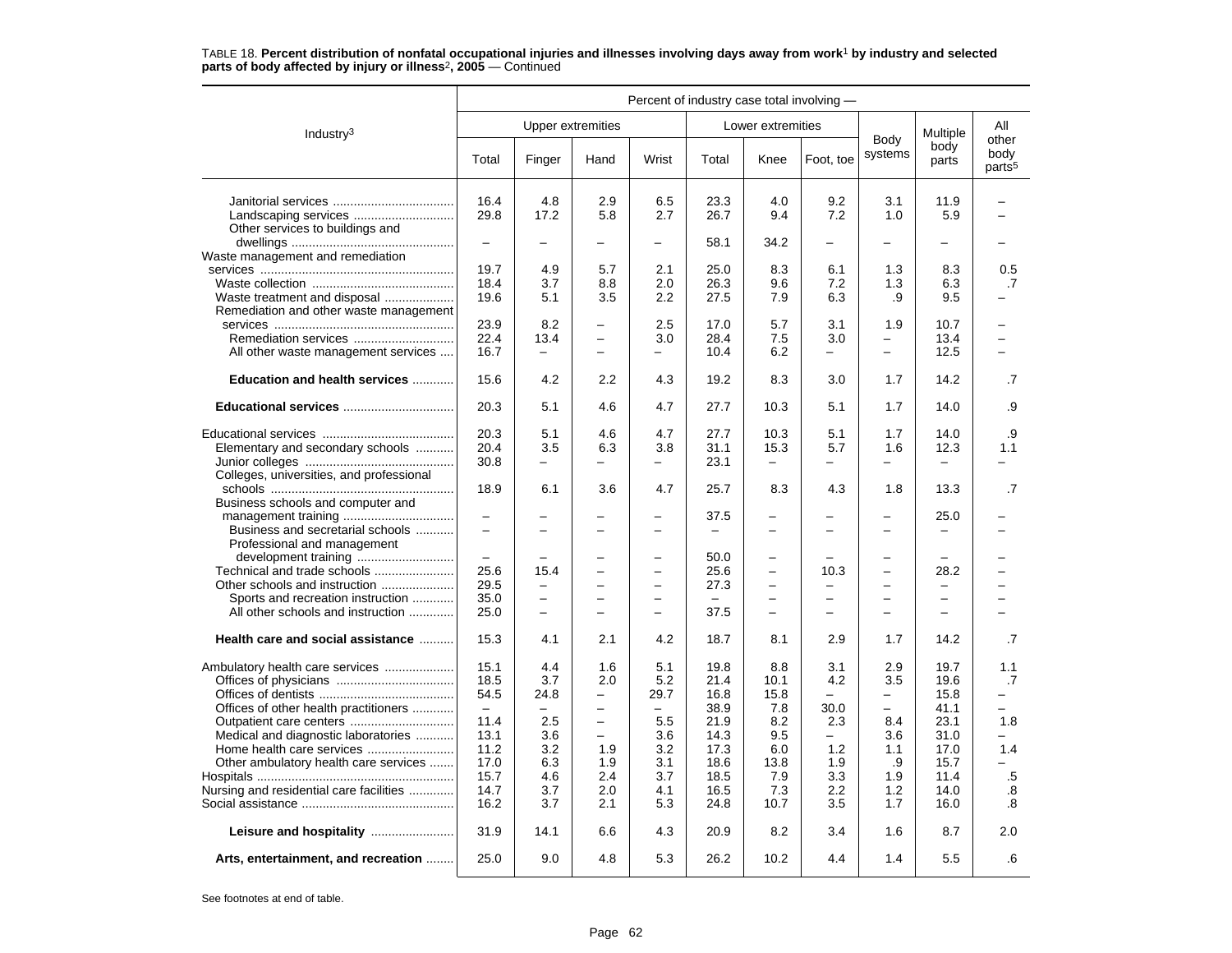|                                                |                   | Total  | Percent of industry case total involving - |      |                          |                   |                          |          |  |  |
|------------------------------------------------|-------------------|--------|--------------------------------------------|------|--------------------------|-------------------|--------------------------|----------|--|--|
| Industry <sup>3</sup>                          | <b>NAICS</b>      |        |                                            | Head |                          | Trunk             |                          |          |  |  |
|                                                | code <sup>4</sup> | cases  | Total                                      | Eyes | <b>Neck</b>              | Total             | <b>Back</b>              | Shoulder |  |  |
|                                                |                   |        |                                            |      |                          |                   |                          |          |  |  |
| Performing arts, spectator sports, and related |                   |        |                                            |      |                          |                   |                          |          |  |  |
|                                                | 711               | 4.150  | 4.6                                        | 1.9  | 0.7                      | 31.1              | 10.1                     | 12.3     |  |  |
| Performing arts companies                      | 7111              | 800    | 5.0                                        |      |                          | 25.0              | 12.5                     | 5.0      |  |  |
| Promoters of performing arts, sports, and      |                   |        |                                            |      |                          |                   |                          |          |  |  |
|                                                | 7113              | 490    | 6.1                                        | 4.1  |                          | 18.4              | 8.2                      | 4.1      |  |  |
| Agents and managers for artists, athletes,     |                   |        |                                            |      |                          |                   |                          |          |  |  |
| entertainers, and other public figures         | 7114              | 90     |                                            |      |                          |                   |                          |          |  |  |
| Independent artists, writers, and              |                   |        |                                            |      |                          |                   |                          |          |  |  |
|                                                | 7115              | 230    |                                            |      |                          | 26.1              | 21.7                     |          |  |  |
| Museums, historical sites, and similar         |                   |        |                                            |      |                          |                   |                          |          |  |  |
|                                                | 712               | 990    | 12.1                                       | 3.0  | -                        | 31.3              | 25.3                     | 4.0      |  |  |
| Amusement, gambling, and recreation            |                   |        |                                            |      |                          |                   |                          |          |  |  |
|                                                | 713               | 13,090 | 5.6                                        | 2.3  | 1.1                      | 36.1              | 24.3                     | 4.5      |  |  |
| Amusement parks and arcades                    | 7131              | 2,230  | 5.8                                        | 2.7  | 1.3                      | 36.8              | 22.0                     | 6.3      |  |  |
|                                                | 7132              | 1,530  | 3.3                                        | 1.3  | $\overline{\phantom{0}}$ | 48.4              | 16.3                     | 9.2      |  |  |
| Other amusement and recreation                 |                   |        |                                            |      |                          |                   |                          |          |  |  |
|                                                | 7139              | 9,330  | 5.8                                        | 2.4  | 1.2                      | 33.8              | 26.2                     | 3.4      |  |  |
| Accommodation and food services                | 72                | 75,670 | 4.9                                        | 1.6  | .6                       | 27.7              | 18.0                     | 5.0      |  |  |
|                                                | 721               | 23,540 | 5.6                                        | 1.6  | 1.5                      | 34.9              | 24.3                     | 6.2      |  |  |
|                                                | 7211              | 22,560 | 5.8                                        | 1.7  | 1.0                      | 35.8              | 25.2                     | 6.3      |  |  |
| Hotels (except casino hotels) and motels       | 72111             | 19,600 | 5.5                                        | 1.4  | 1.0                      | 36.4              | 26.3                     | 6.1      |  |  |
|                                                | 72112             | 2,930  | 7.5                                        | 3.4  | 1.4                      | 31.4              | 18.8                     | 7.2      |  |  |
| Rv (recreational vehicle) parks and            |                   |        |                                            |      |                          |                   |                          |          |  |  |
|                                                | 7212              | 600    | $\overline{\phantom{0}}$                   |      |                          | $\qquad \qquad -$ | $\qquad \qquad -$        |          |  |  |
| Rooming and boarding houses                    | 7213              | 380    | ÷                                          |      |                          |                   |                          |          |  |  |
| Food services and drinking places              | 722               | 52,130 | 4.6                                        | 1.6  | $\cdot$ .2               | 24.5              | 15.2                     | 4.4      |  |  |
| Full-service restaurants                       | 7221              | 20,860 | 4.0                                        | 1.0  |                          | 21.7              | 13.6                     | 5.2      |  |  |
| Limited-service eating places                  | 7222              | 23,730 | 6.3                                        | 2.7  | -                        | 24.9              | 14.7                     | 3.8      |  |  |
|                                                | 7223              | 6,950  | 1.3                                        | -    | $\overline{\phantom{0}}$ | 33.4              | 22.3                     | 4.7      |  |  |
| Drinking places (alcoholic beverages)          | 7224              | 590    | $\equiv$                                   |      |                          |                   | $\overline{\phantom{0}}$ |          |  |  |
|                                                |                   | 28,790 | 8.3                                        | 4.5  | 1.1                      | 29.0              | 18.7                     | 4.4      |  |  |
| Other services, except public                  |                   |        |                                            |      |                          |                   |                          |          |  |  |
|                                                | 81                | 28,790 | 8.3                                        | 4.5  | 1.1                      | 29.0              | 18.7                     | 4.4      |  |  |
|                                                |                   |        |                                            |      |                          |                   |                          |          |  |  |
|                                                | 811               | 14,300 | 11.4                                       | 7.2  | .8                       | 28.7              | 18.7                     | 3.7      |  |  |
| Automotive repair and maintenance              | 8111              | 9,740  | 11.9                                       | 7.4  | .8                       | 25.4              | 14.7                     | 3.5      |  |  |
| Electronic and precision equipment repair      |                   |        |                                            |      |                          |                   |                          |          |  |  |
|                                                | 8112              | 730    | 4.1                                        | 2.7  |                          | 37.0              | 31.5                     |          |  |  |
| Commercial and industrial machinery and        |                   |        |                                            |      |                          |                   |                          |          |  |  |
| equipment (except automotive and               |                   |        |                                            |      |                          |                   |                          |          |  |  |
| electronic) repair and maintenance             | 8113              | 2,630  | 15.2                                       | 9.1  | 1.5                      | 33.8              | 24.3                     | 3.4      |  |  |
| Personal and household goods repair and        |                   |        |                                            |      |                          |                   |                          |          |  |  |
|                                                | 8114              | 1,200  | 3.3                                        | 3.3  |                          | 39.2              | 30.0                     | 7.5      |  |  |
| Personal and laundry services                  | 812               | 7,890  | 4.6                                        | 1.6  | 1.4                      | 27.9              | 15.6                     | 5.7      |  |  |
|                                                |                   |        |                                            |      |                          |                   |                          |          |  |  |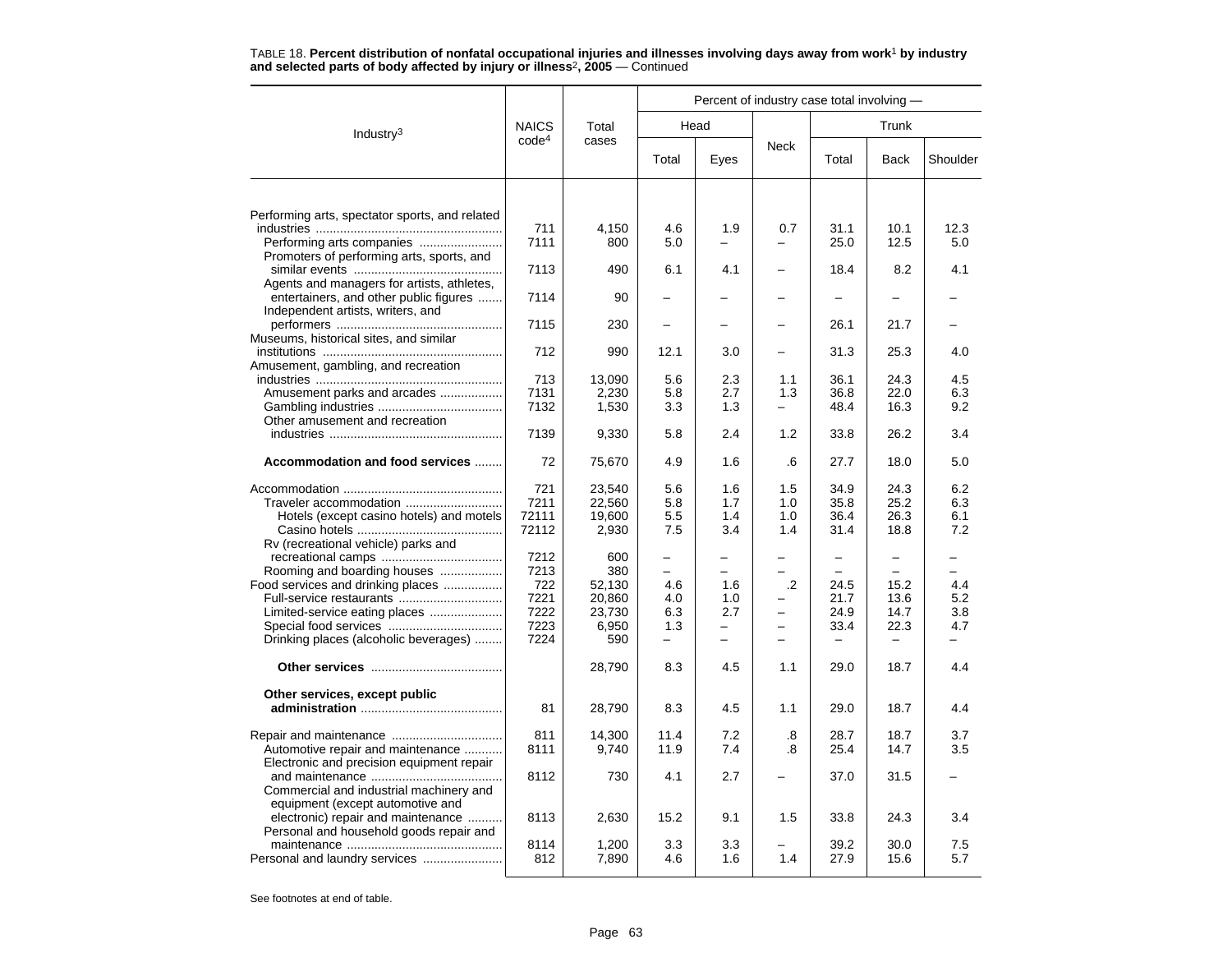|                                                                                      | Percent of industry case total involving - |                          |                          |                          |                   |                          |                          |                          |                          |                                     |  |
|--------------------------------------------------------------------------------------|--------------------------------------------|--------------------------|--------------------------|--------------------------|-------------------|--------------------------|--------------------------|--------------------------|--------------------------|-------------------------------------|--|
| Industry $3$                                                                         | <b>Upper extremities</b>                   |                          |                          |                          |                   | Lower extremities        |                          |                          | Multiple                 | All                                 |  |
|                                                                                      | Total                                      | Finger                   | Hand                     | Wrist                    | Total             | Knee                     | Foot, toe                | Body<br>systems          | body<br>parts            | other<br>body<br>parts <sup>5</sup> |  |
|                                                                                      |                                            |                          |                          |                          |                   |                          |                          |                          |                          |                                     |  |
| Performing arts, spectator sports, and related                                       |                                            |                          |                          |                          |                   |                          |                          |                          |                          |                                     |  |
|                                                                                      | 22.7                                       | 7.5                      | 2.2                      | 3.9                      | 33.3              | 12.5                     | 4.1                      | 2.2                      | 5.5                      |                                     |  |
| Promoters of performing arts, sports, and                                            | 20.0                                       | 5.0                      | 3.8                      | 6.2                      | 38.8              | 13.8                     | 10.0                     |                          | 8.8                      |                                     |  |
|                                                                                      | 18.4                                       | 6.1                      | $\equiv$                 | $\overline{\phantom{m}}$ | 46.9              | 24.5                     | 4.1                      | $\sim$                   | 8.2                      |                                     |  |
| Agents and managers for artists, athletes,<br>entertainers, and other public figures | $\equiv$                                   |                          |                          | $\overline{\phantom{0}}$ | $\equiv$          | $\overline{a}$           |                          | $\overline{\phantom{0}}$ |                          |                                     |  |
| Independent artists, writers, and                                                    |                                            |                          |                          |                          |                   |                          |                          |                          |                          |                                     |  |
|                                                                                      | 43.5                                       | 26.1                     | 8.7                      | 8.7                      | 17.4              | -                        |                          | $\equiv$                 |                          |                                     |  |
| Museums, historical sites, and similar                                               |                                            |                          |                          |                          |                   |                          |                          |                          |                          |                                     |  |
|                                                                                      | 18.2                                       | 7.1                      | 2.0                      | 4.0                      | 24.2              | 5.1                      | 4.0                      | 2.0                      | 11.1                     |                                     |  |
| Amusement, gambling, and recreation                                                  | 26.3                                       | 9.6                      | 6.0                      | 5.9                      | 24.1              | 9.9                      | 4.5                      | 1.1                      | 5.0                      | 0.6                                 |  |
| Amusement parks and arcades                                                          | 17.9                                       | 4.9                      | 2.2                      | 7.2                      | 30.9              | 10.8                     | 5.4                      | 1.3                      | 5.8                      |                                     |  |
|                                                                                      | 19.6                                       | 5.9                      | 3.3                      | 5.2                      | 19.0              | 6.5                      | 3.3                      | $\equiv$                 | 7.2                      |                                     |  |
| Other amusement and recreation                                                       |                                            |                          |                          |                          |                   |                          |                          |                          |                          |                                     |  |
|                                                                                      | 29.4                                       | 11.5                     | 7.3                      | 5.7                      | 23.4              | 10.1                     | 4.5                      | 1.3                      | 4.5                      | .8                                  |  |
| Accommodation and food services                                                      | 33.5                                       | 15.4                     | 7.0                      | 4.0                      | 19.6              | 7.8                      | 3.2                      | 1.7                      | 9.5                      | 2.4                                 |  |
|                                                                                      | 21.3                                       | 6.4                      | 4.8                      | 4.2                      | 24.3              | 9.8                      | 4.0                      | 2.7                      | 8.9                      | .8                                  |  |
| Traveler accommodation                                                               | 21.2                                       | 6.7                      | 4.8                      | 4.3                      | 24.7              | 9.9                      | 4.0                      | 1.7                      | 9.1                      | .8                                  |  |
| Hotels (except casino hotels) and motels                                             | 20.7                                       | 6.9                      | 4.9                      | 4.0                      | 24.7              | 10.3                     | 3.8                      | 1.7                      | 9.2                      | .7                                  |  |
| Rv (recreational vehicle) parks and                                                  | 24.2                                       | 5.1                      | 4.4                      | 5.8                      | 24.6              | 7.2                      | 5.1                      | 1.4                      | 8.9                      | 1.0                                 |  |
|                                                                                      | 33.3                                       | $\overline{\phantom{0}}$ | $\overline{\phantom{0}}$ | $\overline{\phantom{m}}$ | 13.3              | $\qquad \qquad -$        | $\overline{\phantom{0}}$ | 43.3                     | $\overline{\phantom{0}}$ | -                                   |  |
| Rooming and boarding houses                                                          | $\overline{\phantom{0}}$                   | $\overline{\phantom{0}}$ |                          |                          |                   |                          |                          |                          | $\equiv$                 | -                                   |  |
| Food services and drinking places                                                    | 39.0                                       | 19.4                     | 8.0                      | 4.0                      | 17.5              | 6.8                      | 2.9                      | 1.2                      | 9.8                      | 3.1                                 |  |
|                                                                                      | 46.6                                       | 25.0                     | 10.2                     | 4.6                      | 18.6              | 8.4                      | 3.2                      | .4                       | 7.0                      | 1.5                                 |  |
| Limited-service eating places                                                        | 35.7                                       | 16.3                     | 5.3                      | 4.3                      | 15.5              | 5.9                      | 1.9                      | 1.6                      | 10.6                     | 5.4                                 |  |
|                                                                                      | 24.5                                       | 14.2                     | 6.0<br>$\equiv$          | 1.2                      | 22.9              | 6.0                      | 5.3                      | 2.3<br>$\equiv$          | 14.7<br>$\equiv$         | $\overline{\phantom{0}}$            |  |
| Drinking places (alcoholic beverages)                                                | 76.3                                       | $\qquad \qquad -$        |                          | $\overline{\phantom{0}}$ | $\qquad \qquad -$ | $\overline{\phantom{0}}$ |                          |                          |                          |                                     |  |
|                                                                                      | 27.7                                       | 10.5                     | 5.3                      | 6.3                      | 21.9              | 7.9                      | 4.8                      | 1.6                      | 9.3                      | 1.1                                 |  |
| Other services, except public                                                        |                                            |                          |                          |                          |                   |                          |                          |                          |                          |                                     |  |
|                                                                                      | 27.7                                       | 10.5                     | 5.3                      | 6.3                      | 21.9              | 7.9                      | 4.8                      | 1.6                      | 9.3                      | 1.1                                 |  |
|                                                                                      |                                            |                          |                          |                          |                   |                          |                          |                          |                          |                                     |  |
| Automotive repair and maintenance                                                    | 31.1<br>34.2                               | 11.4<br>10.4             | 6.7<br>8.5               | 7.6<br>9.0               | 19.9<br>18.6      | 9.1<br>9.8               | 4.7<br>3.0               | 1.3<br>1.6               | 6.1<br>6.7               | .6<br>.9                            |  |
| Electronic and precision equipment repair                                            |                                            |                          |                          |                          |                   |                          |                          |                          |                          |                                     |  |
|                                                                                      | 24.7                                       | 12.3                     | $\overline{\phantom{0}}$ | 2.7                      | 30.1              | $\overline{\phantom{0}}$ | 21.9                     |                          | 2.7                      |                                     |  |
| Commercial and industrial machinery and                                              |                                            |                          |                          |                          |                   |                          |                          |                          |                          |                                     |  |
| equipment (except automotive and                                                     |                                            |                          |                          |                          |                   |                          |                          |                          |                          |                                     |  |
| electronic) repair and maintenance                                                   | 25.5                                       | 13.3                     | 3.8                      | 4.6                      | 17.5              | 10.3                     | 3.0                      | .8                       | 5.7                      |                                     |  |
| Personal and household goods repair and                                              | 22.5                                       | 15.0                     | 1.7                      | 4.2                      | 30.0              | 5.8                      | 10.8                     |                          | 4.2                      |                                     |  |
|                                                                                      | 30.0                                       | 13.4                     | 5.2                      | 5.8                      | 21.9              | 6.7                      | 3.8                      | 1.5                      | 11.7                     | 1.1                                 |  |
|                                                                                      |                                            |                          |                          |                          |                   |                          |                          |                          |                          |                                     |  |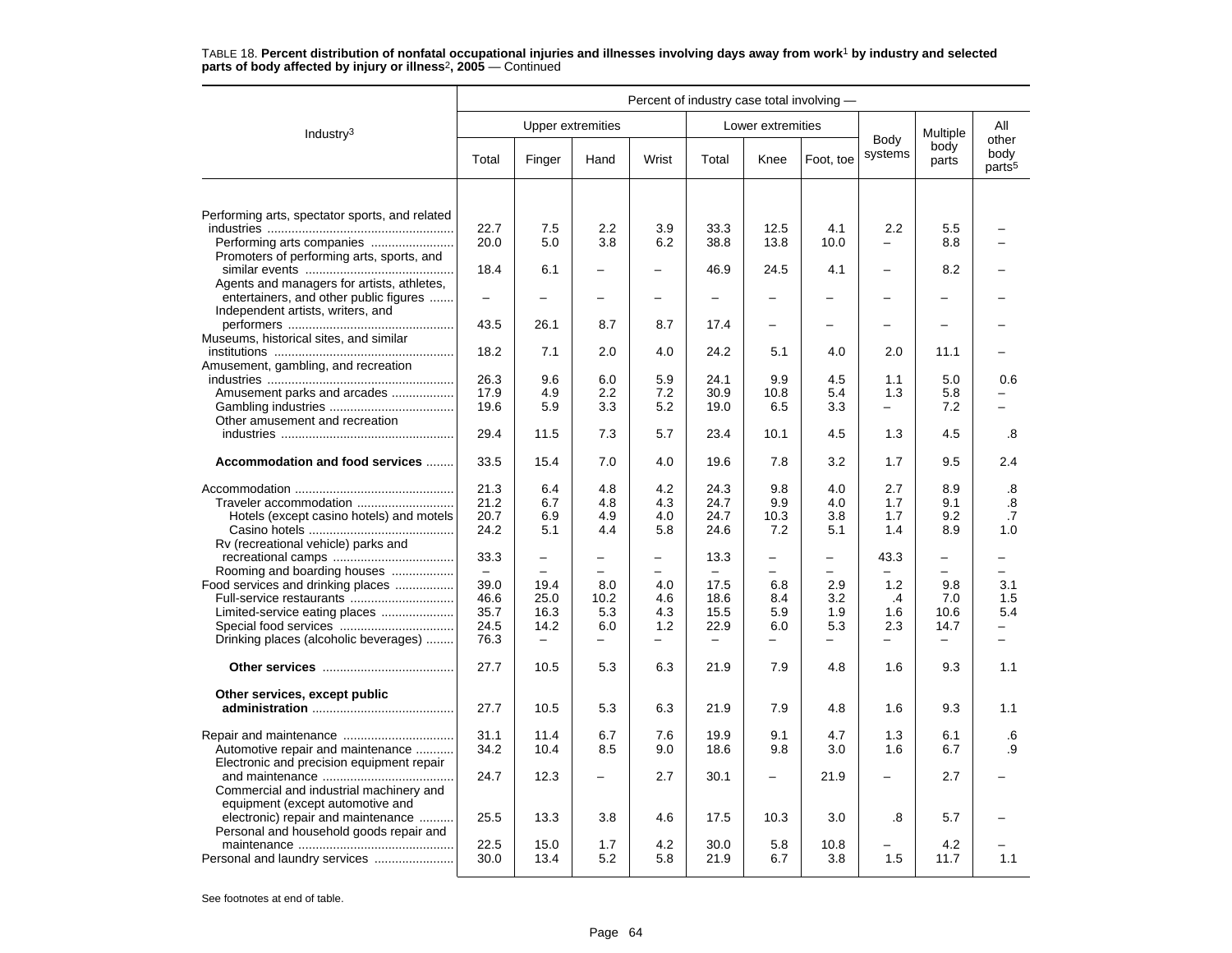TABLE 18. **Percent distribution of nonfatal occupational injuries and illnesses involving days away from work**<sup>1</sup> **by industry and selected parts of body affected by injury or illness**<sup>2</sup>**, 2005** — Continued

| Industry <sup>3</sup>                                                            |                                     |                                         | Percent of industry case total involving -           |                        |                          |                                      |                                     |                                 |  |  |
|----------------------------------------------------------------------------------|-------------------------------------|-----------------------------------------|------------------------------------------------------|------------------------|--------------------------|--------------------------------------|-------------------------------------|---------------------------------|--|--|
|                                                                                  | <b>NAICS</b>                        | Total<br>cases                          | Head                                                 |                        |                          | Trunk                                |                                     |                                 |  |  |
|                                                                                  | code <sup>4</sup>                   |                                         | Total                                                | Eyes                   | <b>Neck</b>              | Total                                | <b>Back</b>                         | Shoulder                        |  |  |
| Drycleaning and laundry services<br>Religious, grantmaking, civic, professional, | 8121<br>8122<br>8123<br>8129<br>813 | 1,770<br>880<br>3,720<br>1,520<br>6,600 | $\overline{\phantom{0}}$<br>5.7<br>5.6<br>4.6<br>6.2 | 2.3<br>2.7<br>-<br>2.1 | 2.3<br>1.3<br>1.3<br>1.4 | 12.4<br>50.0<br>33.1<br>19.7<br>30.9 | 5.1<br>34.1<br>17.2<br>13.2<br>22.4 | 6.2<br>4.5<br>6.7<br>2.6<br>4.4 |  |  |